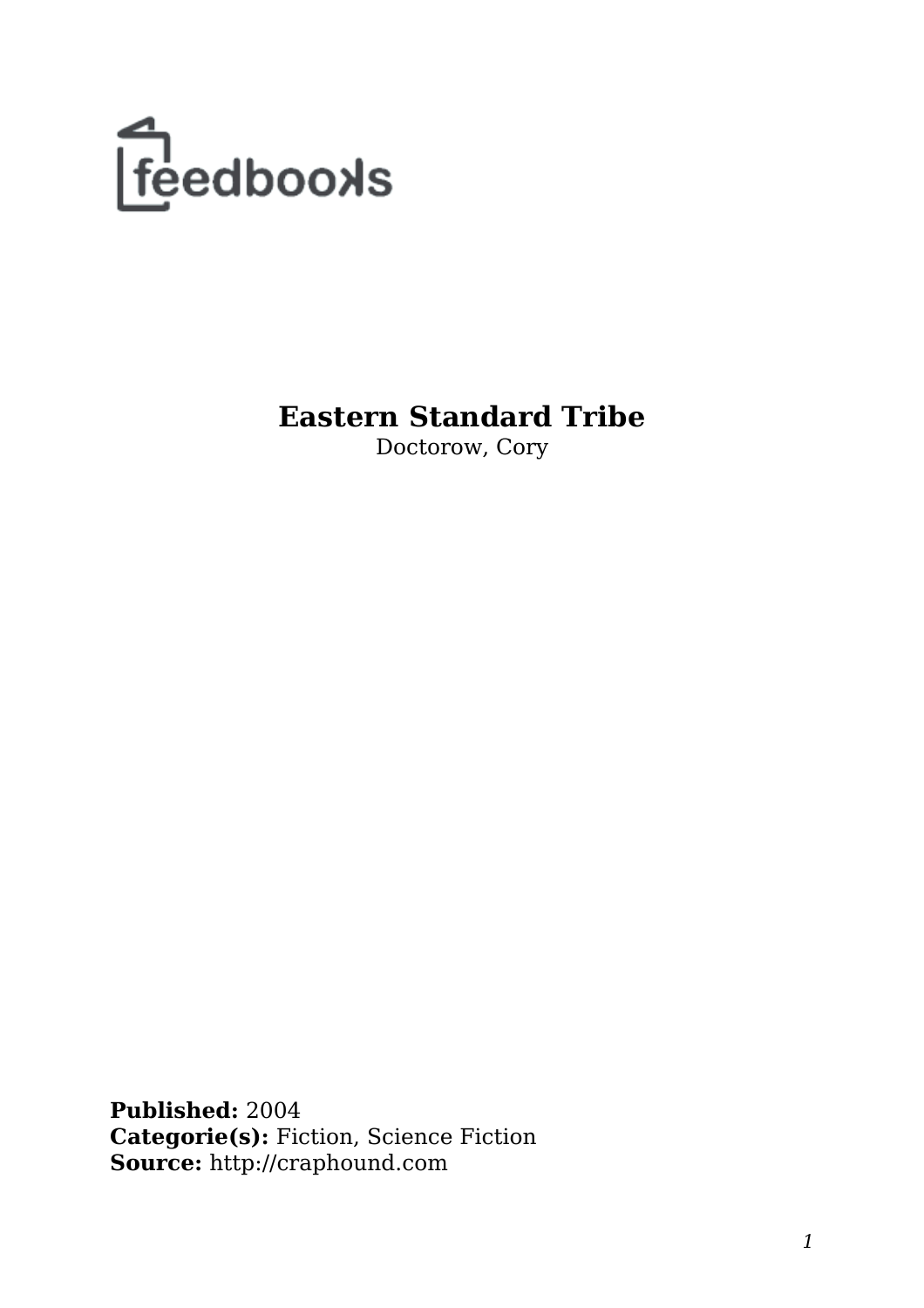#### **About Doctorow:**

Cory Doctorow (born July 17, 1971) is a blogger, journalist and science fiction author who serves as co-editor of the blog Boing Boing. He is in favor of liberalizing copyright laws, and a proponent of the Creative Commons organisation, and uses some of their licenses for his books. Some common themes of his work include digital rights management, file sharing, Disney, and post-scarcity economics. Source: Wikipedia

#### **Also available on Feedbooks for Doctorow:**

- *[I, Robot](http://generation.feedbooks.com/book/337.pdf)* (2005)
- *[Little Brother](http://generation.feedbooks.com/book/2466.pdf)* (2008)
- *[Down and Out in the Magic Kingdom](http://generation.feedbooks.com/book/194.pdf)* (2003)
- *[When Sysadmins Ruled the Earth](http://generation.feedbooks.com/book/335.pdf)* (2006)
- *[For The Win](http://generation.feedbooks.com/book/4786.pdf)* (2010)
- *[With a Little Help](http://generation.feedbooks.com/book/5460.pdf)* (2010)
- *[Makers](http://generation.feedbooks.com/book/4343.pdf)* (2009)
- *[CONTENT: Selected Essays on Technology, Creativity,](http://generation.feedbooks.com/book/2883.pdf) [Copyright and the Future of the Future](http://generation.feedbooks.com/book/2883.pdf)* (2008)
- *[Someone Comes to Town, Someone Leaves Town](http://generation.feedbooks.com/book/260.pdf)* (2005)
- *[True Names](http://generation.feedbooks.com/book/3511.pdf)* (2008)

**Copyright:** Please read the legal notice included in this e-book and/or check the copyright status in your country.

**Note:** This book is brought to you by Feedbooks

<http://www.feedbooks.com>

Strictly for personal use, do not use this file for commercial purposes.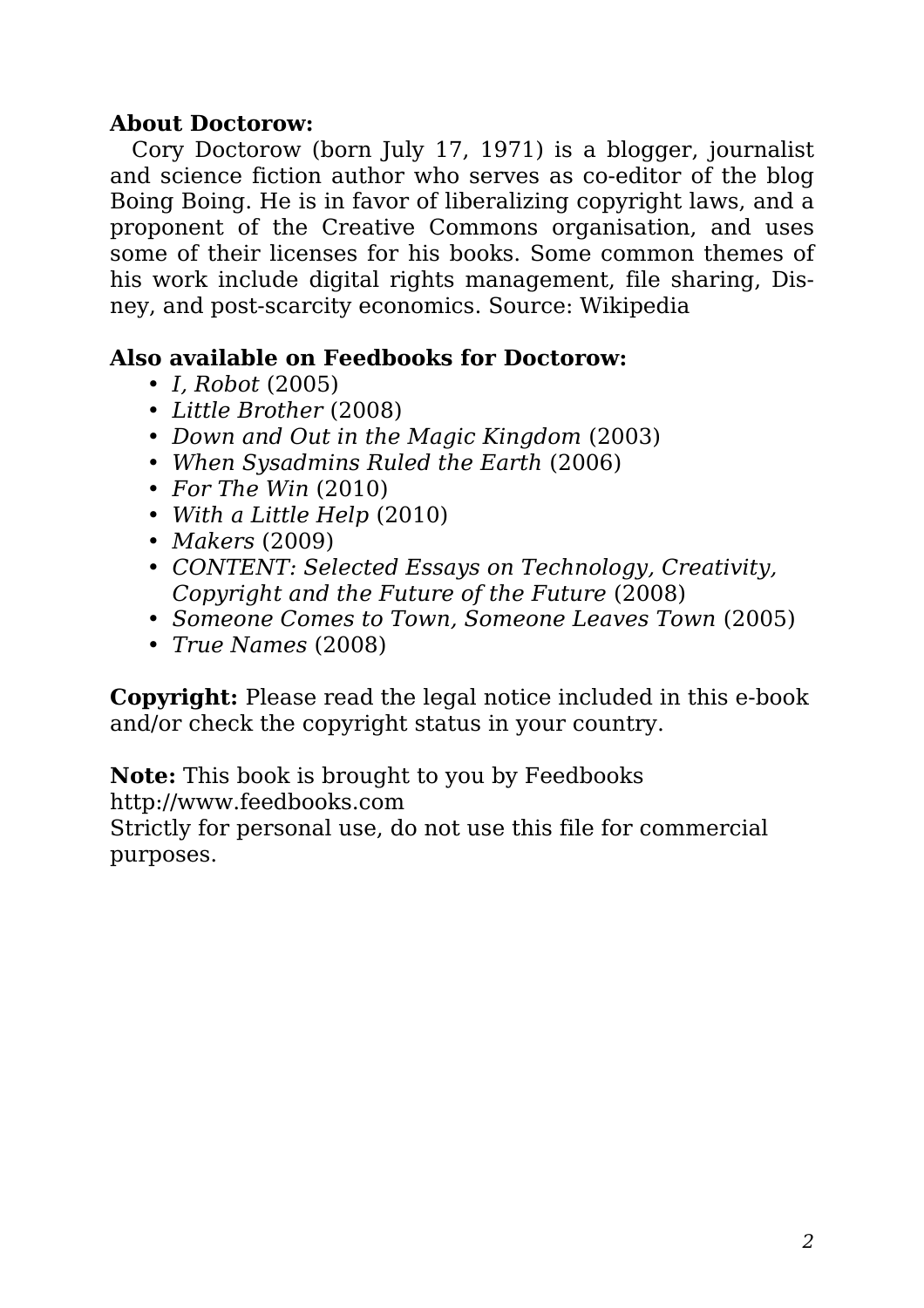#### **A note about this book**

Last year, in January 2003, my first novel came out. I was 31 years old, and I'd been calling myself a novelist since the age of 12. It was the storied dream-of-a-lifetime, come-true-at-last. I was and am proud as hell of that book, even though it is just one book among many released last year, better than some, poorer than others; and even though the print-run (which sold out very quickly!) though generous by science fiction standards, hardly qualifies it as a work of mass entertainment.

The thing that's extraordinary about that first novel is that it was released under terms governed by a Creative Commons license that allowed my readers to copy the book freely and distribute it far and wide. Hundreds of thousands of copies of the book were made and distributed this way. Hundreds of thousands.

Today, I release my second novel, and my third, a collaboration with Charlie Stross is due any day, and two more are under contract. My career as a novelist is now well underway—in other words, I am firmly afoot on a long road that stretches into the future: my future, science fiction's future, publishing's future and the future of the world.

The future is my business, more or less. I'm a science fiction writer. One way to know the future is to look good and hard at the present. Here's a thing I've noticed about the present: more people are reading more words off of more screens than ever before. Here's another thing I've noticed about the present: fewer people are reading fewer words off of fewer pages than ever before. That doesn't mean that the book is dying—no more than the advent of the printing press and the deemphasis of Bible-copying monks meant that the book was dying—but it does mean that the book is changing. I think that literature is alive and well: we're reading our brains out! I just think that the complex social practice of "book"—of which a bunch of paper pages between two covers is the mere expression—is transforming and will transform further.

I intend on figuring out what it's transforming into. I intend on figuring out the way that some writers—that this writer, right here, wearing my underwear—is going to get rich and famous from his craft. I intend on figuring out how this writer's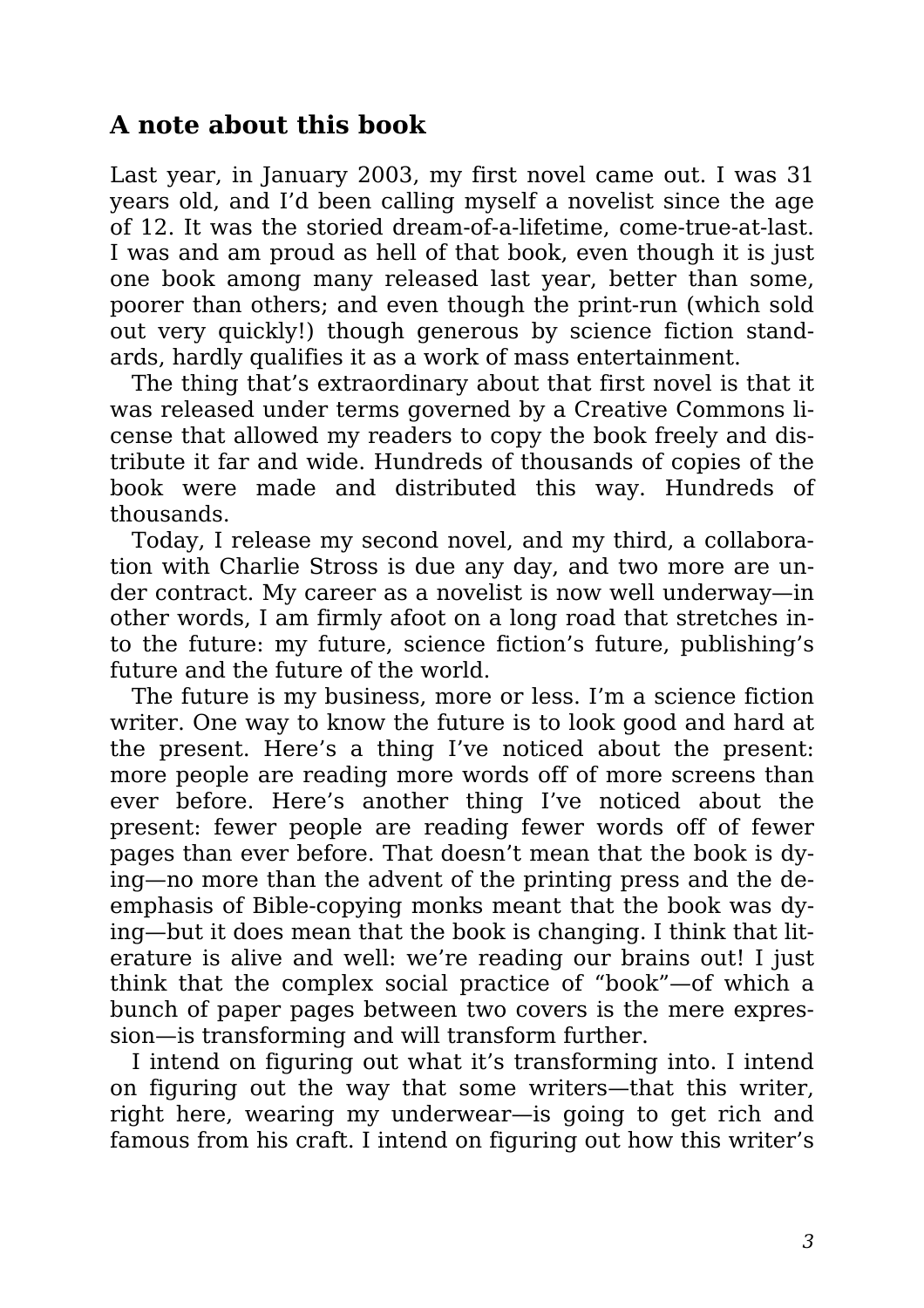words can become part of the social discourse, can be relevant in the way that literature at its best can be.

I don't know what the future of book looks like. To figure it out, I'm doing some pretty basic science. I'm peering into this opaque, inscrutable system of publishing as it sits in the year 2004, and I'm making a perturbation. I'm stirring the pot to see what surfaces, so that I can see if the system reveals itself to me any more thoroughly as it roils. Once that happens, maybe I'll be able to formulate an hypothesis and try an experiment or two and maybe—just maybe—I'll get to the bottom of book-in-2004 and beat the competition to making it work, and maybe I'll go home with all (or most) of the marbles.

It's a long shot, but I'm a pretty sharp guy, and I know as much about this stuff as anyone out there. More to the point, trying stuff and doing research yields a non-zero chance of success. The alternatives—sitting pat, or worse, getting into a moral panic about "piracy" and accusing the readers who are blazing new trail of "the moral equivalent of shoplifting"—have a zero percent chance of success.

Most artists never "succeed" in the sense of attaining fame and modest fortune. A career in the arts is a risky long-shot kind of business. I'm doing what I can to sweeten my odds.

So here we are, and here is novel number two, a book called Eastern Standard Tribe, which you can walk into shops all over the world and buy as a physical artifact—a very nice physical artifact, designed by Chesley-award-winning art director Irene Gallo and her designer Shelley Eshkar, published by Tor Books, a huge, profit-making arm of an enormous, multinational publishing concern. Tor is watching what happens to this book nearly as keenly as I am, because we're all very interested in what the book is turning into.

To that end, here is the book as a non-physical artifact. A file. A bunch of text, slithery bits that can cross the world in an instant, using the Internet, a tool designed to copy things very quickly from one place to another; and using personal computers, tools designed to slice, dice and rearrange collections of bits. These tools demand that their users copy and slice and dice—rip, mix and burn!—and that's what I'm hoping you will do with this.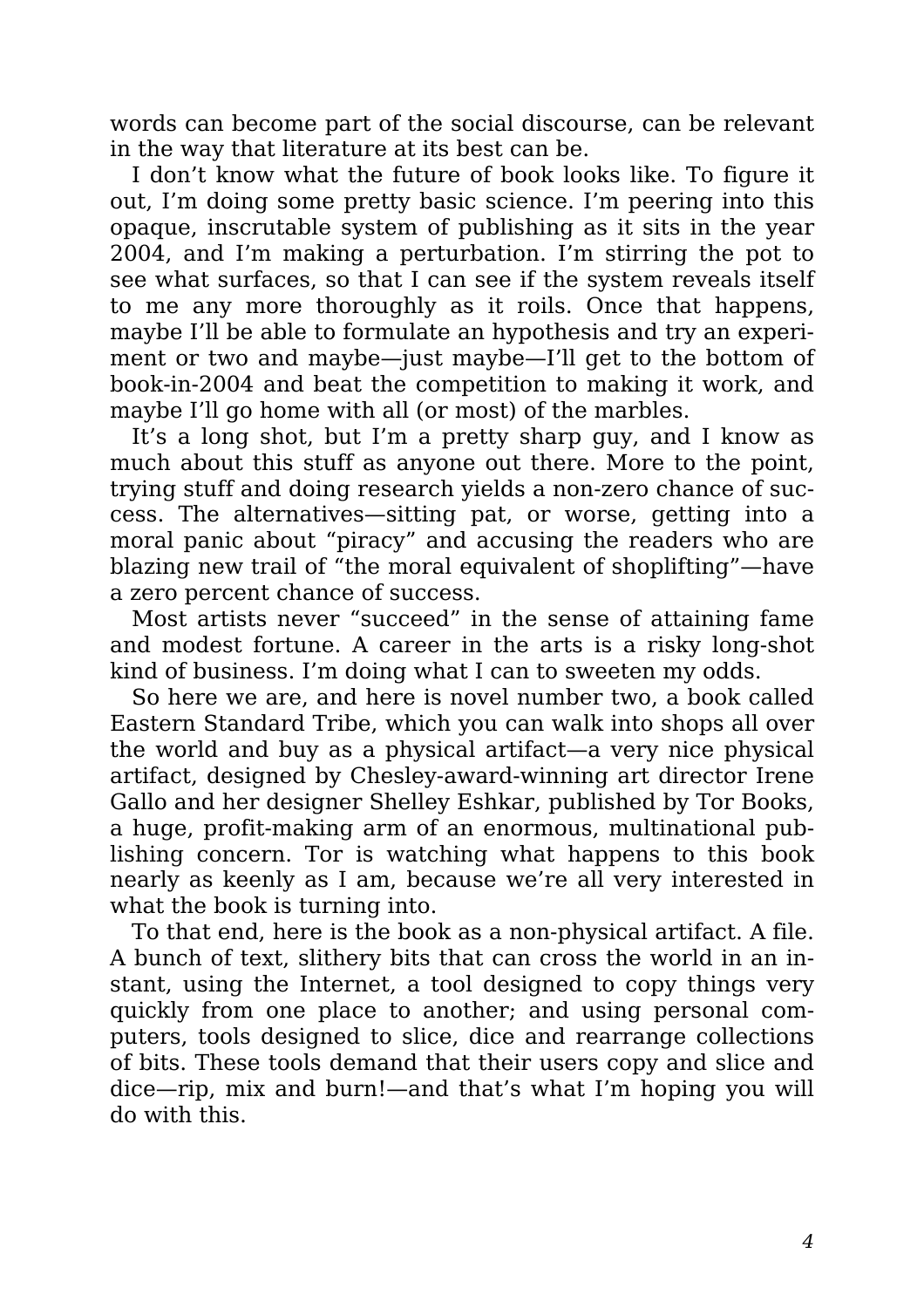Not (just) because I'm a swell guy, a big-hearted slob. Not because Tor is run by addlepated dot-com refugees who have been sold some snake-oil about the e-book revolution. Because you—the readers, the slicers, dicers and copiers—hold in your collective action the secret of the future of publishing. Writers are a dime a dozen. Everybody's got a novel in her or him. Readers are a precious commodity. You've got all the money and all the attention and you run the word-of-mouth network that marks the difference between a little book, soon forgotten, and a book that becomes a lasting piece of posterity for its author, changing the world in some meaningful way.

I'm unashamedly exploiting your imagination. Imagine me a new practice of book, readers. Take this novel and pass it from inbox to inbox, through your IM clients, over P2P networks. Put it on webservers. Convert it to weird, obscure ebook formats. Show me—and my colleagues, and my publisher—what the future of book looks like.

I'll keep on writing them if you keep on reading them. But as cool and wonderful as writing is, it's not half so cool as inventing the future. Thanks for helping me do it.

Here's the license in summary:

http://creativecommons.org/licenses/by-nc-sa/1.0/ You are free:

\* to copy, distribute, display, and perform the work

\* to make derivative works

Under the following conditions:

Attribution. You must give the original author credit.

Noncommercial. You may not use this work for commercial purposes.

Share Alike. If you alter, transform, or build upon this work, you may distribute the resulting work only under a license identical to this one.

\* For any reuse or distribution, you must make clear to others the license terms of this work.

\* Any of these conditions can be waived if you get permission from the author.

Your fair use and other rights are in no way affected by the above.

And here is the license in full:

Attribution-NonCommercial-ShareAlike 1.0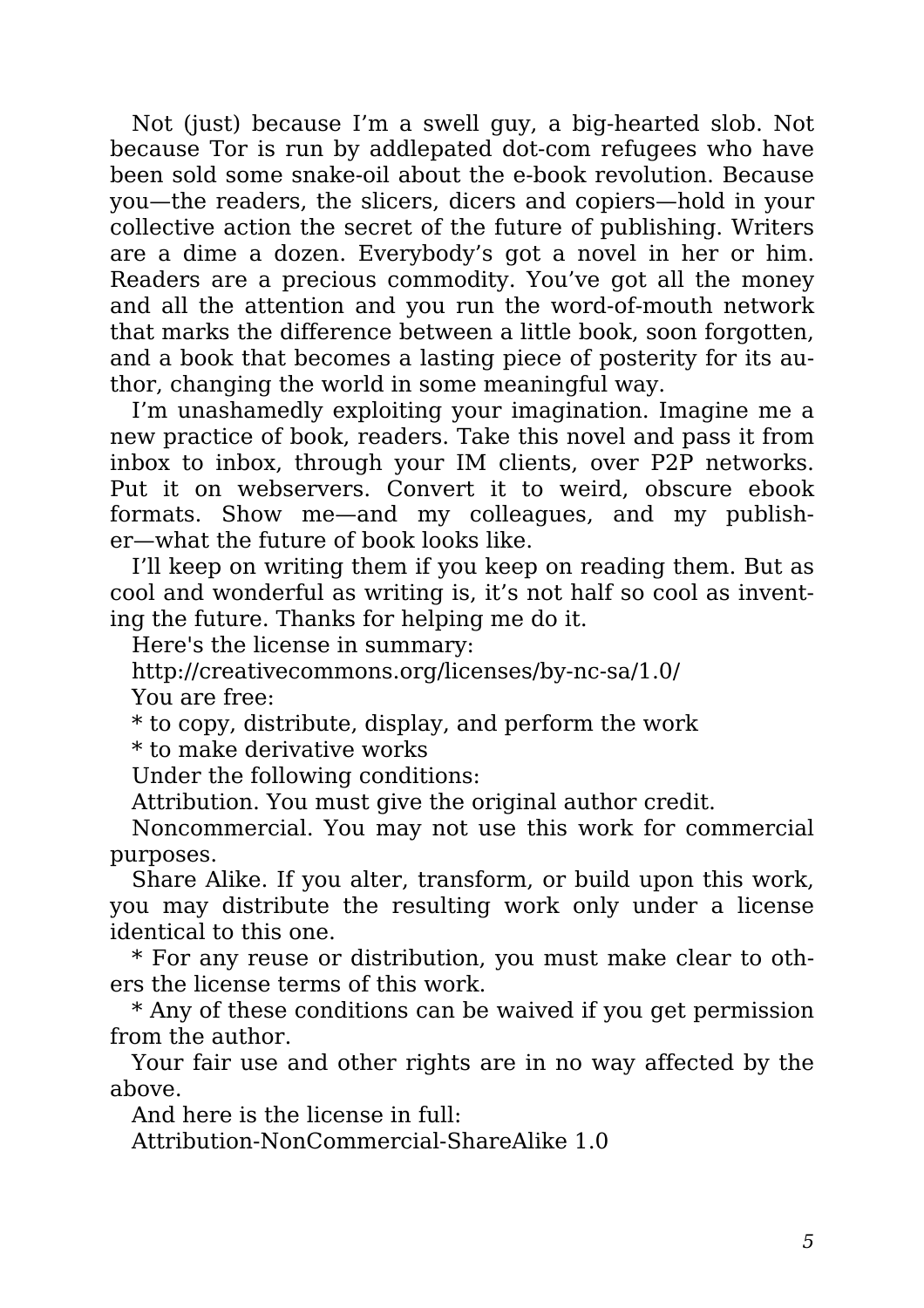CREATIVE COMMONS CORPORATION IS NOT A LAW FIRM AND DOES NOTPROVIDE LEGAL SERVICES. DISTRIBUTION OF THIS DRAFT LICENSE DOES NOT CREATE AN ATTORNEY-CLIENT RELATIONSHIP. CREATIVE COMMONS PROVIDES THIS INFORMATION ON AN "AS-IS" BASIS. CREATIVE COMMONS MAKES NO WARRANTIES REGARDING THE INFORMATION PROVIDED, AND DISCLAIMS LIABILITY FOR DAMAGES RESULTING FROM ITS USE.

License

THE WORK (AS DEFINED BELOW) IS PROVIDED UNDER THE TERMS OF THIS CREATIVE COMMONS PUBLIC LICENSE ("CCPL" OR "LICENSE"). THE WORK IS PROTECTED BY COPYRIGHT AND/OR OTHER APPLICABLE LAW. ANY USE OF THE WORK OTHER THAN AS AUTHORIZED UNDER THIS LICENSE IS PROHIBITED.

BY EXERCISING ANY RIGHTS TO THE WORK PROVIDED HERE, YOU ACCEPT AND AGREE TO BE BOUND BY THE TERMS OF THIS LICENSE. THE LICENSOR GRANTS YOU THE RIGHTS CONTAINED HERE IN CONSIDERATION OF YOUR ACCEPTANCE OF SUCH TERMS AND CONDITIONS.

1. Definitions

1. "Collective Work" means a work, such as a periodical issue, anthology or encyclopedia, in which the Work in its entirety in unmodified form, along with a number of other contributions, constituting separate and independent works in themselves, are assembled into a collective whole. A work that constitutes a Collective Work will not be considered a Derivative Work (as defined below) for the purposes of this License.

2. "Derivative Work" means a work based upon the Work or upon the Work and other pre-existing works, such as a translation, musical arrangement, dramatization, fictionalization, motion picture version, sound recording, art reproduction, abridgment, condensation, or any other form in which the Work may be recast, transformed, or adapted, except that a work that constitutes a Collective Work will not be considered a Derivative Work for the purpose of this License.

3. "Licensor" means the individual or entity that offers the Work under the terms of this License.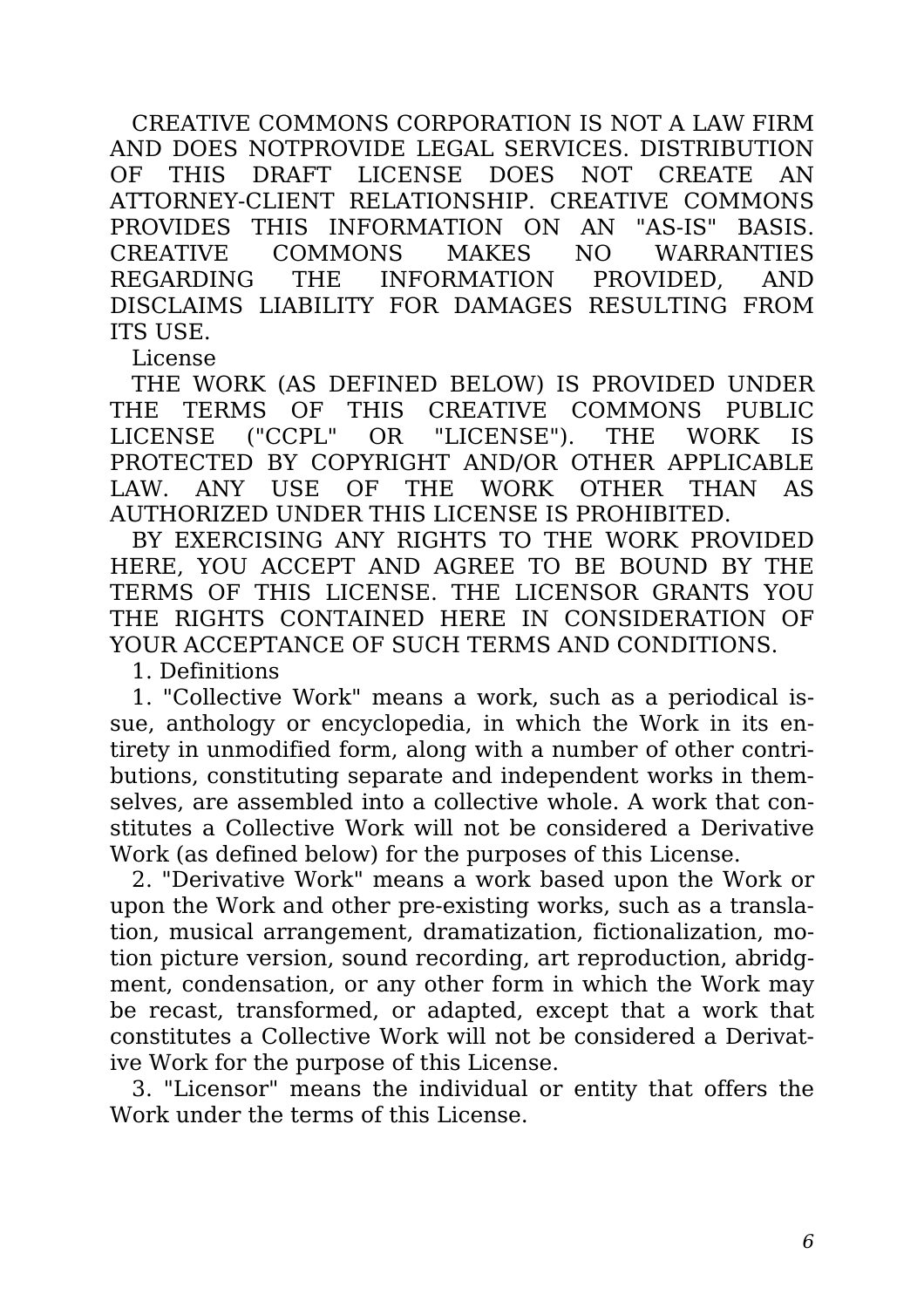4. "Original Author" means the individual or entity who created the Work.

5. "Work" means the copyrightable work of authorship offered under the terms of this License.

6. "You" means an individual or entity exercising rights under this License who has not previously violated the terms of this License with respect to the Work, or who has received express permission from the Licensor to exercise rights under this License despite a previous violation.

2. Fair Use Rights. Nothing in this license is intended to reduce, limit, or restrict any rights arising from fair use first sale or other limitations on the exclusive rights of the copyright owner under copyright law or other applicable laws.

3. License Grant. Subject to the terms and conditions of this License, Licensor hereby grants You a worldwide, royalty-free, non-exclusive, perpetual (for the duration of the applicable copyright) license to exercise the rights in the Work as stated below:

1. to reproduce the Work, to incorporate the Work into one or more Collective Works, and to reproduce the Work as incorporated in the Collective Works;

2. to create and reproduce Derivative Works;

3. to distribute copies or phonorecords of, display publicly, perform publicly, and perform publicly by means of a digital audio transmission the Work including as incorporated in Collective Works;

4. to distribute copies or phonorecords of, display publicly, perform publicly, and perform publicly by means of a digital audio transmission Derivative Works;

The above rights may be exercised in all media and formats whether now known or hereafter devised. The above rights include the right to make such modifications as are technically necessary to exercise the rights in other media and formats. All rights not expressly granted by Licensor are hereby reserved.

4. Restrictions. The license granted in Section 3 above is expressly made subject to and limited by the following restrictions:

1. You may distribute, publicly display, publicly perform, or publicly digitally perform the Work only under the terms of this License, and You must include a copy of, or the Uniform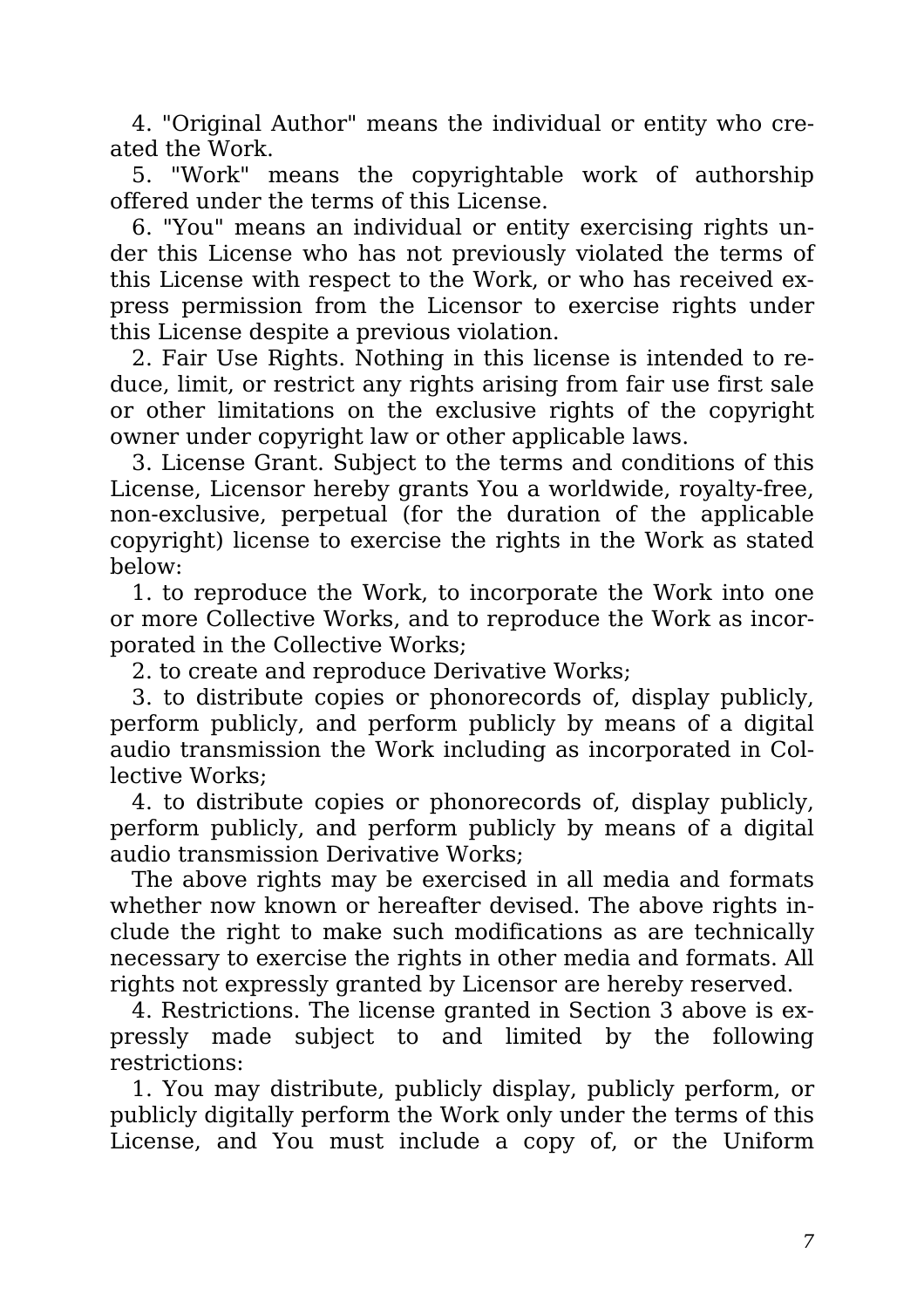Resource Identifier for, this License with every copy or phonorecord of the Work You distribute, publicly display, publicly perform, or publicly digitally perform. You may not offer or impose any terms on the Work that alter or restrict the terms of this License or the recipients' exercise of the rights granted hereunder. You may not sublicense the Work. You must keep intact all notices that refer to this License and to the disclaimer of warranties. You may not distribute, publicly display, publicly perform, or publicly digitally perform the Work with any technological measures that control access or use of the Work in a manner inconsistent with the terms of this License Agreement. The above applies to the Work as incorporated in a Collective Work, but this does not require the Collective Work apart from the Work itself to be made subject to the terms of this License. If You create a Collective Work, upon notice from any Licensor You must, to the extent practicable, remove from the Collective Work any reference to such Licensor or the Original Author, as requested. If You create a Derivative Work, upon notice from any Licensor You must, to the extent practicable, remove from the Derivative Work any reference to such Licensor or the Original Author, as requested.

2. You may distribute, publicly display, publicly perform, or publicly digitally perform a Derivative Work only under the terms of this License, and You must include a copy of, or the Uniform Resource Identifier for, this License with every copy or phonorecord of each Derivative Work You distribute, publicly display, publicly perform, or publicly digitally perform. You may not offer or impose any terms on the Derivative Works that alter or restrict the terms of this License or the recipients' exercise of the rights granted hereunder, and You must keep intact all notices that refer to this License and to the disclaimer of warranties. You may not distribute, publicly display, publicly perform, or publicly digitally perform the Derivative Work with any technological measures that control access or use of the Work in a manner inconsistent with the terms of this License Agreement. The above applies to the Derivative Work as incorporated in a Collective Work, but this does not require the Collective Work apart from the Derivative Work itself to be made subject to the terms of this License.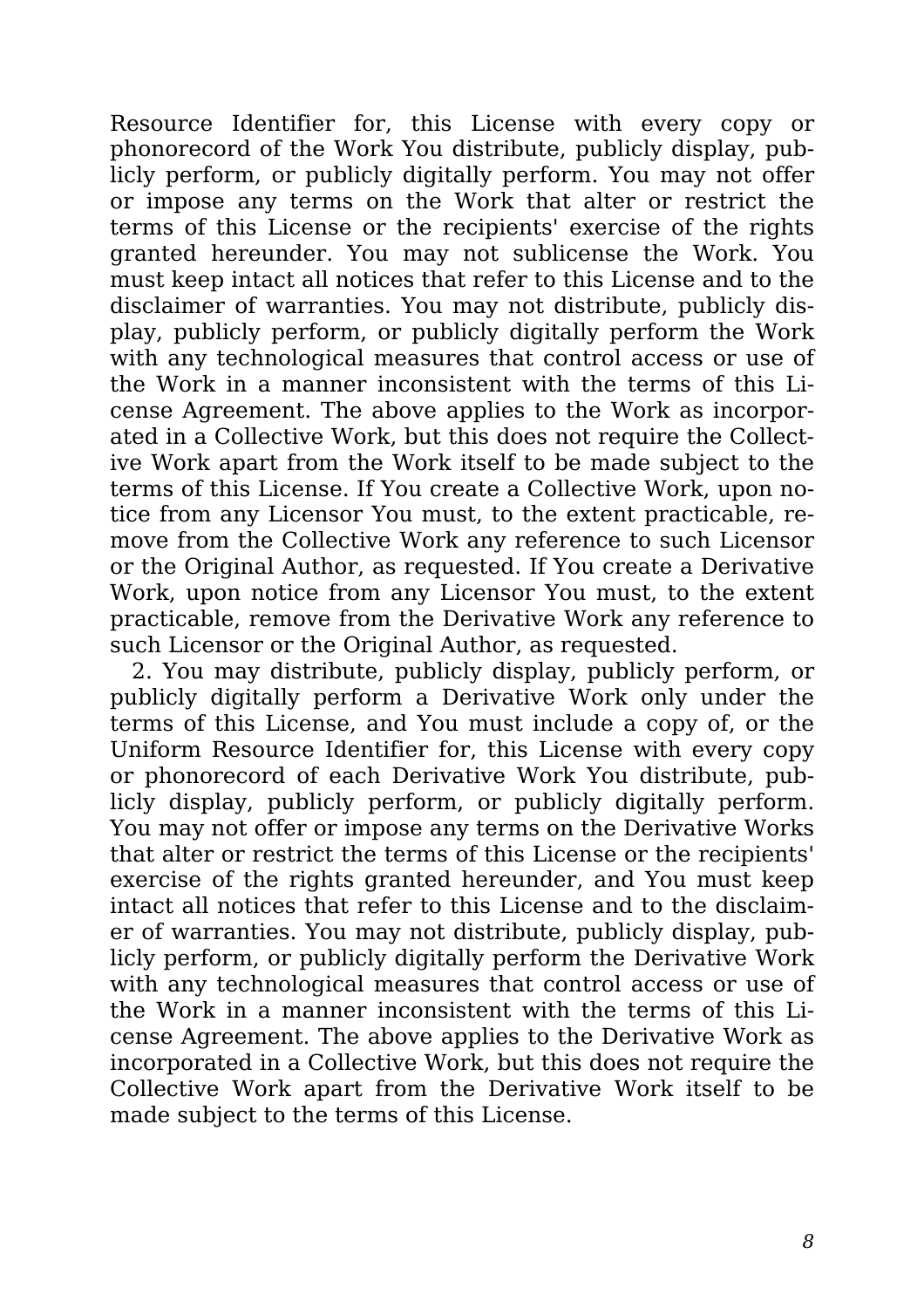3. You may not exercise any of the rights granted to You in Section 3 above in any manner that is primarily intended for or directed toward commercial advantage or private monetary compensation. The exchange of the Work for other copyrighted works by means of digital file-sharing or otherwise shall not be considered to be intended for or directed toward commercial advantage or private monetary compensation, provided there is no payment of any monetary compensation in connection with the exchange of copyrighted works.

4. If you distribute, publicly display, publicly perform, or publicly digitally perform the Work or any Derivative Works or Collective Works, You must keep intact all copyright notices for the Work and give the Original Author credit reasonable to the medium or means You are utilizing by conveying the name (or pseudonym if applicable) of the Original Author if supplied; the title of the Work if supplied; in the case of a Derivative Work, a credit identifying the use of the Work in the Derivative Work (e.g., "French translation of the Work by Original Author," or "Screenplay based on original Work by Original Author"). Such credit may be implemented in any reasonable manner; provided, however, that in the case of a Derivative Work or Collective Work, at a minimum such credit will appear where any other comparable authorship credit appears and in a manner at least as prominent as such other comparable authorship credit.

5. Representations, Warranties and Disclaimer

1. By offering the Work for public release under this License, Licensor represents and warrants that, to the best of Licensor's knowledge after reasonable inquiry:

1. Licensor has secured all rights in the Work necessary to grant the license rights hereunder and to permit the lawful exercise of the rights granted hereunder without You having any obligation to pay any royalties, compulsory license fees, residuals or any other payments;

2. The Work does not infringe the copyright, trademark, publicity rights, common law rights or any other right of any third party or constitute defamation, invasion of privacy or other tortious injury to any third party.

2. EXCEPT AS EXPRESSLY STATED IN THIS LICENSE OR OTHERWISE AGREED IN WRITING OR REQUIRED BY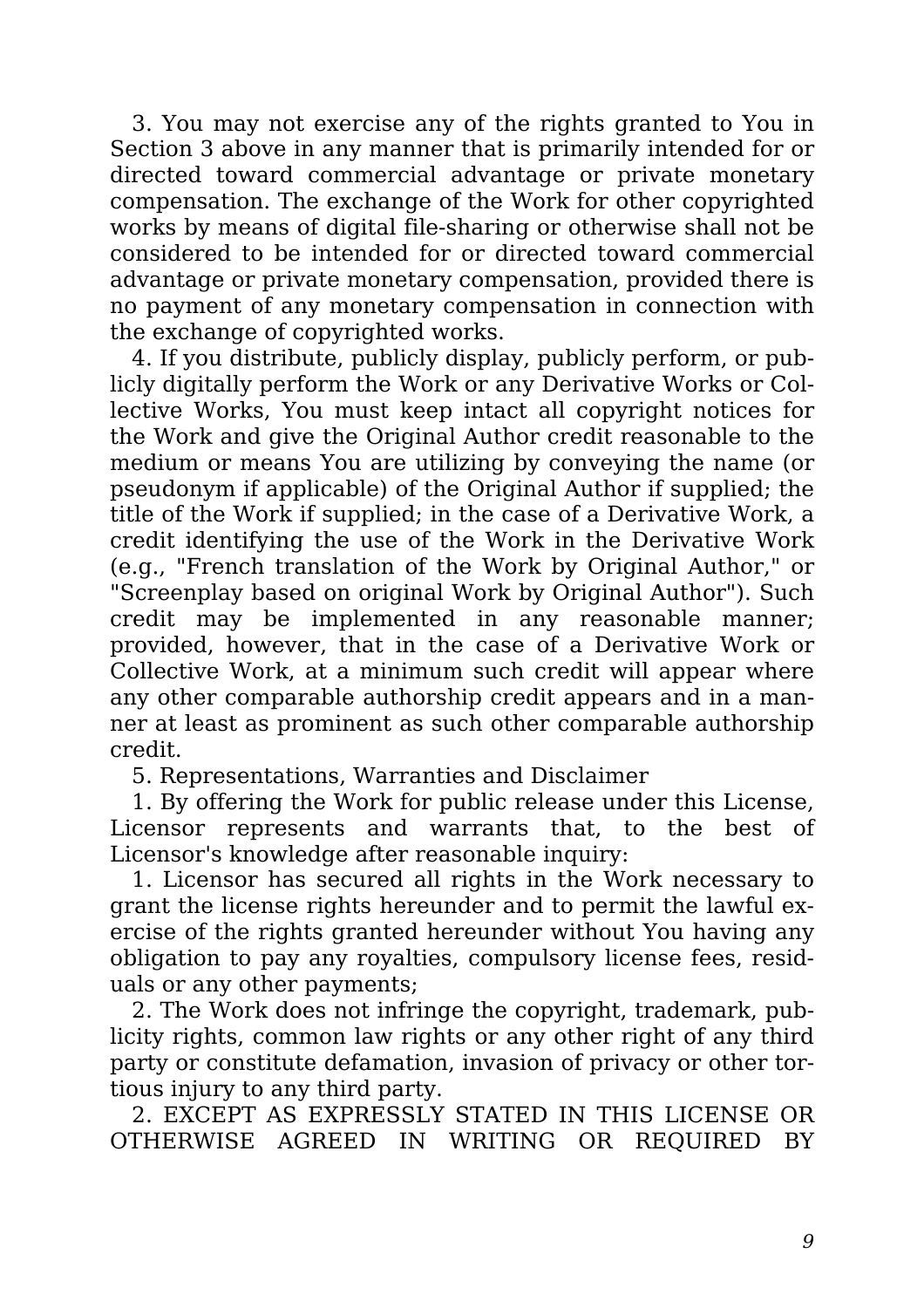APPLICABLE LAW, THE WORK IS LICENSED ON AN "AS IS" BASIS, WITHOUT WARRANTIES OF ANY KIND, EITHER EXPRESS OR IMPLIED INCLUDING, WITHOUT LIMITATION, ANY WARRANTIES REGARDING THE CONTENTS OR ACCURACY OF THE WORK.

6. Limitation on Liability. EXCEPT TO THE EXTENT REQUIRED BY APPLICABLE LAW, AND EXCEPT FOR DAMAGES ARISING FROM LIABILITY TO A THIRD PARTY RESULTING FROM BREACH OF THE WARRANTIES IN SECTION 5, IN NO EVENT WILL LICENSOR BE LIABLE TO YOU ON ANY LEGAL THEORY FOR ANY SPECIAL, INCIDENTAL, CONSEQUENTIAL, PUNITIVE OR EXEMPLARY DAMAGES ARISING OUT OF THIS LICENSE OR THE USE OF THE WORK, EVEN IF LICENSOR HAS BEEN ADVISED OF THE POSSIBILITY OF SUCH DAMAGES.

7. Termination

1. This License and the rights granted hereunder will terminate automatically upon any breach by You of the terms of this License. Individuals or entities who have received Derivative Works or Collective Works from You under this License, however, will not have their licenses terminated provided such individuals or entities remain in full compliance with those licenses. Sections 1, 2, 5, 6, 7, and 8 will survive any termination of this License.

2. Subject to the above terms and conditions, the license granted here is perpetual (for the duration of the applicable copyright in the Work). Notwithstanding the above, Licensor reserves the right to release the Work under different license terms or to stop distributing the Work at any time; provided, however that any such election will not serve to withdraw this License (or any other license that has been, or is required to be, granted under the terms of this License), and this License will continue in full force and effect unless terminated as stated above.

8. Miscellaneous

1. Each time You distribute or publicly digitally perform the Work or a Collective Work, the Licensor offers to the recipient a license to the Work on the same terms and conditions as the license granted to You under this License.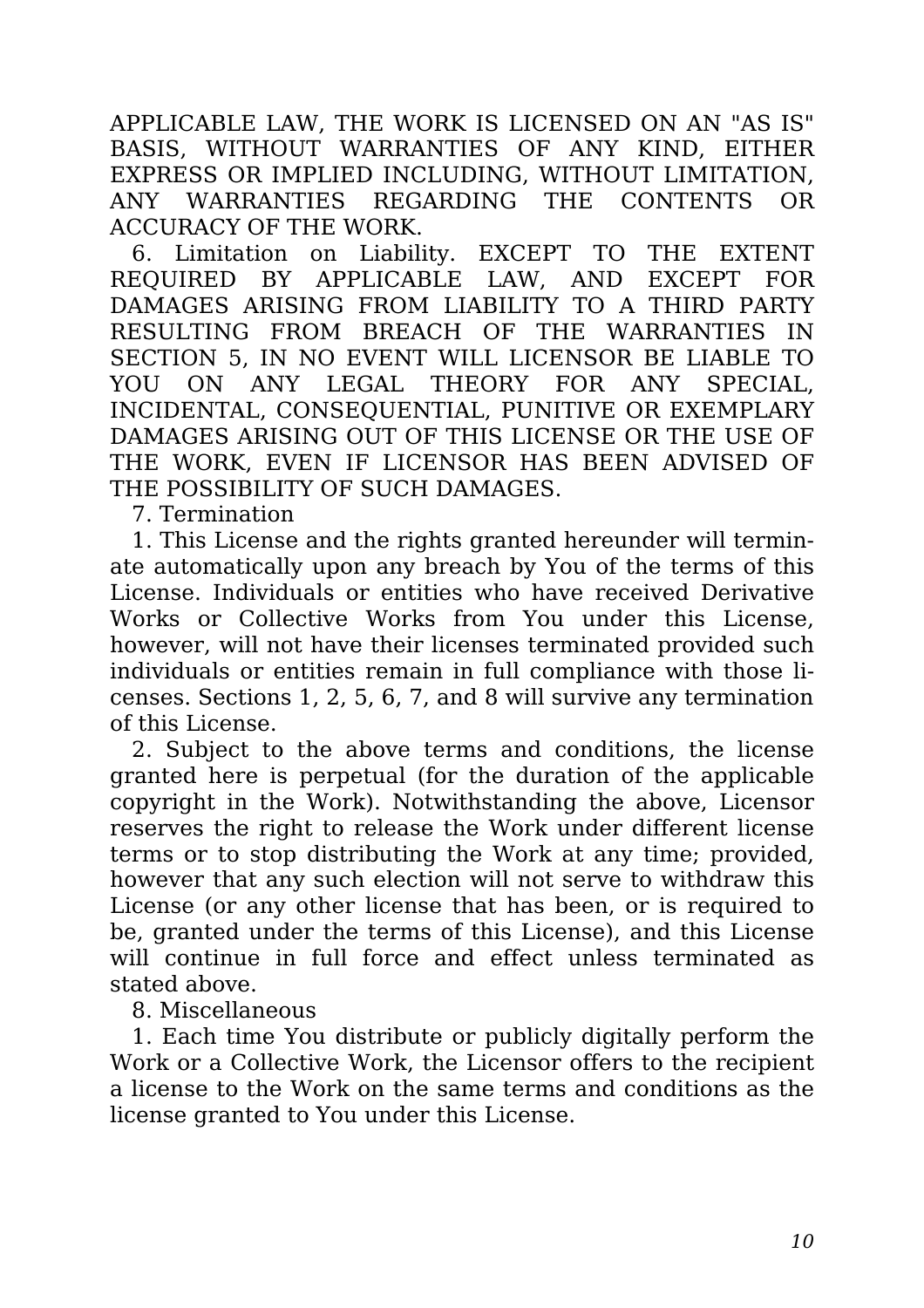2. Each time You distribute or publicly digitally perform a Derivative Work, Licensor offers to the recipient a license to the original Work on the same terms and conditions as the license granted to You under this License.

3. If any provision of this License is invalid or unenforceable under applicable law, it shall not affect the validity or enforceability of the remainder of the terms of this License, and without further action by the parties to this agreement, such provision shall be reformed to the minimum extent necessary to make such provision valid and enforceable.

4. No term or provision of this License shall be deemed waived and no breach consented to unless such waiver or consent shall be in writing and signed by the party to be charged with such waiver or consent.

5. This License constitutes the entire agreement between the parties with respect to the Work licensed here. There are no understandings, agreements or representations with respect to the Work not specified here. Licensor shall not be bound by any additional provisions that may appear in any communication from You. This License may not be modified without the mutual written agreement of the Licensor and You.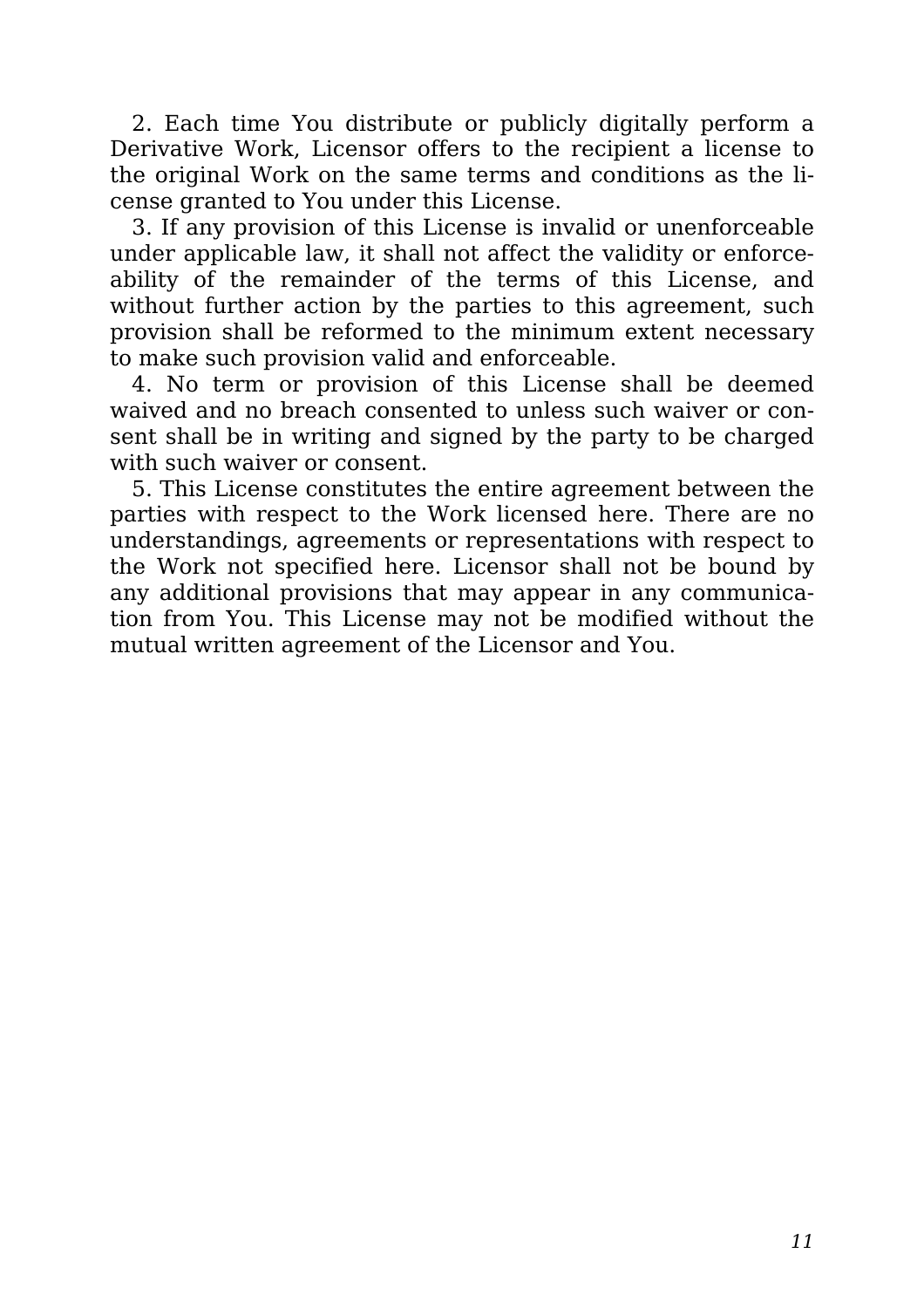### Chapter

I once had a Tai Chi instructor who explained the difference between Chinese and Western medicine thus: "Western medicine is based on corpses, things that you discover by cutting up dead bodies and pulling them apart. Chinese medicine is based on living flesh, things observed from vital, moving humans."

The explanation, like all good propaganda, is stirring and stilted, and not particularly accurate, and gummy as the hook from a top-40 song, sticky in your mind in the sleep-deprived noontime when the world takes on a hallucinatory hypperreal clarity. Like now as I sit here in my underwear on the roof of a sanatorium in the back woods off Route 128, far enough from the perpetual construction of Boston that it's merely a cloud of dust like a herd of distant buffalo charging the plains. Like now as I sit here with a pencil up my nose, thinking about homebrew lobotomies and wouldn't it be nice if I gave myself one.

Deep breath.

The difference between Chinese medicine and Western medicine is the dissection versus the observation of the thing in motion. The difference between reading a story and studying a story is the difference between living the story and killing the story and looking at its guts.

School! We sat in English class and we dissected the stories that I'd escaped into, laid open their abdomens and tagged their organs, covered their genitals with polite sterile drapes, recorded dutiful notes en masse that told us what the story was about, but never what the story was. Stories are propaganda, virii that slide past your critical immune system and insert themselves directly into your emotions. Kill them and cut them open and they're as naked as a nightclub in daylight.

The theme. The first step in dissecting a story is euthanizing it: "What is the theme of this story?"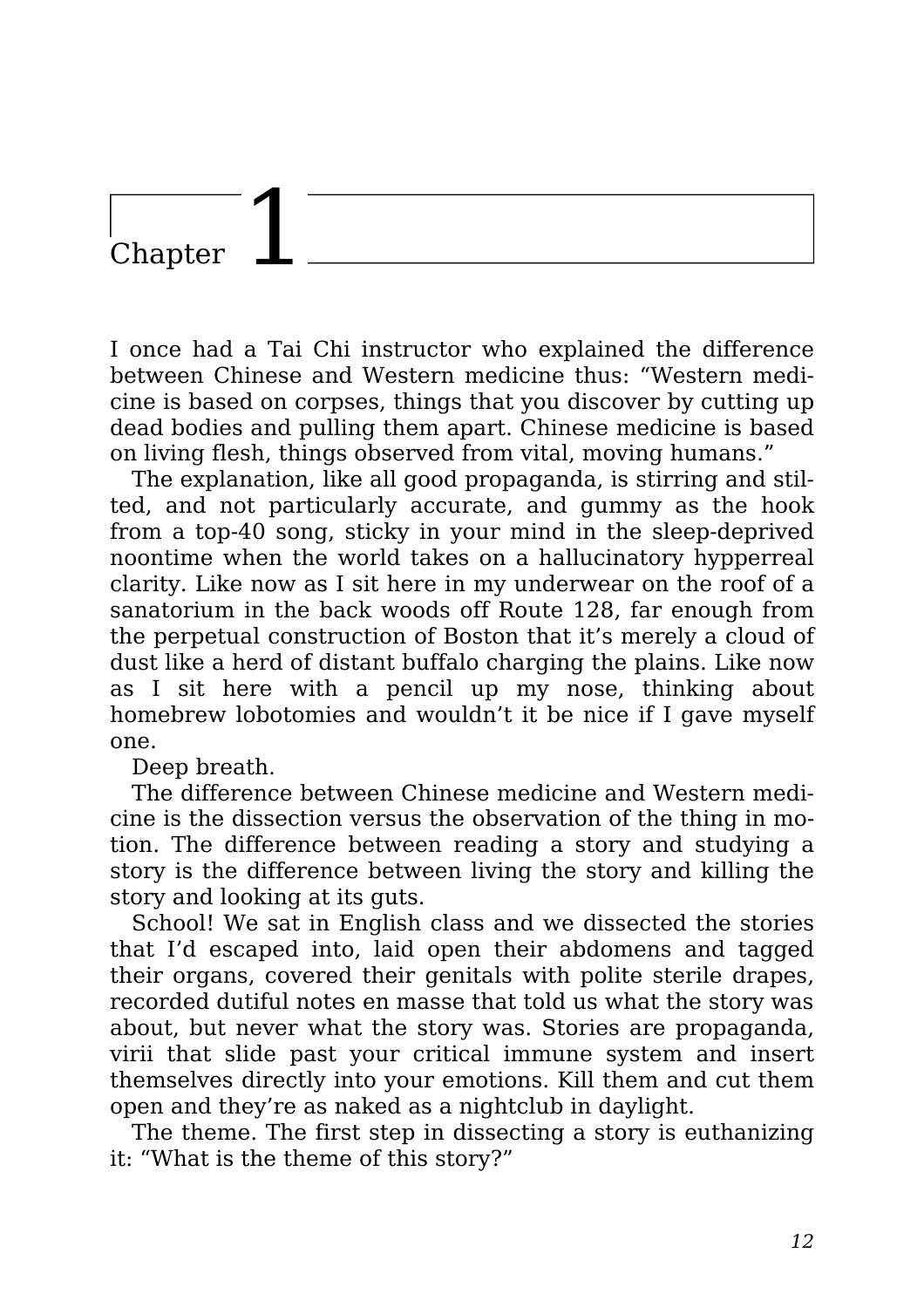Let me kill my story before I start it, so that I can dissect it and understand it. The theme of this story is: "Would you rather be smart or happy?"

This is a work of propaganda. It's a story about choosing smarts over happiness. Except if I give the pencil a push: then it's a story about choosing happiness over smarts. It's a morality play, and the first character is about to take the stage. He's a foil for the theme, so he's drawn in simple lines. Here he is: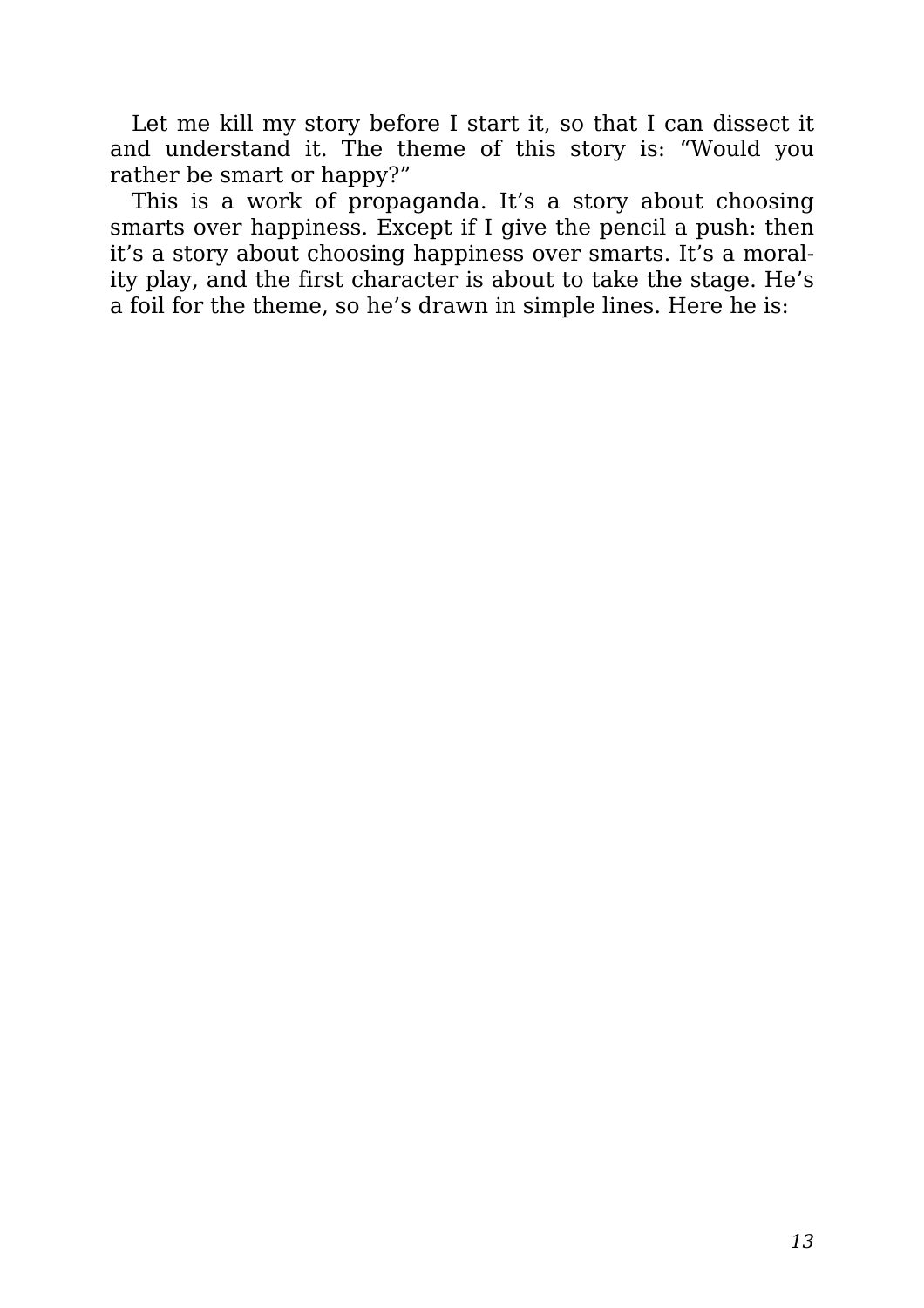# Chapter  $\sum$

Art Berry was born to argue.

There are born assassins. Bred to kill, raised on cunning and speed, they are the stuff of legend, remorseless and unstoppable. There are born ballerinas, confectionery girls whose parents subject them to rigors every bit as intense as the tripwire and poison on which the assassins are reared. There are children born to practice medicine or law; children born to serve their nations and die heroically in the noble tradition of their forebears; children born to tread the boards or shred the turf or leave smoking rubber on the racetrack.

Art's earliest memory: a dream. He is stuck in the waiting room of one of the innumerable doctors who attended him in his infancy. He is perhaps three, and his attention span is already as robust as it will ever be, and in his dream—which is fast becoming a nightmare—he is bored silly.

The only adornment in the waiting room is an empty cylinder that once held toy blocks. Its label colorfully illustrates the blocks, which look like they'd be a hell of a lot of fun, if someone hadn't lost them all.

Near the cylinder is a trio of older children, infinitely fascinating. They confer briefly, then do something to the cylinder, and it unravels, extruding into the third dimension, turning into a stack of blocks.

Aha! thinks Art, on waking. This is another piece of the secret knowledge that older people possess, the strange magic that is used to operate cars and elevators and shoelaces.

Art waits patiently over the next year for a grownup to show him how the blocks-from-pictures trick works, but none ever does. Many other mysteries are revealed, each one more disappointingly mundane than the last: even flying a plane seemed easy enough when the nice stew let him ride up in the cockpit for a while en route to New York—Art's awe at the complexity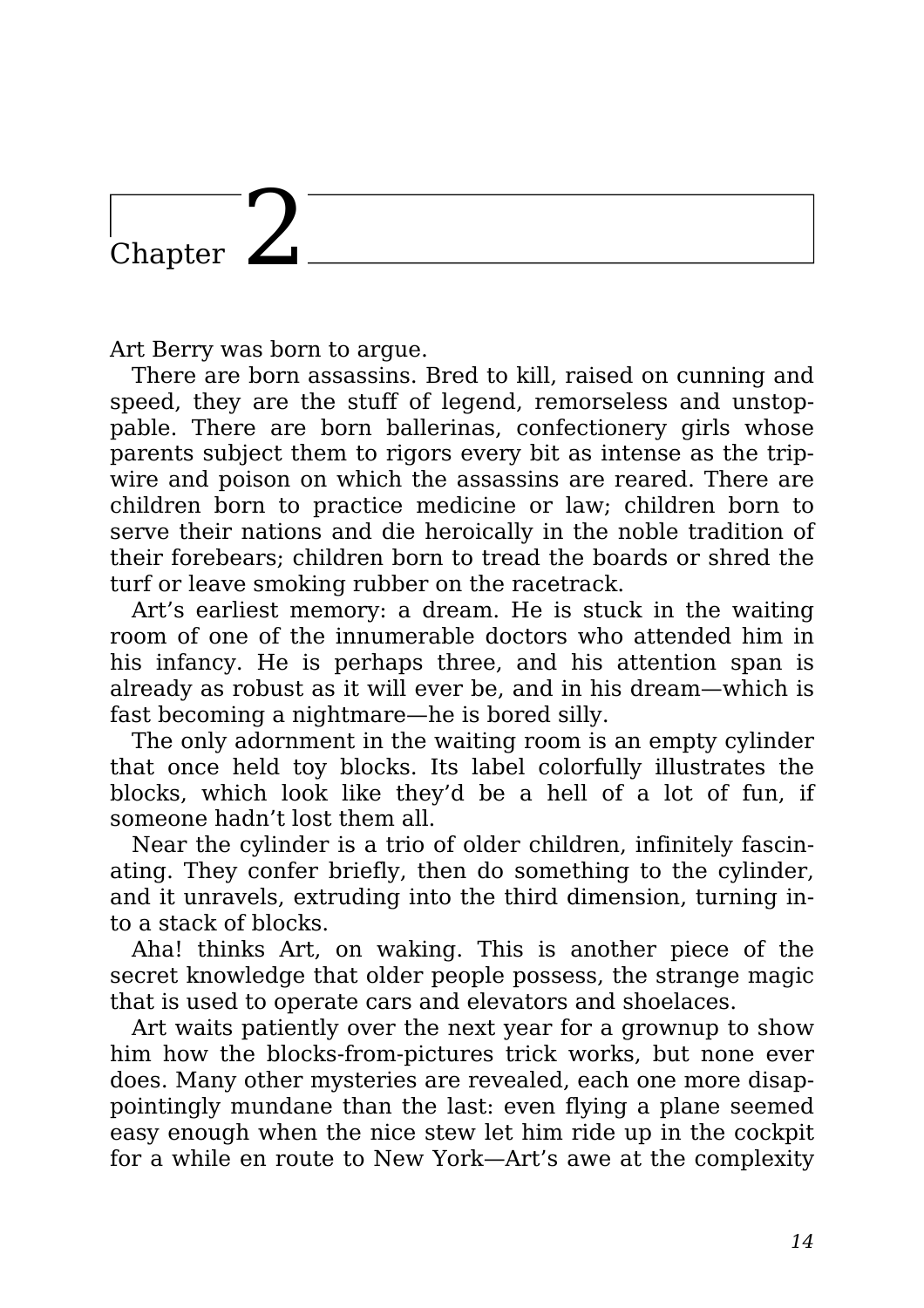of adult knowledge fell away. By the age of five, he was stuck in a sort of perpetual terrible twos, fearlessly shouting "no" at the world's every rule, arguing the morals and reason behind them until the frustrated adults whom he was picking on gave up and swatted him or told him that that was just how it was.

In the Easter of his sixth year, an itchy-suited and hard-shoed visit to church with his Gran turned into a raging holy war that had the parishioners and the clergy arguing with him in teams and relays.

It started innocently enough: "Why does God care if we take off our hats, Gran?" But the nosy ladies in the nearby pews couldn't bear to simply listen in, and the argument spread like ripples on a pond, out as far as the pulpit, where the priest decided to squash the whole line of inquiry with some half-remembered philosophical word games from Descartes in which the objective truth of reality is used to prove the beneficence of God and vice-versa, and culminates with "I think therefore I am." Father Ferlenghetti even managed to work it into the thread of the sermon, but before he could go on, Art's shrill little voice answered from within the congregation.

Amazingly, the six-year-old had managed to assimilate all of Descartes's fairly tricksy riddles in as long as it took to describe them, and then went on to use those same arguments to prove the necessary cruelty of God, followed by the necessary nonexistence of the Supreme Being, and Gran tried to take him home then, but the priest—who'd watched Jesuits play intellectual table tennis and recognized a natural when he saw one—called him to the pulpit, whence Art took on the entire congregation, singly and in bunches, as they assailed his reasoning and he built it back up, laying rhetorical traps that they blundered into with all the cunning of a cabbage. Father Ferlenghetti laughed and clarified the points when they were stuttered out by some marble-mouthed rhetorical amateur from the audience, then sat back and marveled as Art did his thing. Not much was getting done vis-a-vis sermonizing, and there was still the Communion to be administered, but God knew it had been a long time since the congregation was engaged so thoroughly with coming to grips with God and what their faith meant.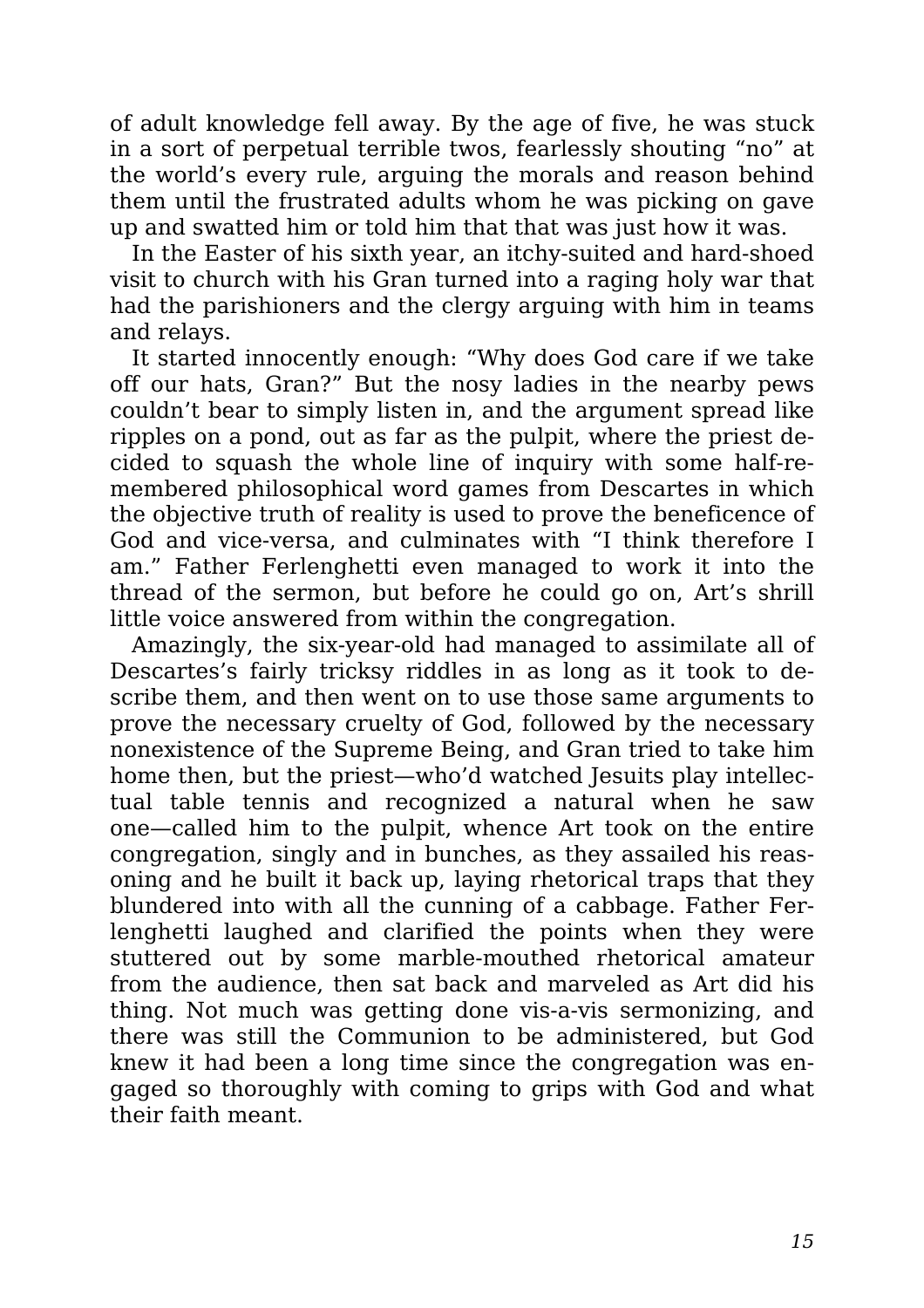Afterwards, when Art was returned to his scandalized, thinlipped Gran, Father Ferlenghetti made a point of warmly embracing her and telling her that Art was welcome at his pulpit any time, and suggested a future in the seminary. Gran was amazed, and blushed under her Sunday powder, and the clawed hand on his shoulder became a caress.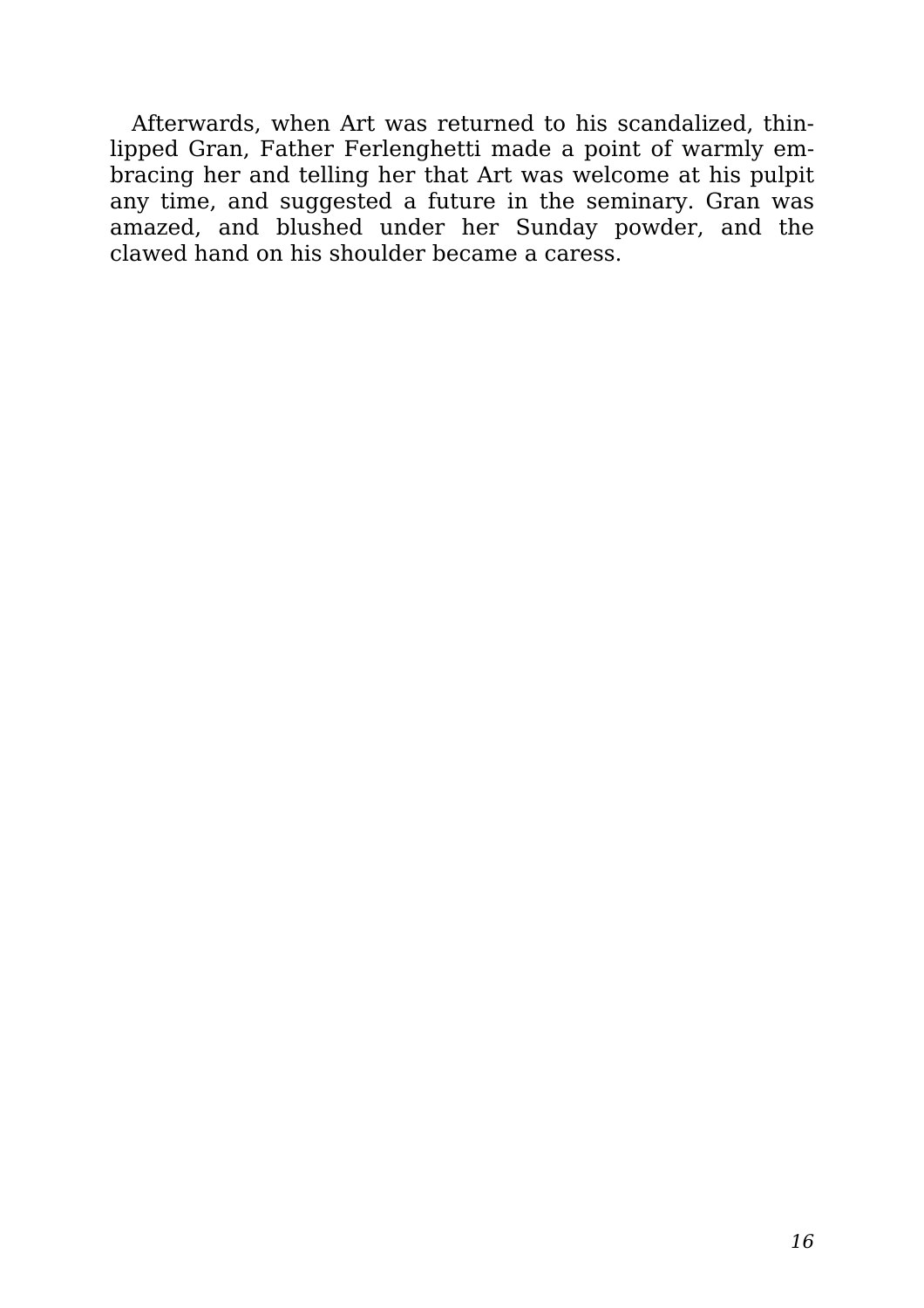### Chapter 1

The theme of this story is choosing smarts over happiness, or maybe happiness over smarts. Art's a good guy. He's smart as hell. That's his schtick. If he were a cartoon character, he'd be the pain-in-the-ass poindexter who is all the time dispelling the mysteries that fascinate his buddies. It's not easy being Art's friend.

Which is, of course, how Art ("not his real name") ended up sitting 45 stories over the woodsy Massachusetts countryside, hot August wind ruffling his hair and blowing up the legs of his boxers, pencil in his nose, euthanizing his story preparatory to dissecting it. In order to preserve the narrative integrity, Art ("not his real name") may take some liberties with the truth. This is autobiographical fiction, after all, not an autobiography.

Call me Art ("not my real name"). I am an agent-provocateur in the Eastern Standard Tribe, though I've spent most of my life in GMT-9 and at various latitudes of Zulu, which means that my poor pineal gland has all but forgotten how to do its job without that I drown it in melatonin precursors and treat it to multi-hour nine-kilolumen sessions in the glare of my travel lantern.

The tribes are taking over the world. You can track our progress by the rise of minor traffic accidents. The sleep-deprived are terrible, terrible drivers. Daylight savings time is a widowmaker: stay off the roads on Leap Forward day!

Here is the second character in the morality play. She's the love interest. Was. We broke up, just before I got sent to the sanatorium. Our circadians weren't compatible.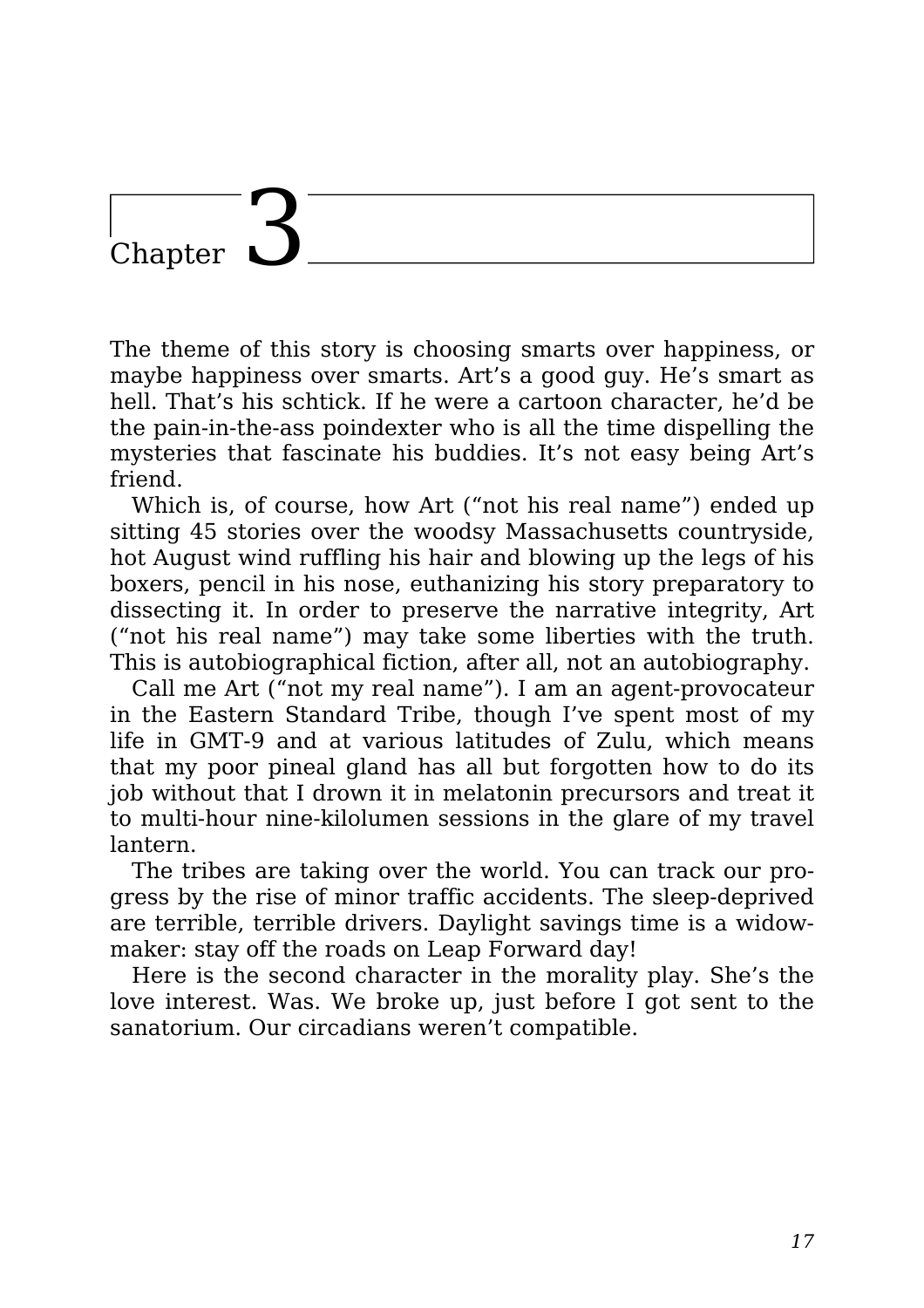### Chapter

April 3, 2022 was the day that Art nearly killed the first and only woman he ever really loved. It was her fault.

Art's car was running low on lard after a week in the Benelux countries, where the residents were all high-net-worth cholesterol-conscious codgers who guarded their arteries from the depredations of the frytrap as jealously as they squirreled their money away from the taxman. He was, therefore, thrilled and delighted to be back on British soil, Greenwich+0, where grease ran like water and his runabout could be kept easily and cheaply fuelled and the vodka could run down his gullet instead of into his tank.

He was in the Kensington High Street on a sleepy Sunday morning, GMT0300h—2100h back in EDT—and the GPS was showing insufficient data-points to even gauge traffic between his geoloc and the Camden High where he kept his rooms. When the GPS can't find enough peers on the relay network to color its maps with traffic data, you know you've hit a sweet spot in the city's uber-circadian, a moment of grace where the roads are very nearly exclusively yours.

So he whistled a jaunty tune and swilled his coffium, a fad that had just made it to the UK, thanks to the loosening of rules governing the disposal of heavy water in the EU. The java just wouldn't cool off, remaining hot enough to guarantee optimal caffeine osmosis right down to the last drop.

If he was jittery, it was no more so than was customary for ESTalists at GMT+0, and he was driving safely and with due caution. If the woman had looked out before stepping off the kerb and into the anemically thin road, if she hadn't been wearing stylish black in the pitchy dark of the curve before the Royal Garden Hotel, if she hadn't stepped right in front of his runabout, he would have merely swerved and sworn and given her a bit of a fright.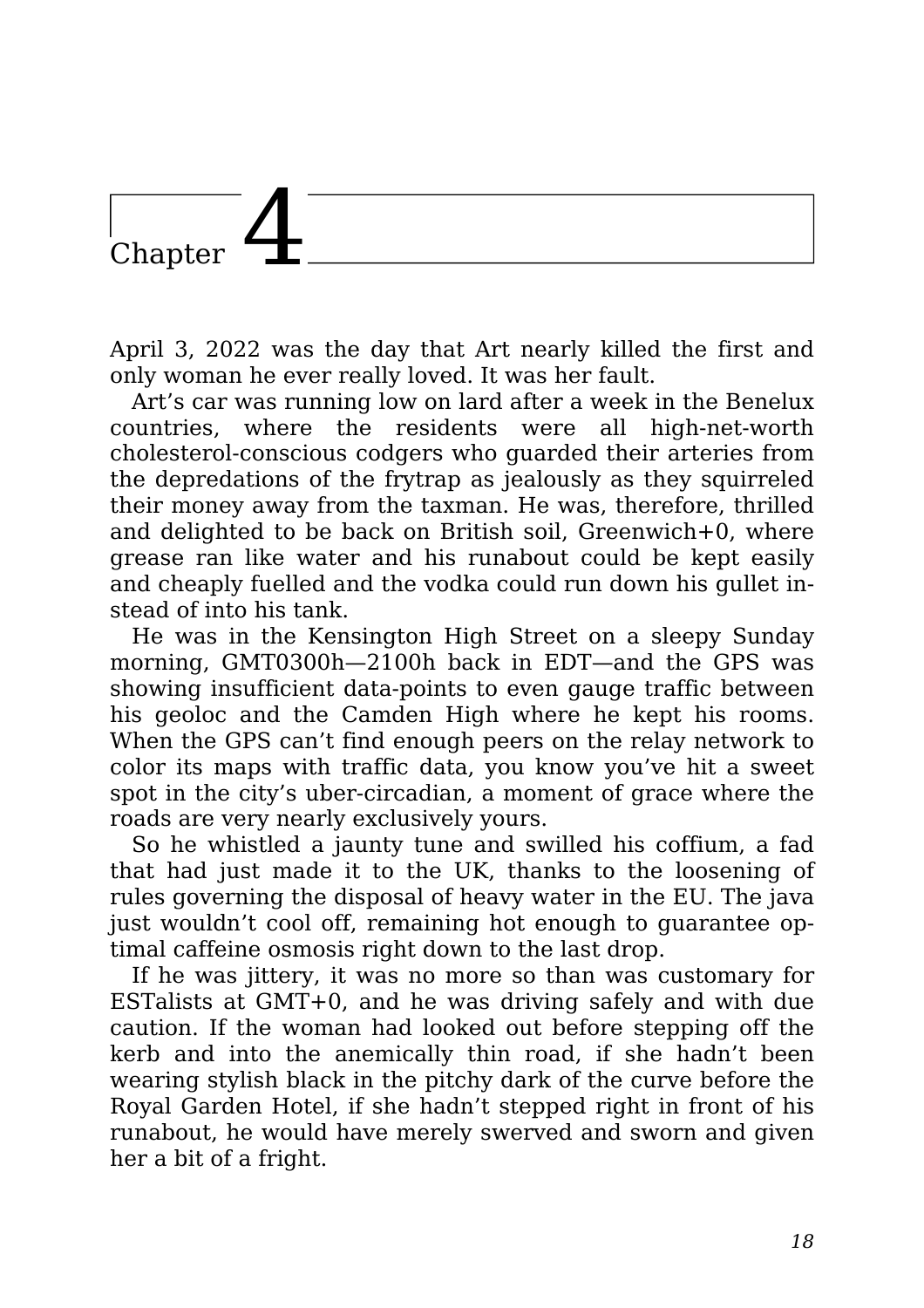But she didn't, she was, she did, and he kicked the brake as hard as he could, twisted the wheel likewise, and still clipped her hipside and sent her ass-over-teakettle before the runabout did its own barrel roll, making three complete revolutions across the Kensington High before lodging in the Royal Garden Hotel's shrubs. Art was covered in scorching, molten coffium, screaming and clawing at his eyes, upside down, when the porters from the Royal Garden opened his runabout's upsidedown door, undid his safety harness and pulled him out from behind the rapidly flacciding airbag. They plunged his face into the ornamental birdbath, which had a skin of ice that shattered on his nose and jangled against his jawbone as the icy water cooled the coffium and stopped the terrible, terrible burning.

He ended up on his knees, sputtering and blowing and shivering, and cleared his eyes in time to see the woman he'd hit being carried out of the middle of the road on a human travois made of the porters' linked arms of red wool and gold brocade.

"Assholes!" she was hollering. "I could have a goddamn spinal injury! You're not supposed to move me!"

"Look, Miss," one porter said, a young chap with the kind of fantastic dentition that only an insecure teabag would ever pay for, teeth so white and flawless they strobed in the sodium streetlamps. "Look. We can leave you in the middle of the road, right, and not move you, like we're supposed to. But if we do that, chances are you're going to get run over before the paramedics get here, and then you certainly will have a spinal injury, and a crushed skull besides, like as not. Do you follow me?"

"You!" she said, pointing a long and accusing finger at Art. "You! Don't you watch where you're going, you fool! You could have killed me!"

Art shook water off his face and blew a mist from his dripping moustache. "Sorry," he said, weakly. She had an American accent, Californian maybe, a litigious stridency that tightened his sphincter like an alum enema and miraculously flensed him of the impulse to argue.

"Sorry?" she said, as the porters lowered her gently to the narrow strip turf out beside the sidewalk. "Sorry? Jesus, is that the best you can do?"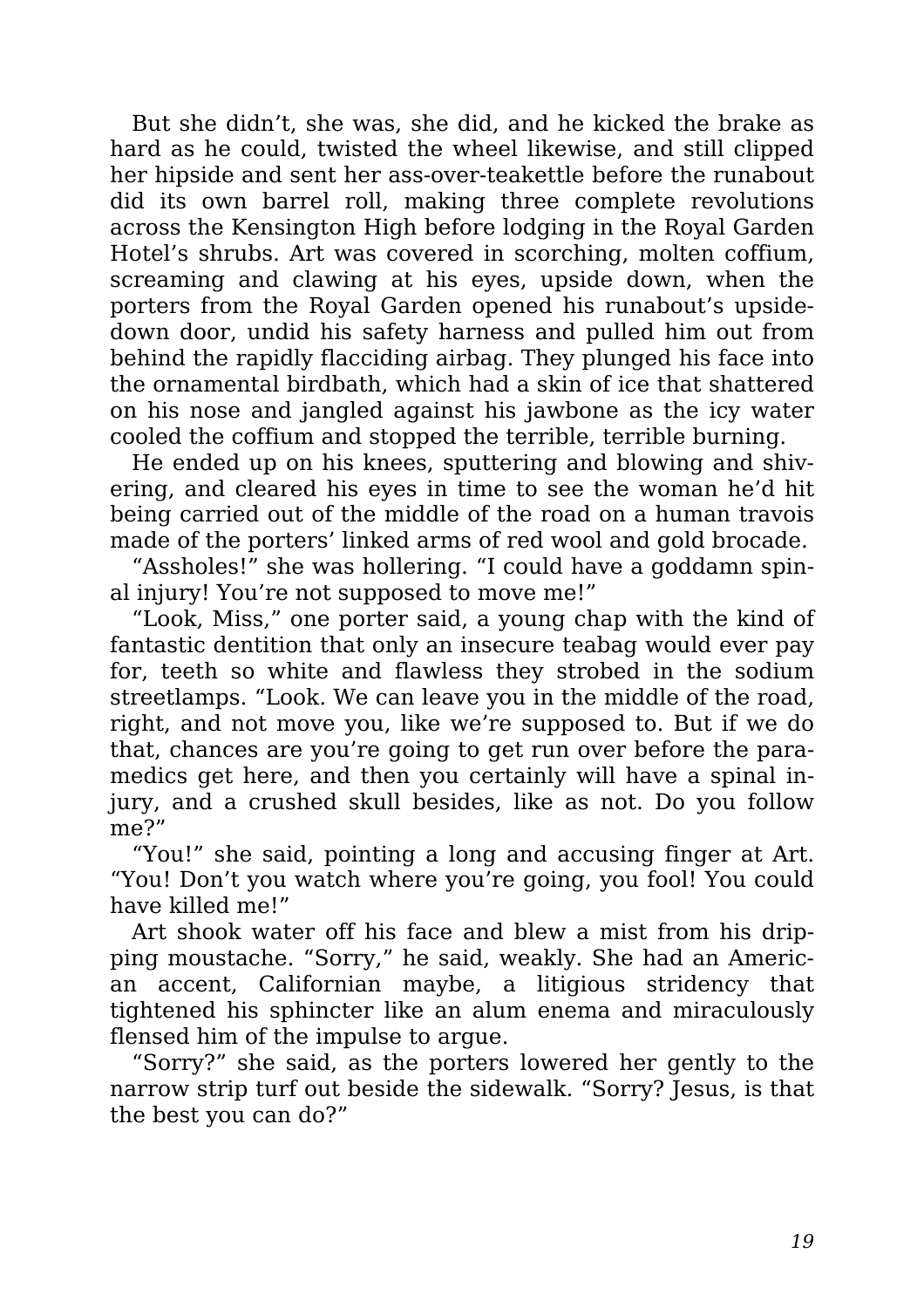"Well you did step out in front of my car," he said, trying to marshal some spine.

She attempted to sit up, then slumped back down, wincing. "You were going too fast!"

"I don't think so," he said. "I'm pretty sure I was doing 45—that's five clicks under the limit. Of course, the GPS will tell for sure."

At the mention of empirical evidence, she seemed to lose interest in being angry. "Give me a phone, will you?"

Mortals may be promiscuous with their handsets, but for a tribalist, one's relationship with one's comm is deeply personal. Art would have sooner shared his underwear. But he had hit her with his car. Reluctantly, Art passed her his comm.

The woman stabbed at the handset with the fingers of her left hand, squinting at it in the dim light. Eventually, she clamped it to her head. "Johnny? It's Linda. Yes, I'm still in London. How's tricks out there? Good, good to hear. How's Marybeth? Oh, that's too bad. Want to hear how I am?" She grinned devilishly. "I just got hit by a car. No, just now. Five minutes ago. Of course I'm hurt! I think he broke my hip—maybe my spine, too. Yes, I can wiggle my toes. Maybe he shattered a disc and it's sawing through the cord right now. Concussion? Oh, almost certainly. Pain and suffering, loss of enjoyment of life, missed wages… " She looked up at Art. "You're insured, right?"

Art nodded, miserably, fishing for an argument that would not come.

"Half a mil, easy. Easy! Get the papers going, will you? I'll call you when the ambulance gets here. Bye. Love you too. Bye. Bye. Bye, Johnny. I got to go. Bye!" She made a kissy noise and tossed the comm back at Art. He snatched it out of the air in a panic, closed its cover reverentially and slipped it back in his jacket pocket.

"C'mere," she said, crooking a finger. He knelt beside her.

"I'm Linda," she said, shaking his hand, then pulling it to her chest.

"Art," Art said.

"Art. Here's the deal, Art. It's no one's fault, OK? It was dark, you were driving under the limit, I was proceeding with due caution. Just one of those things. But you did hit me. Your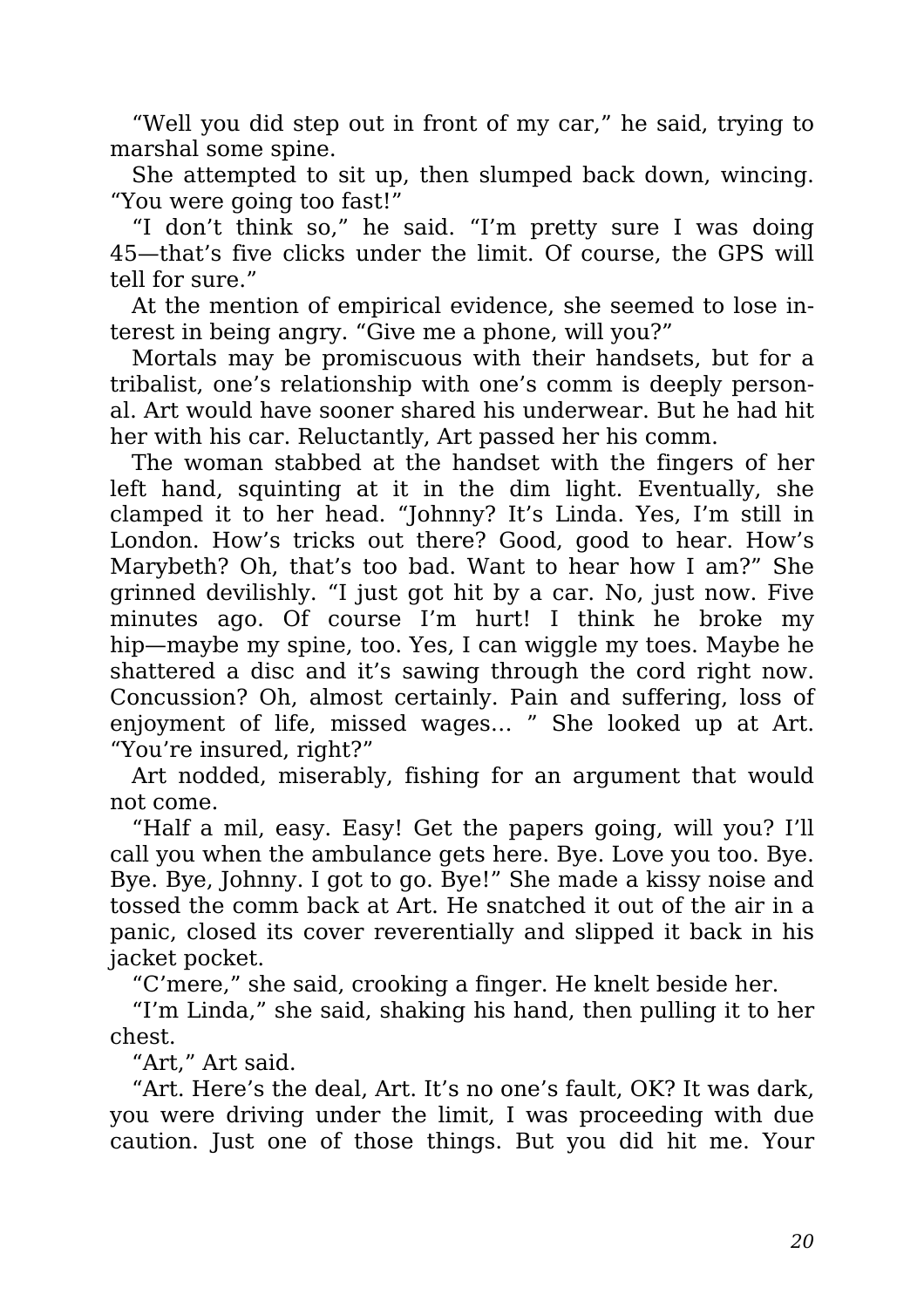insurer's gonna have to pay out—rehab, pain and suffering, you get it. That's going to be serious kwan. I'll go splits with you, you play along."

Art looked puzzled.

"Art. Art. Art. Art, here's the thing. Maybe you were distracted. Lost. Not looking. Not saying you were, but maybe. Maybe you were, and if you were, my lawyer's going to get that out of you, he's going to nail you, and I'll get a big, fat check. On the other hand, you could just, you know, cop to it. Play along. You make this easy, we'll make this easy. Split it down the middle, once my lawyer gets his piece. Sure, your premiums'll go up, but there'll be enough to cover both of us. Couldn't you use some ready cash? Lots of zeroes. Couple hundred grand, maybe more. I'm being nice here—I could keep it all for me."

"I don't think—"

"Sure you don't. You're an honest man. I understand, Art. Art. Art, I understand. But what has your insurer done for you, lately? My uncle Ed, he got caught in a threshing machine, paid his premiums every week for forty years, what did he get? Nothing. Insurance companies. They're the great satan. No one likes an insurance company. Come on, Art. Art. You don't have to say anything now, but think about it, OK, Art?"

She released his hand, and he stood. The porter with the teeth flashed them at him. "Mad," he said, "just mad. Watch yourself, mate. Get your solicitor on the line, I were you."

He stepped back as far as the narrow sidewalk would allow and fired up his comm and tunneled to a pseudonymous relay, bouncing the call off a dozen mixmasters. He was, after all, in deep cover as a GMTalist, and it wouldn't do to have his enciphered packets' destination in the clear—a little traffic analysis and his cover'd be blown. He velcroed the keyboard to his thigh and started chording.

Trepan: Any UK solicitors on the channel?

Gink-Go: Lawyers. Heh. Kill 'em all. Specially eurofag fixers.

Junta: Hey, I resemble that remark

Trepan: Junta, you're a UK lawyer?

Gink-Go: Use autocounsel, dude. L{ia|awye rs suck. Channel #autocounsel. Chatterbot with all major legal systems on the backend.

Trepan: Whatever. I need a human lawyer.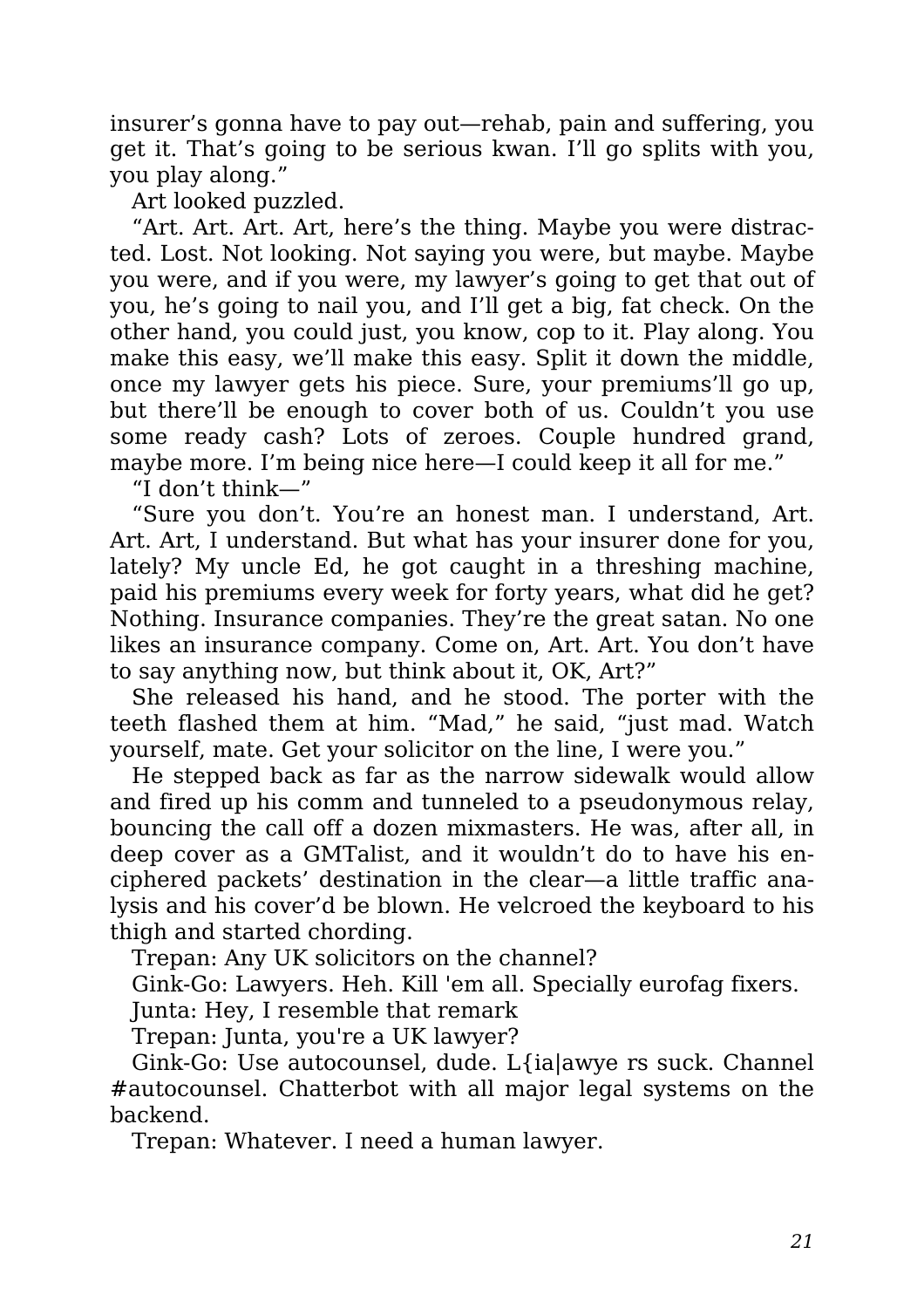Trepan: Junta, you there?

Gink-Go: Off raping humanity.

Gink-Go: Fuck lawyers.

Trepan: /shitlist Gink-Go

##Gink-Go added to Trepan's shitlist. Use '/unshit Gink-Go' to see messages again

Gink-Go:

Gink-Go:

Gink-Go:

Gink-Go:

##Gink-Go added to Junta's shitlist. Use '/unshit Gink-Go' to see messages again

##Gink-Go added to Thomas-hawk's shitlist. Use '/unshit Gink-Go' to see messages again

##Gink-Go added to opencolon's shitlist. Use '/unshit Gink-Go' to see messages again

##Gink-Go added to jackyardbackoff's shitlist. Use '/unshit Gink-Go' to see messages again

##Gink-Go added to freddy-kugel's shitlist. Use '/unshit Gink-Go' to see messages again

opencolon: Trolls suck. Gink-Go away.

Gink-Go:

Gink-Go:

Gink-Go:

##Gink-Go has left channel #EST.chatter

Junta: You were saying?

##Junta (private) (file transfer)

##Received credential from Junta. Verifying. Credential identified: "Solicitor, registered with the Law Society to practice in England and Wales, also registered in Australia."

Trepan: /private Junta I just hit a woman while driving the Kensington High Street. Her fault. She's hurt. Wants me to admit culpability in exchange for half the insurance. Advice?

##Junta (private): I beg your pardon?

Trepan: /private Junta She's crazy. She just got off the phone with some kinda lawyer in the States. Says she can get  $$5*10^5$  at least, and will split with me if I don't dispute.

##Junta (private): Bloody Americans. No offense. What kind of instrumentation recorded it?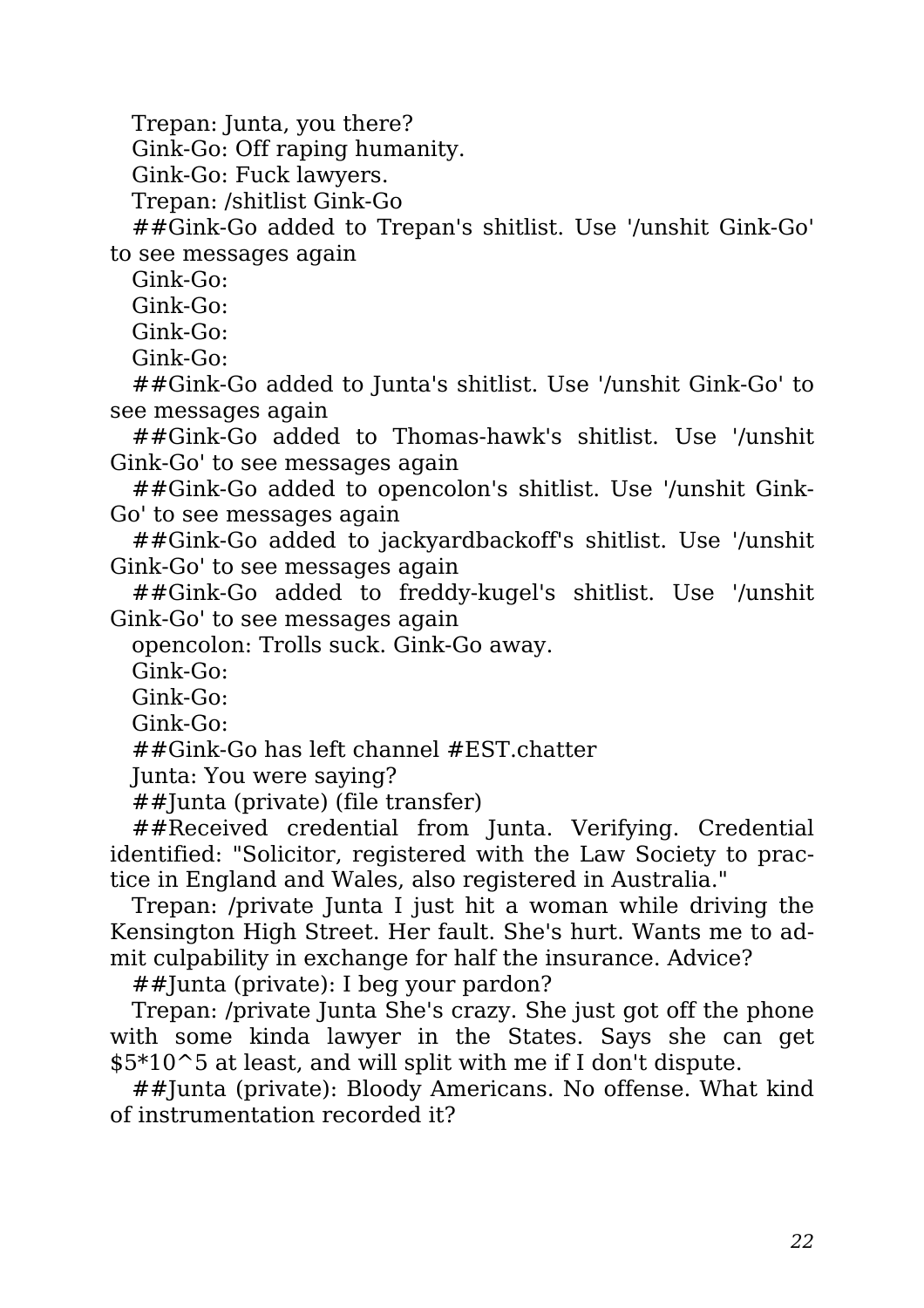Trepan: /private Junta My GPS. Maybe some secams. Eyewitnesses, maybe.

##Junta (private): And you'll say what, exactly? That you were distracted? Fiddling with something?

Trepan: /private Junta I guess.

##Junta (private): You're looking at three points off your licence. Statutory increase in premiums totalling EU 2\*10^5 over five years. How's your record?

##Transferring credential "Driving record" to Junta. Receipt confirmed.

##Junta (private): Hmmm.

##Junta (private): Nothing outrageous. Were you distracted?

Trepan: /private Junta I guess. Maybe.

##Junta (private): You guess. Well, who would know better than you, right? My fee's 10 percent. Stop guessing. You were distracted. Overtired. It's late. Regrettable. Sincerely sorry. Have her solicitor contact me directly. I'll meet you here at 1000h GMT/0400h EDT and go over it with you, yes? Agreeable?

Trepan: /private Junta Agreed. Thanks.

##Junta (private) (file transfer)

##Received smartcontract from Junta. Verifying. Smartcontract "Representation agreement" verified.

Trepan: /join #autocounsel

counselbot: Welcome, Trepan! How can I help you?

##Transferring smartcontract "Representation agreement" to counselbot. Receipt confirmed.

Trepan: /private counselbot What is the legal standing of this contract?

##counselbot (private): Smartcontract "Representation agreement" is an ISO standard representation agreement between a client and a solicitor for purposes of litigation in the UK.

##autocounsel (private) (file transfer)

##Received "representation agreement faq uk 2.3.2 2JAN22" from autocounsel.

Trepan: /join #EST.chatter

Trepan: /private Junta It's a deal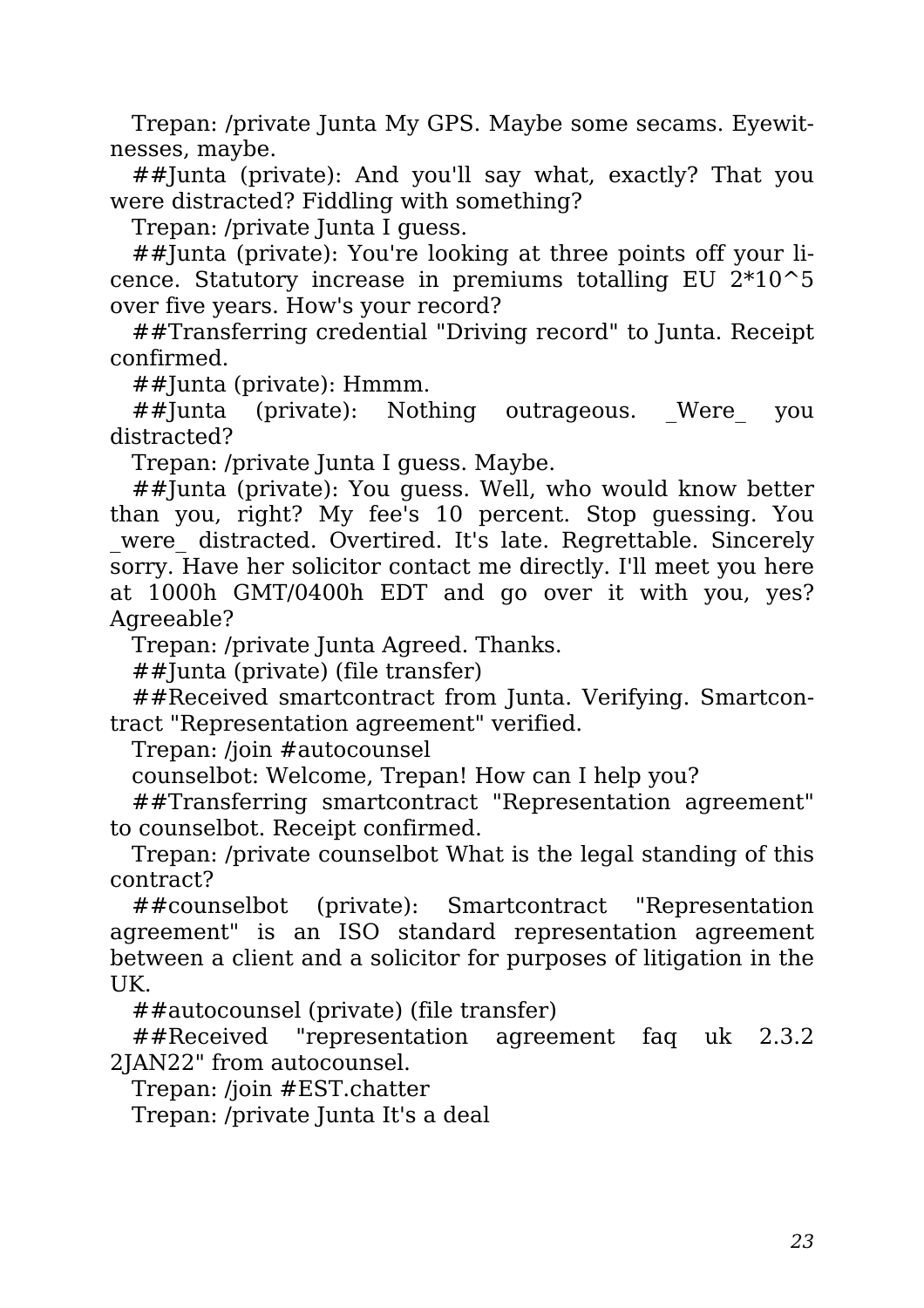##Transferring key-signed smartcontract "Representation agreement" to Junta. Receipt confirmed.

Trepan: /quit Gotta go, thanks!

##Trepan has left channel #EST.chatter "Gotta go, thanks!"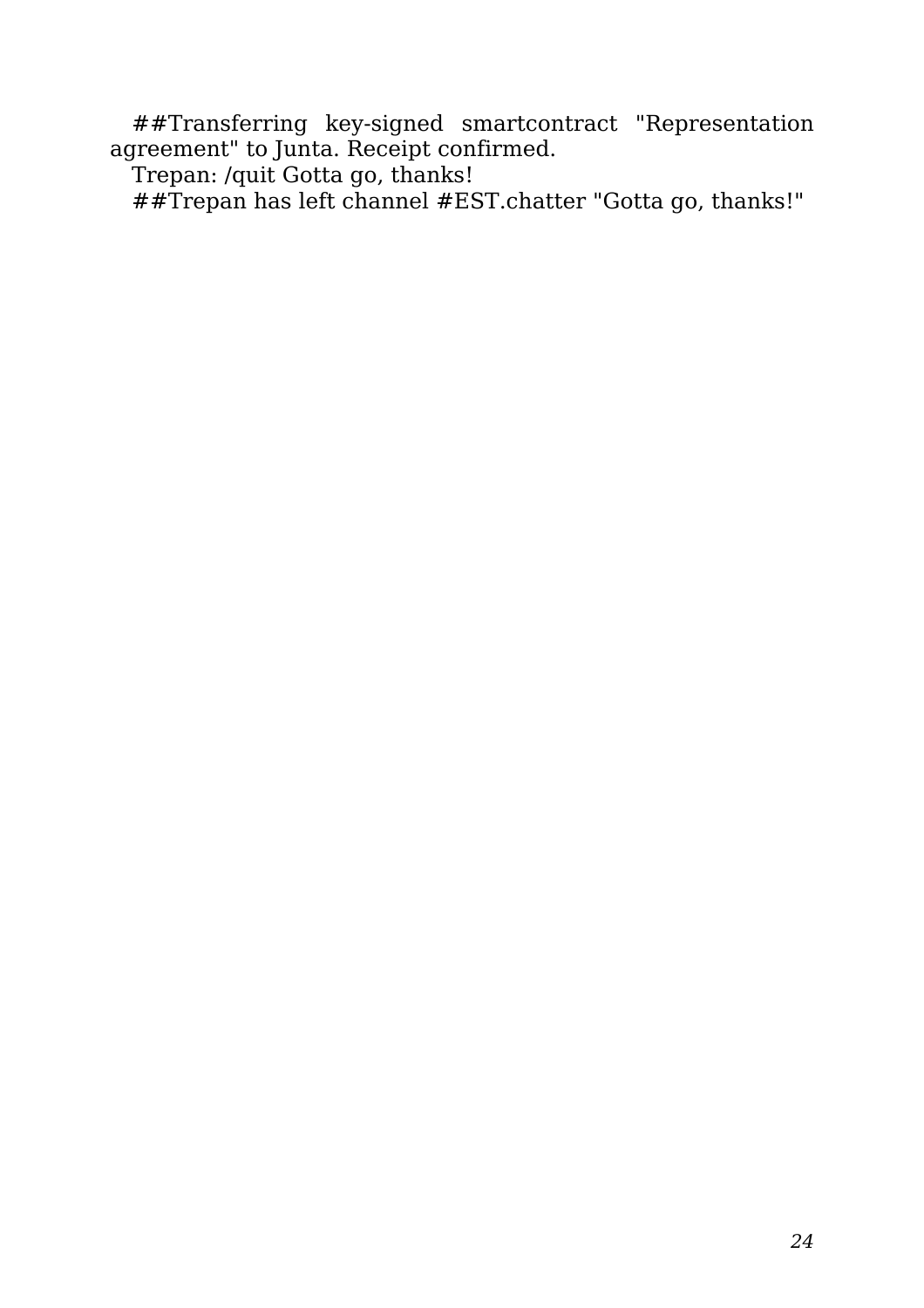### Chapter

Once the messy business of negotiating EU healthcare for foreign nationals had been sorted out with the EMTs and the Casualty Intake triage, once they'd both been digested and shat out by a dozen diagnostic devices from X-rays to MRIs, once the harried house officers had impersonally prodded them and presented them both with hardcopy FAQs for their various injuries (second-degree burns, mild shock for Art; pelvic dislocation, minor kidney bruising, broken femur, whiplash, concussion and mandible trauma for Linda), they found themselves in adjacent beds in the recovery room, which bustled as though it, too, were working on GMT-5, busy as a 9PM restaurant on a Saturday night.

Art had an IV taped to the inside of his left arm, dripping saline and tranqs, making him logy and challenging his circadians. Still, he was the more mobile of the two, as Linda was swaddled in smartcasts that both immobilized her and massaged her, all the while osmosing transdermal antiinflammatories and painkillers. He tottered the two steps to the chair at her bedside and shook her hand again.

"Don't take this the wrong way, but you look like hell," he said.

She smiled. Her jaw made an audible pop. "Get a picture, will you? It'll be good in court."

He chuckled.

"No, seriously. Get a picture."

So he took out his comm and snapped a couple pix, including one with nightvision filters on to compensate for the dimmed recovery room lighting. "You're a cool customer, you know that?" he said, as he tucked his camera away.

"Not so cool. This is all a coping strategy. I'm pretty shook up, you want to know the truth. I could have died."

"What were you doing on the street at three AM anyway?"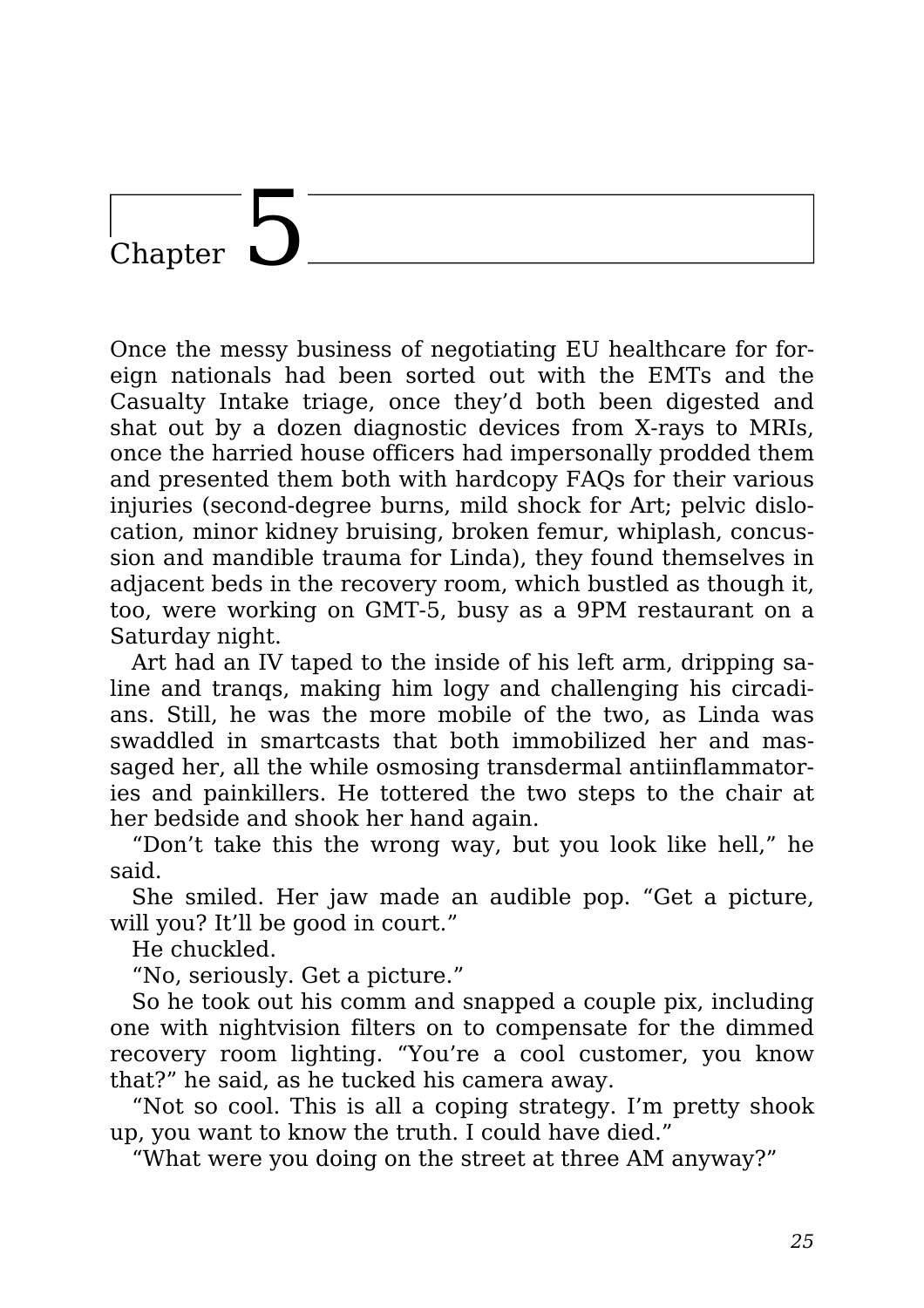"I was upset, so I took a walk, thought I'd get something to eat or a beer or something."

"You haven't been here long, huh?"

She laughed, and it turned into a groan. "What the hell is wrong with the English, anyway? The sun sets and the city rolls up its streets. It's not like they've got this great tradition of staying home and surfing cable or anything."

"They're all snug in their beds, farting away their lentil roasts."

"That's it! You can't get a steak here to save your life. Mad cows, all of 'em. If I see one more gray soy sausage, I'm going to kill the waitress and eat her."

"You just need to get hooked up," he said. "Once we're out of here, I'll take you out for a genuine blood pudding, roast beef and oily chips. I know a place."

"I'm drooling. Can I borrow your phone again? Uh, I think you're going to have to dial for me."

"That's OK. Give me the number."

She did, and he cradled his comm to her head. He was close enough to her that he could hear the tinny, distinctive ringing of a namerican circuit at the other end. He heard her shallow breathing, heard her jaw creak. He smelled her shampoo, a free-polymer new-car smell, smelled a hint of her sweat. A cord stood out on her neck, merging in an elegant vee with her collarbone, an arrow pointing at the swell of her breast under her paper gown.

"Toby, it's Linda."

A munchkin voice chittered down the line.

"Shut up, OK. Shut up. Shut. I'm in the hospital." More chipmunk. "Got hit by a car. I'll be OK. No. Shut up. I'll be fine. I'll send you the FAQs. I just wanted to say… " She heaved a sigh, closed her eyes. "You know what I wanted to say. Sorry, all right? Sorry it came to this. You'll be OK. I'll be OK. I just didn't want to leave you hanging." She sounded groggy, but there was a sob there, too. "I can't talk long. I'm on a shitload of dope. Yes, it's good dope. I'll call you later. I don't know when I'm coming back, but we'll sort it out there, all right? OK. Shut up. OK. You too."

She looked up at Art. "My boyfriend. Ex-boyfriend. Not sure who's leaving who at this point. Thanks." She closed her eyes.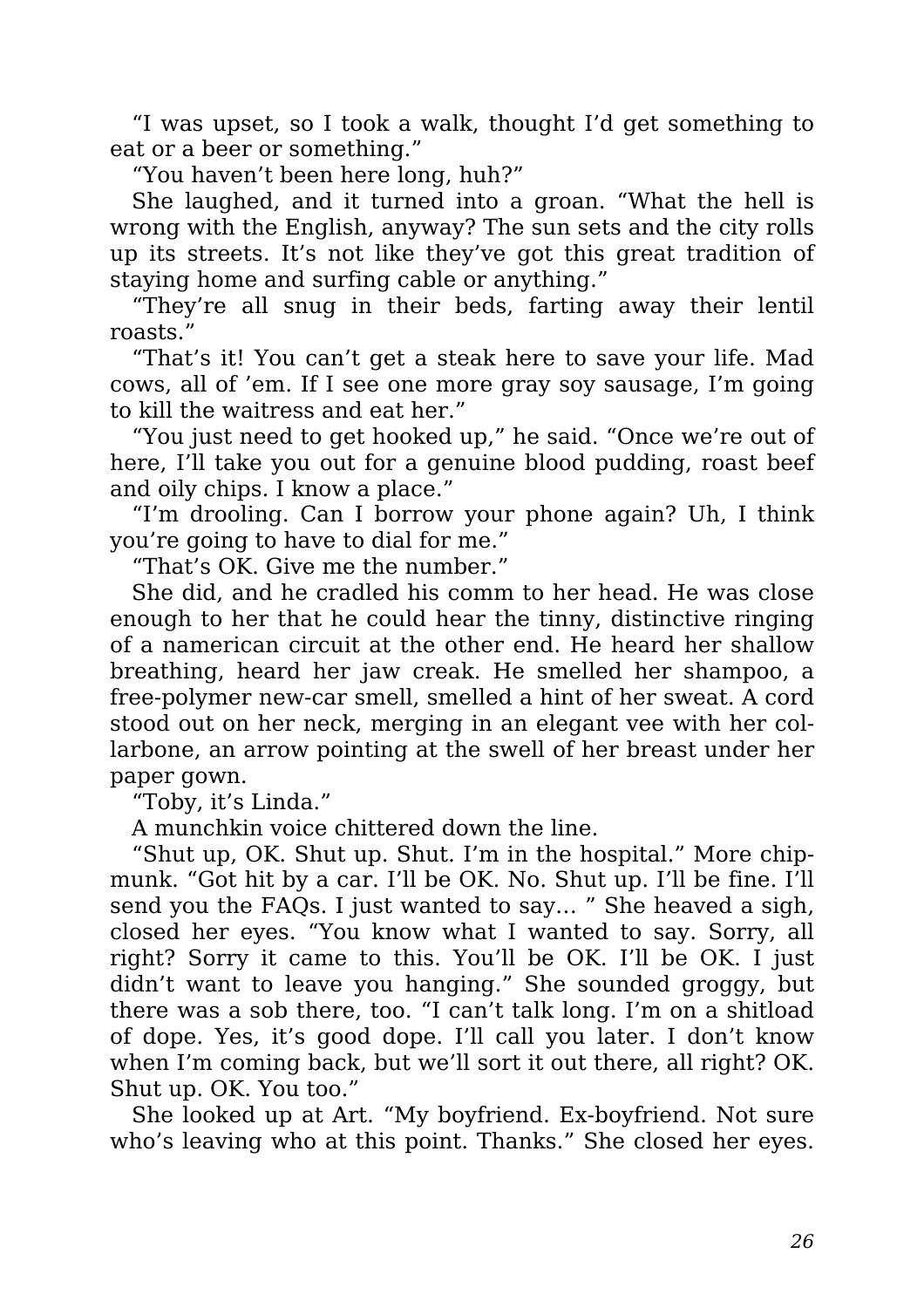Her eyelids were mauve, a tracery of pink veins. She snored softly.

Art set an alarm that would wake him up in time to meet his lawyer, folded up his comm and crawled back into bed. His circadians swelled and crashed against the sides of his skull, and before he knew it, he was out.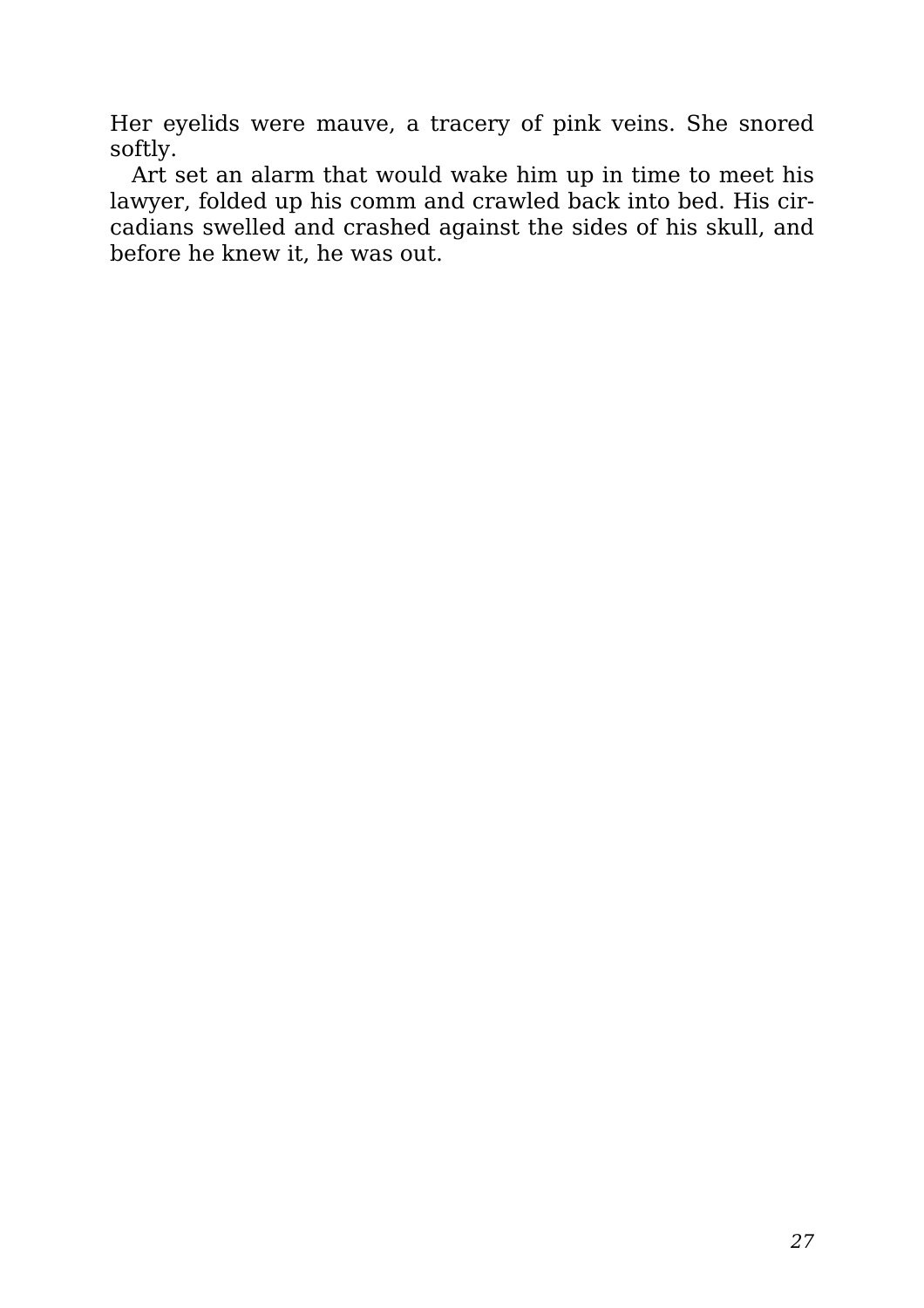# **Chapter**

Hospitals operate around the clock, but they still have their own circadians. The noontime staff were still overworked and harried but chipper and efficient, too, without the raccooneyed jitters of the night before. Art and Linda were efficiently fed, watered and evacuated, then left to their own devices, blinking in the weak English sunlight that streamed through the windows.

"The lawyers've worked it out, I think," Art said.

"Good. Good news." She was dopamine-heavy, her words lizard-slow. Art figured her temper was drugged senseless, and it gave him the courage to ask her the question that'd been on his mind since they'd met.

"Can I ask you something? It may be offensive."

"G'head. I may be offended."

"Do you do… this… a lot? I mean, the insurance thing?"

She snorted, then moaned. "It's the Los Angeles Lottery, dude. I haven't done it before, but I was starting to feel a little left out, to tell the truth."

"I thought screenplays were the LA Lotto."

"Naw. A good lotto is one you can win."

She favored him with half a smile and he saw that she had a lopsided, left-hand dimple.

"You're from LA, then?"

"Got it in one. Orange County. I'm a third-generation failed actor. Grandpa once had a line in a Hitchcock film. Mom was the ditzy neighbor on a three-episode Fox sitcom in the 90s. I'm still waiting for my moment in the sun. You live here?"

"For now. Since September. I'm from Toronto."

"Canadia! Goddamn snowbacks. What are you doing in London?"

His comm rang, giving him a moment to gather his cover story. "Hello?"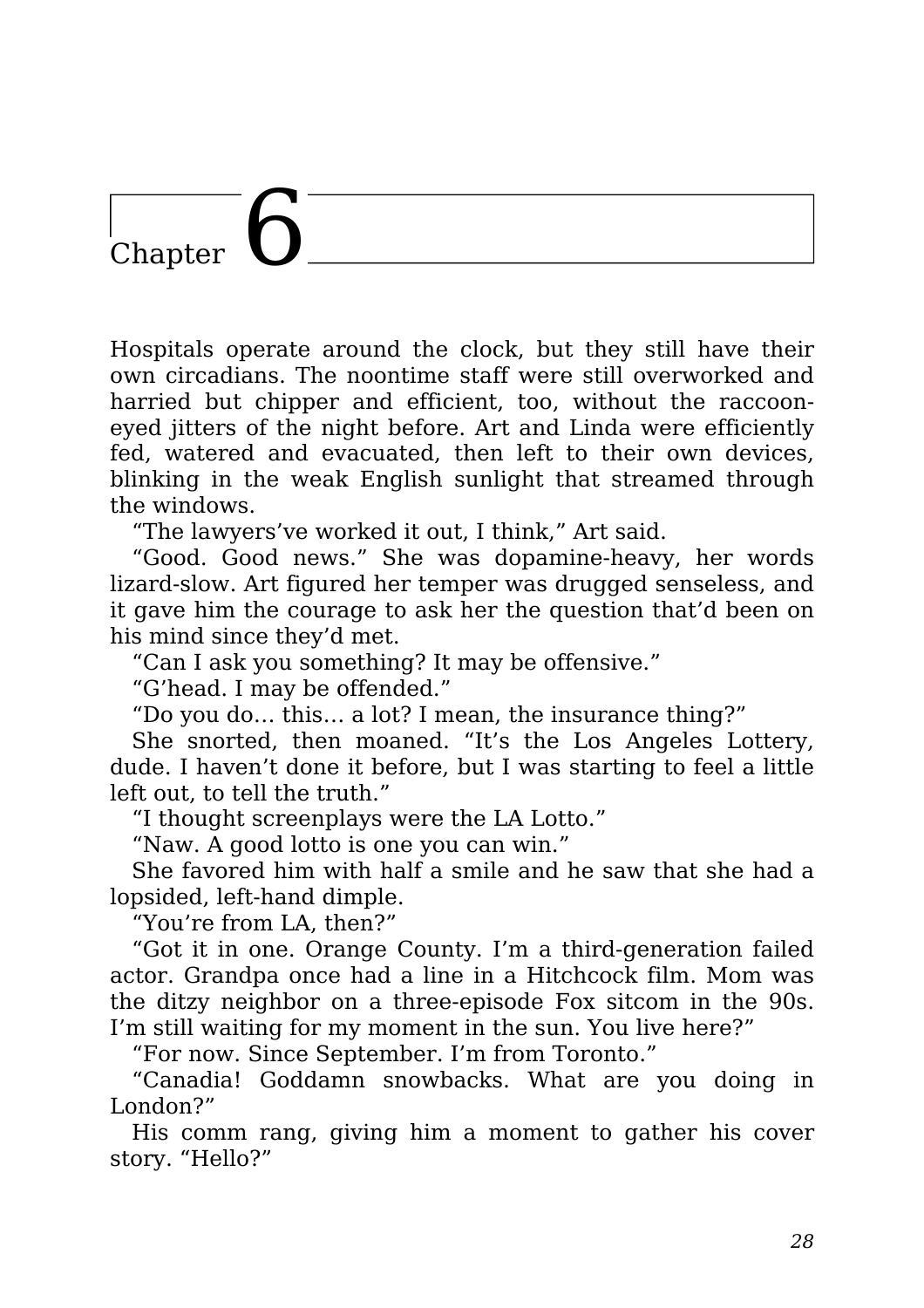"Art! It's Fede!" Federico was another provocateur in GMT. He wasn't exactly Art's superior—the tribes didn't work like that—but he had seniority.

"Fede—can I call you back?"

"Look, I heard about your accident, and I wouldn't have called, but it's urgent."

Art groaned and rolled his eyes in Linda's direction to let her know that he, too, was exasperated by the call, then retreated to the other side of his bed and hunched over.

"What is it?"

"We've been sniffed. I'm four-fifths positive."

Art groaned again. Fede lived in perennial terror of being found out and exposed as an ESTribesman, fired, deported, humiliated. He was always at least three-fifths positive, and the extra fifth was hardly an anomaly. "What's up now?"

"It's the VP of HR at Virgin/Deutsche Telekom. He's called me in for a meeting this afternoon. Wants to go over the core hours recommendation." Fede was a McKinsey consultant offline, producing inflammatory recommendation packages for Fortune 100 companies. He was working the lazy-Euro angle, pushing for extra daycare, time off for sick relatives and spouses. The last policy binder he'd dumped on V/DT had contained enough obscure leave-granting clauses that an employee who was sufficiently lawyer-minded could conceivably claim 450 days of paid leave a year. Now he was pushing for the abolishment of "core hours," Corporate Eurospeak for the time after lunch but before afternoon naps when everyone showed up at the office, so that they could get some face-time. Enough of this, and GMT would be the laughingstock of the world, and so caught up in internecine struggles that the clear superiority of the stress-feeding EST ethos would sweep them away. That was the theory, anyway. Of course, there were rival Tribalists in every single management consulting firm in the world working against us. Management consultants have always worked on old-boys' networks, after all—it was a very short step from interning your frat buddy to interning your Tribesman.

"That's it? A meeting? Jesus, it's just a meeting. He probably wants you to reassure him before he presents to the CEO, is all."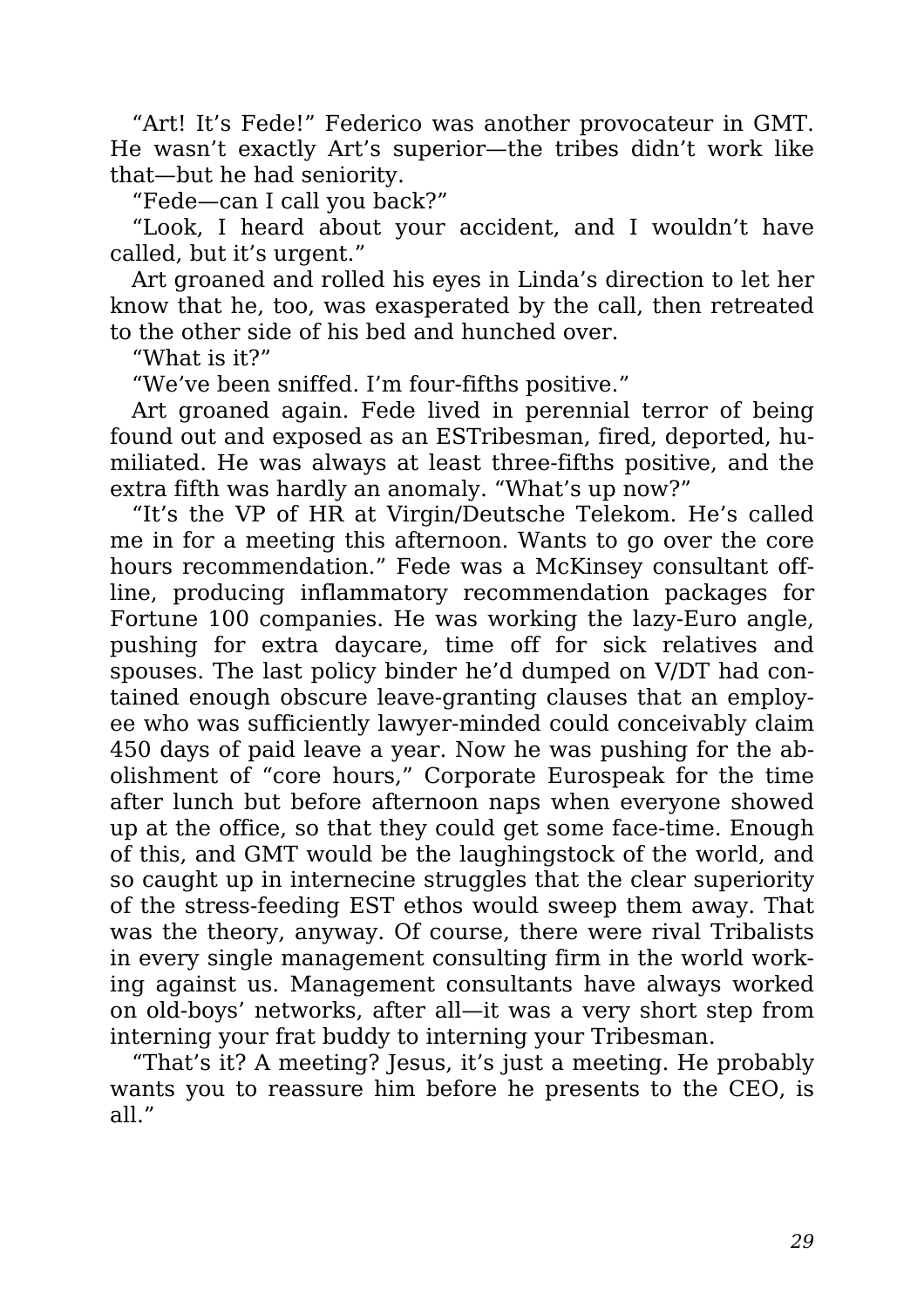"No, I'm sure that's not it. He's got us sniffed—both of us. He's been going through the product-design stuff, too, which is totally outside of his bailiwick. I tried to call him yesterday and his voicemail rolled over to a boardroom in O'Malley House." O'Malley House was the usability lab, a nice old row of connected Victorian townhouses just off Piccadilly. It was where Art consulted out of. Also, two-hundred-odd usability specialists, product designers, experience engineers, cog-psych cranks and other tinkerers with the mind. They were the hairface hackers of Art's generation, unmanageable creative darlings—no surprise that the VP of HR would have cause to spend a little facetime with someone there. Try telling Fede that, though.

"All right, Fede, what do you want me to do?"

"Just—Just be careful. Sanitize your storage. I'm pushing a new personal key to you now, too. Here, I'll read you the fingerprint." The key would be an unimaginably long string of crypto-gibberish, and just to make sure that it wasn't intercepted and changed en route, Fede wanted to read him a slightly less long mathematical fingerprint hashed out of it. Once it arrived, Art was supposed to generate a fingerprint from Fede's new key and compare it to the one that Fede wanted him to jot down.

Art closed his eyes and reclined. "All right, I've got a pen," he said, though he had no such thing.

Fede read him the long, long string of digits and characters and he repeated them back, pretending to be noting them down. Paranoid bastard.

"OK, I got it. I'll get you a new key later today, all right?"

"Do it quick, man."

"Whatever, Fede. Back off, OK?"

"Sorry, sorry. Oh, and feel better, all right?"

"Bye, Fede."

"What was that?" Linda had her neck craned around to watch him.

He slipped into his cover story with a conscious effort. "I'm a user-experience consultant. My coworkers are all paranoid about a deadline."

She rolled her eyes. "Not another one. God. Look, we go out for dinner, don't say a word about the kerb design or the waiter or the menu or the presentation, OK? OK? I'm serious."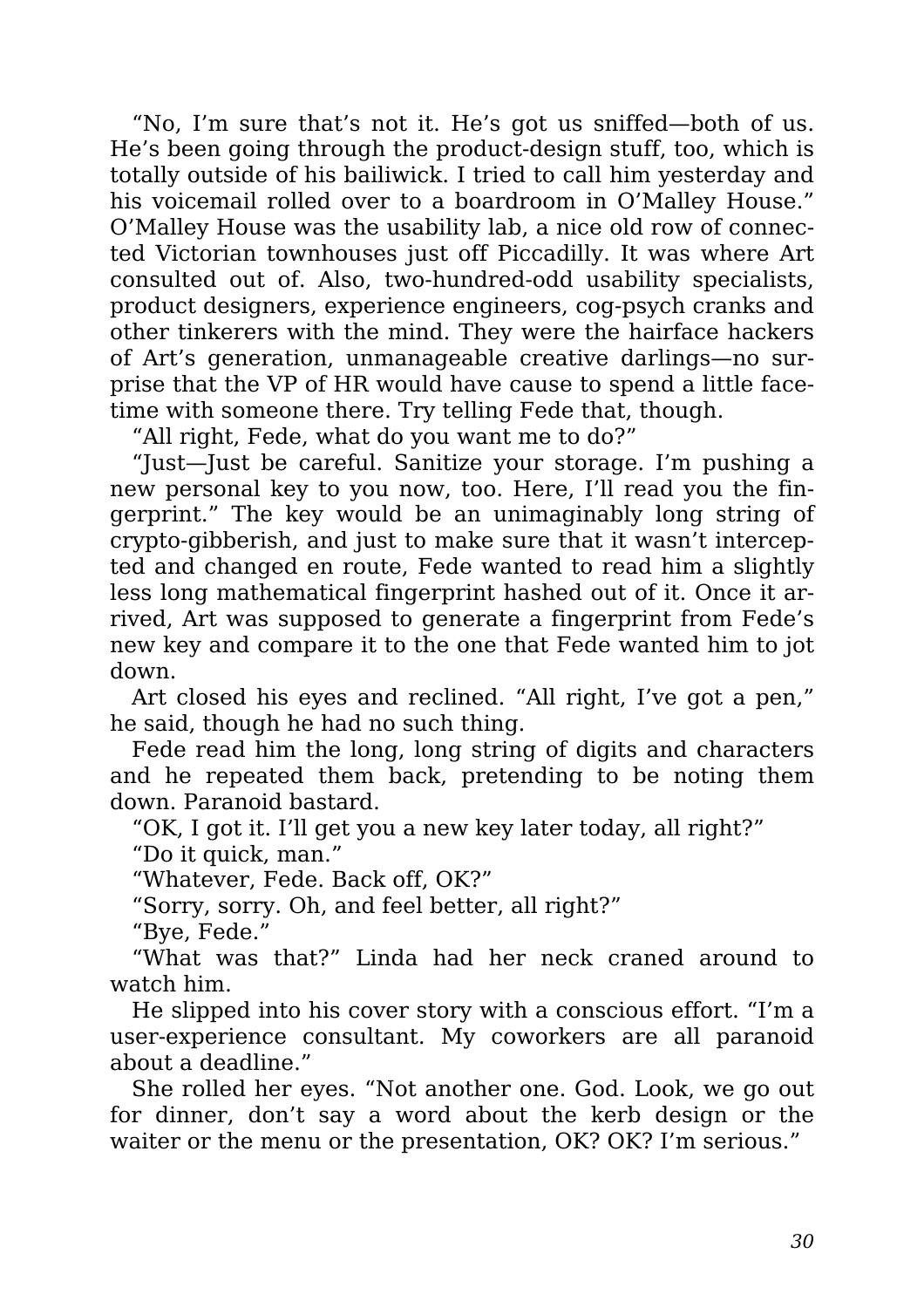Art solemnly crossed his heart. "Who else do you know in the biz?"

"My ex. He wouldn't or couldn't shut up about how much everything sucked. He was right, but so what? I wanted to enjoy it, suckitude and all."

"OK, I promise. We're going out for dinner, then?"

"The minute I can walk, you're taking me out for as much flesh and entrails as I can eat."

"It's a deal."

And then they both slept again.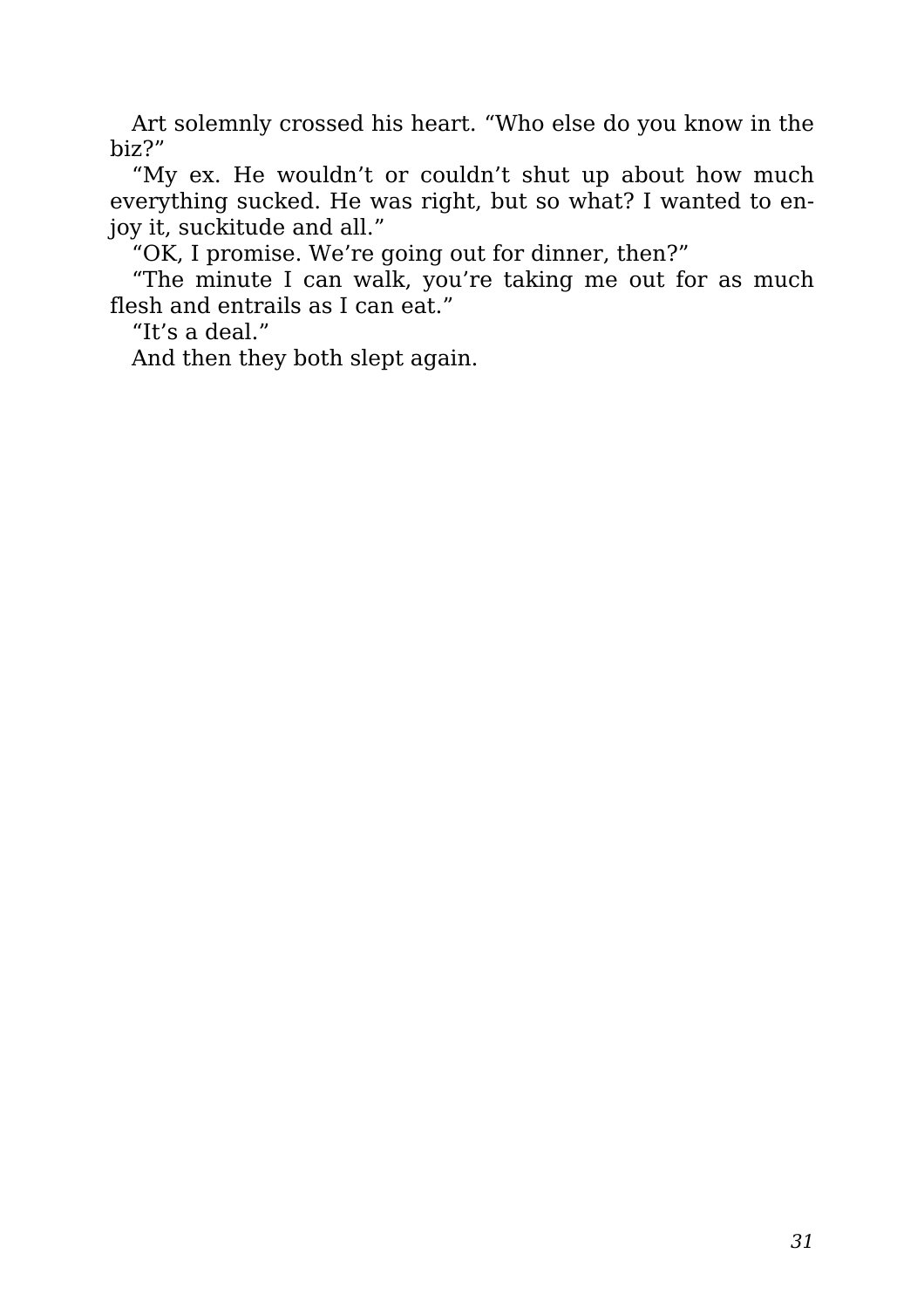#### Chapter

Met cute, huh? Linda was short and curvy, dark eyes and pursed lips and an hourglass figure that she thought made her look topheavy and big-assed, but I thought she was fabulous and soft and bouncy. She tasted like pepper, and her hair smelled of the abstruse polymers that kept it hanging in a brusque bob that brushed her firm, long jawline.

I'm getting a sunburn, and the pebbles on the roof are digging into my ass. I don't know if I'm going to push the pencil or not, but if I do, it's going to be somewhere more comfortable than this roof.

Except that the roof door, which I had wedged open before I snuck away from my attendants and slunk up the firecode-mandated stairwell, is locked. The small cairn of pebbles that I created in front of it has been strewn apart. It is locked tight. And me without my comm. Ah, me. I take an inventory of my person: a pencil, a hospital gown, a pair of boxer shorts and a head full of bad cess. I am 450' above the summery, muggy, verdant Massachusetts countryside. It is very hot, and I am turning the color of the Barbie aisle at FAO Schwartz, a kind of labial pink that is both painful and perversely cheerful.

I've spent my life going in the back door and coming out the side door. That's the way it is now. When it only takes two years for your job to morph into something that would have been unimaginable twenty-four months before, it's not really practical to go in through the front door. Not really practical to get the degree, the certification, the appropriate experience. I mean, even if you went back to university, the major you'd need by the time you graduated would be in a subject that hadn't been invented when you enrolled. So I'm good at back doors and side doors. It's what the Tribe does for me—provides me with entries into places where I technically don't belong.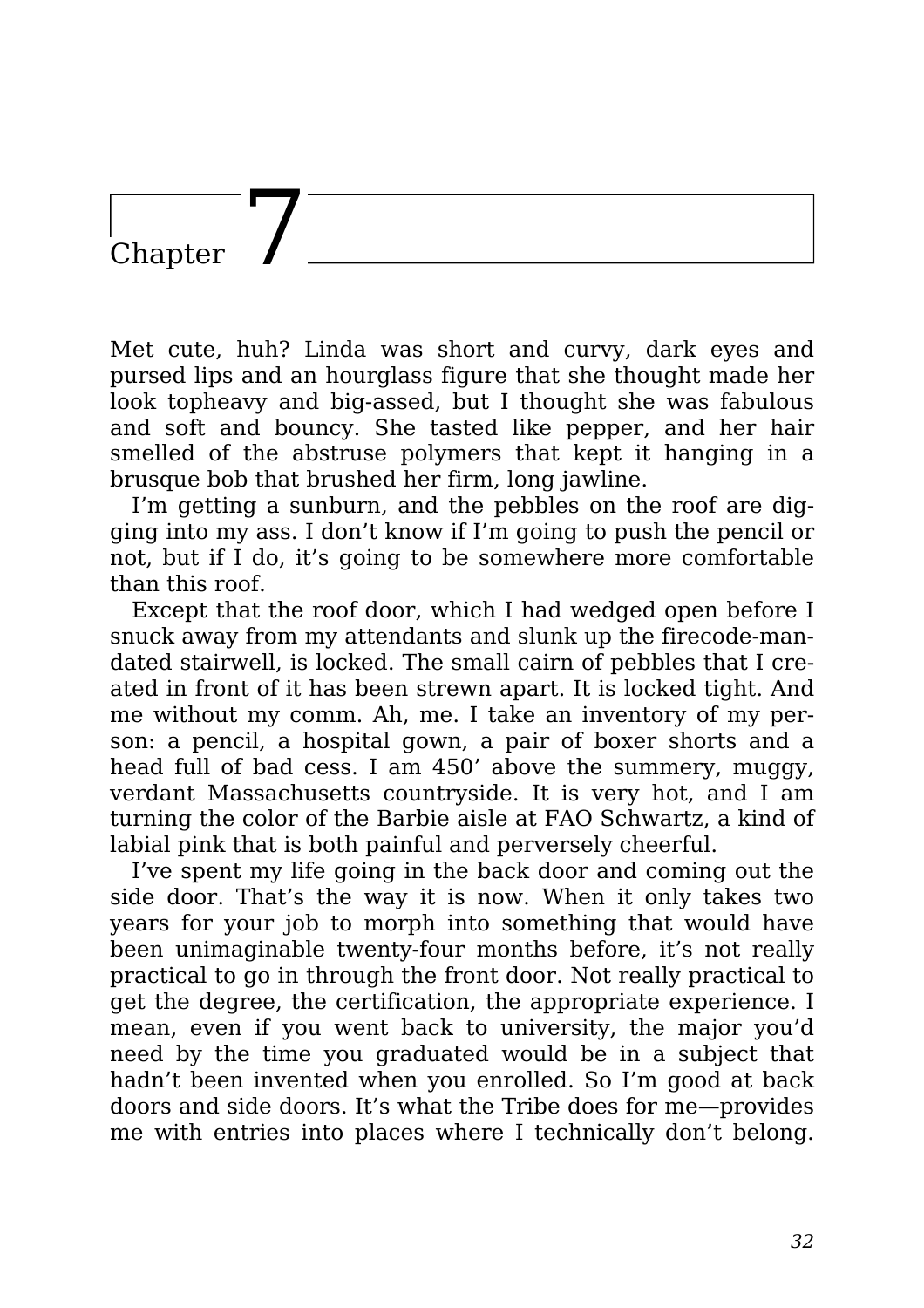And thank God for them, anyway. Without the Tribes, no one would be qualified to do anything worth doing.

Going out the side door has backfired on me today, though.

Oh. Shit. I peer over the building's edge, down into the parking lot. The cars are thinly spread, the weather too fine for anyone out there in the real world to be visiting with their crazy relatives. Half a dozen beaters are parked down there, methane-breathers that the ESTalists call fartmobiles. I'd been driving something much the same on that fateful Leap Forward day in London. I left something out of my inventory: pebbles. The roof is littered, covered with a layer of gray, round riverstones, about the size of wasabi chickpeas. No one down there is going to notice me all the way up here. Not without that I give them a sign. A cracked windshield or two ought to do it.

I gather a small pile of rocks by the roof's edge and carefully take aim. I have to be cautious. Careful. A pebble dropped from this height—I remember the stories about the penny dropped from the top of the CN Tower that sunk six inches into the concrete below.

I select a small piece of gravel and carefully aim for the windshield of a little blue Sony Veddic and it's bombs away. I can only follow the stone's progress for a few seconds before my eyes can no longer disambiguate it from the surrounding countryside. What little I do see of its trajectory is disheartening, though: the wind whips it away on an almost horizontal parabola, off towards Boston. Forgetting all about Newton, I try lobbing and then hurling the gravel downward, but it gets taken away, off to neverneverland, and the windscreens remain whole.

I go off to prospect for bigger rocks.

You know the sort of horror movie where the suspense builds and builds and builds, partially collapsed at regular intervals by something jumping out and yelling "Boo!" whereupon the heroes have to flee, deeper into danger, and the tension rises and rises? You know how sometimes the director just doesn't know when to quit, and the bogeymen keep jumping out and yelling boo, the wobbly bridges keep on collapsing, the small arms fire keeps blowing out more windows in the office tower?

It's not like the tension goes away—it just get boring. Boring tension. You know that the climax is coming soon, that any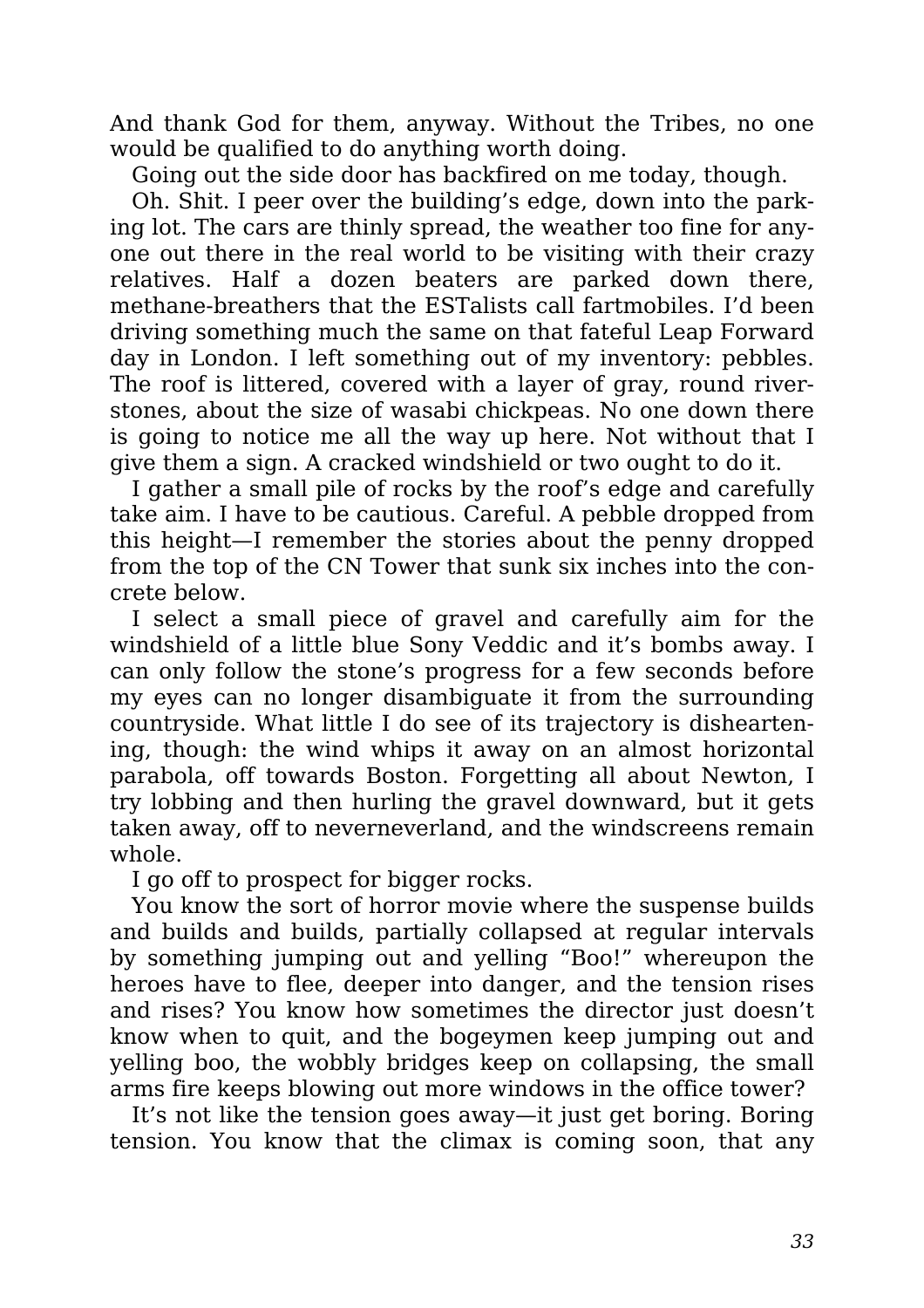minute now Our Hero will face down the archvillain and either kick his ass or have his ass kicked, the whole world riding on the outcome. You know that it will be satisfying, with much explosions and partial nudity. You know that afterward, Our Hero will retire to the space-bar and chill out and collect kisses from the love interest and that we'll all have a moment to get our adrenals back under control before the hand pops out of the grave and we all give a nervous jump and start eagerly anticipating the sequel.

You just wish it would happen already. You just wish that the little climaces could be taken as read, that the director would trust the audience to know that Our Hero really does wade through an entire ocean of shit en route to the final showdown.

I'm bored with being excited. I've been betrayed, shot at, institutionalized and stranded on the roof of a nuthouse, and I just want the fucking climax to come by and happen to me, so that I can know: smart or happy.

I've found a half-brick that was being used to hold down the tar paper around an exhaust-chimney. I should've used that to hold the door open, but it's way the hell the other side of the roof, and I'd been really pleased with my little pebbly doorstop. Besides, I'm starting to suspect that the doorjamb didn't fail, that it was sabotaged by some malevolently playful goon from the sanatorium. An object lesson or something.

I heft the brick. I release the brick. It falls, and falls, and falls, and hits the little blue fartmobile square on the trunk. punching a hole through the cheap aluminum lid.

And the fartmobile explodes. First there is a geyser of blue flame as the tank's puncture wound jets a stream of ignited assoline skyward, and then it blows back into the tank and boom, the fartmobile is in one billion shards, rising like a parachute in an updraft. I can feel the heat on my bare, sun-tender skin, even from this distance.

Explosions. Partial nudity. Somehow, though, I know that this isn't the climax.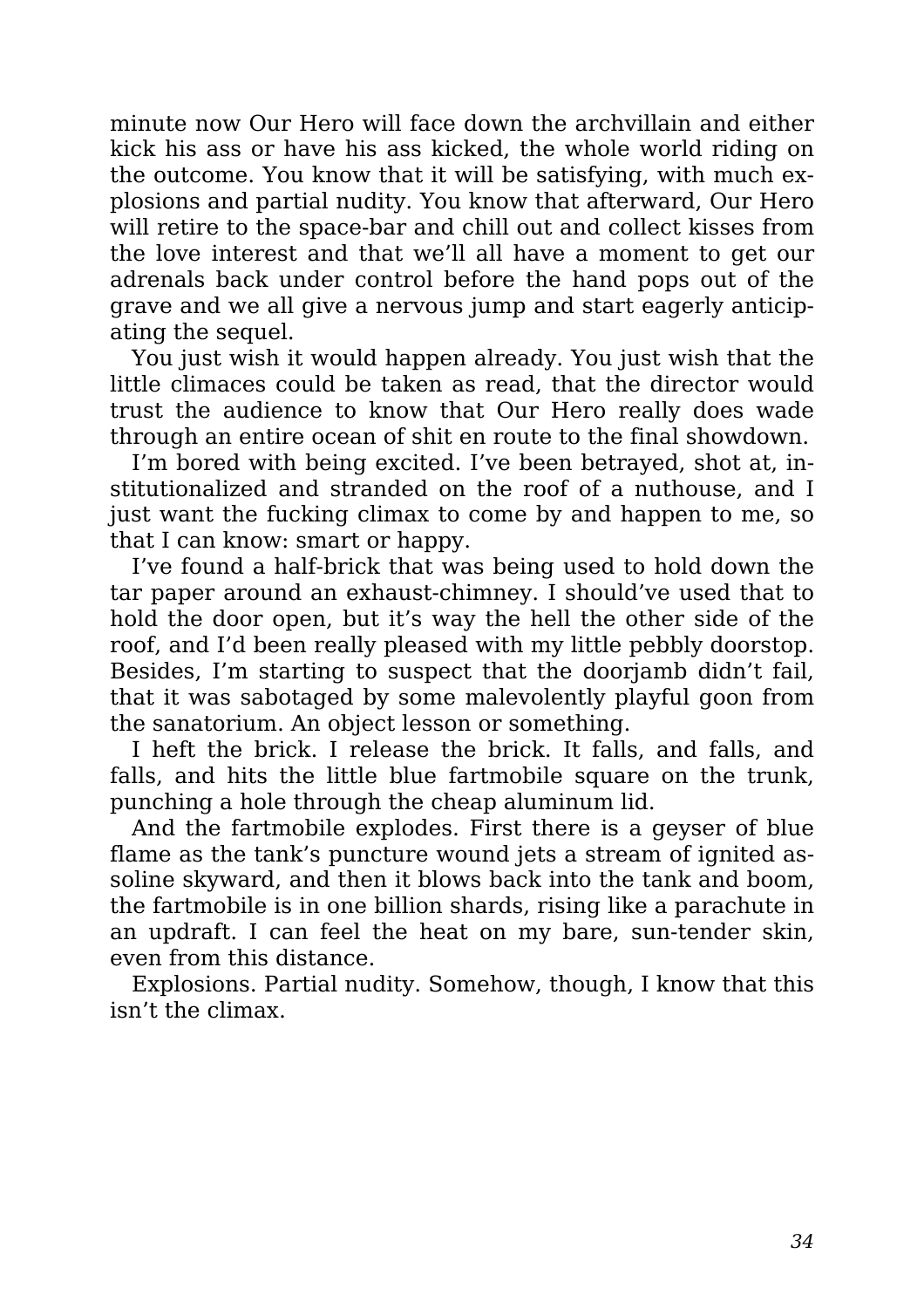## Chapter

Linda didn't like to argue—fight: yes, argue: no. That was going to be a problem, Art knew, but when you're falling in love, you're able to rationalize all kinds of things.

The yobs who cornered them on the way out of a bloody supper of contraband, antisocial animal flesh were young, large and bristling with testosterone. They wore killsport armor with strategic transparent panels that revealed their steroid-curdled muscles, visible through the likewise transparent insets they'd had grafted in place of the skin that covered their abs and quads. There were three of them, grinning and flexing, and they boxed in Art and Linda in the tiny, shuttered entrance of a Boots Pharmacy.

"Evening, sir, evening, miss," one said.

"Hey," Art muttered and looked over the yob's shoulder, trying to spot a secam or a cop. Neither was in sight.

"I wonder if we could beg a favor of you?" another said.

"Sure," Art said.

"You're American, aren't you?" the third said.

"Canadian, actually."

"Marvelous. Bloody marvelous. I hear that Canada's a lovely place. How are you enjoying England?"

"I live here, actually. I like it a lot."

"Glad to hear that, sir. And you, Miss?"

Linda was wide-eyed, halfway behind Art. "It's fine."

"Good to hear," the first one said, grinning even more broadly. "Now, as to that favor. My friends and I, we've got a problem. We've grown bored of our wallets. They are dull and uninteresting."

"And empty," the third one interjected, with a little, stoned giggle.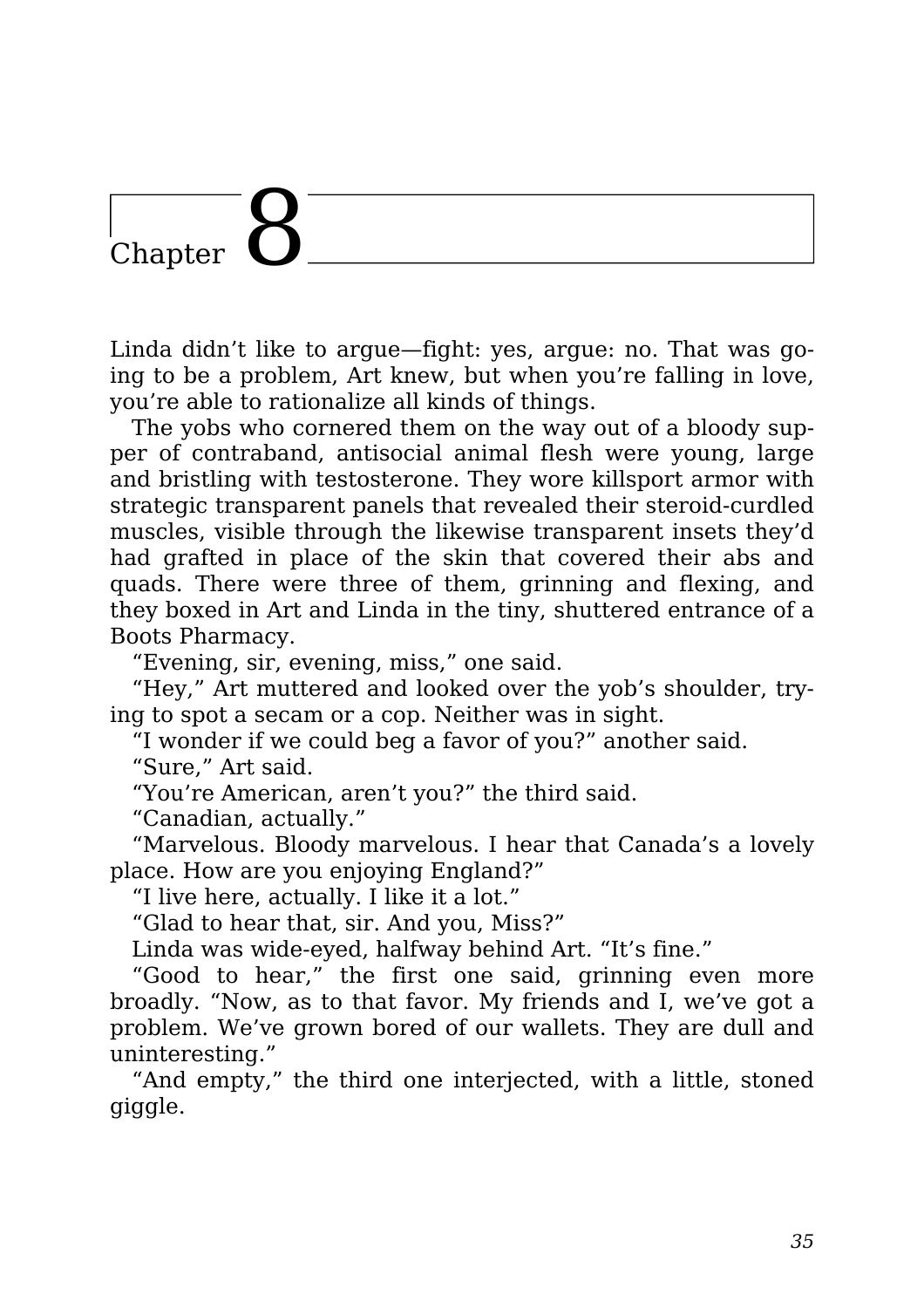"Oh yes, and empty. We thought, well, perhaps you visitors from abroad would find them suitable souvenirs of England. We thought perhaps you'd like to trade, like?"

Art smiled in spite of himself. He hadn't been mugged in London, but he'd heard of this. Ever since a pair of Manchester toughs had been acquitted based on the claim that their robbery and menacing of a Pakistani couple had been a simple cross-cultural misunderstanding, crafty British yobs had been taking off increasingly baroque scores from tourists.

Art felt the familiar buzz that meant he was about to get into an argument, and before he knew it, he was talking: "Do you really think that'd hold up in court? I think that even the dimmest judge would be able to tell that the idea of a Canadian being mistaken about trading two wallets full of cash for three empty ones was in no way an error in cross-cultural communication. Really now. If you're going to mug us—"

"Mug you, sir? Dear oh dear, who's mugging you?" the first one said.

"Well, in that case, you won't mind if we say no, right?"

"Well, it would be rather rude," the first said. "After all, we're offering you a souvenir in the spirit of transatlantic solidarity. Genuine English leather, mine is. Belonged to my grandfather."

"Let me see it," Art said.

"Beg pardon?"

"I want to see it. If we're going to trade, I should be able to examine the goods first, right?"

"All right, sir, all right, here you are."

The wallet was tattered and leather, and it was indeed made in England, as the frayed tag sewn into the billfold attested. Art turned it over in his hands, then, still smiling, emptied the card slot and started paging through the ID. "Lester?"

Lester swore under his breath. "Les, actually. Hand those over, please—they don't come with the wallet."

"They don't? But surely a real British wallet is hardly complete without real British identification. Maybe I could keep the NHS card, something to show around to Americans. They think socialized medicine is a fairy tale, you know."

"I really must insist, sir."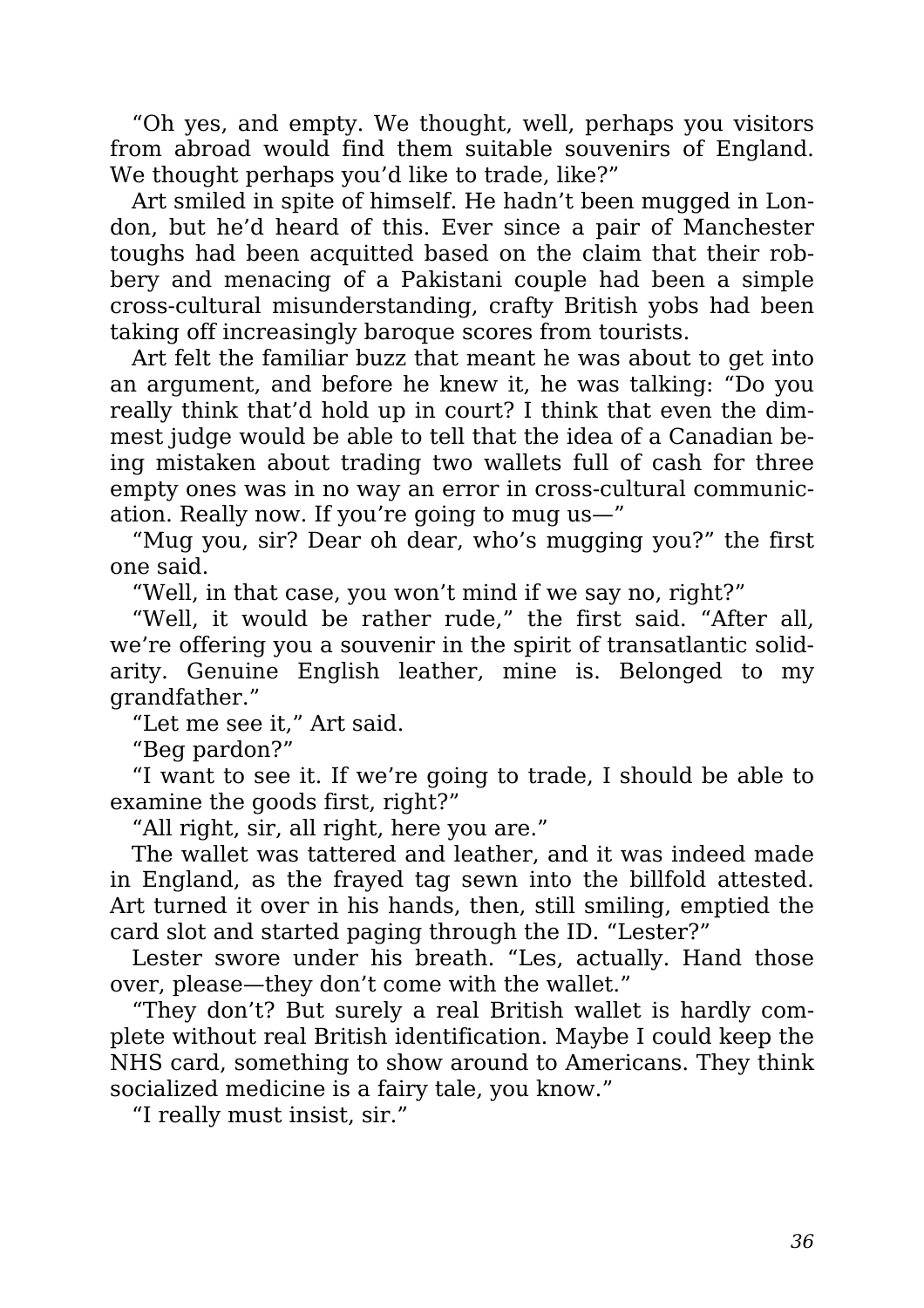"Fuck it, Les," the second one said, reaching into his pocket. "This is stupid. Get the money, and let's push off."

"It's not that easy any more, is it?" the third one said. "Fellow's got your name, Les. 'Sbad."

"Well, yes, of course I do," Art said. "But so what? You three are hardly nondescript. You think it'd be hard to pick your faces out of a rogues gallery? Oh, and wait a minute! Isn't this a trade? What happened to the spirit of transatlantic solidarity?"

"Right," Les said. "Don't matter if you've got my name, 'cos we're all friends, right, sir?"

"Right!" Art said. He put the tattered wallet in his already bulging jacket pocket, making a great show of tamping it down so it wouldn't come loose. Once his hand was free, he extended it. "Art Berry. Late of Toronto. Pleased to meetcha!"

Les shook his hand. "I'm Les. These are my friends, Tony and Tom."

"Fuck!" Tom, the second one, said. "Les, you stupid cunt! Now they got our names, too!" The hand he'd put in his pocket came out, holding a tazer that sparked and hummed. "Gotta get rid of 'em now."

Art smiled, and reached very slowly into his pocket. He pulled out his comm, dislodging Les's wallet so that it fell to the street. Les, Tom and Tony stared at the glowing comm in his hand. "Could you repeat that, Tom? I don't think the 999 operator heard you clearly."

Tom stared dumbfounded at the comm, watching it as though it were a snake. The numbers "999" were clearly visible on its display, along with the position data that pinpointed its location to the meter. Les turned abruptly and began walking briskly towards the tube station. In a moment, Tony followed, leaving Tom alone, the tazer still hissing and spitting. His face contorted with frustrated anger, and he feinted with the tazer, barking a laugh when Art and Linda cringed back, then he took off at a good run after his mates.

Art clamped the comm to his head. "They've gone away," he announced, prideful. "Did you get that exchange? There were three of them and they've gone away."

From the comm came a tight, efficient voice, a male emergency operator. The speech was accented, and it took a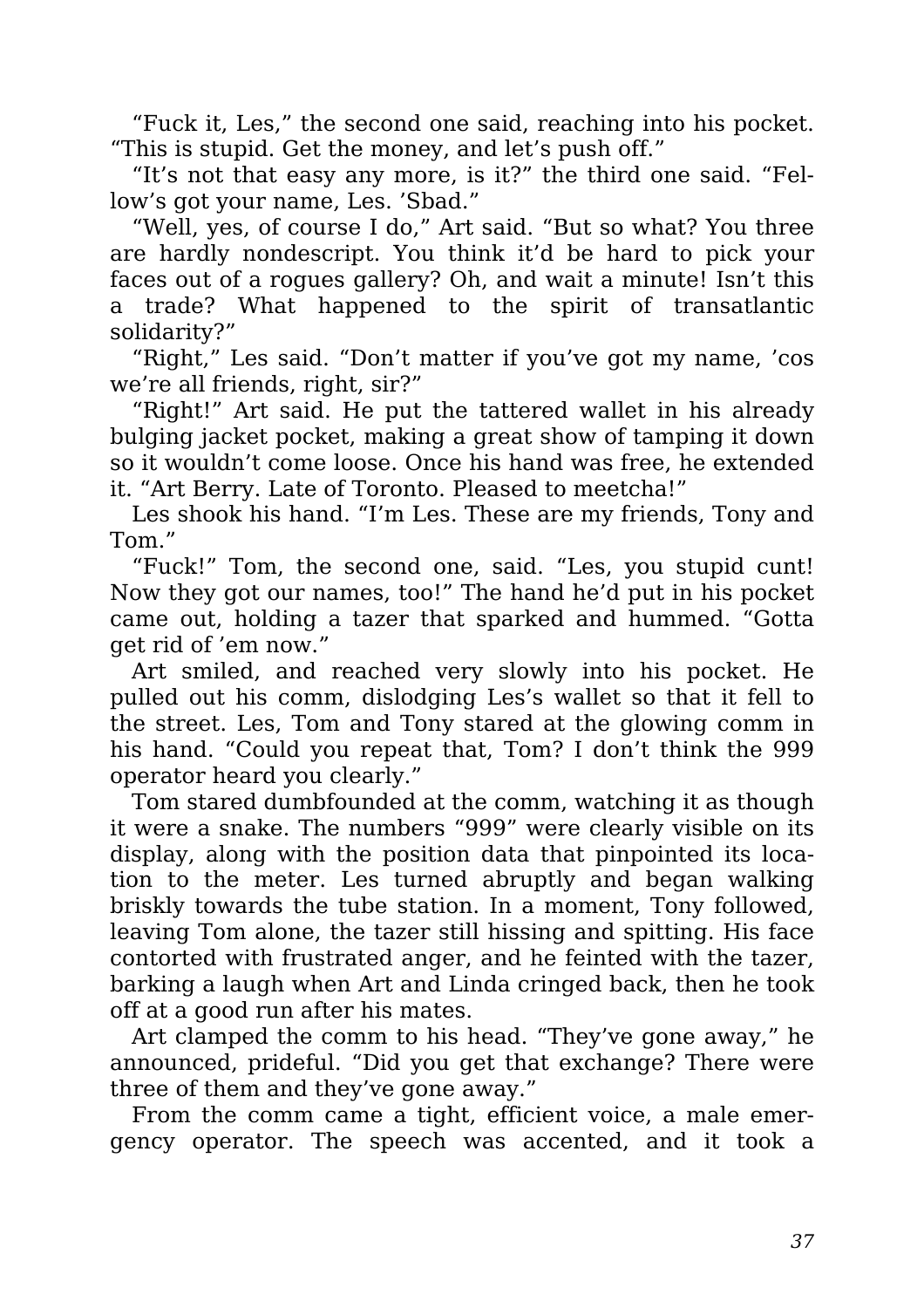moment to place it. Then Art remembered that the overnight emergency call-centers had been outsourced by the English government to low-cost cube-farms in Manila. "Yes, Mr. Berry." His comm had already transmitted his name, immigration status and location, creating a degree of customization more typical of fast-food delivery than governmental bureaucracies. That was bad, Art thought, professionally. GMT polezeidom was meant to be a solid wall of oatmeal-thick bureaucracy, courtesy of some crafty, anonymous PDTalist. "Please, stay at your current location. The police will be on the scene shortly. Very well done, sir."

Art turned to Linda, triumphant, ready for the traditional, postrhetorical accolades that witnesses of his verbal acrobatics were wont to dole out, and found her in an attitude of abject terror. Her eyes were crazily wide, the whites visible around the irises—something he'd read about but never seen firsthand. She was breathing shallowly and had gone ashen.

Though they were not an actual couple yet, Art tried to gather her into his arms for some manly comforting, but she was stiff in his embrace, and after a moment, planted her palms on his chest and pushed him back firmly, even aggressively.

"Are you all right?" he asked. He was adrenalized, flushed.

"What if they'd decided to kill us?" she said, spittle flying from her lips.

"Oh, they weren't going to hurt us," he said. "No guts at all."

"Goddammit, you didn't know that! Where do you get off playing around with my safety? Why the hell didn't you just hand over your wallet, call the cops and be done with it? Macho fucking horseshit!"

The triumph was fading, fast replaced by anger. "What's wrong with you? Do you always have to snatch defeat from the jaws of victory? I just beat off those three assholes without raising a hand, and all you want to do is criticize? Christ, OK, next time we can hand over our wallets. Maybe they'll want a little rape, too—should I go along with that? You just tell me what the rules are, and I'll be sure and obey them."

"You fucking pig! Where the fuck do you get off raising your voice to me? And don't you ever joke about rape. It's not even slightly funny, you arrogant fucking prick."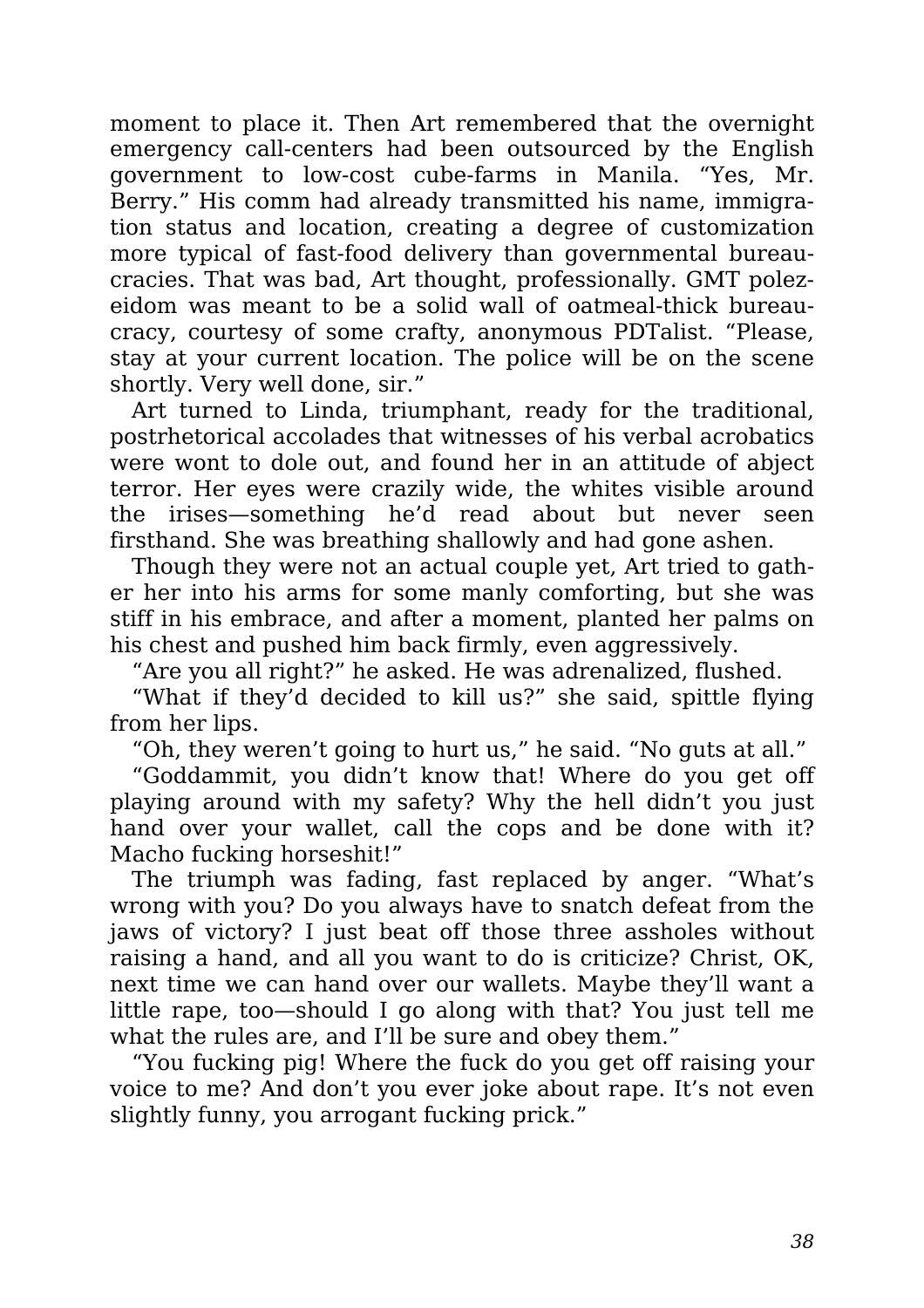Art's triumph deflated. "Jesus," he said, "Jesus, Linda, I'm sorry. I didn't realize how scared you must have been—"

"You don't know what you're talking about. I've been mugged a dozen times. I hand over my wallet, cancel my cards, go to my insurer. No one's ever hurt me. I wasn't the least bit scared until you opened up your big goddamned mouth."

"Sorry, sorry. Sorry about the rape crack. I was just trying to make a point. I didn't know—" He wanted to say, I didn't know you'd been raped, but thought better of it—"it was so… personal for you—"

"Oh, Christ. Just because I don't want to joke about rape, you think I'm some kind of victim, that I've been raped"—Art grimaced—"well, I haven't, shithead. But it's not something you should be using as a goddamned example in one of your stupid points. Rape is serious."

The cops arrived then, two of them on scooters, looking like meter maids. Art and Linda glared at each other for a moment, then forced smiles at the cops, who had dismounted and shed their helmets. They were young men, in their twenties, and to Art, they looked like kids playing dress up.

"Evening sir, miss," one said. "I'm PC McGivens and this is PC DeMoss. You called emergency services?" McGivens had his comm out and it was pointed at them, slurping in their identity on police override.

"Yes," Art said. "But it's OK now. They took off. One of them left his wallet behind." He bent and picked it up and made to hand it to PC DeMoss, who was closer. The cop ignored it.

"Please sir, put that down. We'll gather the evidence."

Art lowered it to the ground, felt himself blushing. His hands were shaking now, whether from embarrassment, triumph or hurt he couldn't say. He held up his now-empty palms in a gesture of surrender.

"Step over here, please, sir," PC McGivens said, and led him off a short ways, while PC Blaylock closed on Linda.

"Now, sir," McGivens said, in a businesslike way, "please tell me exactly what happened."

So Art did, tastefully omitting the meat-parlor where the evening's festivities had begun. He started to get into it, to evangelize his fast-thinking bravery with the phone. McGivens obliged him with a little grin.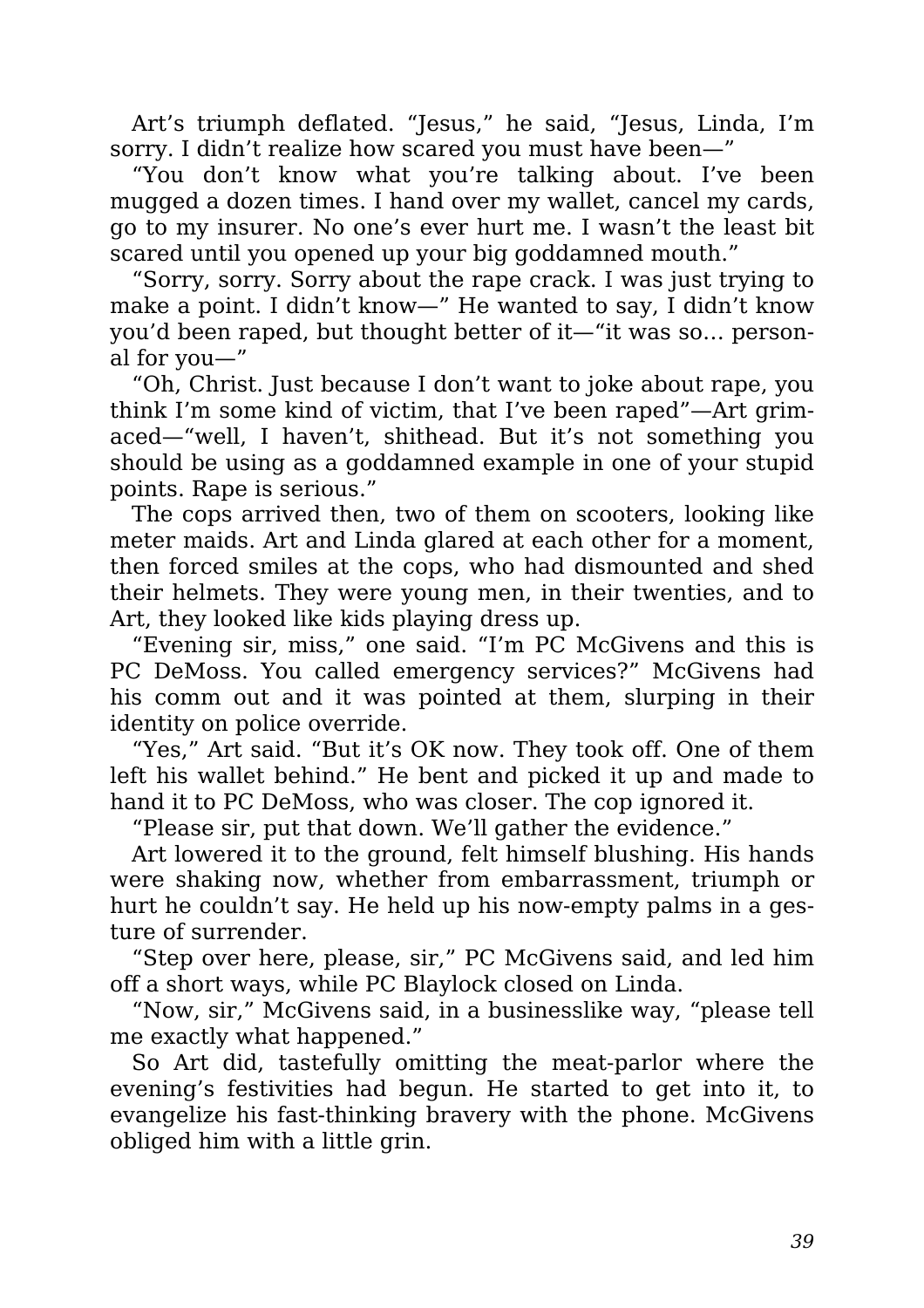"Very good. Now, again, please, sir?"

"I'm sorry?" Art said.

"Can you repeat it, please? Procedure."

"Why?"

"Can't really say, sir. It's procedure."

Art thought about arguing, but managed to control the impulse. The man was a cop, he was a foreigner—albeit a thoroughly documented one—and what would it cost? He'd probably left something out anyway.

He retold the story from the top, speaking slowly and clearly. PC McGivens aimed his comm Artwards, and tapped out the occasional note as Art spoke.

"Thank you sir. Now, once more, please?"

Art blew out an exasperated sigh. His feet hurt, and his bladder was swollen with drink. "You're joking."

"No sir, I'm afraid not. Procedure."

"But it's stupid! The guys who tried to mug us are long gone, I've given you their descriptions, you have their identification—" But they didn't, not yet. The wallet still lay where Art had dropped it.

PC McGivens shook his head slowly, as though marveling at the previously unsuspected inanity of his daily round. "All very true, sir, but it's procedure. Worked out by some clever lad using statistics. All this, it increases our success rate. 'Sproven."

Here it was. Some busy tribalist provocateur, some compatriot of Fede, had stirred the oats into Her Majesty's Royal Constabulary. Art snuck a look at Linda, who was no doubt being subjected to the same procedure by PC DeMoss. She'd lost her rigid, angry posture, and was seemingly—amazingly—enjoying herself, chatting up the constable like an old pal.

"How many more times have we got to do this, officer?"

"This is the last time you'll have to repeat it to me."

Art's professional instincts perked up at the weasel words in the sentence. "To you? Who else do I need to go over this with?"

The officer shook his head, caught out. "Well, you'll have to repeat it three times to PC DeMoss, once he's done with your friend, sir. Procedure."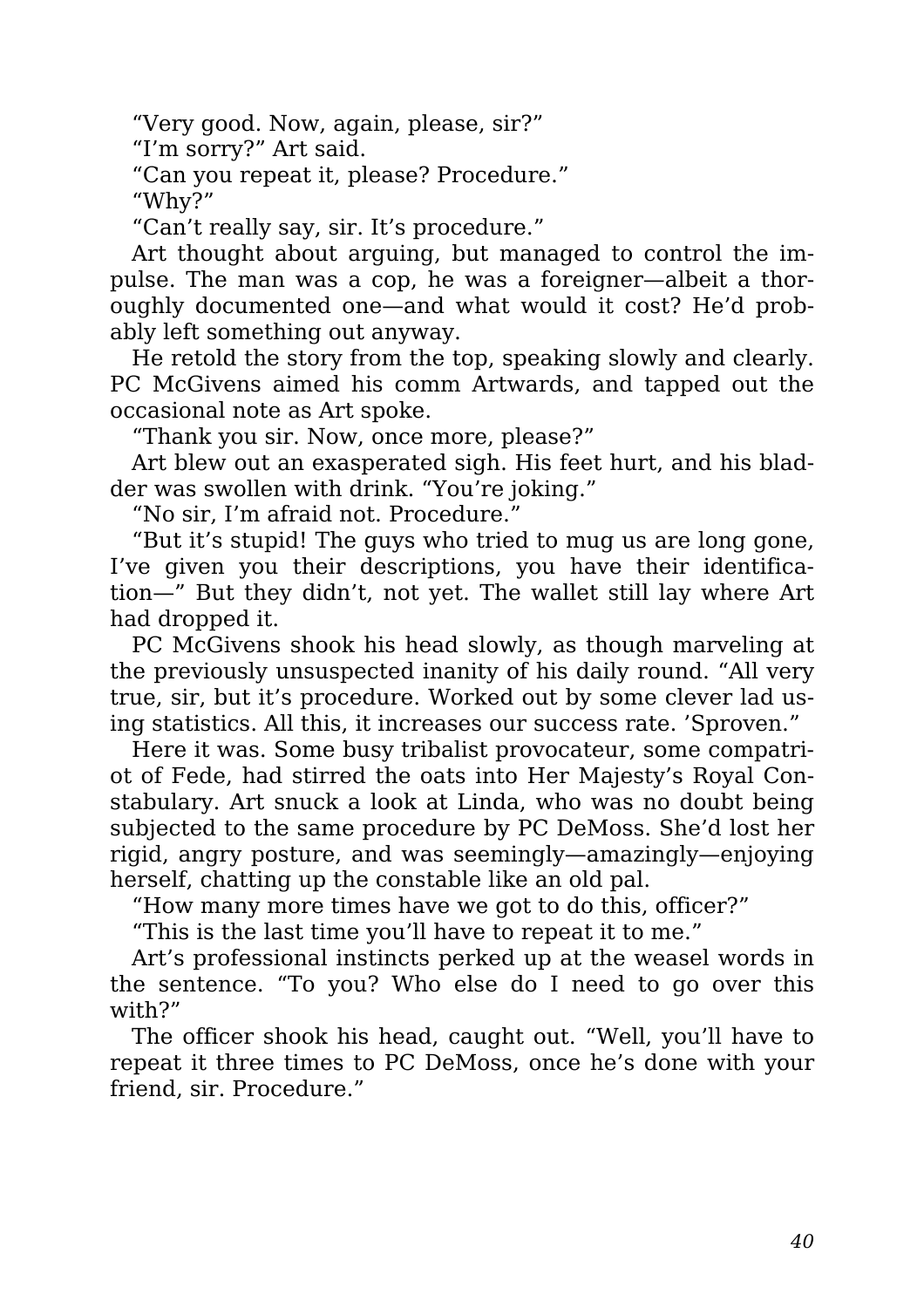"How about this," Art says, "how about I record this last statement to you with my comm, and then I can play it back three times for PC DeMoss?"

"Oh, I'm sure that won't do, sir. Not really the spirit of the thing, is it?"

"And what is the spirit of the thing? Humiliation? Boredom? An exercise in raw power?"

PC McGivens lost his faint smile. "I really couldn't say, sir. Now, again if you please?"

"What if I don't please? I haven't been assaulted. I haven't been robbed. It's none of my business. What if I walk away right now?"

"Not really allowed, sir. It's expected that everyone in England—HM's subjects and her guests—will assist the police with their inquiries. Required, actually."

Reminded of his precarious immigration status, Art lost his attitude. "Once more for you, three more times for your partner, and we're done, right? I want to get home."

"We'll see, sir."

Art recited the facts a third time, and they waited while Linda finished her third recounting.

He switched over to PC DeMoss, who pointed his comm expectantly. "Is all this just to make people reluctant to call the cops? I mean, this whole procedure seems like a hell of a disincentive."

"Just the way we do things, sir," PC DeMoss said without rancor. "Now, let's have it, if you please?"

From a few yards away, Linda laughed at something PC McGivens said, which just escalated Art's frustration. He spat out the description three times fast. "Now, I need to find a toilet. Are we done yet?"

"'Fraid not, sir. Going to have to come by the Station House to look through some photos. There's a toilet there."

"It can't wait that long, officer."

PC DeMoss gave him a reproachful look.

"I'm sorry, all right?" Art said. "I lack the foresight to empty my bladder before being accosted in the street. That being said, can we arrive at some kind of solution?" In his head, Art was already writing an angry letter to the Times, dripping with sarcasm.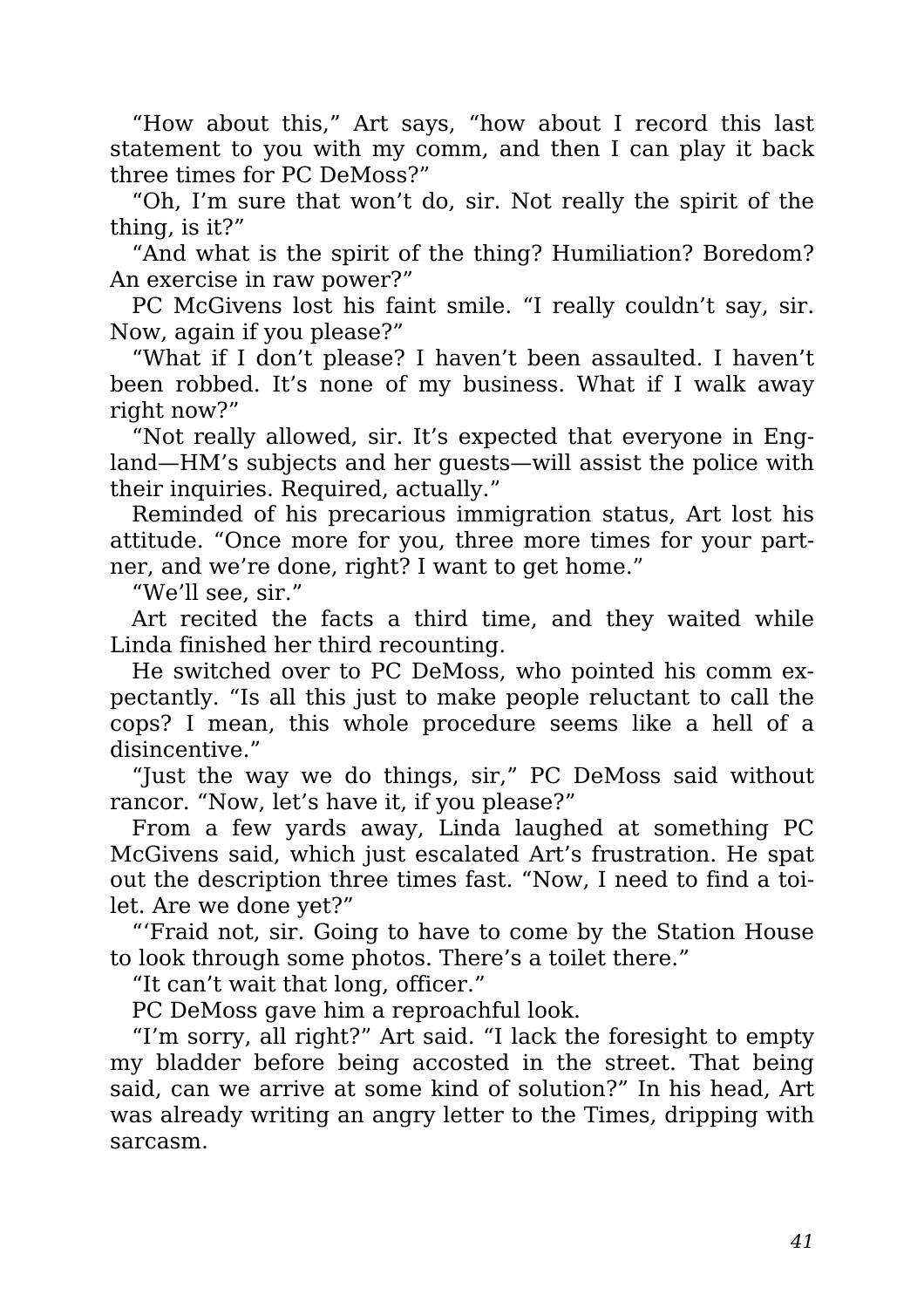"Just a moment, sir," PC DeMoss said. He conferred briefly with his partner, leaving Art to stare ruefully at their backs and avoid Linda's gaze. When he finally met it, she gave him a sunny smile. It seemed that she—at least—wasn't angry any more.

"Come this way, please, sir," PC DeMoss said, striking off for the High Street. "There's a pub 'round the corner where you can use the facilities."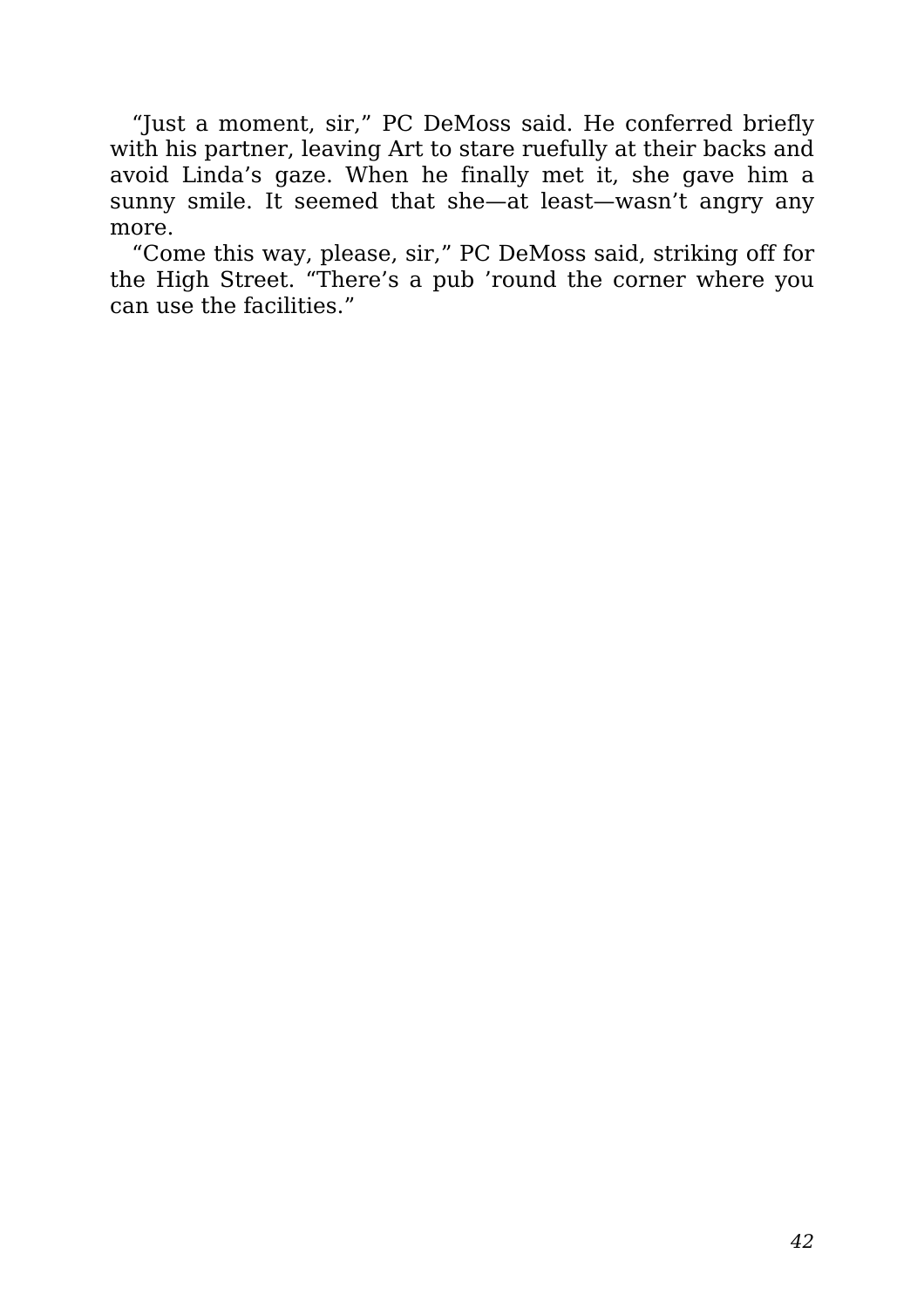## Chapter

It was nearly dawn before they finally made their way out of the police station and back into the street. After identifying Les from an online rogues' gallery, Art had spent the next six hours sitting on a hard bench, chording desultorily on his thigh, doing some housekeeping.

This business of being an agent-provocateur was complicated in the extreme, though it had sounded like a good idea when he was living in San Francisco and hating every inch of the city, from the alleged pizza to the fucking! drivers!—in New York, the theory went, drivers used their horns by way of shouting "Ole!" as in, "Ole! You changed lanes!" "Ole! You cut me off!" "Ole! You're driving on the sidewalk!" while in San Francisco, a honking horn meant, "I wish you were dead. Have a nice day. Dude."

And the body language was all screwed up out west. Art believed that your entire unconscious affect was determined by your upbringing. You learned how to stand, how to hold your face in repose, how to gesture, from the adults around you while you were growing up. The Pacific Standard Tribe always seemed a little bovine to him, their facial muscles long conditioned to relax into a kind of spacey, gullible senescence.

Beauty, too. Your local definition of attractive and ugly was conditioned by the people around you at puberty. There was a Pacific "look" that was indefinably off. Hard to say what it was, just that when he went out to a bar or got stuck on a crowded train, the girls just didn't seem all that attractive to him. Objectively, he could recognize their prettiness, but it didn't stir him the way the girls cruising the Chelsea Antiques Market or lounging around Harvard Square could.

He'd always felt at a slight angle to reality in California, something that was reinforced by his continuous efforts in the Tribe, from chatting and gaming until the sun rose, dragging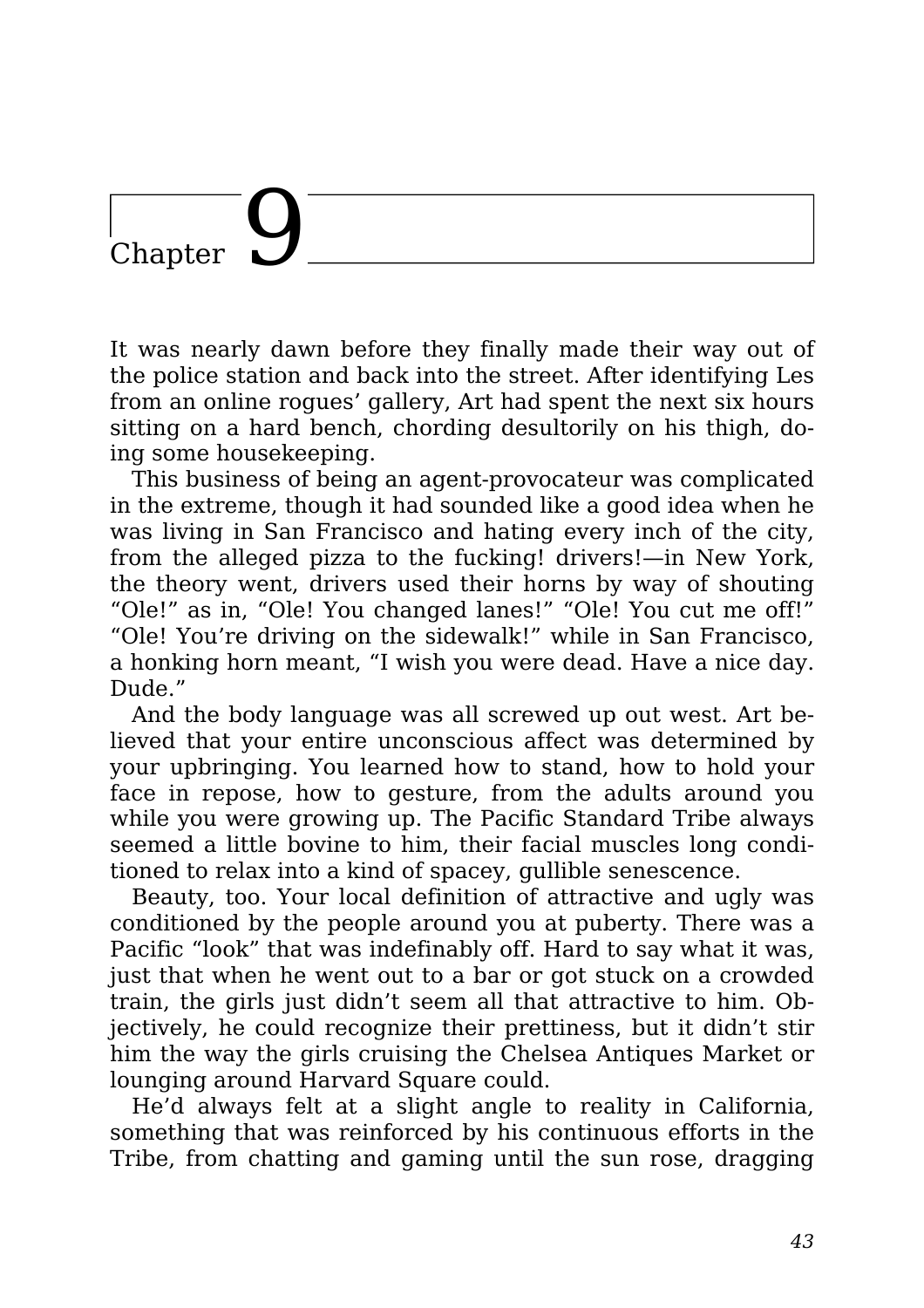his caffeine-deficient ass around to his clients in a kind of fog before going home, catching a nap and hopping back online at 3 or 4 when the high-octane NYC early risers were practicing work-avoidance and clattering around with their comms.

Gradually, he penetrated deeper into the Tribe, getting invites into private channels, intimate environments where he found himself spilling the most private details of his life. The Tribe stuck together, finding work for each other, offering advice, and it was only a matter of time before someone offered him a gig.

That was Fede, who practically invented Tribal agent-provocateurs. He'd been working for McKinsey, systematically undermining their GMT-based clients with plausibly terrible advice, creating Achilles' heels that their East-coast competitors could exploit. The entire European trust-architecture for relay networks had been ceded by Virgin/Deutsche Telekom to a scrappy band of AT&T Labs refugees whose New Jersey headquarters hosted all the cellular reputation data that Euros' comms consulted when they were routing their calls. The Jersey clients had funneled a nice chunk of the proceeds to Fede's account in the form of rigged winnings from an offshore casino that the Tribe used to launder its money.

Now V/DT was striking back, angling for a government contract in Massachusetts, a fat bit of pork for managing payments to rightsholders whose media was assessed at the MassPike's tollbooths. Rights-societies were a fabulous opportunity to skim and launder and spindle money in plenty, and Virgin's massive repertoire combined with Deutsche Telekom's Teutonic attention to detail was a tough combination to beat. Needless to say, the Route 128-based Tribalists who had the existing contract needed an edge, and would pay handsomely for it.

London nights seemed like a step up from San Francisco mornings to Art—instead of getting up at 4AM to get NYC, he could sleep in and chat them up through the night. The Euro sensibility, with its many nap-breaks, statutory holidays and extended vacations seemed ideally suited to a double agent's life.

But Art hadn't counted on the Tribalists' hands-on approach to his work. They obsessively grepped his daily feed of spreadsheets, whiteboard-output, memos and conversation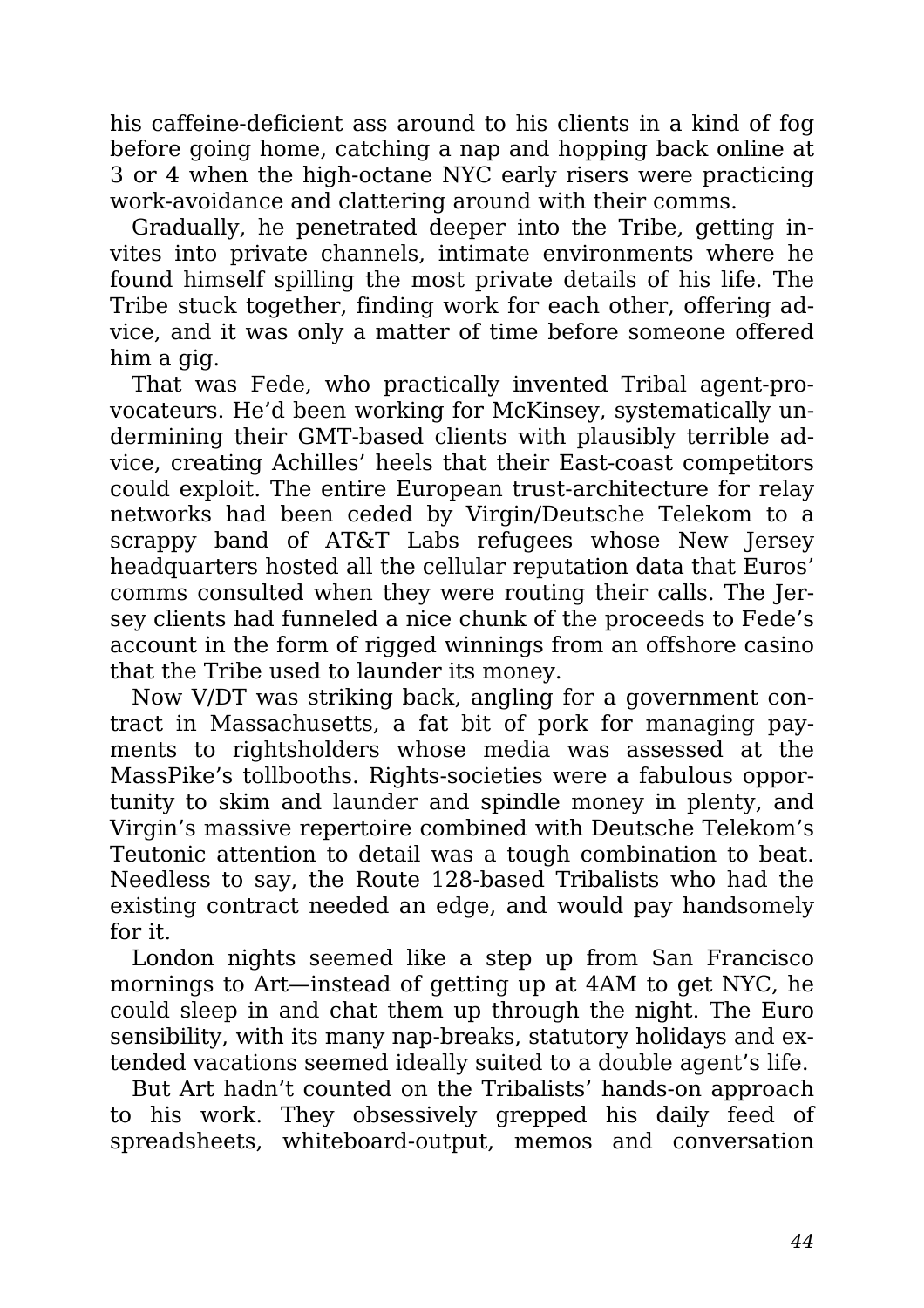reports for any of ten thousand hot keywords, querying him for deeper detail on trivial, half-remembered bullshit sessions with the V/DT's user experience engineers. His comm buzzed and blipped at all hours, and his payoff was dependent on his prompt response. They were running him ragged.

Four hours in the police station gave Art ample opportunity to catch up on the backlog of finicky queries. Since the accident, he'd been distracted and tardy, and had begun to invent his responses, since it all seemed so trivial to him anyway.

Fede had sent him about a thousand nagging notes reminding him to generate a new key and phone with the fingerprint. Christ. Fede had been with McKinsey for most of his adult life, and he was superparanoid about being exposed and disgraced in their ranks. Art's experience with the other McKinsey people around the office suggested that the notion of any of those overpaid buzzword-slingers sniffing their traffic was about as likely as a lightning strike. Heaving a dramatic sigh for his own benefit, he began the lengthy process of generating enough randomness to seed the key, mashing the keyboard, whispering nonsense syllables, and pointing the comm's camera lens at arbitrary corners of the police station. After ten minutes of crypto-Tourette's, the comm announced that he'd been sufficiently random and prompted him for a passphrase. Jesus. What a pain in the ass. He struggled to recall all the words to the theme song from a CBC sitcom he'd watched as a kid, and then his comm went into a full-on churn as it laboriously reciphered all of his stored files with the new key, leaving Art to login while he waited.

Trepan: Afternoon!

Colonelonic: Hey, Trepan. How's it going?

Trepan: Foul. I'm stuck at a copshop in London with my thumb up my ass. I got mugged.

Colonelonic: Yikes! You OK?

Ballgravy: Shit!

Trepan: Oh, I'm fine — just bored. They didn't hurt me. I commed 999 while they were running their game and showed it to them when they got ready to do the deed, so they took off.

##Colonelonic laughs

Ballgravy: Britain==ass. Lon-dong.

Colonelonic: Sweet!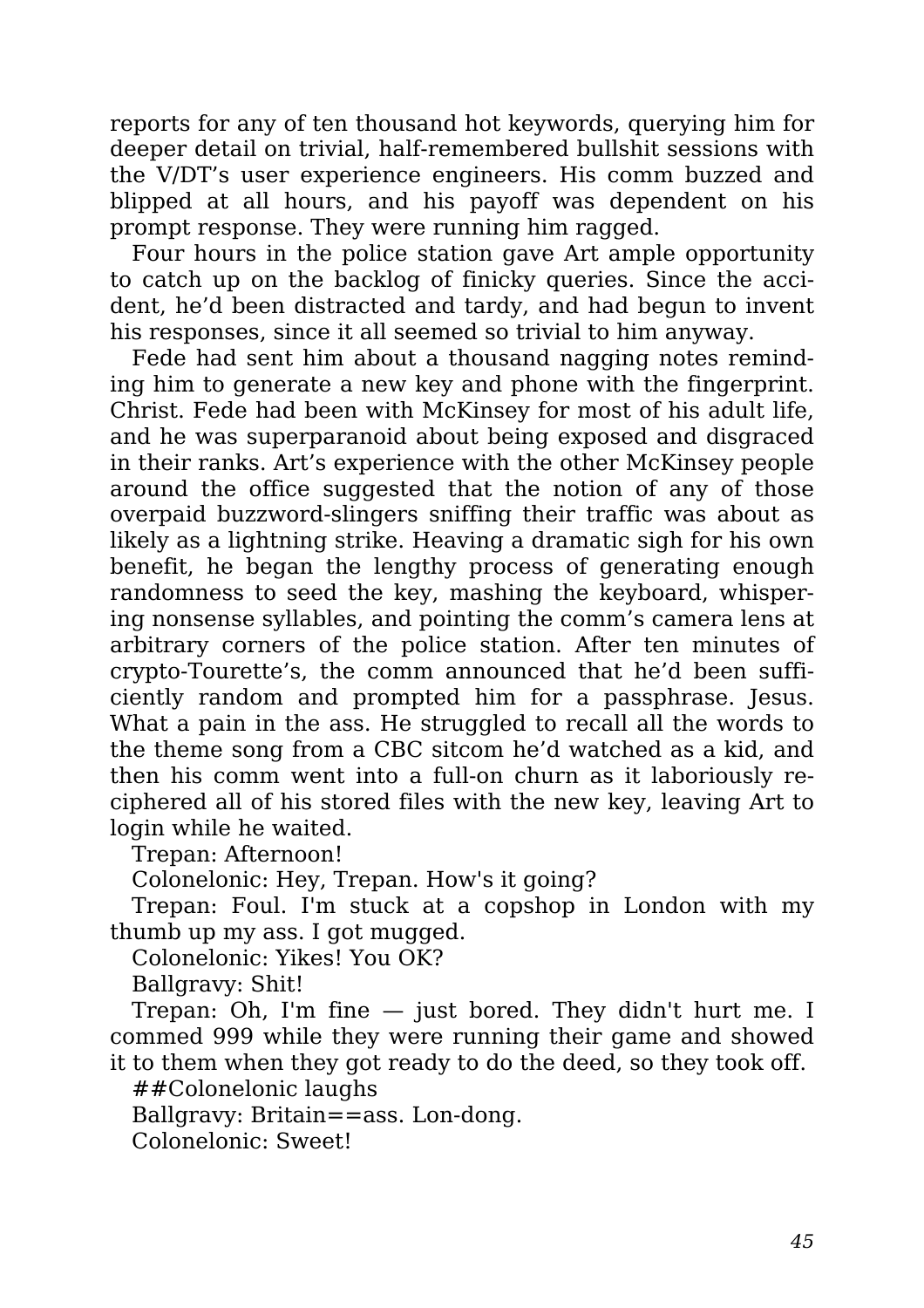Trepan: Thanks. Now if the cops would only finish the paperwork… Colonelonic: What are you doing in London, anyway? Ballgravy: Ass ass ass Colonelonic: Shut up, Bgravy Ballgravy: Blow me Trepan: What's wrong with you, Ballgravy? We're having a grown-up conversation here Ballgravy: Just don't like Brits. Trepan: What, all of them? Ballgravy: Whatever — all the ones I've met have been tightass pricks ##Colonelonic: (private) He's just a troll, ignore him /private Colonelonic: Watch this Trepan: How many? Ballgravy: How many what? Trepan: Have you met? Ballgravy: Enough Trepan:  $> 100$ ? Ballgravy: No Trepan:  $> 50$ ? Ballgravy: No Trepan:  $> 10$ ? Ballgravy: Around 10 Trepan: Where are you from? Ballgravy: Queens Trepan: Well, you're not going to believe this, but you're the tenth person from Queens I've met — and you're all morons who pick fights with strangers in chat-rooms Colonelonic: Queens==ass Trepan: Ass ass ass Ballgravy: Fuck you both ##Ballgravy has left channel #EST.chatter Colonelonic: Nicely done Colonelonic: He's been boring me stupid for the past hour, following me from channel to channel Colonelonic: What are you doing in London, anyway? Trepan: Like I said, waiting for the cops Colonelonic: But why are you there in the first place Trepan: /private Colonelonic It's a work thing. For EST.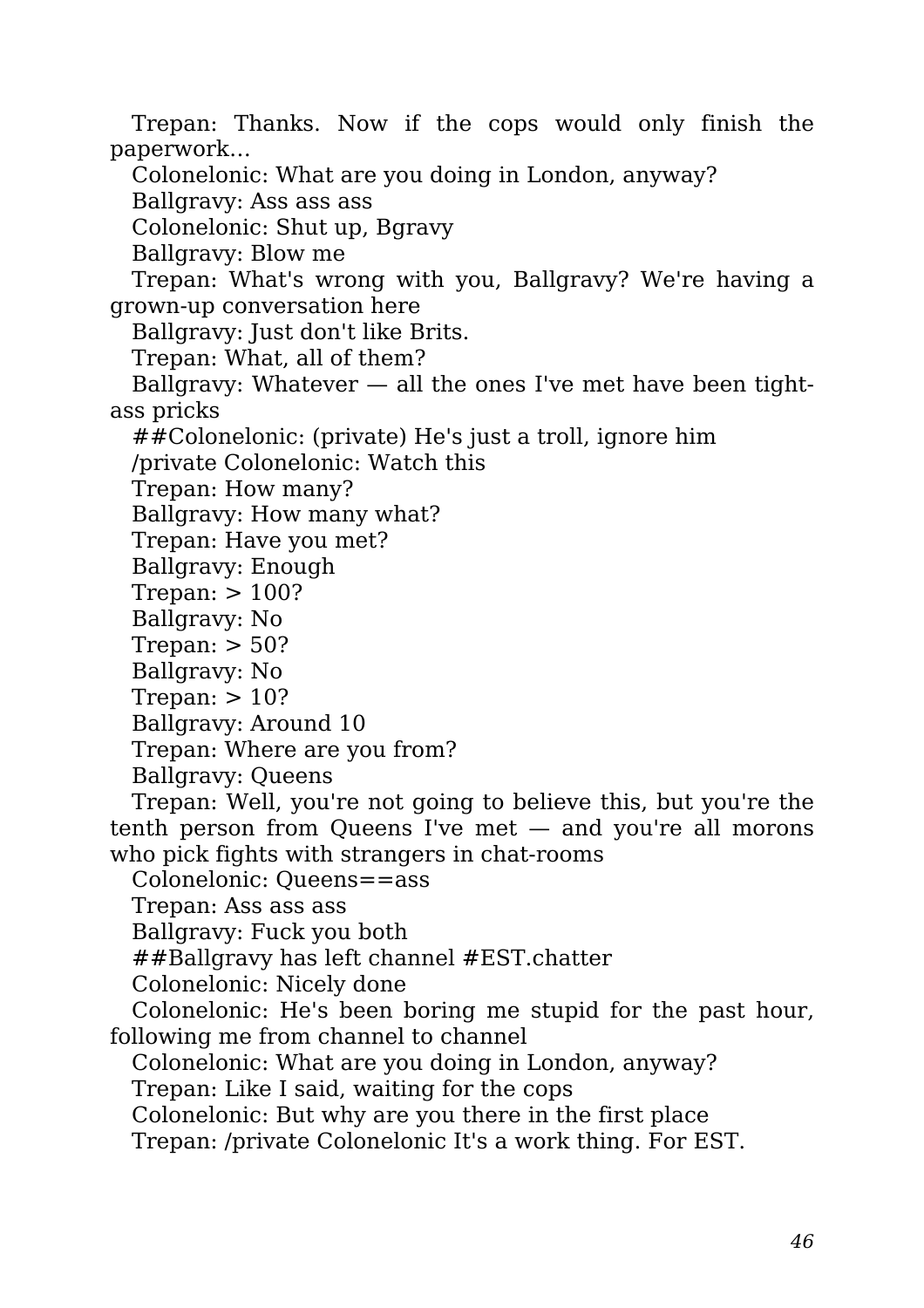##Colonelonic: (private) No shit?

Trepan: /private Colonelonic Yeah. Can't really say much more, you understand

##Colonelonic: (private) Cool! Any more jobs? One more day at Merril-Lynch and I'm gonna kill someone

Trepan: /private Colonelonic Sorry, no. There must be some perks though.

##Colonelonic: (private) I can pick fights with strangers in chat rooms! Also, I get to play with Lexus-Nexus all I want

Trepan: /private Colonelonic That's pretty rad, anyway

##Ballgravy has joined channel #EST.chatter

Ballgravy: Homos

Trepan: Oh Christ, are you back again, Queens?

Colonelonic: I've gotta go anyway

Trepan: See ya

##Colonelonic has left channel #EST.chatter

##Trepan has left channel #EST.chatter

Art stood up and blinked. He approached the desk sergeant and asked if he thought it would be much longer. The sergeant fiddled with a comm for a moment, then said, "Oh, we're quite done with you sir, thank you." Art repressed a vituperative response, counted three, then thanked the cop.

He commed Linda.

"What's up?"

"They say we're free to go. I think they've been just keeping us here for shits and giggles. Can you believe that?"

"Whatever—I've been having a nice chat with Constable McGivens. Constable, is it all right if we go now?"

There was some distant, English rumbling, then Linda giggled. "All right, then. Thank you so much, officer!

"Art? I'll meet you at the front doors, all right?"

"That's great," Art said. He stretched. His ass was numb, his head throbbed, and he wanted to strangle Linda.

She emerged into the dawn blinking and grinning, and surprised him with a long, full-body hug. "Sorry I was so snappish before," she said. "I was just scared. The cops say that you were quite brave. Thank you."

Art's adrenals dry-fired as he tried to work up a good angry head of steam, then he gave up. "It's all right."

"Let's go get some breakfast, OK?"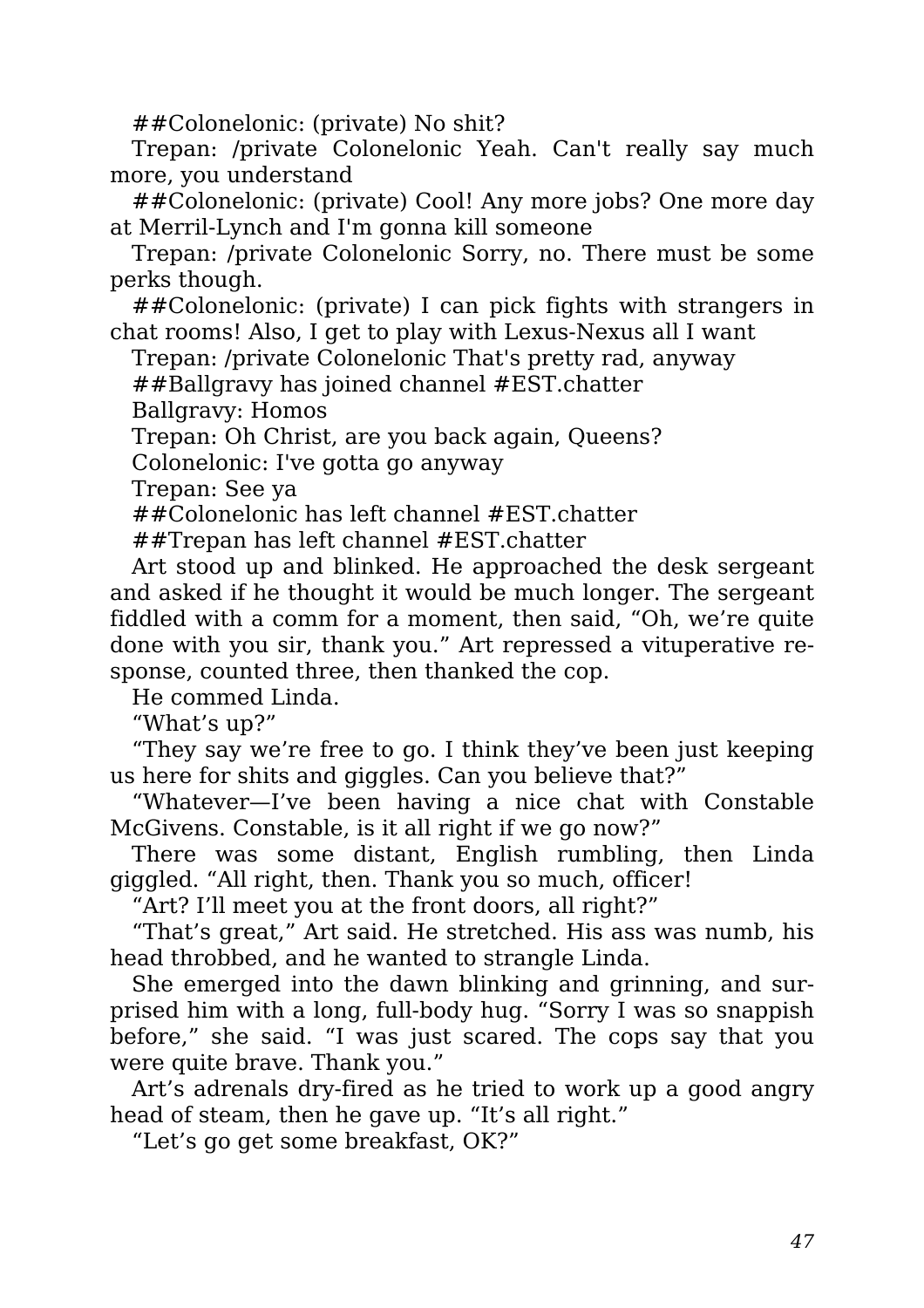## Chapter  $10^{-1}$

The parking-lot is aswarm with people, fire engines and ambulances. There's a siren going off somewhere down in the bowels of the sanatorium, and still I can't get anyone to look up at the goddamned roof.

I've tried hollering myself hoarse into the updrafts from the cheery blaze, but the wind's against me, my shouts rising up past my ears. I've tried dropping more pebbles, but the winds whip them away, and I've learned my lesson about half-bricks.

Weirdly, I'm not worried about getting into trouble. I've already been involuntarily committed by the Tribe's enemies, the massed and devious forces of the Pacific Daylight Tribe and the Greenwich Mean Tribe. I am officially Not Responsible. Confused and Prone to Wandering. Coo-Coo for Coco-Puffs. It's not like I hurt anyone, just decremented the number of roadworthy fartmobiles by one.

I got up this morning at four, awakened by the tiniest sound from the ward corridors, a wheel from a pharmaceuticals tray maybe. Three weeks on medically prescribed sleepytime drugs have barely scratched the surface of the damage wrought by years of circadian abuse. I'd been having a fragile shadow of a dream, the ghost of a REM cycle, and it was the old dream, the dream of the doctor's office and the older kids who could manage the trick of making a picture into reality.

I went from that state to total wakefulness in an instant, and knew to a certainty that I wouldn't be sleeping again any time soon. I paced my small room, smelled the cheerful flowers my cousins brought last week when they visited from Toronto, watched the horizon for signs of a breaking dawn. I wished futilely for my comm and a nice private channel where I could sling some bullshit and have some slung in my direction, just connect with another human being at a nice, safe remove.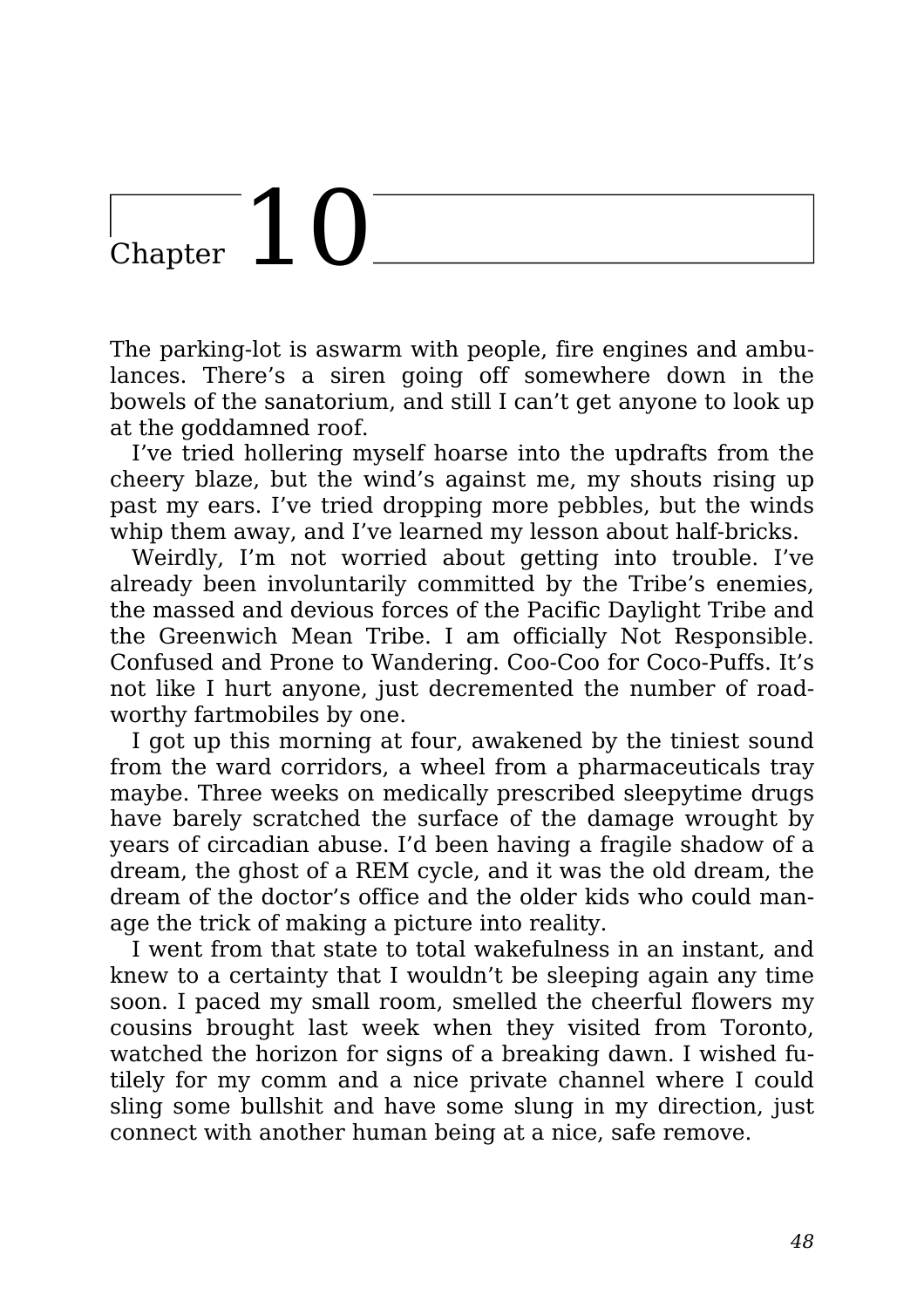They chide me for arguing on the ward, call it belligerence and try to sidetrack me with questions about my motivations, a tactic rating barely above ad hominems in my book. No one to talk to—the other patients get violent or nod off, depending on their medication levels, and the staff just patronize me.

Four AM and I'm going nuts, hamsters in my mind spinning their wheels at a thousand RPM, chittering away. I snort—if I wasn't crazy to begin with, I'm sure getting there.

The hamsters won't stop arguing with each other over all the terrible errors of judgment I've made to get here. Trusting the Tribe, trusting strangers. Argue, argue, argue. God, if only someone else were around, I could argue the definition of sanity, I could argue the ethics of involuntary committal, I could argue the food. But my head is full of argument and there's nowhere to spill it and soon enough I'll be talking aloud, arguing with the air like the schizoids on the ward who muttergrumbleshout through the day and through the night.

Why didn't I just leave London when I could, come home, move in with Gran, get a regular job? Why didn't I swear off the whole business of secrecy and provocation?

I was too smart for my own good. I could always argue myself into doing the sexy, futuristic thing instead of being a nice, mundane, nonaffiliated individual. Too smart to settle down, take a job and watch TV after work, spend two weeks a year at the cottage and go online to find movie listings. Too smart is too restless and no happiness, ever, without that it's chased by obsessive maundering moping about what comes next.

Smart or happy?

The hamsters have hopped off their wheels and are gnawing at the blood-brain barrier, trying to get out of my skull. This is a good sanatorium, but still, the toilets are communal on my floor, which means that I've got an unlocked door that lights up at the nurses' station down the corridor when I open the door, and goes berserk if I don't reopen it again within the mandated fifteen-minute maximum potty-break. I figured out how to defeat the system the first day, but it was a theoretical hack, and now it's time to put it into practice.

I step out the door and the lintel goes pink, deepens toward red. Once it's red, whoopwhoopwhoop. I pad down to the lav, step inside, wait, step out again. I go back to my room—the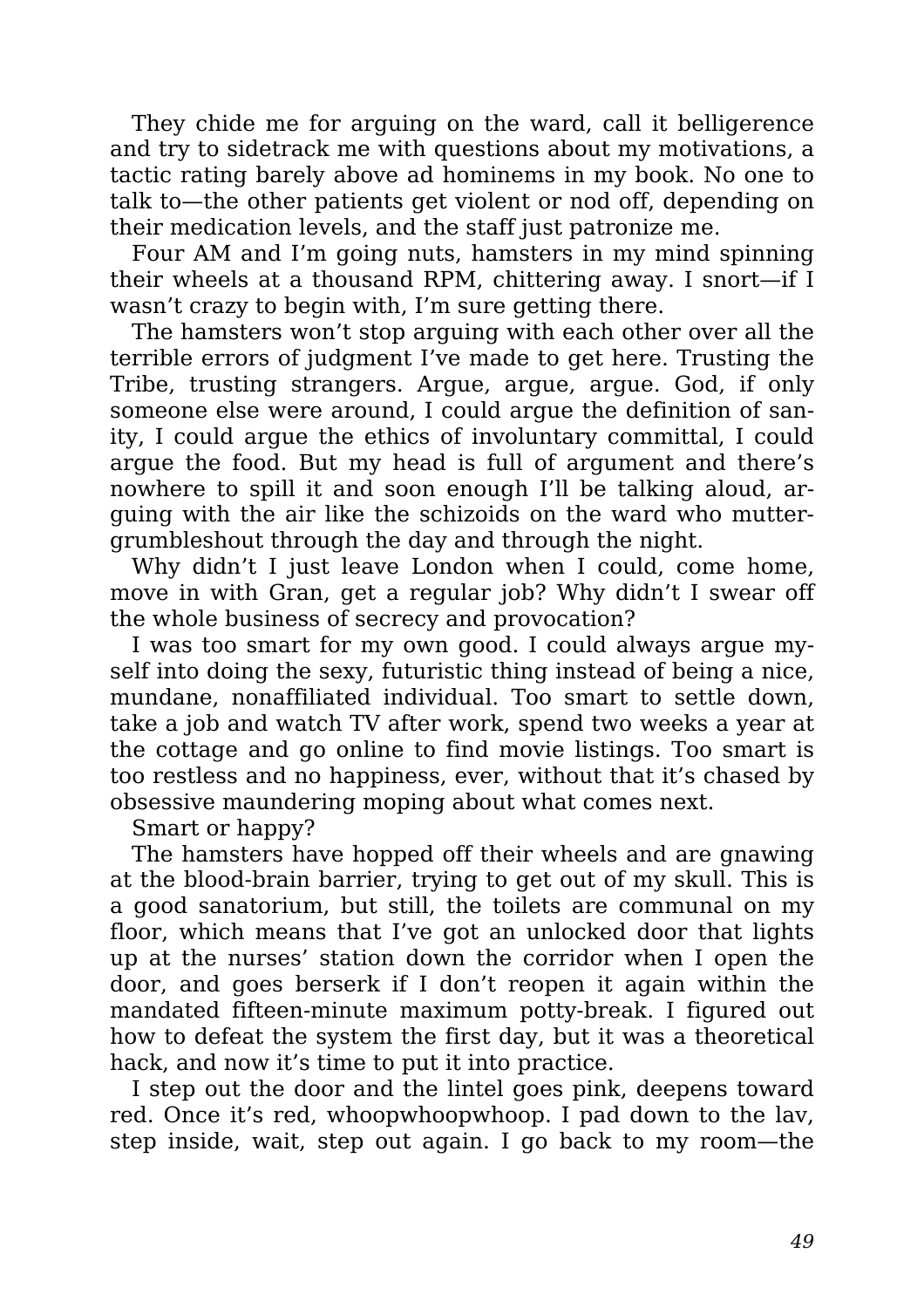lintel is orange now—and open it, move my torso across the long electric eye, then pull it back and let the door swing closed. The lintel is white, and that means that the room thinks I'm inside, but I'm outside. You put your torso in, you take your torso out, you do the hokey-pokey and you shake it all about.

In the corridor. I pad away from the nurses' station, past the closed doors and through the muffled, narcotized groans and snores and farts that are the twilight symphony of night on the ward. I duck past an intersection, head for the elevator doors, then remember the tattletale I'm wearing on my ankle, which will go spectacularly berserk if I try to leave by that exit. Also, I'm in my underwear. I can't just walk nonchalantly into the lobby.

The ward is making wakeful sounds, and I'm sure I hear the soft tread of a white-soled shoe coming round the bend. I double my pace, begin to jog at random—the hamsters, they tell me I'm acting with all the forethought of a crazy person, and why not just report for extra meds instead of all this mishegas?

There's definitely someone coming down a nearby corridor. The tread of sneakers, the squeak of a wheel. I've seen what they do to the wanderers: a nice chemical straightjacket, a cocktail of pills that'll quiet the hamsters down for days. Time to get gone.

There's an EXIT sign glowing over a door at the far end of the corridor. I pant towards it, find it propped open and the alarm system disabled by means of a strip of surgical tape. Stepping through into the emergency stairwell, I see an ashtray fashioned from a wadded up bit of tinfoil, heaped with butts—evidence of late-night smoke breaks by someone on the ward staff. Massachusetts's harsh antismoking regs are the best friend an escaping loony ever had.

The stairwell is gray and industrial and refreshingly hardedged after three padded weeks on the ward. Down, down is the exit and freedom. Find clothes somewhere and out I go into Boston.

From below, then: the huffing, laborious breathing of some goddamned overweight, middle-aged doc climbing the stairs for his health. I peer down the well and see his gleaming pate,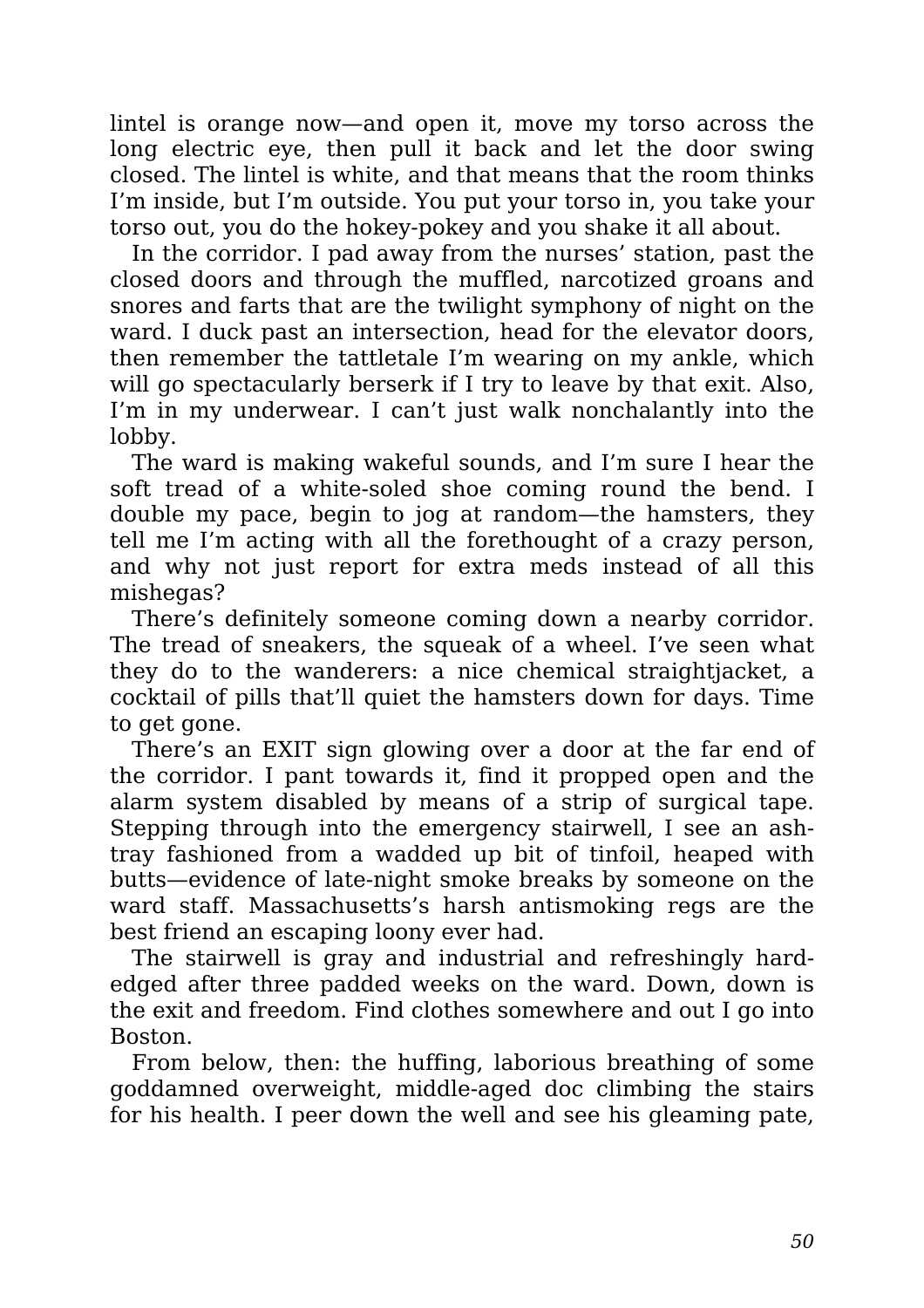his white knuckles on the railing, two, maybe three flights down.

Up! Up to the roof. I'm on the twentieth floor, which means that I've got twenty-five more to go, two flights per, fifty in total, gotta move. Up! I stop two or three times and pant and wheeze and make it ten stories and collapse. I'm sweating freely—no air-conditioning in the stairwell, nor is there anything to mop up the sweat rolling down my body, filling the crack of my ass, coursing down my legs. I press my face to the cool painted cinderblock walls, one cheek and then the other, and continue on.

When I finally open the door that leads out onto the pebbled roof, the dawn cool is balm. Fingers of light are hauling the sunrise up over the horizon. I step onto the roof and feel the pebbles dig into the soft soles of my feet, cool as the bottom of the riverbed whence they'd been dredged. The door starts to swing shut heavily behind me, and I whirl and catch it just in time, getting my fingers mashed against the jamb for my trouble. I haul it back open again against its pneumatic closure mechanism.

Using the side of my foot as a bulldozer, I scrape up a cairn of pebbles as high as the door's bottom edge, twice as high. I fall into the rhythm of the work, making the cairn higher and wider until I can't close the door no matter how I push against it. The last thing I want is to get stuck on the goddamn roof.

There's detritus mixed in with the pebbles: cigarette butts, burnt out matches, a condom wrapper and a bright yellow Eberhard pencil with a point as sharp as a spear, the eraser as pink and softly resilient as a nipple.

I pick up the pencil and twiddle it between forefinger and thumb, tap a nervous rattle against the roof's edge as I dangle my feet over the bottomless plummet until the sun is high and warm on my skin.

The hamsters get going again once the sun is high and the cars start pulling into the parking lot below, rattling and chittering and whispering, yes o yes, put the pencil in your nose, wouldn't you rather be happy than smart?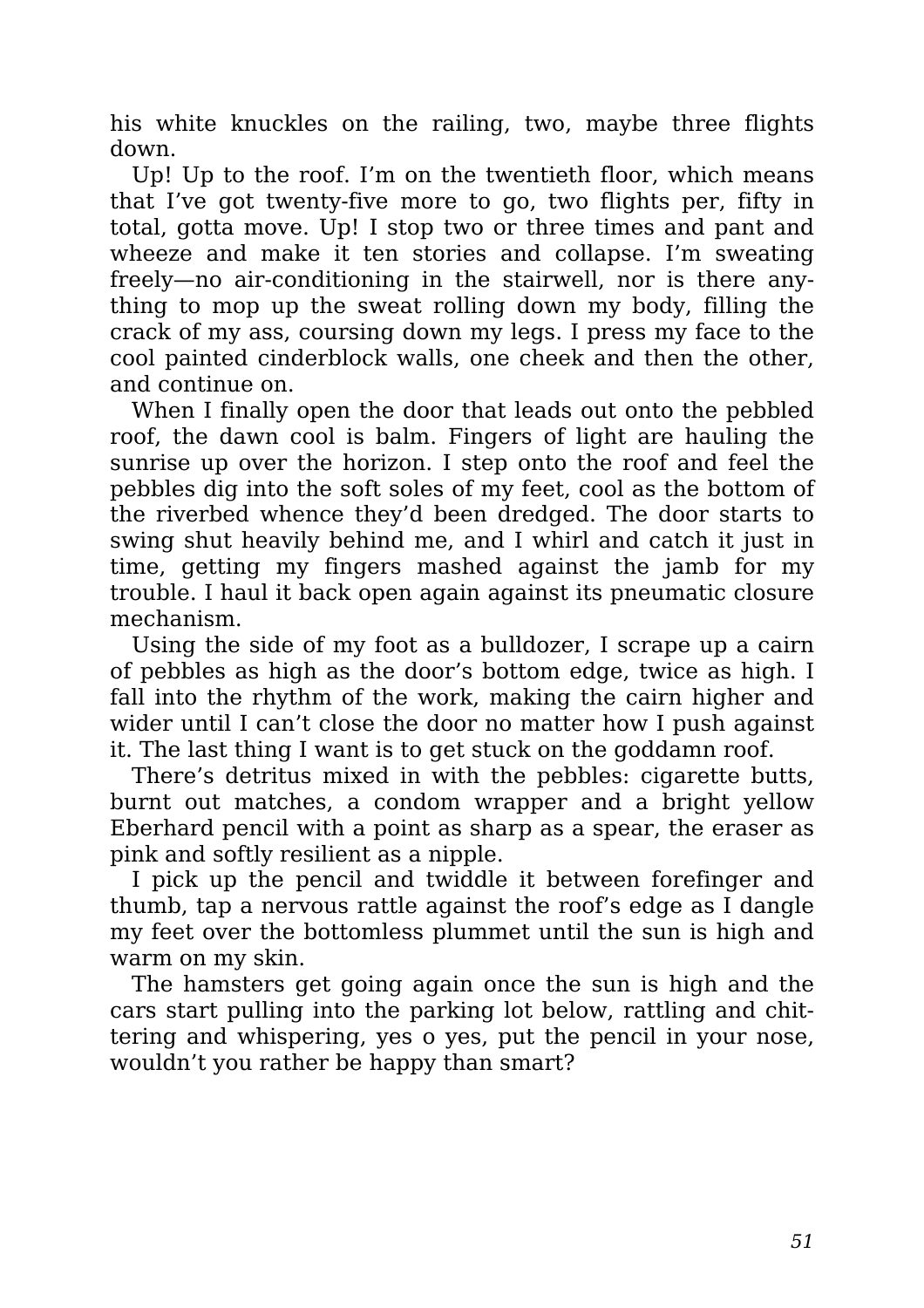## $\begin{array}{c} \begin{array}{c} \end{array}$  Chapter  $\begin{array}{c} \end{array}$

Art and Linda in Linda's miniscule joke of a flat. She's two months into a six-month house-swap with some friends of friends who have a fourth-storey walkup in Kensington with a partial (i.e. fictional) view of the park. The lights are on timers and you need to race them to her flat's door, otherwise there's no way you'll fit the archaic key into the battered keyhole—the windows in the stairwell are so grimed as to provide more of a suggestion of light than light itself.

Art's ass aches and he paces the flat's three wee rooms and drinks hormone-enhanced high-energy liquid breakfast from the half-fridge in the efficiency kitchen. Linda's taken dibs on the first shower, which is fine by Art, who can't get the hang of the goddamned-English-plumbing, which delivers an energyefficient, eat-your-vegetables-and-save-the-planet trickle of scalding water.

Art has switched off his comm, his frazzled nerves no longer capable of coping with its perennial and demanding beeping and buzzing. This is very nearly unthinkable but necessary, he rationalizes, given the extraordinary events of the past twentyfour hours. And Fede can go fuck himself, for that matter, that paranoid asshole, and then he can fuck the clients in Jersey and the whole of V/DT while he's at it.

The energy bev is kicking in and making his heart race and his pulse throb in his throat and he's so unbearably hyperkinetic that he turns the coffee table on its end in the galley kitchen and clears a space in the living room that's barely big enough to spin around in, and starts to work through a slow, slow set of Tai Chi, so slow that he barely moves at all, except that inside he can feel the moving, can feel the muscles' every flex and groan as they wind up release, move and swing and slide.

Single whip slides into crane opens wings and he needs to crouch down low, lower than his woolen slacks will let him,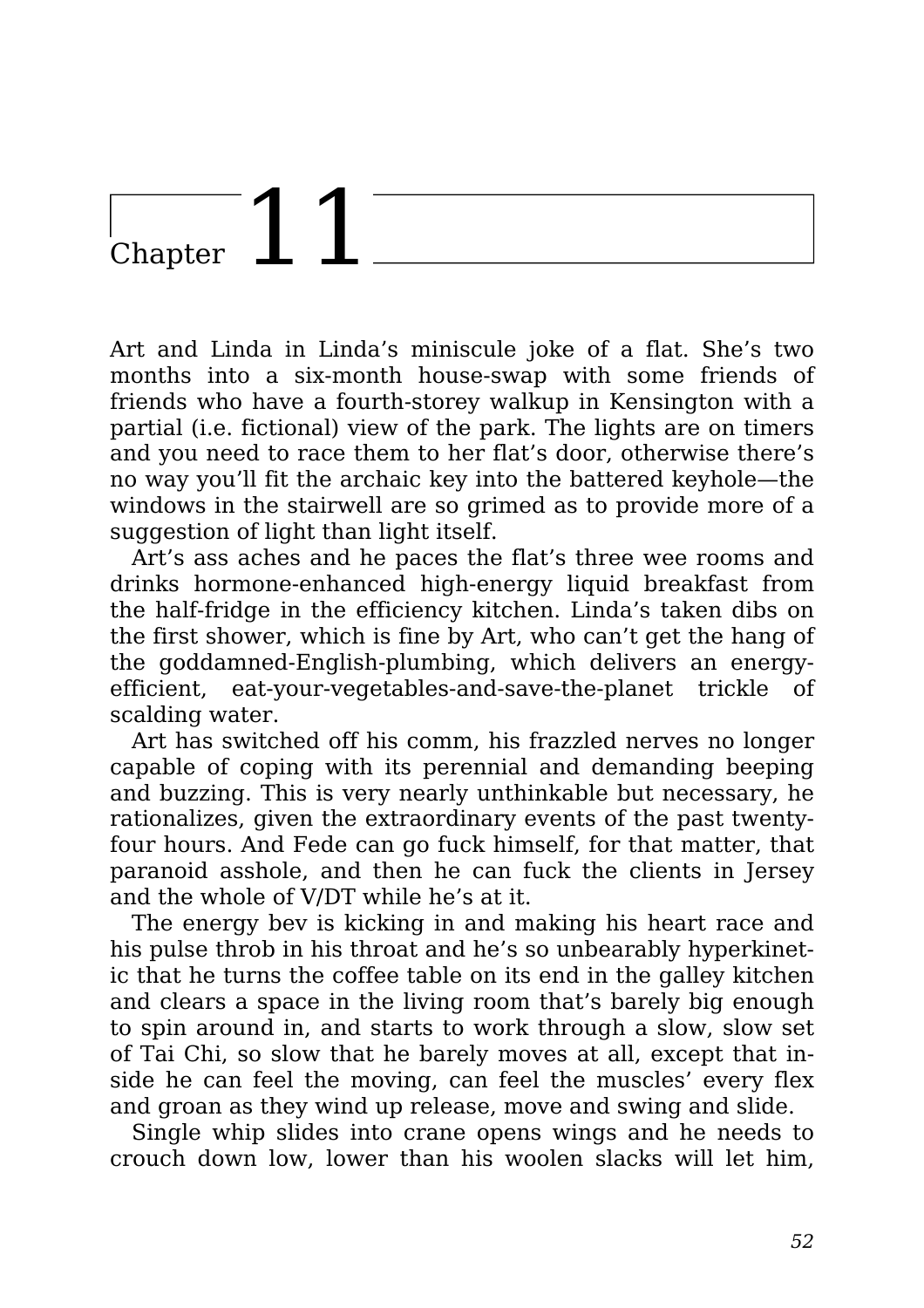and they're grimy and gross anyway, so he undoes his belt and kicks them off. Down low as white crane opens wings and brush knee, punch, apparent closure, then low again, creakingly achingly low into wave hands like clouds, until his spine and his coccyx crackle and give, springing open, fascia open ribs open smooth breath rising and falling with his diaphragm smooth mind smooth and sweat cool in the mat of his hair.

He moves through the set and does not notice Linda until he unwinds into a slow, ponderous lotus kick, closes again, breathes a moment and looks around slowly, grinning like a holy fool.

She's in a tartan housecoat with a threadbare towel wrapped around her hair, water beading on her bony ankles and long, skinny feet. "Art! Goddamn, Art! What the hell was that?"

"Tai chi," he says, drawing a deep breath in through his nostrils, feeling each rib expand in turn, exhaling through his mouth. "I do it to unwind."

"It was beautiful! Art! Art. Art. That was, I mean, wow. Inspiring. Something. You're going to show me how to do that, Art. Right? You're gonna."

"I could try," Art says. "I'm not really qualified to teach it—I stopped going to class ten years ago."

"Shut, shut up, Art. You can teach that, damn, you can teach that, I know you can. That was, wow." She rushes forward and takes his hands. She squeezes and looks into his eyes. She squeezes again and tugs his hands towards her hips, reeling his chest towards her breasts tilting her chin up and angling that long jawline that's so long as to be almost horsey, but it isn't, it's strong and clean. Art smells shampoo and sandalwood talc and his skin puckers in a crinkle that's so sudden and massive that it's almost audible.

They've been together continuously for the past five days, almost without interruption and he's already conditioned to her smell and her body language and the subtle signals of her face's many mobile bits and pieces. She is afire, he is afire, their bodies are talking to each other in some secret language of shifting centers of gravity and unconscious pheromones, and his face tilts down towards her, slowly with all the time in the world. Lowers and lowers, week-old whiskers actually tickling the tip of her nose, his lips parting now, and her breath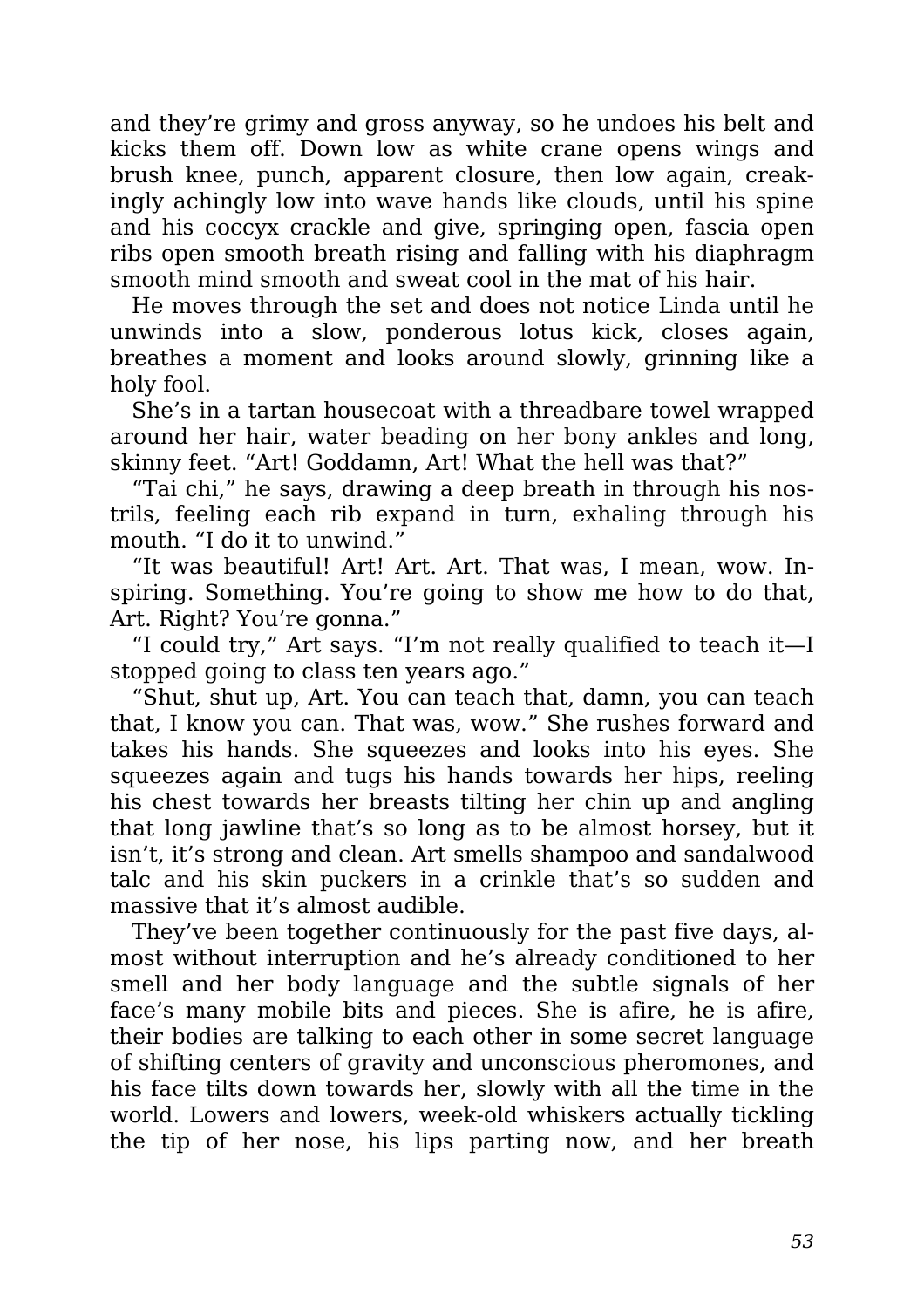moistens them, beads them with liquid condensed out of her vapor.

His top lip touches her bottom lip. He could leave it at that and be happy, the touch is so satisfying, and he is contented there for a long moment, then moves to engage his lower lip, moving, tilting.

His comm rings.

His comm, which he has switched off, rings.

Shit.

"Hello!" he says, he shouts.

"Arthur?" says a voice that is old and hurt and melancholy. His Gran's voice. His Gran, who can override his ringer, switch on his comm at a distance because Art is a good grandson who was raised almost entirely by his saintly and frail (and depressive and melodramatic and obsessive) grandmother, and of course his comm is set to pass her calls. Not because he is a suck, but because he is loyal and sensitive and he loves his Gran.

"Gran, hi! Sorry, I was just in the middle of something, sorry." He checks his comm, which tells him that it's only six in the morning in Toronto, noon in London, and that the date is April 8, and that today is the day that he should have known his grandmother would call.

"You forgot," she says, no accusation, just a weary and disappointed sadness. He has indeed forgotten.

"No, Gran, I didn't forget."

But he did. It is the eighth of April, 2022, which means that it is twenty-one years to the day since his mother died. And he has forgotten.

"It's all right. You're busy, I understand. Tell me, Art, how are you? When will you visit Toronto?"

"I'm fine, Gran. I'm sorry I haven't called, I've been sick." Shit. Wrong lie.

"You're sick? What's wrong?"

"It's nothing. I—I put my back out. Working too hard. Stress. It's nothing, Gran."

He chances to look up at Linda, who is standing where he left her when he dived reflexively for his comm, staring disbelievingly at him. Her robe is open to her navel, and he sees the three curls of pubic hair above the knot in its belt that curl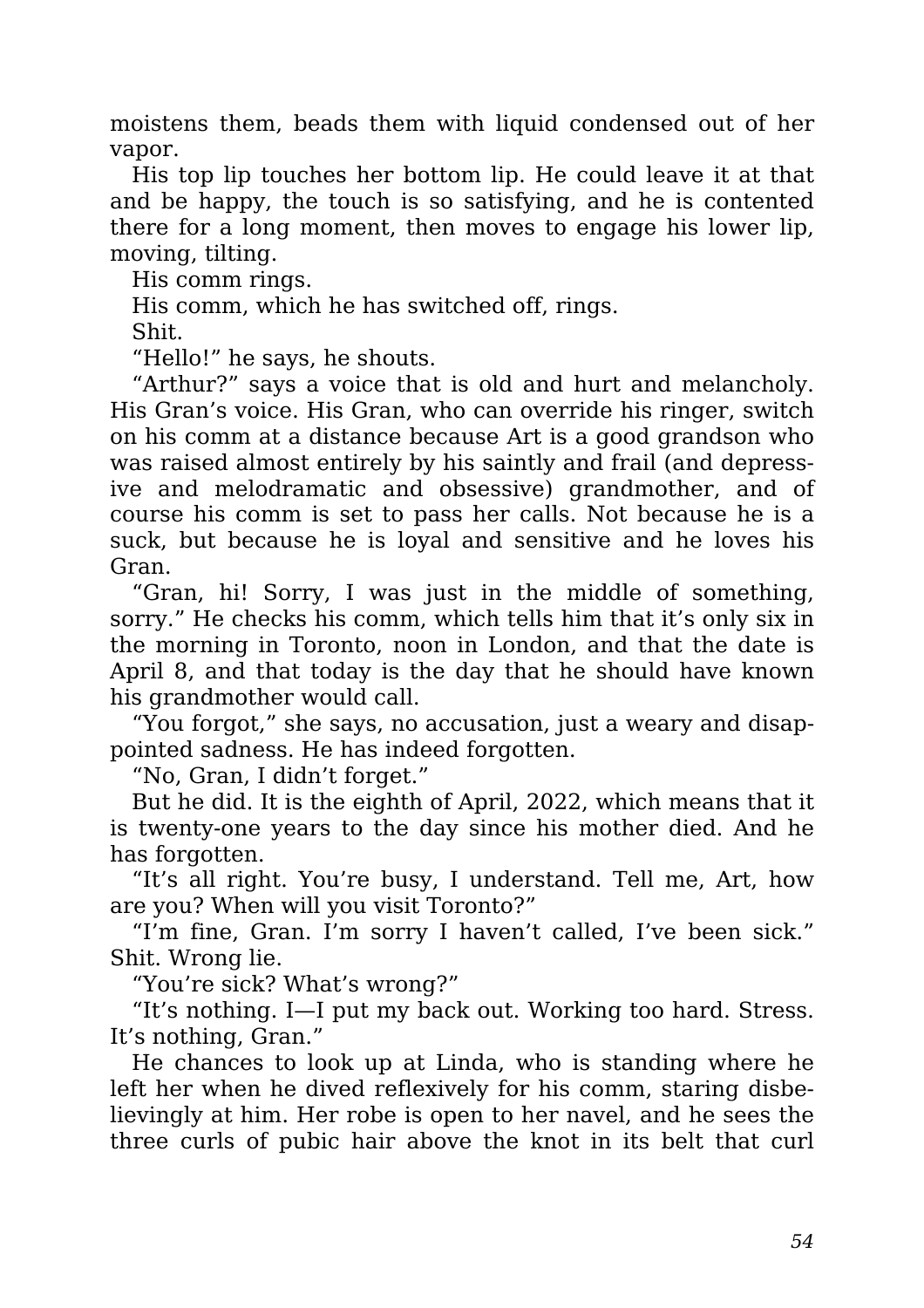towards her groin, sees the hourglass made by the edges of her breasts that are visible in the vee of the robe, sees the edge of one areole, the left one. He is in a tee shirt and bare feet and boxers, crouching over his trousers, talking to his Gran, and he locks eyes with Linda and shakes his head apologetically, then settles down to sit cross-legged, hunched over an erection he didn't know he had, resolves to look at her while he talks.

"Stress! Always stress. You should take some vacation time. Are you seeing someone? A chiropractor?"

He's entangled in the lie. "Yes. I have an appointment tomorrow."

"How will you get there? Don't take the subway. Take a taxi. And give me the doctor's name, I'll look him up."

"I'll take a cab, it'll be fine, he's the only one my travel insurance covers."

"The only one? Art! What kind of insurance do you have? I'll call them, I'll find you a chiropractor. Betty Melville, she has family in London, they'll know someone."

God. "It's fine, Gran. How are you?"

A sigh. "How am I? On this day, how am I?"

"How is your health? Are you keeping busy?"

"My health is fine. I keep busy. Father Ferlenghetti came to dinner last night at the house. I made a nice roast, and I'll have sandwiches today."

"That's good."

"I'm thinking of your mother, you know."

"I know."

"Do you think of her, Art? You were so young when she went, but you remember her, don't you?"

"I do, Gran." He remembers her, albeit dimly. He was barely nine when she died.

"Of course—of course you remember your mother. It's a terrible thing for a mother to live longer than her daughter."

His Gran says this every year. Art still hasn't figured out how to respond to it. Time for another stab at it. "I'm glad you're still here, Gran."

Wrong thing. Gran is sobbing now. Art drops his eyes from Linda's and looks at the crazy weft and woof of the faded old Oriental rug. "Oh, Gran," he says. "I'm sorry."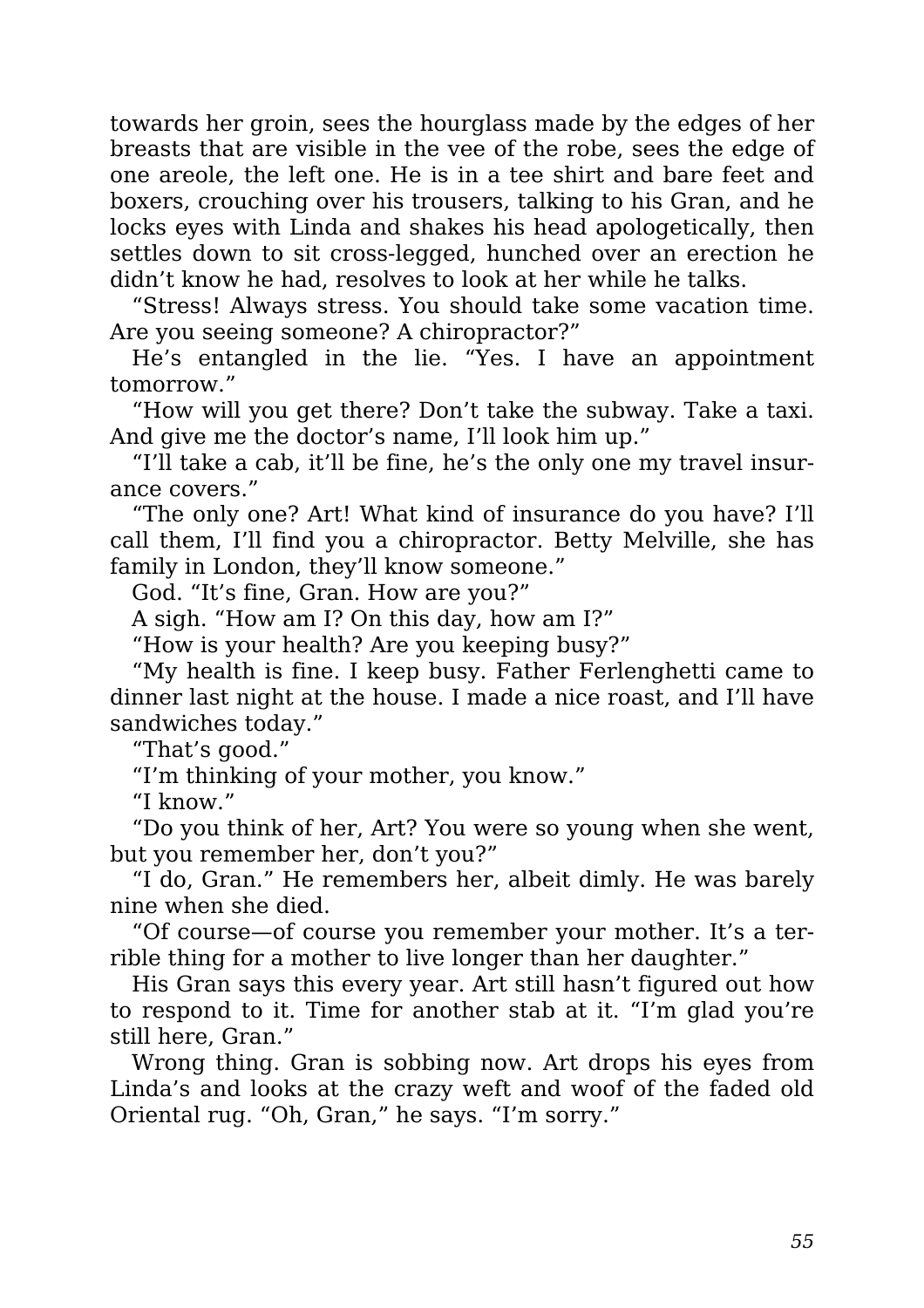In truth, Art has mourned and buried his mother. He was raised just fine by his Gran, and when he remembers his mother, he is more sad about not being sad than sad about her.

"I'm an old lady, you know that. You'll remember me when I go, won't you Art?"

This, too, is a ritual question that Art can't answer well enough no matter how he practices. "Of course, Gran. But you'll be around for a good while yet!"

"When are you coming back to Toronto?" He'd ducked the question before, but Gran's a master of circling back and upping the ante. Now that we've established my imminent demise…

"Soon as I can, Gran. Maybe when I finish this contract. September, maybe."

"You'll stay here? I can take the sofa. When do you think you'll arrive? My friends all want to see you again. You remember Mrs. Tomkins? You used to play with her daughter Alice. Alice is single, you know. She has a good job, too—working at an insurance company. Maybe she can get you a better health plan."

"I don't know, Gran. I'll try to come back after I finish my contract, but I can't tell what'll be happening then. I'll let you know, OK?"

"Oh, Art. Please come back soon—I miss you. I'm going to visit your mother's grave today and put some flowers on it. They keep it very nice at Mount Pleasant, and the trees are just blooming now."

"I'll come back as soon as I can, Gran. I love you."

"I love you too, Arthur."

"Bye, Gran."

"I'll call you once I speak to Betty about the chiropractor, all right?"

"All right, Gran." He is going to have to go to the chiropractor now, even though his back feels as good as it has in years. His Gran will be checking up on it.

"Bye, Arthur. I love you."

"Bye, Gran."

"Bye."

He shakes his head and holsters the comm back in his pants, then rocks back and lies down on the rug, facing the ceiling,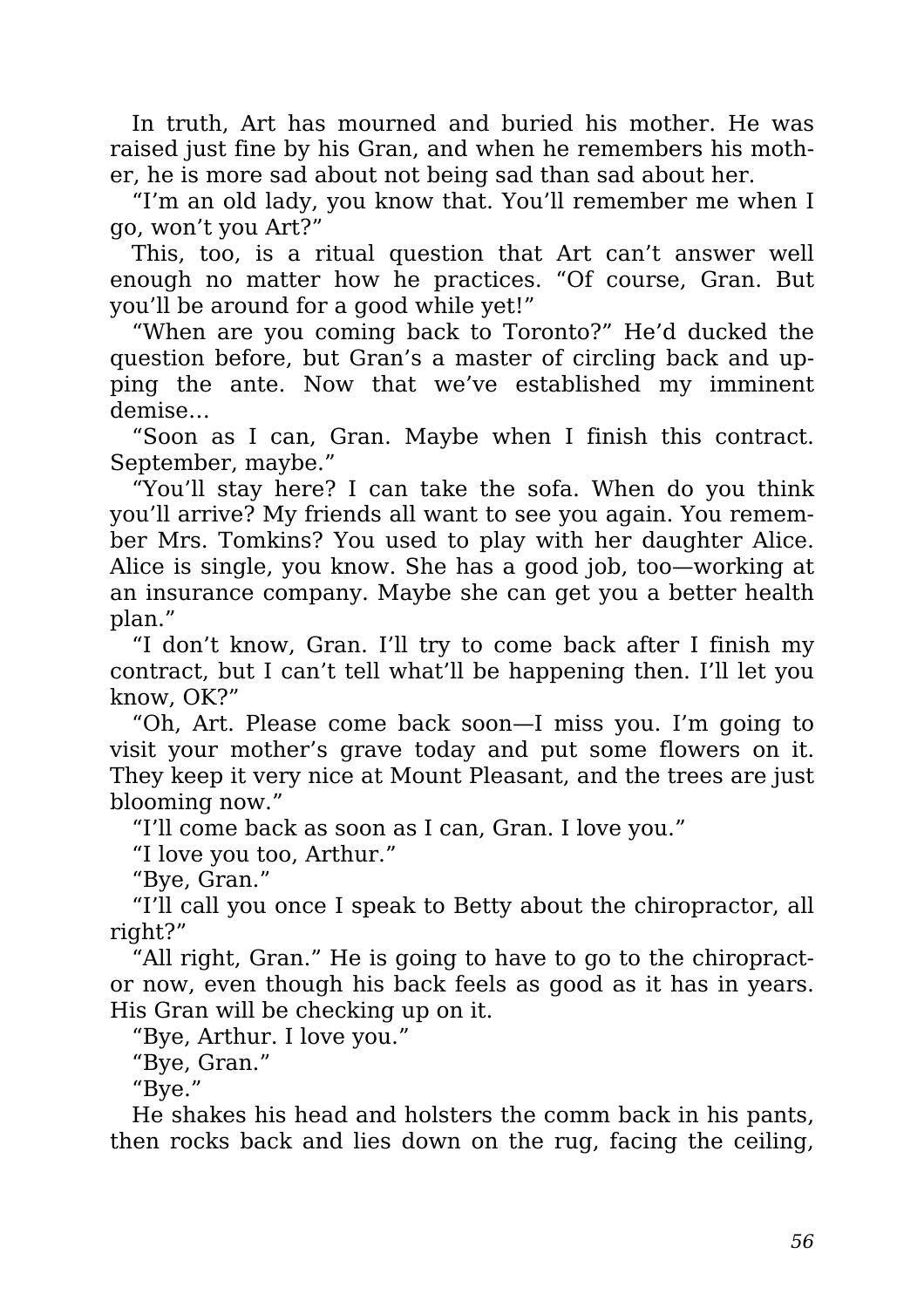eyes closed. A moment later, the hem of Linda's robe brushes his arm and she lies down next to him, takes his hand.

"Everything OK?"

"It's just my Gran." And he tells her about this date's significance.

"How did she die?"

"It was stupid. She slipped in the tub and cracked her skull on the tap. I was off at a friend's place for the weekend and no one found her for two days. She lived for a week on life support, and they pulled the plug. No brain activity. They wouldn't let me into the hospital room after the first day. My Gran practically moved in, though. She raised me after that. I think that if she hadn't had to take care of me, she would have just given up, you know? She's pretty lonely back home alone."

"What about your dad?"

"You know, there used to be a big mystery about that. Gran and Mom, they were always tragic and secretive when I asked them about him. I had lots of stories to explain his absence: ran off with another woman, thrown in jail for running guns, murdered in a bar fight. I used to be a bit of a celeb at school—lots of kids didn't have dads around, but they all knew where their fathers were. We could always kill an afternoon making up his who and where and why. Even the teachers got into it, getting all apologetic when we had to do a genealogy project. I found out the truth, finally, when I was nineteen. Just looked it up online. It never occurred to me that my mom would be that secretive about something that was so easy to find out, so I never bothered."

"So, what happened to him?"

"Oh, you know. He and mom split when I was a kid. He moved back in with his folks in a little town in the Thousand Islands, near Ottawa. Four or five years later, he got a job planting trees for a summer up north, and he drowned swimming in a lake during a party. By the time I found out about him, his folks were dead, too."

"Did you tell your friends about him, once you found out?"

"Oh, by then I'd lost touch with most of them. After elementary school, we moved across town, to a condo my grandmother retired into on the lakeshore, out in the suburbs. In high school, I didn't really chum around much, so there wasn't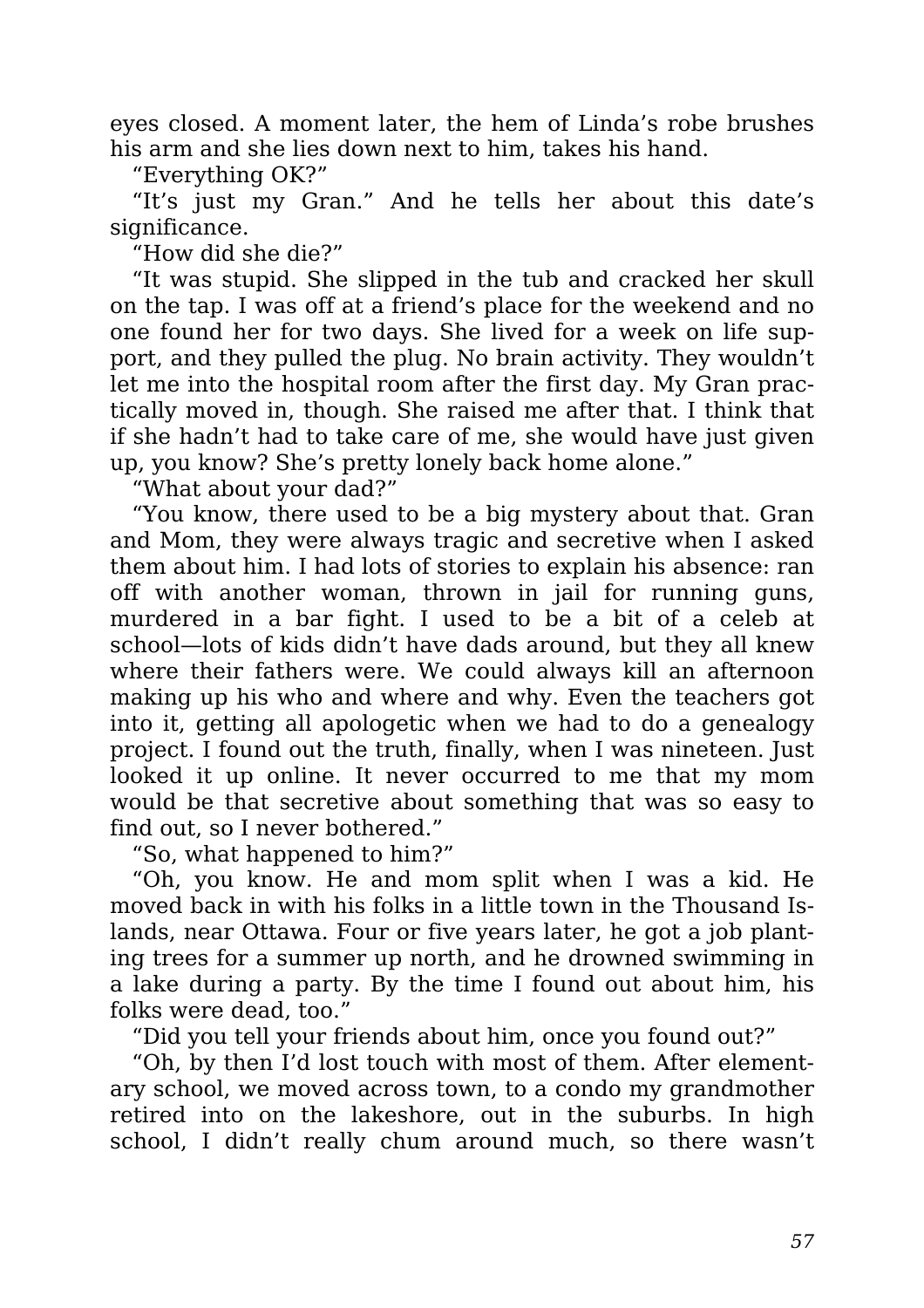anyone to talk to. I did tell my Gran though, asked her why it was such a big secret, and she said it wasn't, she said she'd told me years before, but she hadn't. I think that she and Mom just decided to wait until I was older before telling me, and then after my mom died, she just forgot that she hadn't told me. We got into a big fight over that."

"That's a weird story, dude. So, do you think of yourself as an orphan?"

Art rolls over on his side, face inches from hers, and snorts a laugh. "God, that's so—Dickensian. No one ever asked me that before. I don't think so. You can't really be an adult and be an orphan—you're just someone with dead parents. And I didn't find out about my dad until I was older, so I always figured that he was alive and well somewhere. What about your folks?"

Linda rolls over on her side, too, her robe slipping off her lower breast. Art is aroused by it, but not crazily so—somewhere in telling his story, he's figured out that sex is a foregone conclusion, and now they're just getting through some nice foreplay. He smiles down at her nipple, which is brown as a bar of Belgian chocolate, aureole the size of a round of individual cheese and nipple itself a surprisingly chunky square of crinkled flesh. She follows his eyes and smiles at him, then puts his hand over her breast, covers it with hers.

"I told you about my mom, right? Wanted to act—who doesn't? But she was too conscious of the cliche to mope about it. She got some little parts—nothing fab, then went on to work at a Sony dealership. Ten years later, she bought a franchise. Dad and second-wife run a retreat in West Hollywood for sexually dysfunctional couples. No sibs. Happy childhood. Happy adolescence. Largely unsatisfying adulthood, to date."

"Wow, you sound like you've practiced that."

She tweaks his nose, then drapes her arm across his chest. "Got me. Always writing my autobiography in my head—gotta have a snappy opener when I'm cornered by the stalkerazzi."

He laces his fingers in hers, moves close enough to smell her toothpaste-sweet breath. "Tell me something unrehearsed about growing up."

"That's a stupid request." Her tone is snappish, and her fingers stiffen in his.

"Why?"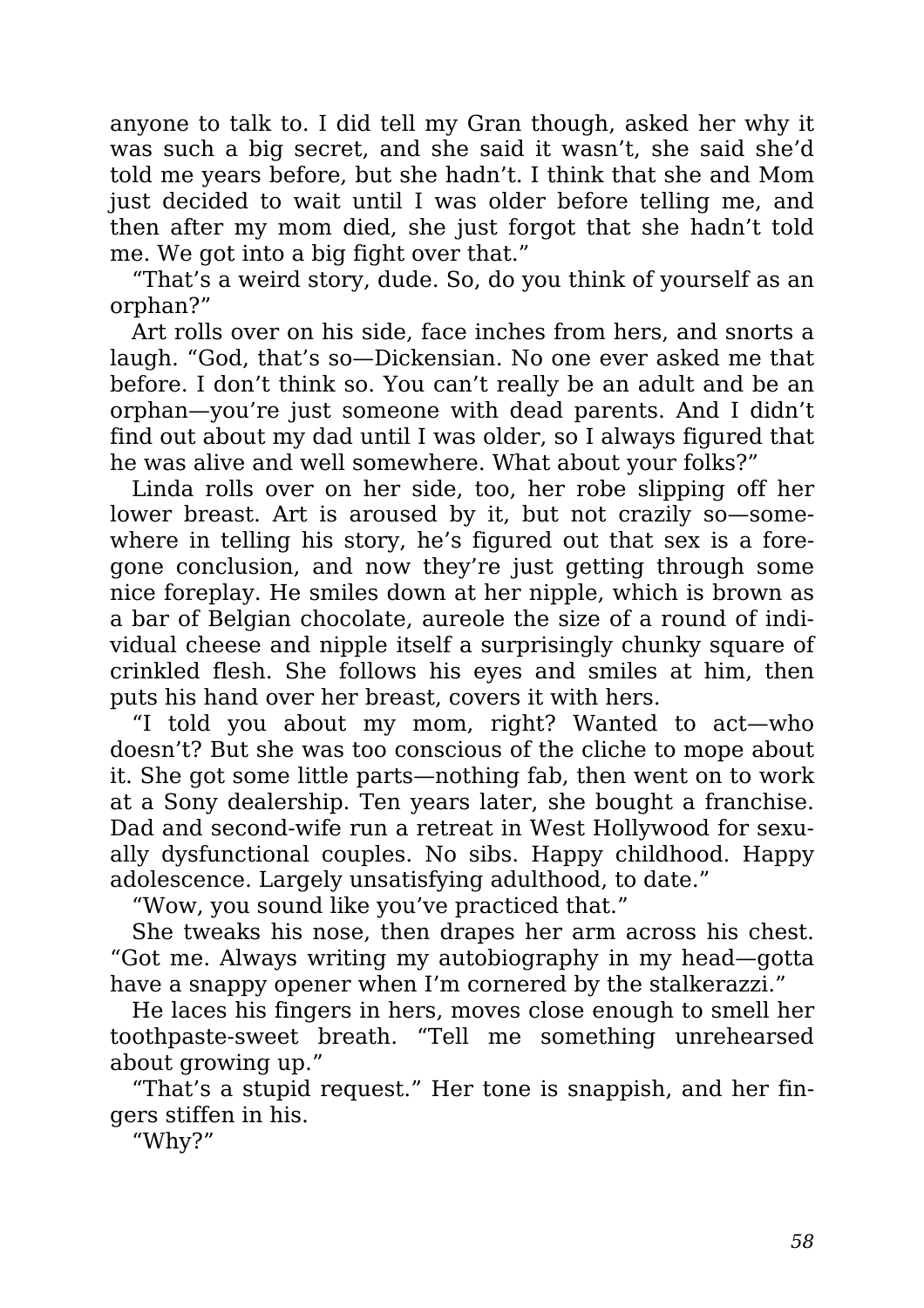"It just is! Don't try to get under my skin, OK? My childhood was fine."

"Look, I don't want to piss you off. I'm just trying to get to know you. Because… you know… I like you. A lot. And I try to get to know the people I like."

She smiles her lopsided dimple. "Sorry, I just don't like people who try to mess with my head. My problem, not yours. OK, something unrehearsed." She closes her eyes and treats him to the smooth pinkness of her eyelids, and keeps them closed as she speaks. "I once stole a Veddic Series 7 off my mom's lot, when I was fifteen. It had all the girly safety features, including a tracker and a panic button, but I didn't think my mom would miss it. I just wanted to take it out for a drive. It's LA, right? No wheels, no life. So I get as far as Venice Beach, and I'm cruising the Boardwalk—this was just after it went topless, so I was swinging in the breeze—and suddenly the engine dies, right in the middle of this clump of out-oftowners, frat kids from Kansas or something. Mom had called in a dealer override and Sony shut down the engine by radio."

"Wow, what did you do?"

"Well, I put my shirt back on. Then I popped the hood and poked randomly at the engine, pulling out the user-servicables and reseating them. The thing was newer than new, right? How could it be broken already? The fratboys all gathered around and gave me advice, and I played up all bitchy, you know, 'I've been fixing these things since I was ten, get lost,' whatever. They loved it. I was all spunky. A couple of them were pretty cute even, and the attention was great. I felt safe—lots of people hanging around, they weren't going to try anything funny. Only I was starting to freak out about the car—it was really dead. I'd reseated everything, self-tested every component, double-checked the fuel. Nothing nothing nothing! I was going to have to call a tow and my mom was going to kill me.

"So I'm trying not to let it get to me, trying to keep it all cool, but I'm not doing a great job. The frat guys are all standing too close and they smell like beer, and I'm not trying to be perky anymore, just want them to stay! away! but they won't back off. I'm trying not to cry.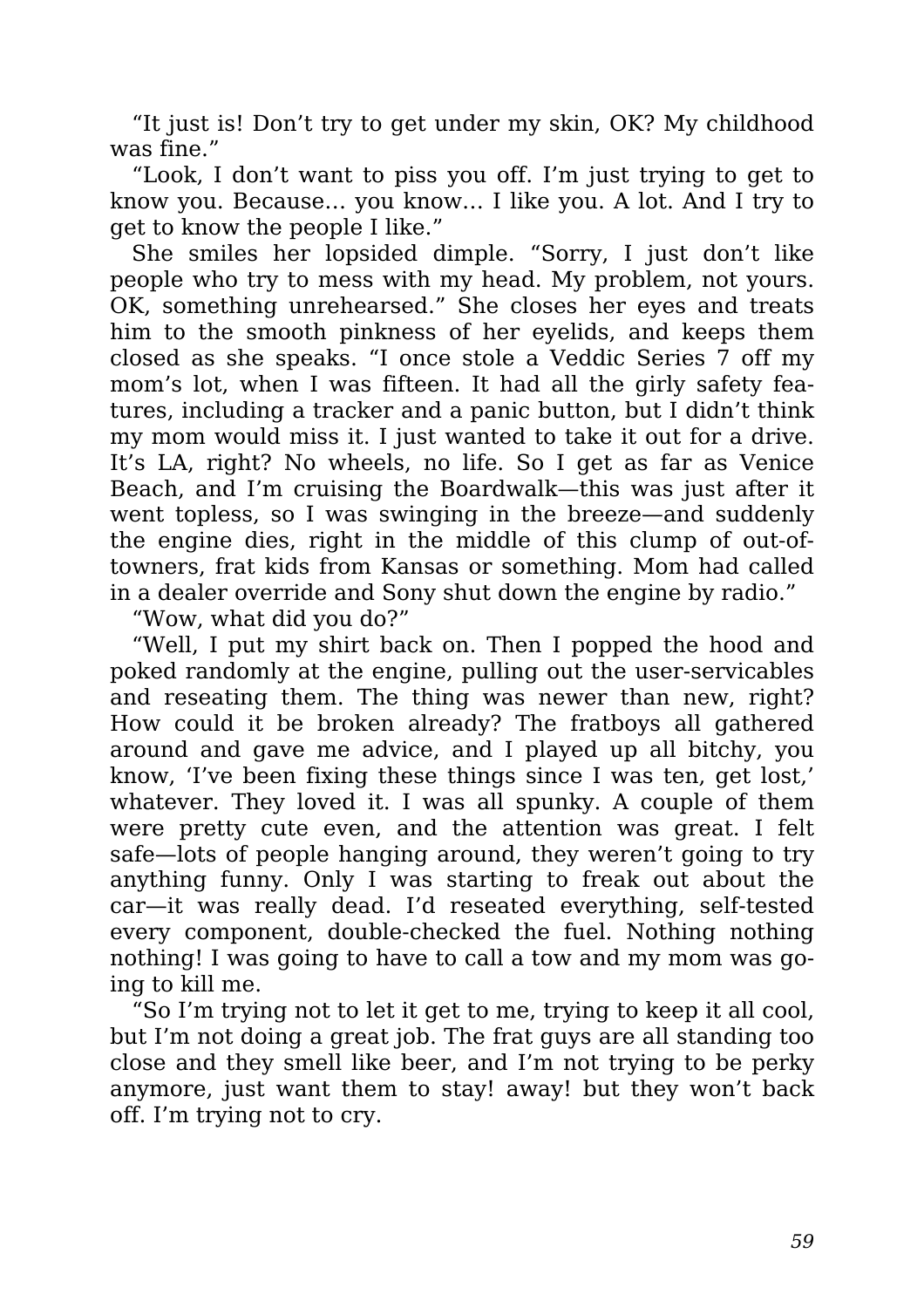"And then the cops showed up. Not real cops, but Sony's Vehicle Recovery Squad. All dressed up in Vaio gear, stylish as a Pepsi ad, packing lots of semilethals and silvery aeorosol shutup-and-be-still juice, ready to nab the bad, bad perp who boosted this lovely Veddic Series 7 from Mom's lot. Part of the franchise package, that kind of response. It took me a second to figure it out—Mom didn't know it was me who had the car, so she'd called in a theft and bam, I was about to get arrested. The frat rats tried to run away, which is a bad idea, you just don't ever run from cops—stupid, stupid, stupid. They ended up rolling around on the ground, screaming and trying to pull their faces off. It took, like a second. I threw my hands in the air. 'Don't shoot!' They gassed me anyway.

"So then I was rolling around on the ground, feeling like my sinuses were trying to explode out of my face. Feeling like my eyeballs were melting. Feeling like my lungs were all shriveled up into raisins. I couldn't scream, I couldn't even breathe. By the time I could even roll over and open my eyes, they had me cuffed: ankles and wrists in zapstraps that were so tight, they felt like piano wire. I was a cool fifteen year old, but not that cool. I started up the waterworks, boohoohoo, couldn't shut it down, couldn't even get angry. I just wanted to die. The Sony cops had seen it all before, so they put a tarp down on the Veddic's backseat upholstery, threw me in it, then rolled it into their recovery truck and drove me to the police station.

"I puked on the tarp twice before they got me there, and almost did it a third time on the way to booking. It got up my sinuses and down my throat, too. I couldn't stop gagging, couldn't stop crying, but by now I was getting pissed. I'd been raised on the whole Sony message: 'A Car for the Rest of Us,' gone with Mom to their Empowerment Seminars, wore the little tee shirts and the temporary tats and chatted up the tirekickers about the Sony Family while Mom was busy. This wasn't the Sony Family I knew.

"I was tied up on the floor beside the desk sergeant's counter, and a Sony cop was filling in my paperwork, and so I spat out the crud from my mouth, stopped sniveling, hawked back my spit and put on my best voice. 'This isn't necessary, sir,' I said. 'I'm not a thief. My mother owns the dealership. It was wrong to take the car, but I'm sure she didn't intend for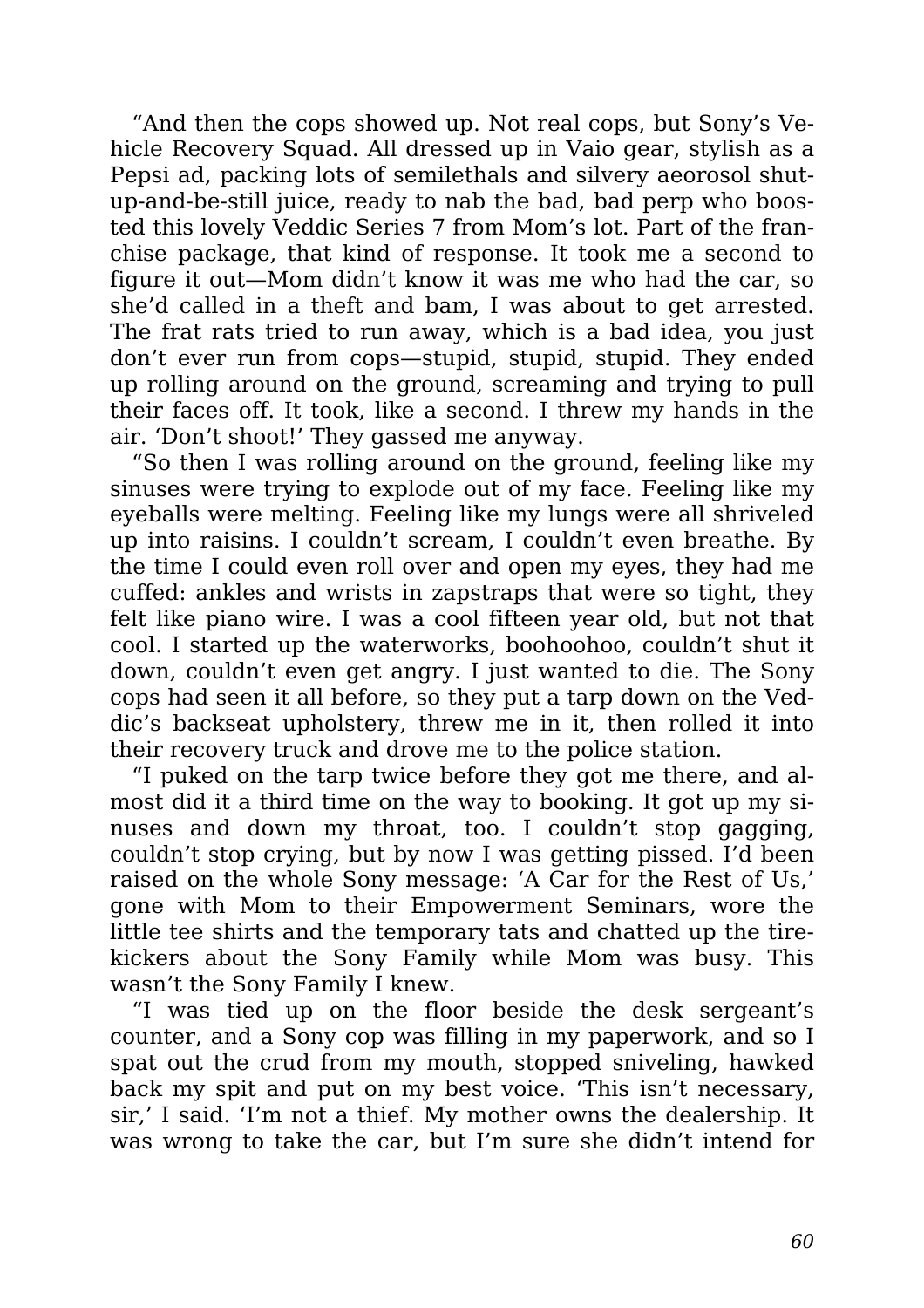this to happen. Certainly, I don't need to be tied up in here. Please, take off the restraints—they're cutting off my circulation.' The Sony cop flipped up his goofy little facemask and squinted at me, then shook his head and went back to his paperwork.

"'Look,' I said. 'Look! I'm not a criminal. This is a misunderstanding. If you check my ID and call my mother, we can work this all out. Look!' I read his name off his epaulettes. 'Look! Officer Langtree! Just let me up and we'll sort this out like adults. Come on, I don't blame you—I'm glad!—you were right to take me in. This is my mom's merchandise; it's good that you went after the thief and recovered the car. But now you know the truth, it's my mother's car, and if you just let me up, I'm sure we can work this out. Please, Officer Langtree. My wallet's in my back pocket. Just get it out and check my ID before you do this.'

"But he just went on filling in the paperwork. 'Why? Why won't you just take a second to check? Why not?'

"He turned around again, looked at me for a long time, and I was sure he was going to check, that it was all going to be fine, but then he said, 'Look, I've had about as much of your bullshit as I'm going to take, little girl. Shut your hole or I'll gag you. I just want to get out of here and back to my job, all right?'

"'What?' I said, and it sounded like a shriek to me. 'What did you say to me? What the hell did you say to me? Didn't you hear what I said? That's my mother's car—she owns the lot I took it off of. Do you honestly think she wants you to do this? This is the stupidest goddamned thing—'

"'That's it,' he said, and took a little silver micropore hood off his belt, the kind that you cinch up under the chin so the person inside can't talk? I started squirming away then, pleading with him, and I finally caught the desk sergeant's eye. 'He can't do this! Please! Don't let him do this! I'm in a police station—why are you letting him do this?'

"And the cop smiled and said, 'You're absolutely right, little girl. That's enough of that.' The Sony cop didn't pay any attention. He grabbed my head and stuffed it into the hood and tried to get the chin strap in place. I shook my head as best as I could, and then the hood was being taken off my head again, and the Sony cop looked like he wanted to nail the other cop,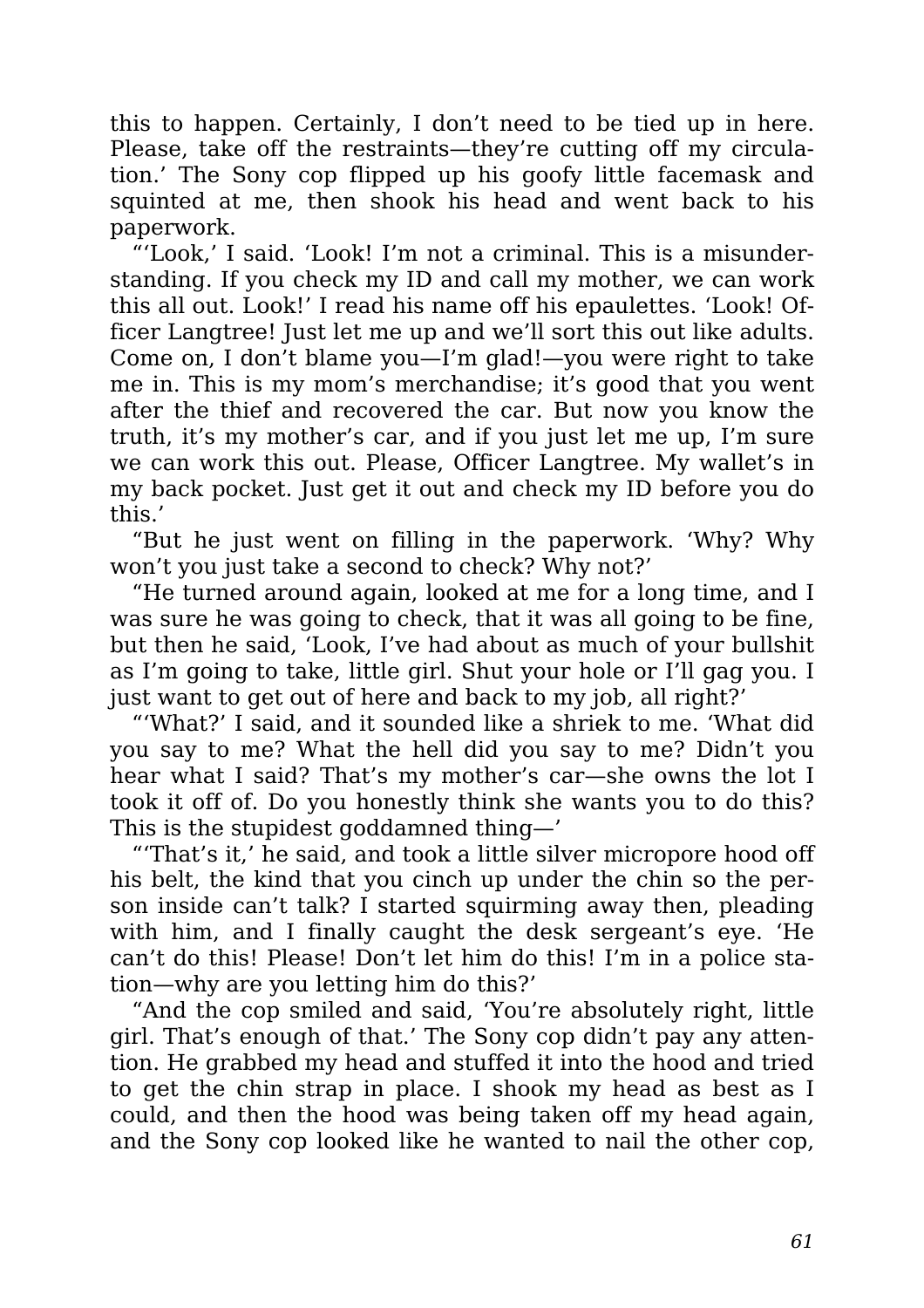but he didn't. The desk sergeant bent down and cut my straps, then helped me to my feet.

"'You're not going to give me any trouble, are you?' he said, as he led me around to a nice, ergo office chair.

"'No sir!'

"'You just sit there, then, and I'll be with you in a moment.'

"I sat down and rubbed my wrists and ankles. My left ankle was oozing blood from where it had been rubbed raw. I couldn't believe that the Sony Family could inflict such indignities on my cute little person. I was so goddamn self-righteous, and I know I was smirking as the desk sergeant chewed out the Sony cop, taking down his badge number and so on so that I'd have it.

"I thanked the cop profusely, and I kept on thanking him as he booked me and printed me and took my mug shots. I was joking and maybe even flirting a little. I was a cute fifteen-yearold and I knew it. After the nastiness with the Sony cops, being processed into the criminal justice system seemed mild and inoffensive. It didn't really occur to me that I was being arrested until my good pal the cop asked me to turn out my pockets before he put me in the cell.

"'Wait!' I said. 'Sergeant Lorenzi, wait! You don't have to put me in a cell, do you, Sergeant Lorenzi? Sergeant Lorenzi! I don't need to go into a cell! Let me call my mom, she'll come down and drop the charges, and I can wait here. I'll help out. I can get coffee. Sergeant Lorenzi!'

"For a second, it looked like he was going to go through with it. Then he relented and I spent the next couple hours fetching and filing and even running out for coffee—that's how much he trusted me—while we waited for Mom to show up. I was actually feeling pretty good about it by the time she arrived. Of course, that didn't last too long.

"She came through the door like Yosemite Sam, frothing at the chops and howling for my blood. She wanted to press charges, see me locked up to teach me a lesson. She didn't care how the Sony cops had gassed and trussed me—as far as she was concerned, I'd betrayed her and nothing was going to make it right. She kept howling for the sergeant to give her the papers to sign, she wanted to swear out a complaint, and he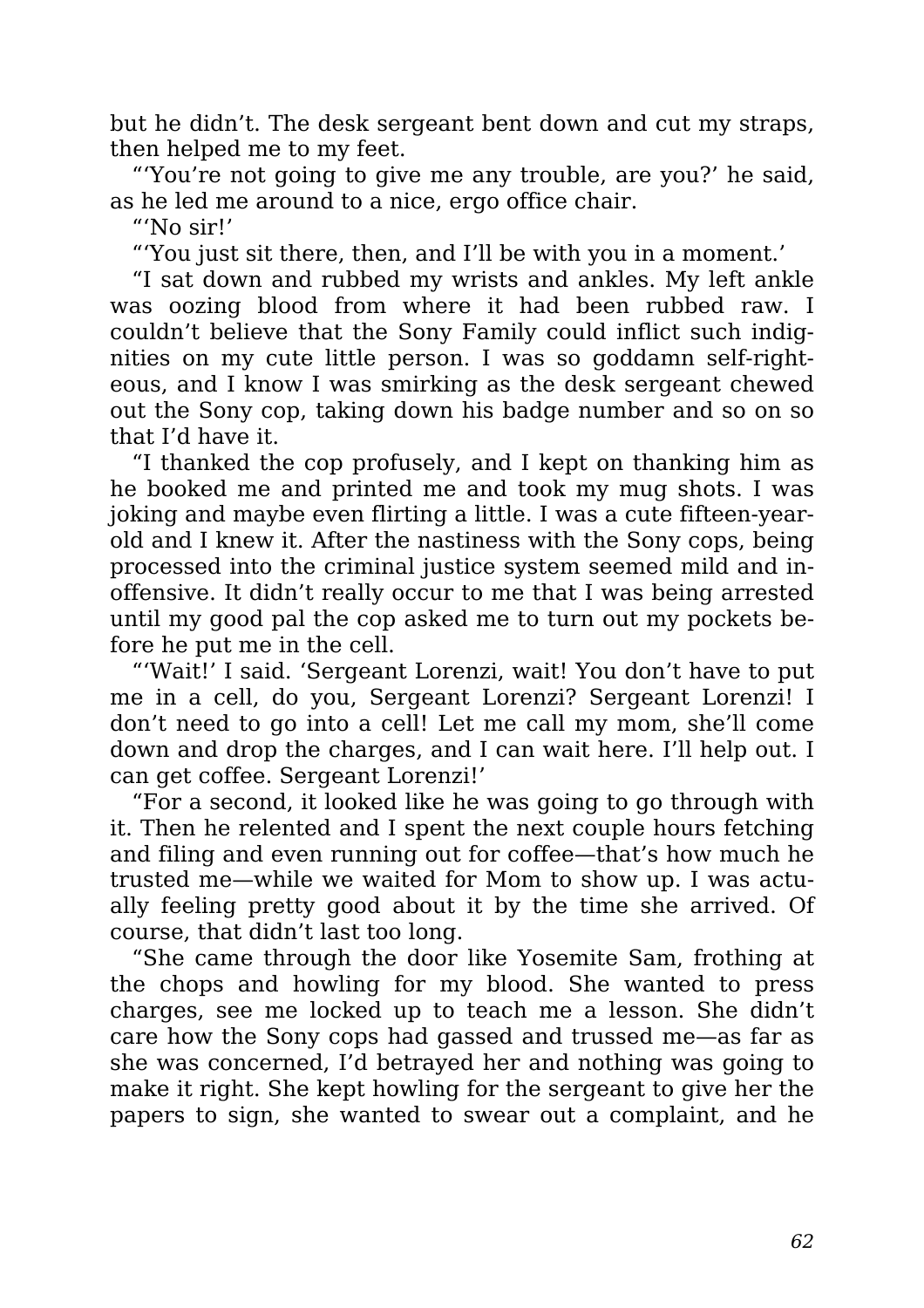just let her run out of steam, his face perfectly expressionless until she was done.

"'All right then, Mrs. Walchuk, all right. You swear out the complaint, and we'll hold her overnight until her bail hearing. We only got the one holding cell, though, you understand. No juvenile facility. Rough crowd. A couple of biowar enthusiasts in there right now, caught 'em trying to thrax a bus terminal; a girl who killed her pimp and nailed his privates to the door of his hotel room before she took off; a couple of hard old drunks. No telling what else will come in today. We take away their knives and boots and purses, but those girls like to mess up fresh young things, scar them with the bars or their nails. We can't watch them all the time.' He was leaning right across the desk at my mom, cold and still, and then he nudged my foot with his foot and I knew that he was yanking her chain.

"'Is that what you want, then, ma'am?'

"Mom looked like she wanted to tell him yes, go ahead, call his bluff, but he was too good at it. She broke. 'No, it's not,' she said. 'I'll take her home and deal with her there.'

"'That's fundamentally sound,' he said. 'And Linda, you give me a call if you want to file a complaint against Sony. We have secam footage of the Boardwalk and the Station House if you need it, and I have that guy's badge ID, too.'

"Mom looked alarmed, and I held out my raw, bruisey wrists to her. 'They gassed me before they took me in.'

"'Did you run? You never run from the cops, Linda, you should have known better—'

"I didn't run. I put my arms in the air and they gassed me and tied me up and took me in.'

"'That can't be, Linda. You must have done something—' Mom always was ready to believe that I deserved whatever trouble I got into. She was the only one who didn't care how cute I was.

"'No mom. I put my hands in the air. I surrendered. They got me anyway. They didn't care. It'll be on the tape. I'll get it from sergeant Lorenzi when I file my complaint.'

"'You'll do no such thing. You stole a car, you endangered lives, and now you want to go sniveling to the authorities because Sony played a little rough when they brought you in?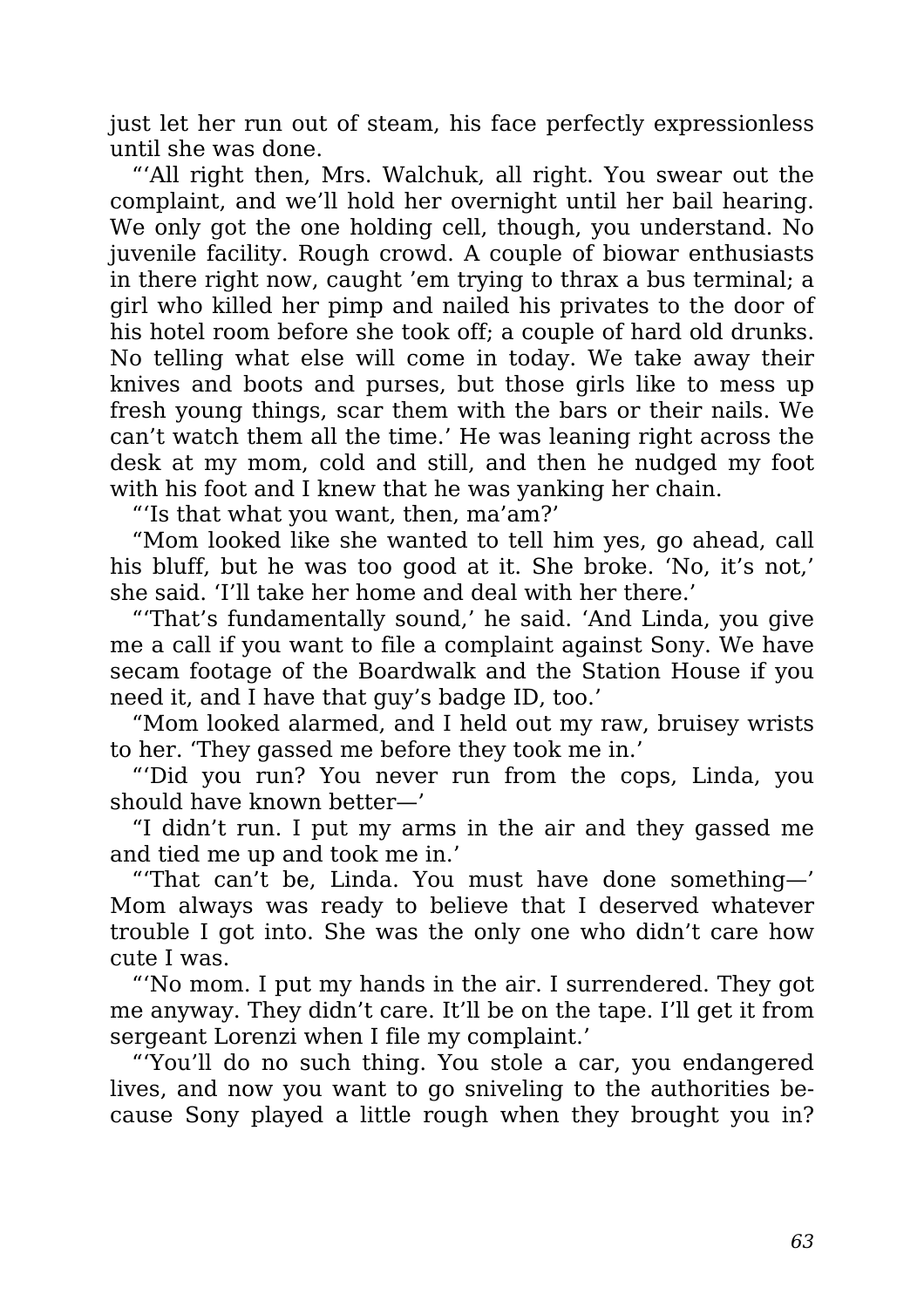You committed a criminal act, Linda. You got treated like a criminal.'

"I wanted to smack her. I knew that this was really about not embarrassing her in front of the Sony Family, the nosy chattery ladies with the other franchises that Mom competed against for whuffie and bragging rights. But I'd learned something about drawing flies with honey that afternoon. The Sergeant could have made things very hard on me, but by giving him a little sugar, I turned it into an almost fun afternoon.

"Mom took me home and screamed herself raw, and I played it all very contrite, then walked over to the minimall so that I could buy some saline solution for my eyes, which were still as red as stoplights. We never spoke of it again, and on my sixteenth birthday, Mom gave me the keys to a Veddic Series 8, and the first thing I did was download new firmware for the antitheft transponder that killed it. Two months later, it was stolen. I haven't driven a Sony since."

Linda smiles and then purses her lips. "Unrehearsed enough?"

Art shakes his head. "Wow. What a story."

"Do you want to kiss me now?" Linda says, conversationally.

"I believe I do," Art says, and he does.

Linda pulls the back of his head to hers with one arm, and with the other, she half-shrugs out of her robe. Art pulls his shirt up to his armpits, feels the scorching softness of her chest on his, and groans. His erection grinds into her mons through his Jockey shorts, and he groans again as she sucks his tongue into her mouth and masticates it just shy of hard enough to hurt.

She breaks off and reaches down for the waistband of his Jockeys and his whole body arches in anticipation.

Then his comm rings.

Again.

"Fuck!" Art says, just as Linda says, "Shit!" and they both snort a laugh. Linda pulls his hand to her nipple again and Art shivers, sighs, and reaches for his comm, which won't stop ringing.

"It's me," Fede says.

"Jesus, Fede. What is it?"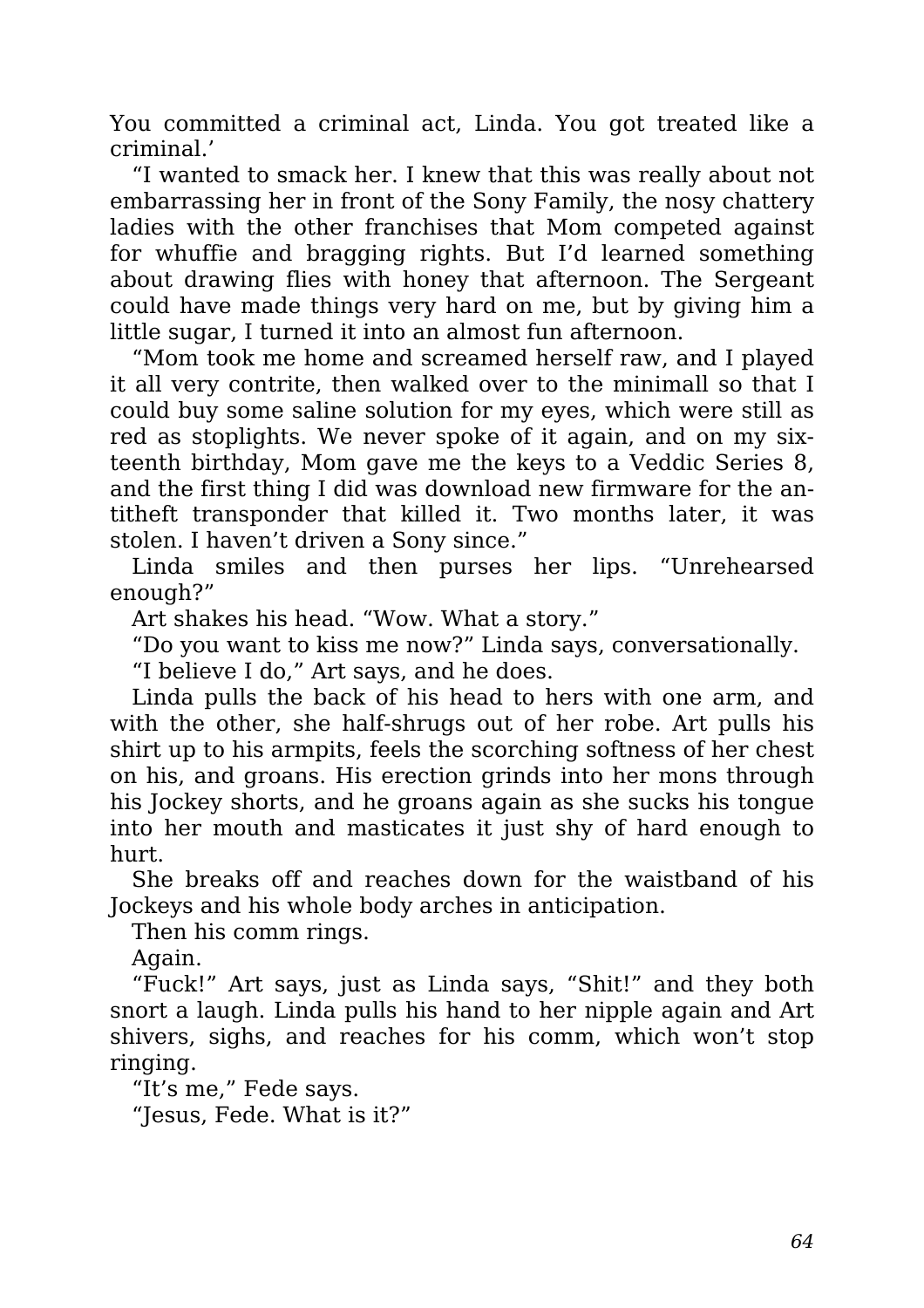"What is it? Art, you haven't been to the office for more than four hours in a week. It's going on noon, and you still aren't here." Fede's voice is hot and unreasoning.

Art feels his own temper rise in response. Where the hell did Fede get off, anyway? "So fucking what, Fede? I don't actually work for you, you know. I've been taking care of stuff offsite."

"Oh, sure. Art, if you get in trouble, I'll get in trouble, and you know exactly what I mean."

"I'm not in trouble, Fede. I'm taking the day off—why don't you call me tomorrow?"

"What the hell does that mean? You can't just 'take the day off.' I wrote the goddamned procedure. You have to fill in the form and get it signed by your supervisor. It needs to be documented. Are you trying to undermine me?"

"You are so goddamned paranoid, Federico. I got mugged last night, all right? I've been in a police station for the past eighteen hours straight. I am going to take a shower and I am going to take a nap and I am going to get a massage, and I am not going into the office and I am not going to fill in any forms. This is not about you."

Fede pauses for a moment, and Art senses him marshalling his bad temper for another salvo. "I don't give a shit, Art. If you're not coming into the office, you tell me, you hear? The VP of HR is going berserk, and I know exactly what it's about. He is on to us, you hear me? Every day that you're away and I'm covering for your ass, he gets more and more certain. If you keep this shit up, we're both dead."

"Hey, fuck you, Fede." Art is surprised to hear the words coming out of his mouth, but once they're out, he decides to go with them. "You can indulge your paranoid fantasies to your heart's content, but don't drag me into them. I got mugged last night. I had a near-fatal car crash a week ago. If the VP of HR wants to find out why I haven't been in the office, he can send me an email and I'll tell him exactly what's going on, and if he doesn't like it, he can toss my goddamned salad. But I don't report to you. If you want to have a discussion, you call me and act like a human goddamned being. Tomorrow. Good-bye, Fede." Art rings the comm off and snarls at it, then switches it off, switches off the emergency override, and briefly considers tossing it out the goddamned window onto the precious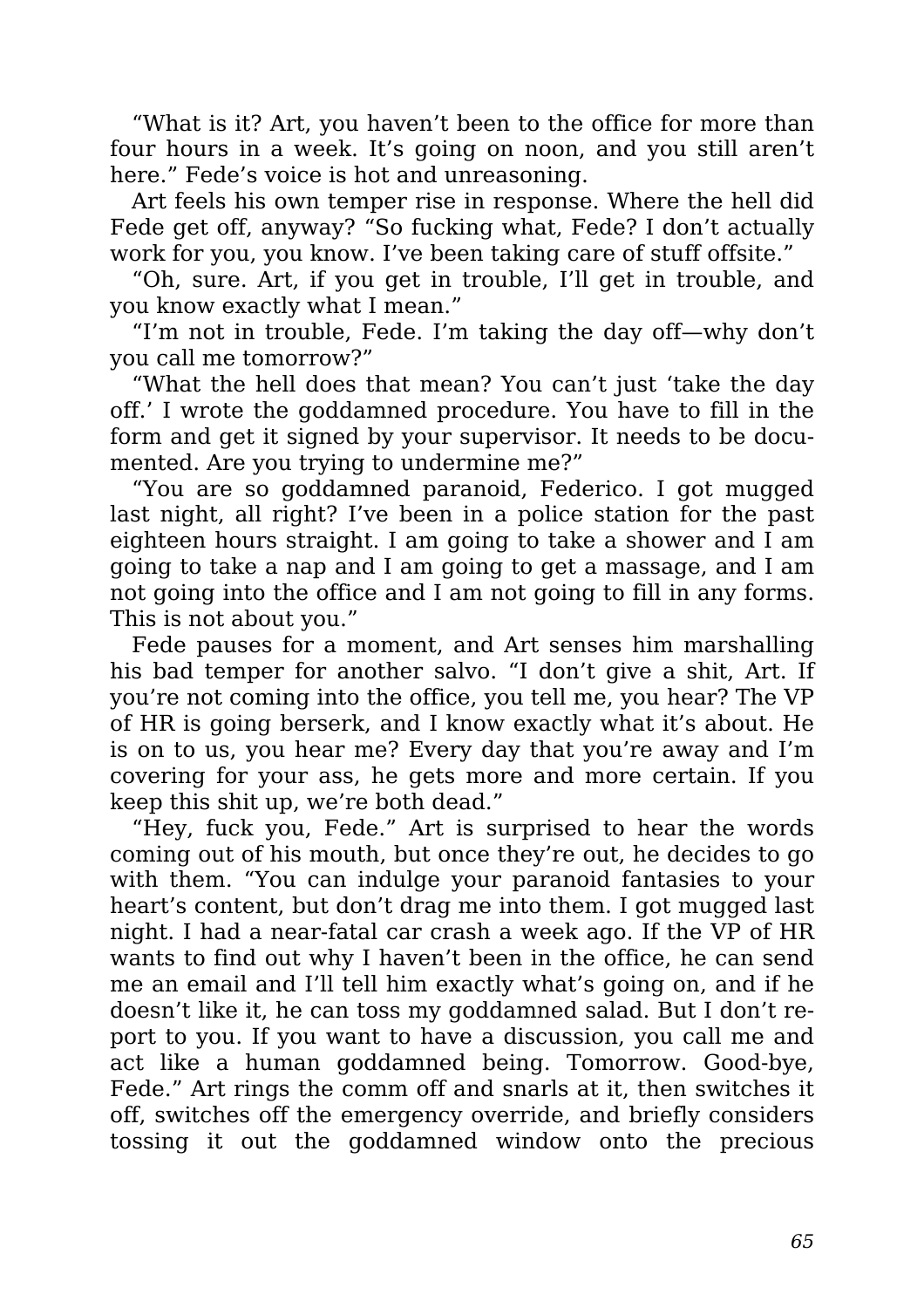English paving stones below. Instead, he hurls it into the soft cushions of the sofa.

He turns back to Linda and makes a conscious effort to wipe the snarl off his face. He ratchets a smile onto his lips. "Sorry, sorry. Last time, I swear." He crawls over to her on all fours. She's pulled her robe tight around her, and he slides a finger under the collar and slides it aside and darts in for a kiss on the hollow of her collarbone. She shies away and drops her cheek to her shoulder, shielding the affected area.

"I'm not—" she starts. "The moment's passed, OK? Why don't we just cuddle, OK?"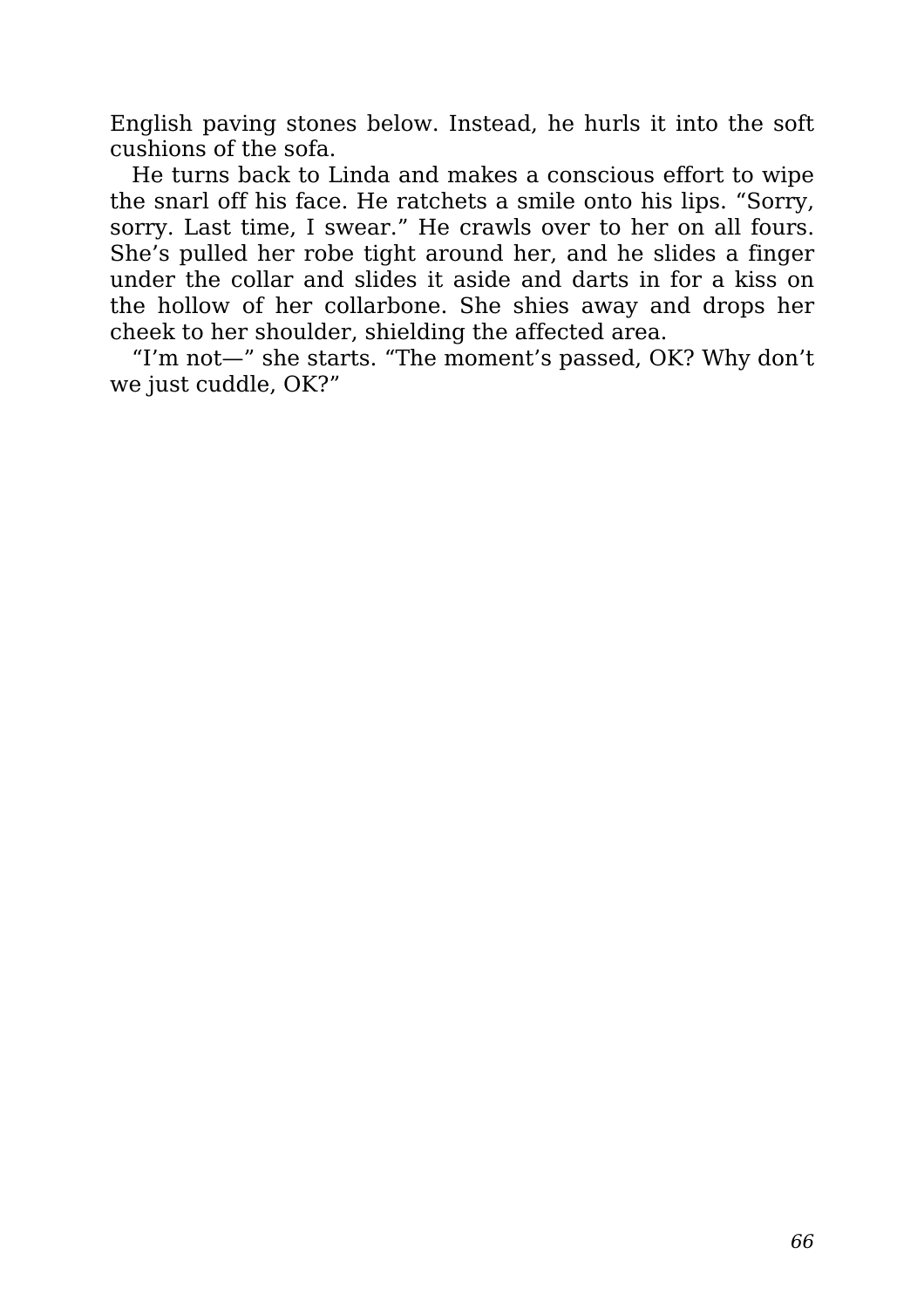## Chapter  $12$

Art was at his desk at O'Malley House the next day when Fede knocked on his door. Fede was bearing a small translucent giftbag made of some cunning combination of rough handmade paper and slick polymer. Art looked up from his comm and waved at the door.

Fede came in and put the parcel on Art's desk. Art looked askance at Fede, and Fede just waved at the bag with a goahead gesture. Art felt for the catch that would open the bag without tearing the materials, couldn't find it immediately, and reflexively fired up his comm and started to make notes on how a revised version of the bag could provide visual cues showing how to open it. Fede caught him at it and they traded grins.

Art probed the bag's orifice a while longer, then happened upon the release. The bag sighed apart, falling in three petals, and revealed its payload: a small, leather-worked box with a simple brass catch. Art flipped the catch and eased the box open. Inside, in a fitted foam cavity, was a gray lump of stone.

"It's an axe-head," Fede said. "It's 200,000 years old."

Art lifted it out of the box carefully and turned it about, admiring the clean tool marks from its shaping. It had heft and brutal simplicity, and a thin spot where a handle must have been lashed once upon a time. Art ran his fingertips over the smooth tool marks, over the tapered business end, where the stone had been painstakingly flaked into an edge. It was perfect.

Now that he was holding it, it was so obviously an axe, so clearly an axe. It needed no instruction. It explained itself. I am an axe. Hit things with me. Art couldn't think of a single means by which it could be improved.

"Fede," he said, "Fede, this is incredible—"

"I figured we needed to bury the hatchet, huh?"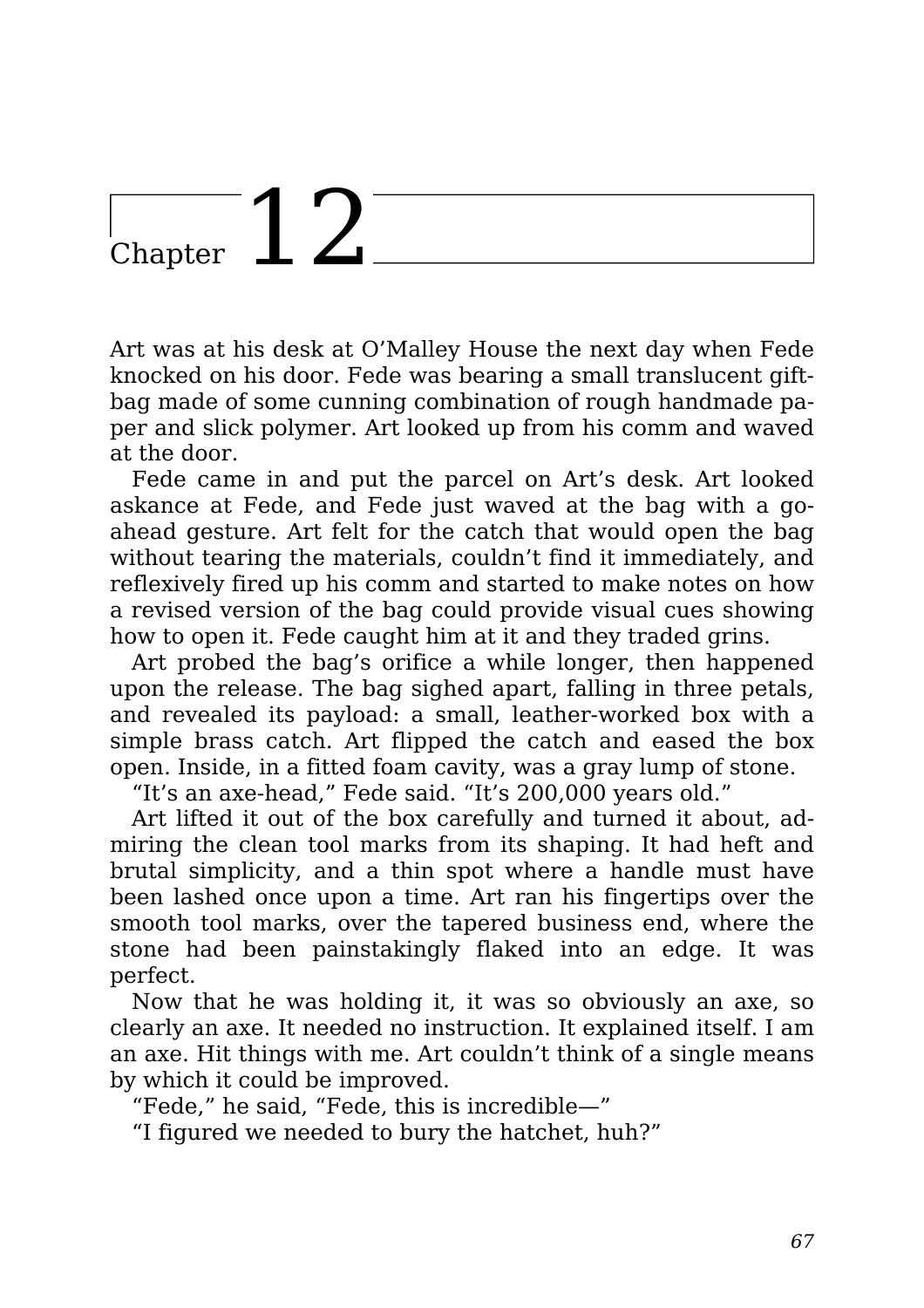"God, that's awful. Here's a tip: When you give a gift like this, just leave humor out of it, OK? You don't have the knack." Art slapped him on the shoulder to show him he was kidding, and reverently returned the axe to its cavity. "That is really one hell of a gift, Fede. Thank you."

Fede stuck his hand out. Art shook it, and some of the week's tension melted away.

"Now, you're going to buy me lunch," Fede said.

"Deal."

They toddled off to Piccadilly and grabbed seats at the counter of a South Indian place for a businessmen's lunch of thali and thick mango lassi, which coated their tongues in alkaline sweetness that put out the flames from the spiced veggies. Both men were sweating by the time they ordered their second round of lassi and Art had his hands on his belly, amazed as ever that something as insubstantial as the little platter's complement of veggies and naan could fill him as efficiently as it had.

"What are you working on now?" Fede asked, suppressing a curry-whiffing belch.

"Same shit," Art said. "There are a million ways to make the service work. The rights-societies want lots of accounting and lots of pay-per-use. MassPike hates that. It's a pain in the ass to manage, and the clickthrough licenses and warnings they want to slap on are heinous. People are going to crash their cars fucking around with the 'I Agree' buttons. Not to mention they want to require a firmware check on every stereo system that gets a song, make sure that this week's copy-protection is installed. So I'm coopering up all these user studies with weasels from the legal departments at the studios, where they just slaver all over this stuff, talking about how warm it all makes them feel to make sure that they're compensating artists and how grateful they are for the reminders to keep their software up to date and shit. I'm modeling a system that has a clickthrough every time you cue up a new song, too. It's going to be perfect: the rights-societies are going to love it, and I've handpicked the peer review group at V/DT, stacked it up with total assholes who love manuals and following rules. It's going to sail through approval."

Fede grunted. "You don't think it'll be too obvious?"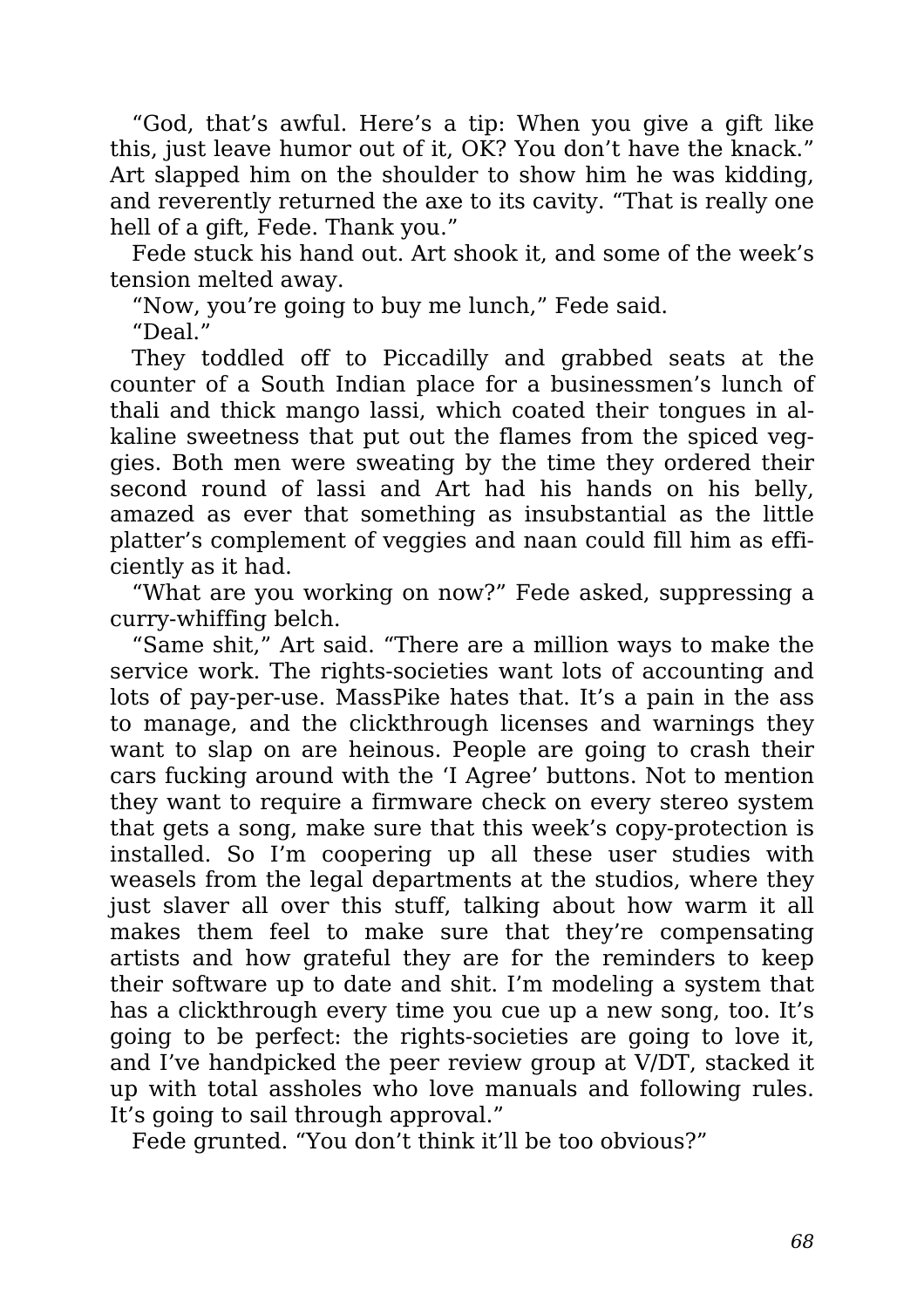Art laughed. "There is no such thing as too obvious in this context, man. These guys, they hate the end user, and for years they've been getting away with it because all their users are already used to being treated like shit at the post office and the tube station. I mean, these people grew up with coin-operated stoves, for chrissakes! They pay television tax! Feed 'em shit and they'll ask you for second helpings. Beg you for 'em! So no, I don't think it'll be too obvious. They'll mock up the whole system and march right into MassPike with it, grinning like idiots. Don't worry about a thing."

"OK, OK. I get it. I won't worry."

Art signalled the counterman for their bill. The counterman waved distractedly in the manner of a harried restaurateur dealing with his regulars, and said something in Korean to the busgirl, who along with the Vietnamese chef and the Congolese sous chef, lent the joint a transworld sensibility that made it a favorite among the painfully global darlings of O'Malley House. The bus-girl found a pad and started totting up numbers, then keyed them into a Point-of-Sale terminal, which juiced Art's comm with an accounting for their lunch. This business with hand-noting everything before entering it into the PoS had driven Art to distraction when he'd first encountered it. He'd assumed that the terminal's UI was such that a computer-illiterate busgirl couldn't reliably key in the data without having it in front of her, and for months he'd cited it in net-bullshit sessions as more evidence of the pervasive user-hostility that characterized the whole damned GMT.

He'd finally tried out his rant on the counterman, one foreigner to another, just a little Briton-bashing session between two refugees from the Colonial Jackboot. To his everlasting surprise, the counterman had vigorously defended the system, saying that he liked the PoS data-entry system just fine, but that the stack of torn-off paper stubs from the busgirl's receipt book was a good visualization tool, letting him eyeball the customer volume from hour to hour by checking the spike beside the till, and the rubberbanded stacks of yellowing paper lining his cellar's shelves gave him a wonderfully physical evidence of the growing success of his little eatery. There was a lesson there, Art knew, though he'd yet to codify it. User mythology was tricky that way.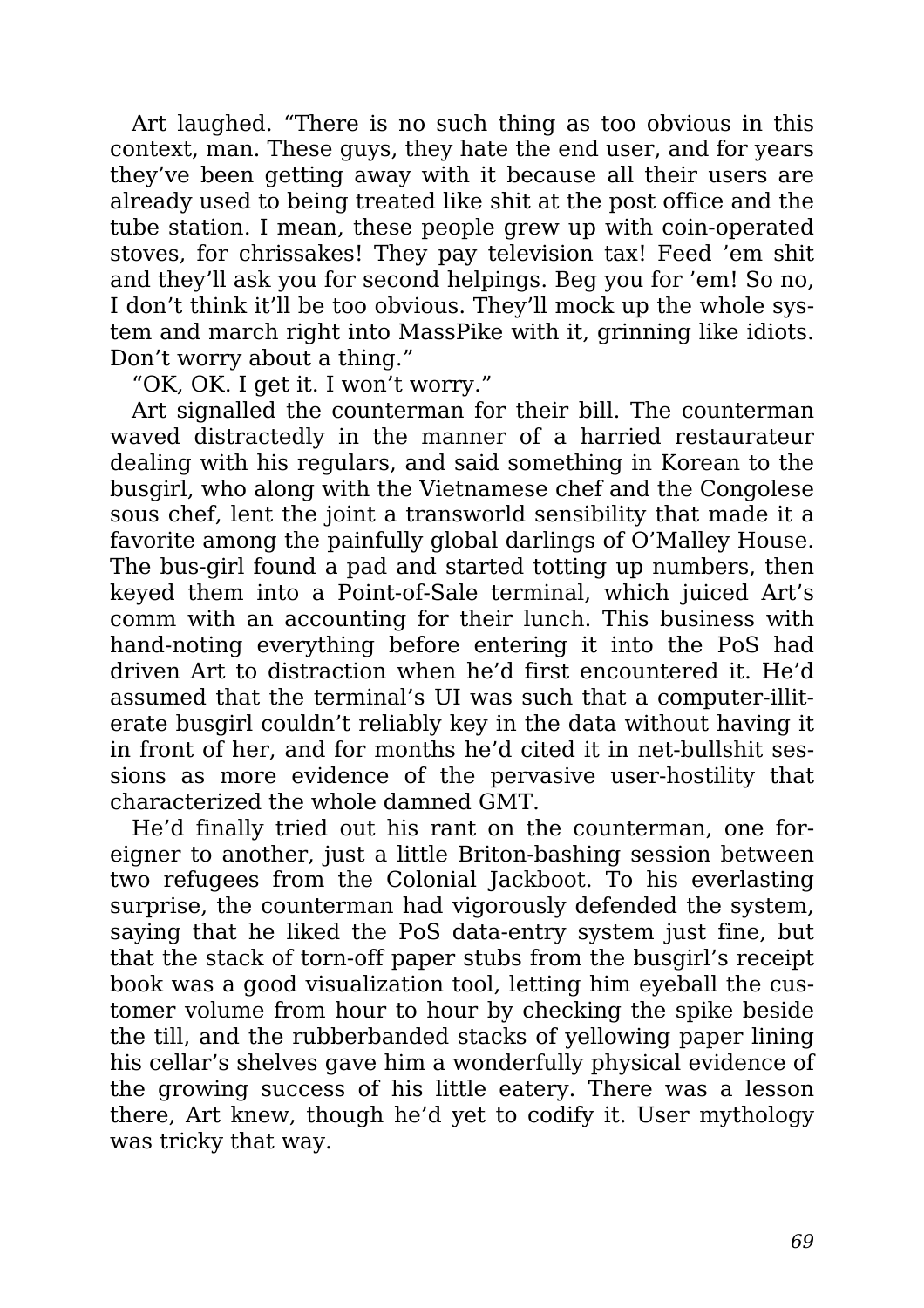Every time Art scribbled a tip into his comm and squirted it back at the PoS, he considered this little puzzle, eyes unfocusing for a moment while his vision turned inwards. As his eyes snapped back into focus, he noticed the young lad sitting on the long leg of the ell formed by the counter. He had bully short hair and broad shoulders, and a sneer that didn't quite disappear as he shoveled up the dhal with his biodegradable bamboo disposable spork.

He knew that guy from somewhere. The guy caught him staring and they locked eyes for a moment, and in that instant Art knew who the guy was. It was Tom, whom he had last seen stabbing at him with a tazer clutched in one shaking fist, face twisted in fury. Tom wasn't wearing his killsport armor, just nondescript athletic wear, and he wasn't with Lester and Tony, but it was him. Art watched Tom cock his head to jog his memory, and then saw Tom recognize him. Uh-oh.

"We have to go. Now," he said to Fede, standing and walking away quickly, hand going to his comm. He stopped short of dialing 999, though—he wasn't up for another police-station allnighter. He got halfway up Piccadilly before looking over his shoulder, and he saw Fede shouldering his way through the lunchtime crowd, looking pissed. A few paces behind him came Tom, face contorted in a sadistic snarl.

Art did a little two-step of indecision, moving towards Fede, then away from him. He met Tom's eyes again, and Tom's ferocious, bared teeth spurred him on. He turned abruptly into the tube station, waved his comm at a turnstile and dove into the thick of the crowd heading down the stairs to the Elephant and Castle platform. His comm rang.

"What is wrong with you, man?" Fede said.

"One of the guys who mugged me," he hissed. "He was sitting right across from us. He's a couple steps behind you. I'm in the tube station. I'll ride a stop and catch a cab back to the office."

"He's behind me? Where?"

Art's comm lit up with a grainy feed from Fede's comm. It jiggled as Fede hustled through the crowd.

"Jesus, Fede, stop! Don't go to the goddamned tube station—he'll follow you here."

"Where do you want me to go? I got to go back to the office."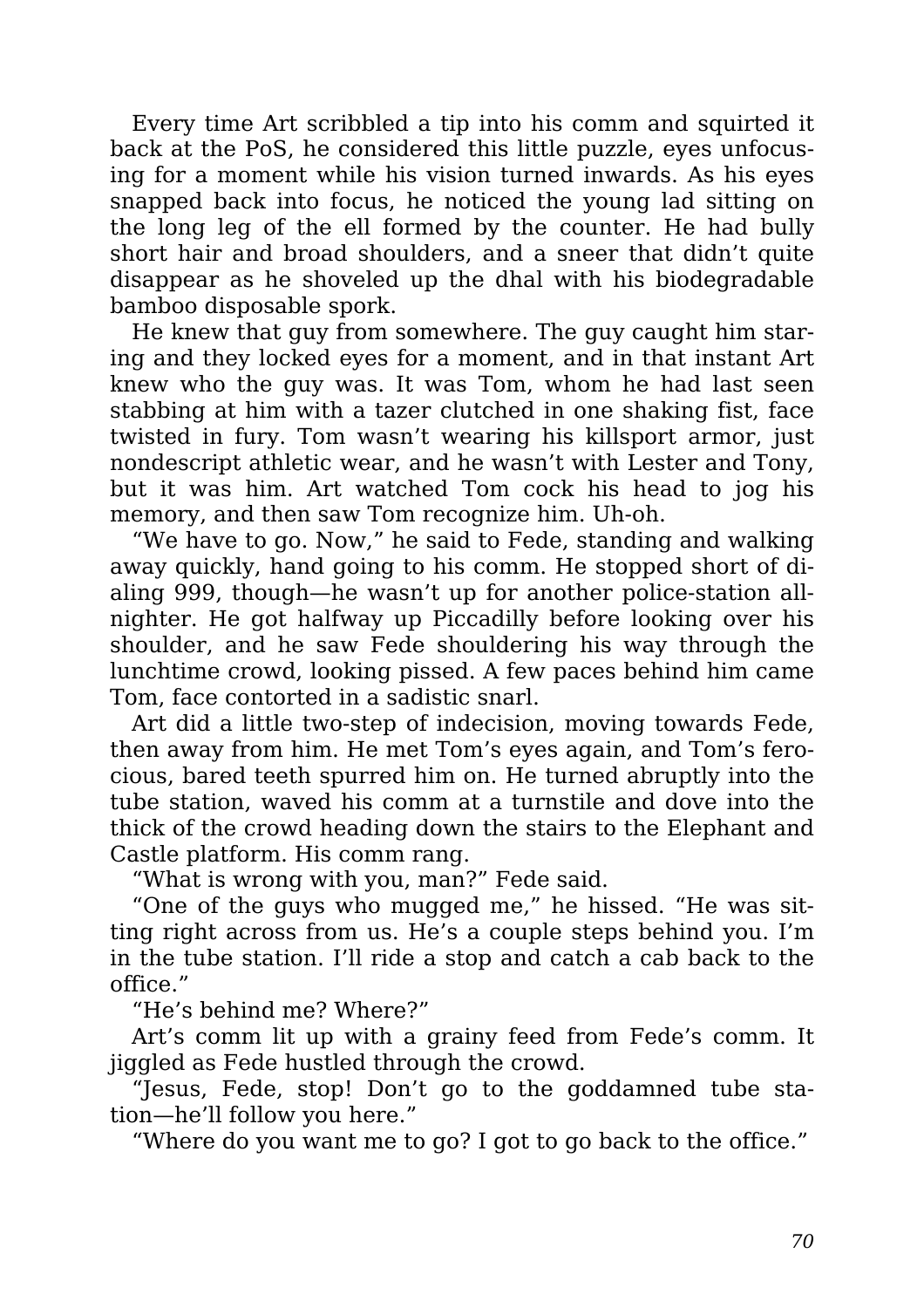"Don't go there either. Get a cab and circle the block a couple times. Don't lead him back."

"This is stupid. Why don't I just call the cops?"

"Don't bother. They won't do shit. I've been through this already. I just want to lose that guy and not have him find me again later."

"Christ."

Art squeaked as Tom filled his screen, then passed by, swinging his head from side to side with saurian rage.

"What?" Fede said.

"That was him. He just walked past you. He must not know you're with me. Go back to the office, I'll meet you there."

"That dipshit? Art, he's all of five feet tall!"

"He's a fucking psycho, Fede. Don't screw around with him or he'll give you a Tesla enema."

Fede winced. "I hate tazers."

"The train is pulling in. I'll talk to you later."

"OK, OK."

Art formed up in queue with the rest of the passengers and shuffled through the gas chromatograph, tensing up a little as it sniffed his personal space for black powder residue. Once on board, he tore a sani-wipe from the roll in the ceiling, ignoring the V/DT ad on it, and grabbed the stainless steel rail with it, stamping on the drifts of sani-wipe mulch on the train's floor.

He made a conscious effort to control his breathing, willed his heart to stop pounding. He was still juiced with adrenaline, and his mind raced. He needed to do something constructive with his time, but his mind kept wandering. Finally, he gave in and let it wander.

Something about the counterman, about his slips of paper, about the MassPike. It was knocking around in his brain and he just couldn't figure out how to bring it to the fore. The counterman kept his slips in the basement so that he could sit among them and see how his business had grown, every slip a person served, a ring on the till, money in the bank. Drivers on the MassPike who used traffic jams to download music from nearby cars and then paid to license the songs. Only they didn't. They circumvented the payment system in droves, running bootleg operations out of their cars that put poor old Napster to shame for sheer volume. Some people drove in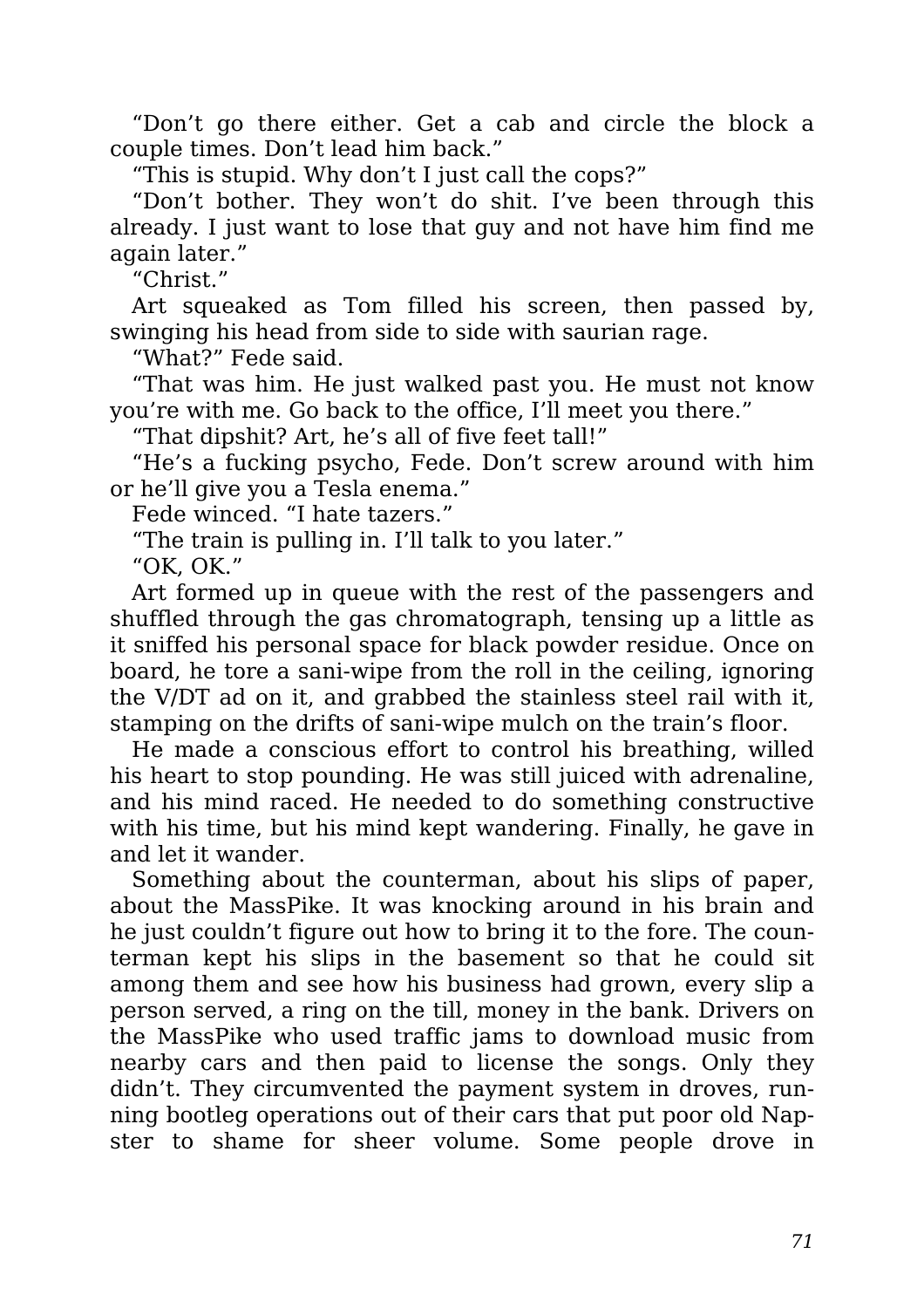promiscuous mode, collecting every song in every car on the turnpike, cruising the tunnels that riddled Boston like mobile pirate radio stations, dumping their collections to other drivers when it came time to quit the turnpike and settle up for their music at the toll booth.

It was these war-drivers that MassPike was really worried about. Admittedly, they actually made the system go. Your average fartmobile driver had all of ten songs in his queue, and the short-range, broadband connection you had on MassPike meant that if you were stuck in a jam of these cars, your selection would be severely limited. The war-drivers, though, were mobile jukeboxes. The highway patrol had actually seized cars with over 300,000 tracks on their drives. Without these fat caches on the highway, MassPike would have to spend a fortune on essentially replicating the system with their own mobile libraries.

The war-drivers were the collective memory of the MassPike's music-listeners.

Ooh, there was a tasty idea. The collective memory of MassPike. Like Dark Ages scholars, memorizing entire texts to preserve them against the depredations of barbarism, passing their collections carefully from car to car. He'd investigated the highway patrol reports on these guys, and there were hints there, shadowy clues of an organized subculture, one with a hierarchy, where newbies tricked out their storage with libraries of novel and rare tuneage in a bid to convince the established elite that they were worthy of joining the collective memory.

Thinking of war-drivers as a collective memory was like staring at an optical illusion and seeing the vase emerge from the two faces. Art's entire perception of the problem involuted itself in his mind. He heard panting and realized it was him; he was hyperventilating.

If these guys were the collective memory of the MassPike, that meant that they were performing a service, reducing MassPike's costs significantly. That meant that they were tastemakers, injecting fresh music into the static world of Boston drivers. Mmmm. Trace that. Find out how influential they were. Someone would know—the MassPike had stats on how songs migrated from car to car. Even without investigating it,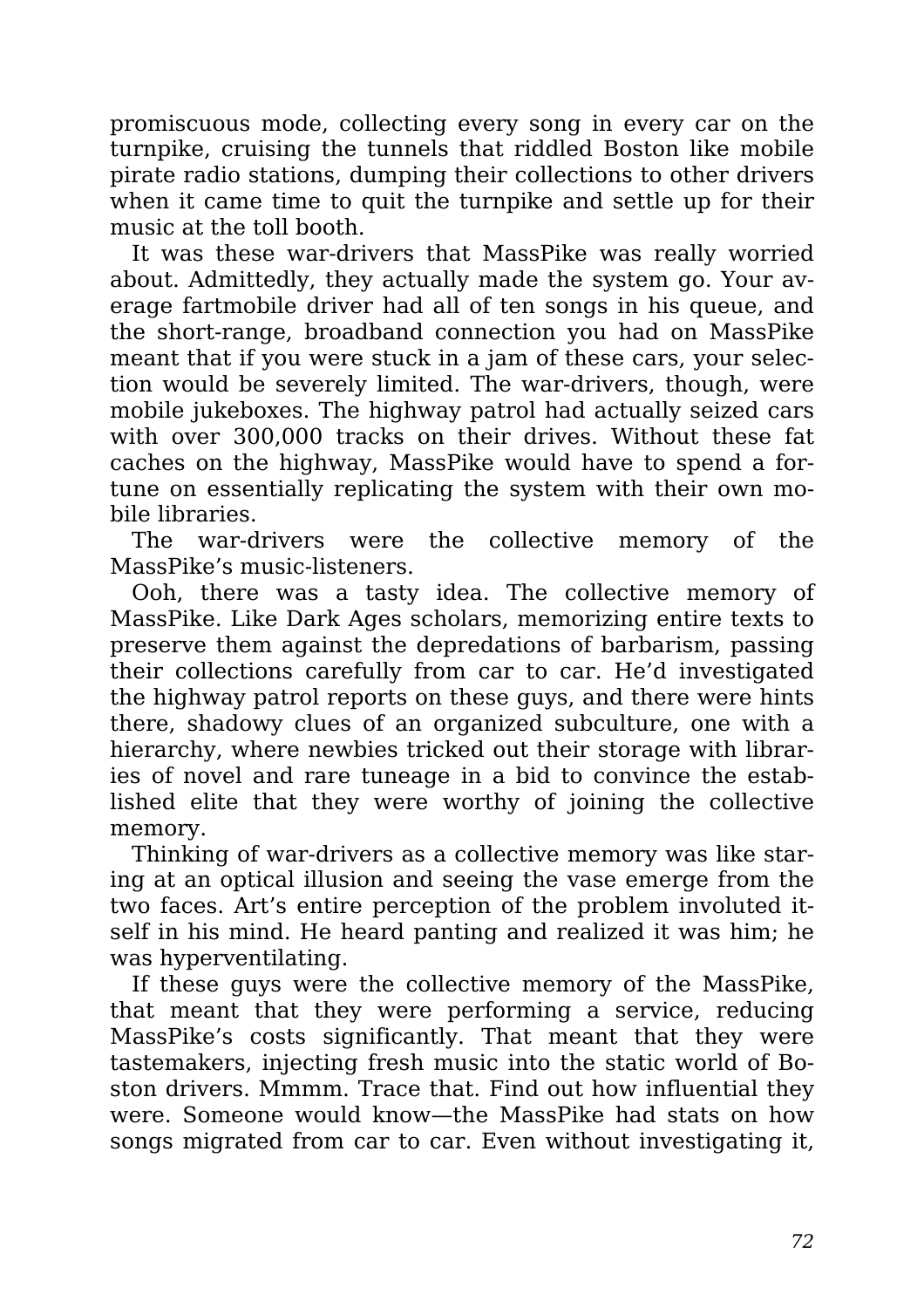Art just knew that these guys were offsetting millions of dollars in marketing.

So. So. So. So, feed that culture. War-drivers needed to be devoted to make it into the subculture. They had to spend four or five hours a day cruising the freeways to accumulate and propagate their collections. They couldn't leave the MassPike until they found someone to hand their collections off to.

What if MassPike rewarded these guys? What if MassPike charged nothing for people with more than, say 50,000 tunes in their cache? Art whipped out his comm and his keyboard and started making notes, snatching at the silver rail with his keyboard hand every time the train jerked and threatened to topple him. That's how the tube cops found him, once the train reached Elephant and Castle and they did their rounds, politely but firmly rousting him.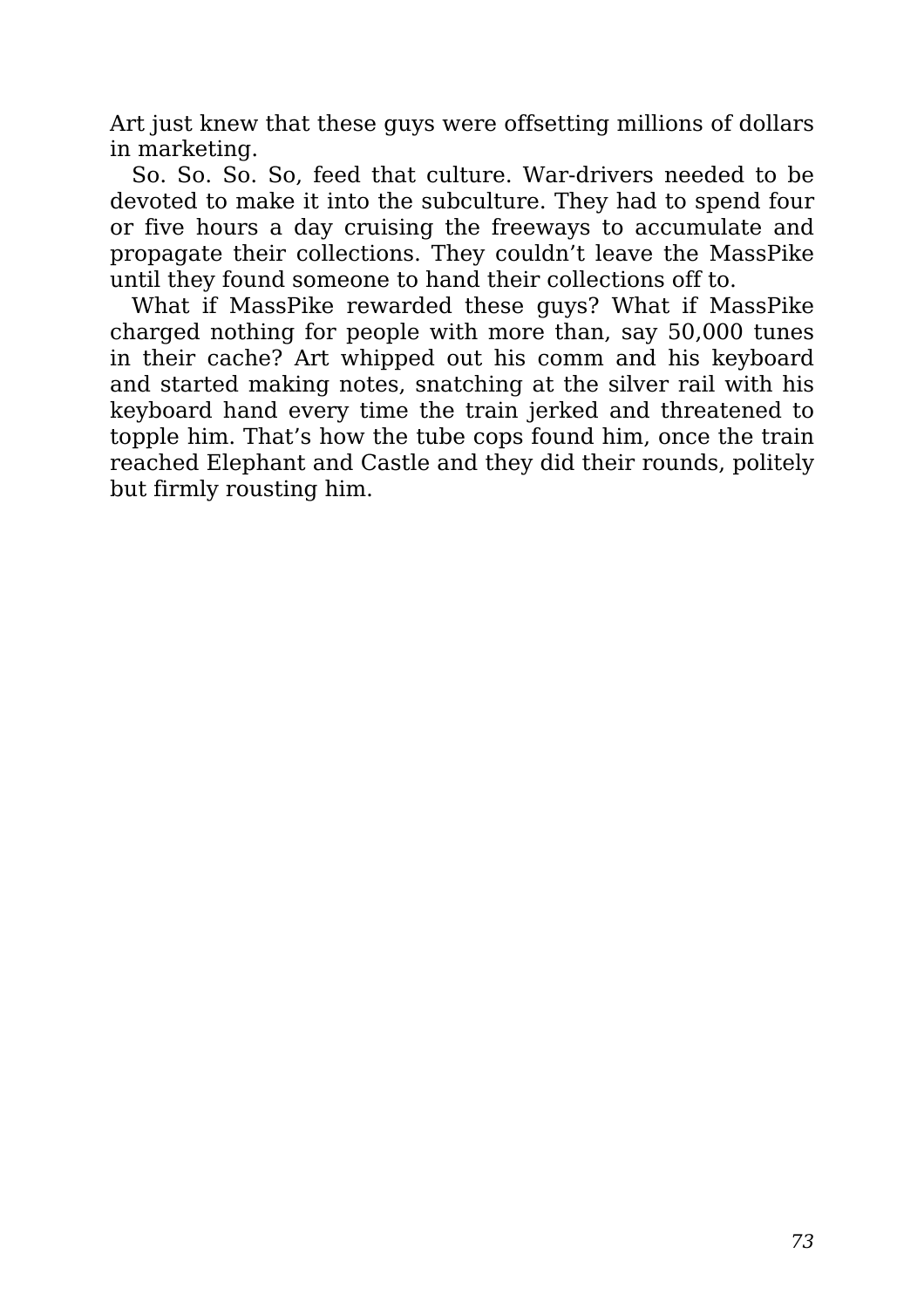#### Chapter  $13$

I am already in as much trouble as I can be, I think. I have left my room, hit and detonated some poor cafeteria hash-slinger's fartmobile, and certainly damned some hapless secret smoker to employee Hades for his security lapses. When I get down from here, I will be bound up in a chemical straightjacket. I'll be one of the ward-corner droolers, propped up in a wheelchair in front of the video, tended twice daily for diaper changes, feeding and re-medication.

That is the worst they can do, and I'm in for it. This leaves me asking two questions:

1. Why am I so damned eager to be rescued from my rooftop aerie? I am sunburned and sad, but I am more free than I have been in weeks.

2. Why am I so reluctant to take further action in the service of getting someone up onto the roof? I could topple a ventilator chimney by moving the cinderblocks that hold its apron down and giving it the shoulder. I could dump rattling handfuls of gravel down its maw and wake the psychotics below.

I could, but I won't. Maybe I don't want to go back just yet.

They cooked it up between them. The Jersey customers, Fede, and Linda. I should have known better.

When I landed at Logan, I was full of beans, ready to design and implement my war-driving scheme for the Jersey customers and advance the glorious cause of the Eastern Standard Tribe. I gleefully hopped up and down the coast, chilling in Manhattan for a day or two, hanging out with Gran in Toronto.

That Linda followed me out made it all even better. We rented cars and drove them from city to city, dropping them off at the city limits and switching to top-grade EST public transit, eating top-grade EST pizza, heads turning to follow the impeccably dressed, buff couples that strolled the pedestrian-friendly streets arm in arm. We sat on stoops in Brooklyn with old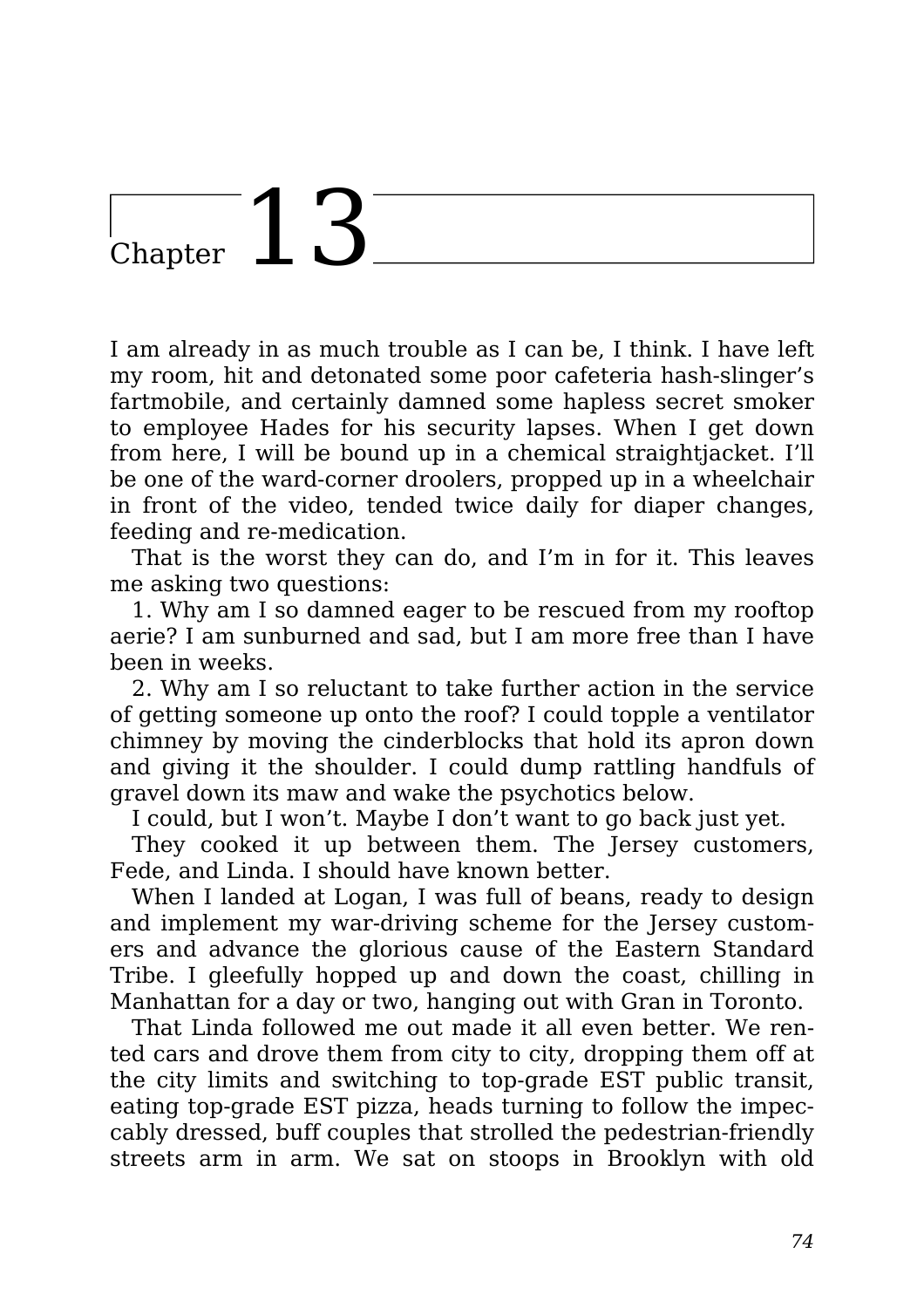ladies who talked softly in the gloaming of the pollution-tinged sunsets while their grandchildren chased each other down the street. We joined a pickup game of street-hockey in Boston, yelling "Car!" and clearing the net every time a fartmobile turned into the cul-de-sac.

We played like kids. I got commed during working hours and my evenings were blissfully devoid of buzzes, beeps and alerts. It surprised the hell out of me when I discovered Fede's treachery and Linda's complicity and found myself flying cattle class to London to kick Fede's ass. What an idiot I am.

I have never won an argument with Fede. I thought I had that time, of course, but I should have known better. I was hardly back in Boston for a day before the men with the white coats came to take me away.

They showed up at the Novotel, soothing and grim, and opened my room's keycard reader with a mental-hygiene override. There were four of them, wiry and fast with the no-nonsense manner of men who have been unexpectedly hammered by outwardly calm psychopaths. That I was harmlessly having a rare cigarette on the balcony, dripping from the shower, made no impression on them. They dropped their faceplates, moved quickly to the balcony and boxed me in.

One of them recited a Miranda-esque litany that ended with "Do you understand." It wasn't really a question, but I answered anyway. "No! No I don't! Who the hell are you, and what are you doing in my fucking hotel room?"

In my heart, though, I knew. I'd lived enough of my life on the hallucinatory edge of sleepdep to have anticipated this moment during a thousand freakouts. I was being led away to the sanatorium, because someone, somewhere, had figured out about the scurrying hamsters in my brain. About time.

As soon as I said the f-word, the guns came out. I tried to relax. I knew intuitively that this could either be a routine and impersonal affair, or a screaming, kicking, biting nightmare. I knew that arriving at the intake in a calm frame of mind would make the difference between a chemical straightjacket and a sleeping pill.

The guns were nonlethals, and varied: two kinds of nasty aerosol, a dart-gun, and a tazer. The tazer captured my attention, whipping horizontal lightning in the spring breeze. The Tesla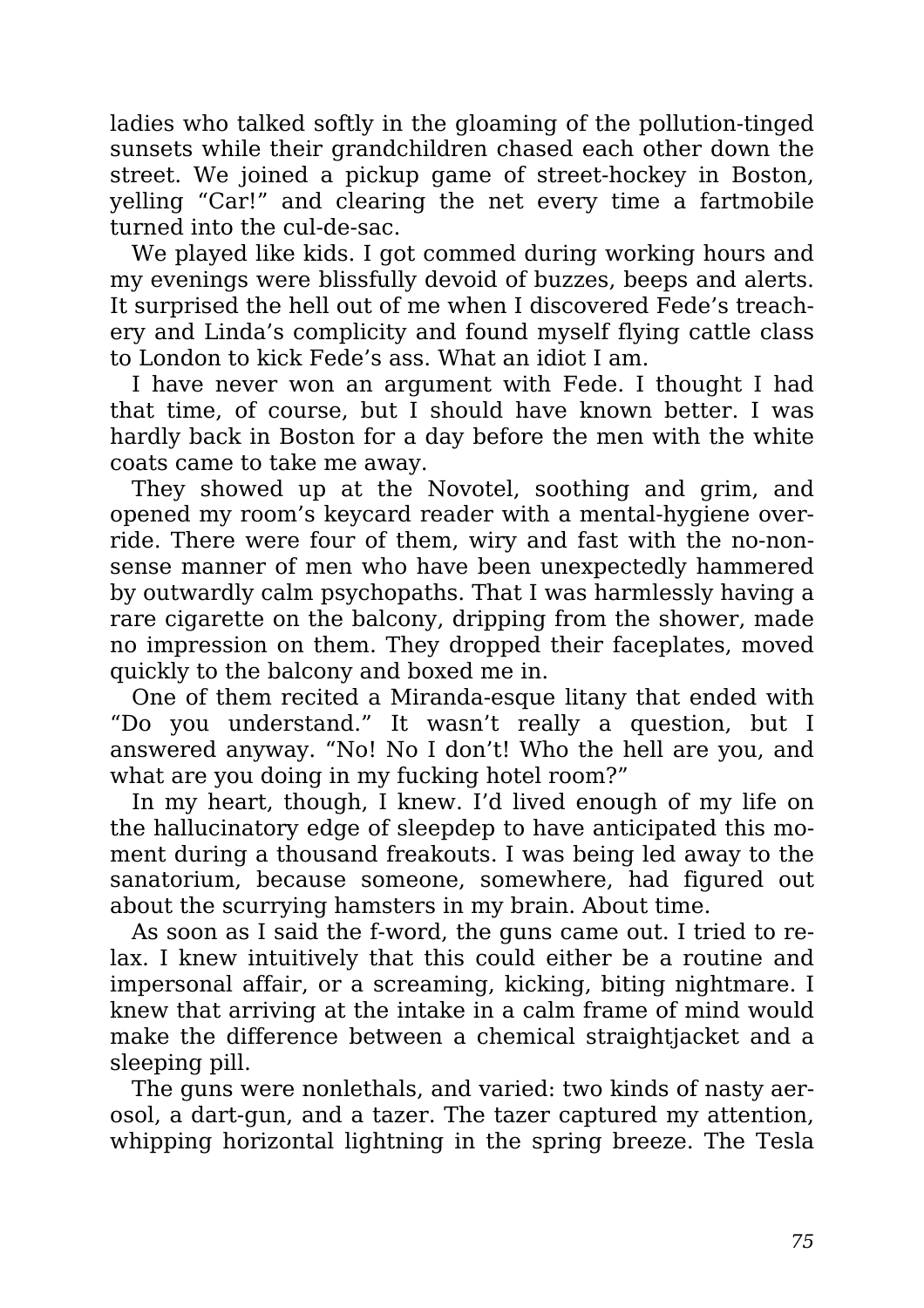enema, they called it in London. Supposedly club-kids used them recreationally, but everyone I knew who'd been hit with one described the experience as fundamentally and uniquely horrible.

I slowly raised my hands. "I would like to pack a bag, and I would like to see documentary evidence of your authority. May I?" I kept my voice as calm as I could, but it cracked on "May  $I$ ?"

The reader of the litany nodded slowly. "You tell us what you want packed and we'll pack it. Once that's done, I'll show you the committal document, all right?"

"Thank you," I said.

They drove me through the Route 128 traffic in the sealed and padded compartment in the back of their van. I was strapped in at the waist, and strapped over my shoulders with a padded harness that reminded me of a rollercoaster restraint. We made slow progress, jerking and changing lanes at regular intervals. The traffic signature of 128 was unmistakable.

The intake doctor wanded me for contraband, drew fluids from my various parts, and made light chitchat with me along the way. It was the last time I saw him. Before I knew it, a beefy orderly had me by the arm and was leading me to my room. He had a thick Eastern European accent, and he ran down the house rules for me in battered English. I tried to devote my attention to it, to forget the slack-eyed ward denizens I'd passed on my way in. I succeeded enough to understand the relationship of my legcuff, the door frame and the elevators. The orderly fished in his smock and produced a hypo.

"For sleepink," he said.

Panic, suppressed since my arrival, welled up and burst over. "Wait!" I said. "What about my things? I had a bag with me."

"Talk to doctor in morning," he said, gesturing with the hypo, fitting it with a needle-and-dosage cartridge and popping the sterile wrap off with a thumbswitch. "Now, for sleepink." He advanced on me.

I'd been telling myself that this was a chance to rest, to relax and gather my wits. Soon enough, I'd sort things out with the doctors and I'd be on my way. I'd argue my way out of it. But here came Boris Badinoff with his magic needle, and all reason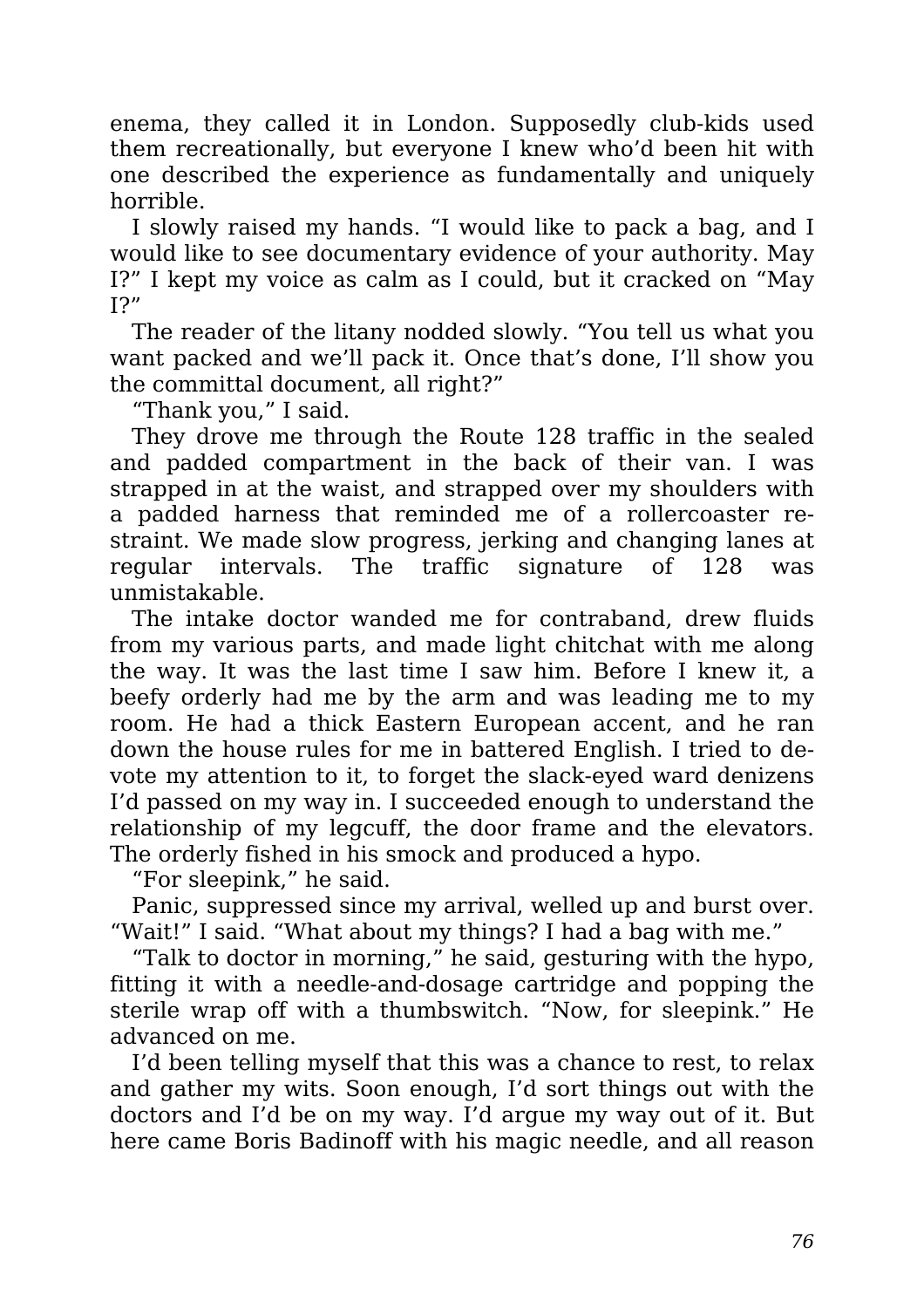fled. I scrambled back over the bed and pressed against the window.

"It's barely three," I said, guessing at the time in the absence of my comm. "I'm not tired. I'll go to sleep when I am."

"For sleepink," he repeated, in a more soothing tone.

"No, that's all right. I'm tired enough. Long night last night. I'll just lie down and nap now, all right? No need for needles, OK?"

He grabbed my wrist. I tried to tug it out of his grasp, to squirm away. There's a lot of good, old-fashioned dirty fighting in Tai Chi—eye-gouging, groin punches, hold-breaks and comealongs—and they all fled me. I thrashed like a fish on a line as he ran the hypo over the crook of my elbow until the vein-sensing LED glowed white. He jabbed down with it and I felt a prick. For a second, I thought that it hadn't taken effect—I've done enough chemical sleep in my years with the Tribe that I've developed quite a tolerance for most varieties—but then I felt that unmistakable heaviness in my eyelids, the melatonin crash that signalled the onslaught of merciless rest. I collapsed into bed.

I spent the next day in a drugged stupor. I've become quite accustomed to functioning in a stupor over the years, but this was different. No caffeine, for starters. They fed me and I had a meeting with a nice doctor who ran it down for me. I was here for observation pending a competency hearing in a week. I had seven days to prove that I wasn't a danger to myself or others, and if I could, the judge would let me go.

"It's like I'm a drug addict, huh?" I said to the doctor, who was used to non sequiturs.

"Sure, sure it is." He shifted in the hard chair opposite my bed, getting ready to go.

"No, really, I'm not just running my mouth. It's like this: I don't think I have a problem here. I think that my way of conducting my life is perfectly harmless. Like a speedfreak who thinks that she's just having a great time, being ultraproductive and coming out ahead of the game. But her friends, they're convinced she's destroying herself—they see the danger she's putting herself in, they see her health deteriorating. So they put her into rehab, kicking and screaming, where she stays until she figures it out.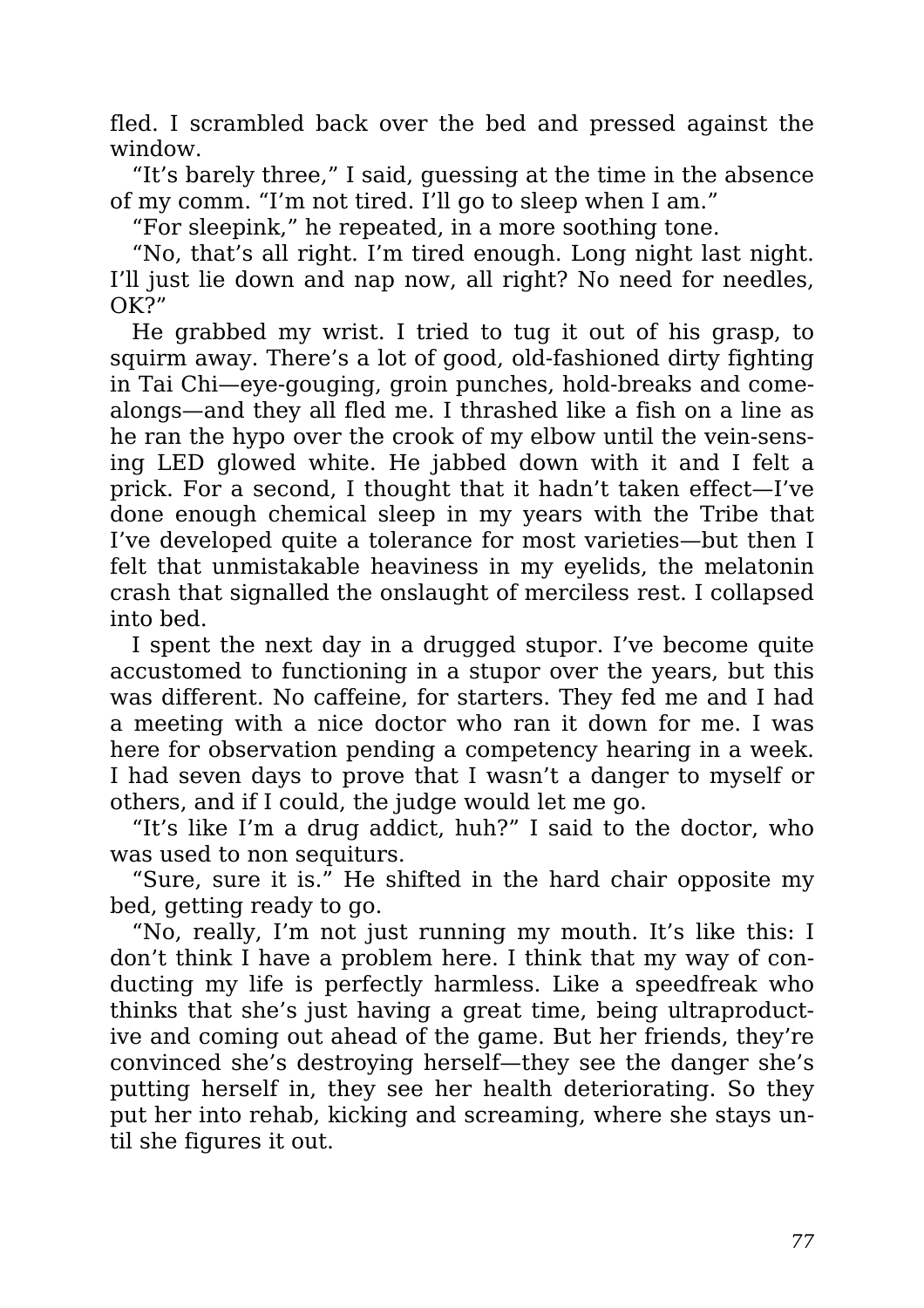"So, it's like I'm addicted to being nuts. I have a nonrational view of the world around me. An inaccurate view. You are meant to be the objective observer, to make such notes as are necessary to determine if I'm seeing things properly, or through a haze of nutziness. For as long as I go on taking my drug—shooting up my craziness—you keep me here. Once I stop, once I accept the objective truth of reality, you let me go. What then? Do I become a recovering nutcase? Do I have to stand ever-vigilant against the siren song of craziness?"

The doctor ran his hands through his long hair and bounced his knee up and down. "You could put it that way, I guess."

"So tell me, what's the next step? What is my optimum strategy for providing compelling evidence of my repudiation of my worldview?"

"Well, that's where the analogy breaks down. This isn't about anything demonstrable. There's no one thing we look for in making our diagnosis. It's a collection of things, a protocol for evaluating you. It doesn't happen overnight, either. You were committed on the basis of evidence that you had made threats to your coworkers due to a belief that they were seeking to harm you."

"Interesting. Can we try a little thought experiment, Doctor? Say that your coworkers really were seeking to harm you—this is not without historical precedent, right? They're seeking to sabotage you because you've discovered some terrible treachery on their part, and they want to hush you up. So they provoke a reaction from you and use it as the basis for an involuntary committal. How would you, as a medical professional, distinguish that scenario from one in which the patient is genuinely paranoid and delusional?"

The doctor looked away. "It's in the protocol—we find it there."

"I see," I said, moving in for the kill. "I see. Where would I get more information on the protocol? I'd like to research it before my hearing."

"I'm sorry," the doctor said, "we don't provide access to medical texts to our patients."

"Why not? How can I defend myself against a charge if I'm not made aware of the means by which my defense is judged? That hardly seems fair."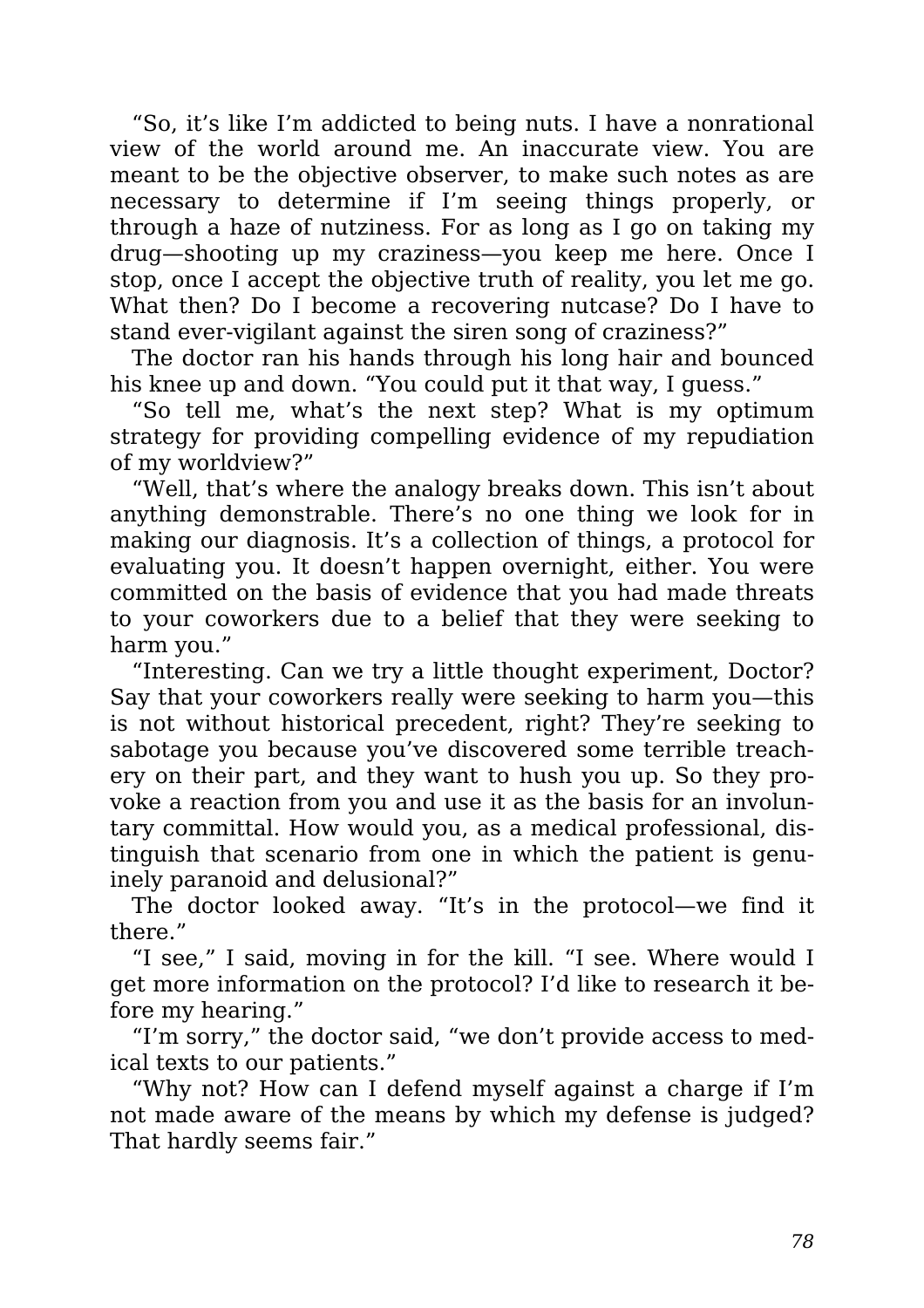The doctor stood and smoothed his coat, turned his badge's lanyard so that his picture faced outwards. "Art, you're not here to defend yourself. You're here so that we can take a look at you and understand what's going on. If you have been set up, we'll discover it—"

"What's the ratio of real paranoids to people who've been set up, in your experience?"

"I don't keep stats on that sort of thing—"

"How many paranoids have been released because they were vindicated?"

"I'd have to go through my case histories—"

"Is it more than ten?"

"No, I wouldn't think so—"

"More than five?"

"Art, I don't think—"

"Have any paranoids ever been vindicated? Is this observation period anything more than a formality en route to committal? Come on, Doctor, just let me know where I stand."

"Art, we're on your side here. If you want to make this easy on yourself, then you should understand that. The nurse will be in with your lunch and your meds in a few minutes, then you'll be allowed out on the ward. I'll speak to you there more, if you want."

"Doctor, it's a simple question: Has anyone ever been admitted to this facility because it was believed he had paranoid delusions, and later released because he was indeed the center of a plot?"

"Art, it's not appropriate for me to discuss other patients' histories—"

"Don't you publish case studies? Don't those contain confidential information disguised with pseudonyms?"

"That's not the point—"

"What is the point? It seems to me that my optimal strategy here is to repudiate my belief that Fede and Linda are plotting against me—even if I still believe this to be true, even if it is true—and profess a belief that they are my good and concerned friends. In other words, if they are indeed plotting against me, I must profess to a delusional belief that they aren't, in order to prove that I am not delusional."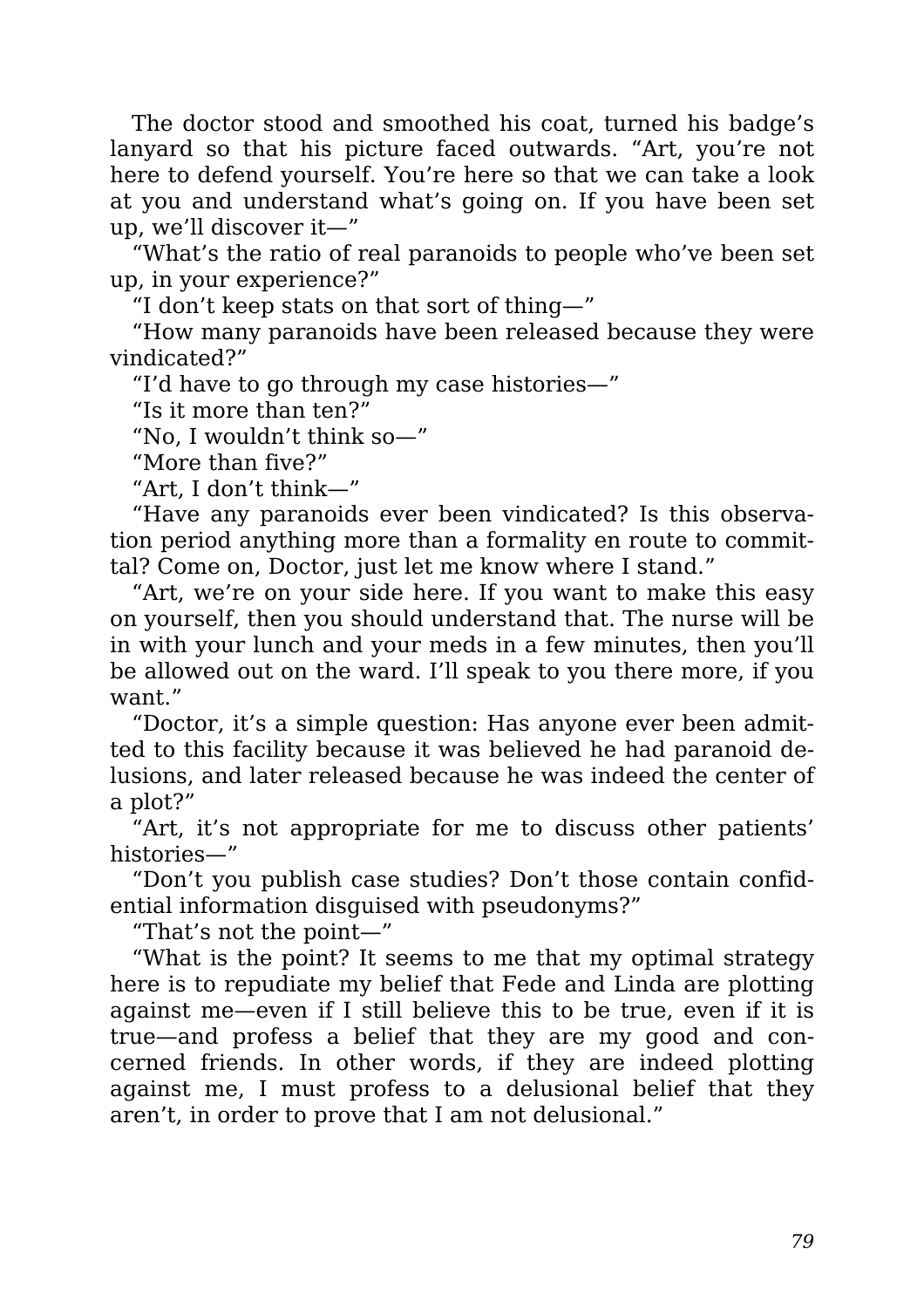"I read Catch-22 too, Art. That's not what this is about, but your attitude isn't going to help you any here." The doctor scribbled on his comm briefly, tapped at some menus. I leaned across and stared at the screen.

"That looks like a prescription, Doctor."

"It is. I'm giving you a mild sedative. We can't help you until you're calmer and ready to listen."

"I'm perfectly calm. I just disagree with you. I am the sort of person who learns through debate. Medication won't stop that."

"We'll see," the doctor said, and left, before I could muster a riposte.

I was finally allowed onto the ward, dressed in what the nurses called "day clothes"—the civilian duds that I'd packed before leaving the hotel, which an orderly retrieved for me from a locked closet in my room. The clustered nuts were watching slackjaw TV, or staring out the windows, or rocking in place, fidgeting and muttering. I found myself a seat next to a birdy woman whose long oily hair was parted down the middle, leaving a furrow in her scalp lined with twin rows of dandruff. She was young, maybe twenty-five, and seemed the least stuporous of the lot.

"Hello," I said to her.

She smiled shyly, then pitched forward and vomited copiously and noisily between her knees. I shrank back and struggled to keep my face neutral. A nurse hastened to her side and dropped a plastic bucket in the stream of puke, which was still gushing out of her mouth, her thin chest heaving.

"Here, Sarah, in here," the nurse said, with an air of irritation.

"Can I help?" I said, ridiculously.

She looked sharply at me. "Art, isn't it? Why aren't you in Group? It's after one!"

"Group?" I asked.

"Group. In that corner, there." She gestured at a collection of sagging sofas underneath one of the ward's grilled-in windows. "You're late, and they've started without you."

There were four other people there, two women and a young boy, and a doctor in mufti, identifiable by his shoes—not slippers—and his staff of office, the almighty badge-on-a-lanyard.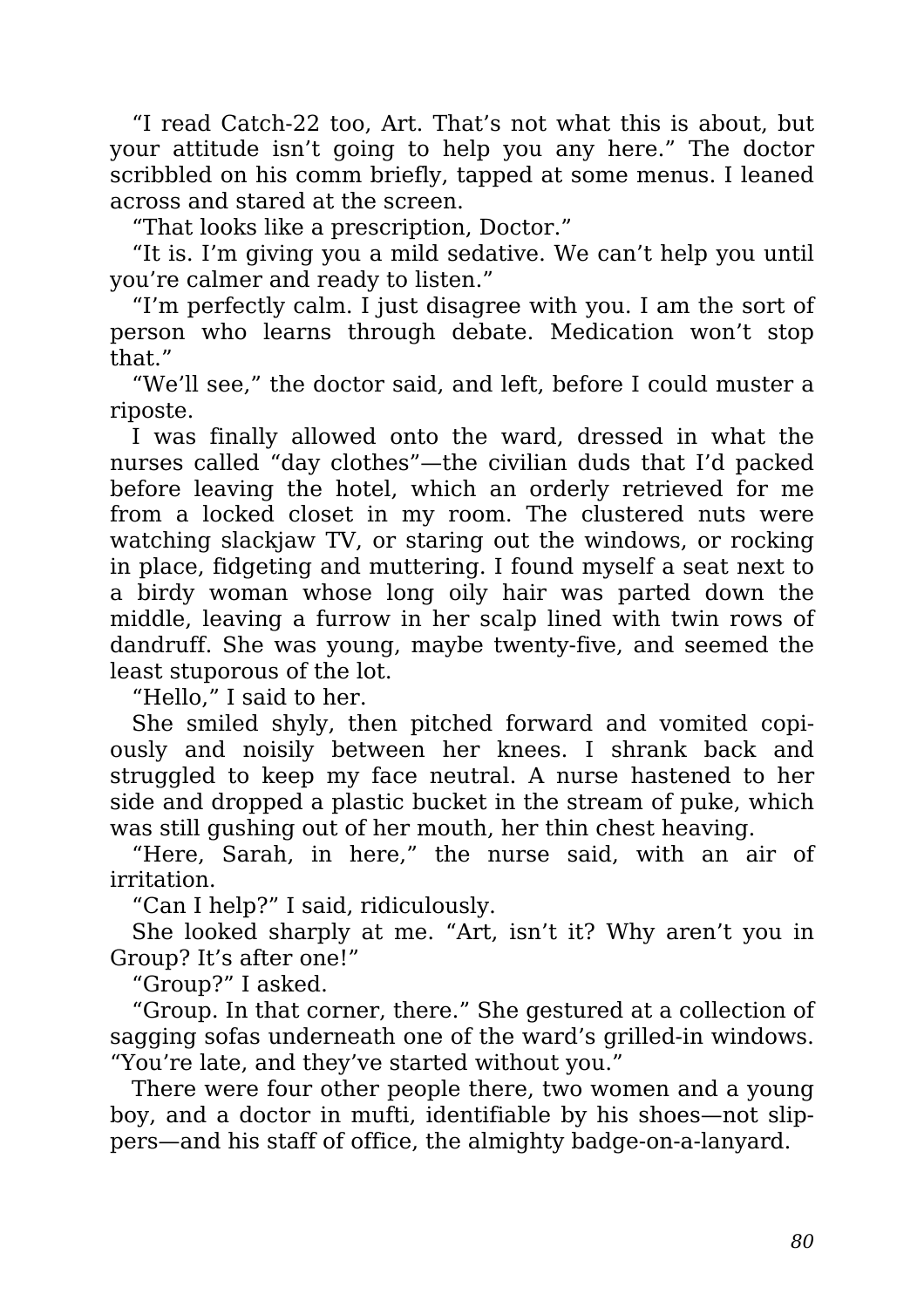Throbbing with dread, I moved away from the still-heaving girl to the sofa cluster and stood at its edge. The group turned to look at me. The doctor cleared his throat. "Group, this is Art. Glad you made it, Art. You're a little late, but we're just getting started here, so that's OK. This is Lucy, Fatima, and Manuel. Why don't you have a seat?" His voice was professionally smooth and stultifying.

I sank into a bright orange sofa that exhaled a cloud of dust motes that danced in the sun streaming through the windows. It also exhaled a breath of trapped ancient farts, barf-smell, and antiseptic, the parfum de asylum that gradually numbed my nose to all other scents on the ward. I folded my hands in my lap and tried to look attentive.

"All right, Art. Everyone in the group is pretty new here, so you don't have to worry about not knowing what's what. There are no right or wrong things. The only rules are that you can't interrupt anyone, and if you want to criticize, you have to criticize the idea, and not the person who said it. All right?"

"Sure," I said. "Sure. Let's get started."

"Well, aren't you eager?" the doctor said warmly. "OK. Manuel was just telling us about his friends."

"They're not my friends," Manuel said angrily. "They're the reason I'm here. I hate them."

"Go on," the doctor said.

"I already told you, yesterday! Tony and Musafir, they're trying to get rid of me. I make them look bad, so they want to get rid of me."

"Why do you think you make them look bad?"

"Because I'm better than them—I'm smarter, I dress better, I get better grades, I score more goals. The girls like me better. They hate me for it."

"Oh yeah, you're the cat's ass, pookie," Lucy said. She was about fifteen, voluminously fat, and her full lips twisted in an elaborate sneer as she spoke.

"Lucy," the doctor said patiently, favoring her with a patronizing smile. "That's not cool, OK? Criticize the idea, not the person, and only when it's your turn, OK?"

Lucy rolled her eyes with the eloquence of teenagedom.

"All right, Manuel, thank you. Group, do you have any positive suggestions for Manuel?"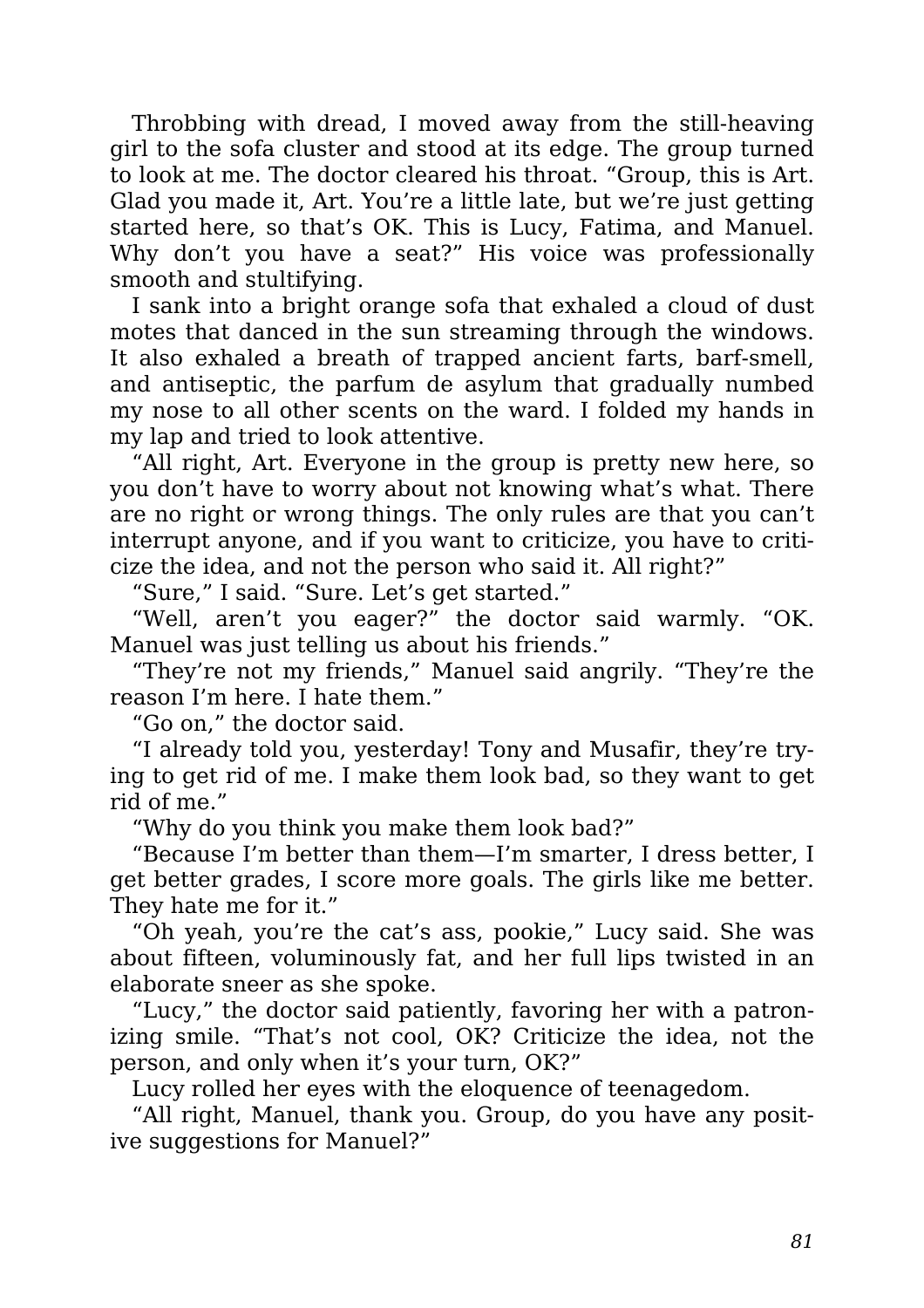Stony silence.

"OK! Manuel, some of us are good at some things, and some of us are good at others. Your friends don't hate you, and I'm sure that if you think about it, you'll know that you don't hate them. Didn't they come visit you last weekend? Successful people are well liked, and you're no exception. We'll come back to this tomorrow—why don't you spend the time until then thinking of three examples of how your friends showed you that they liked you, and you can tell us about it tomorrow?"

Manuel stared out the window.

"OK! Now, Art, welcome again. Tell us why you're here."

"I'm in for observation. There's a competency hearing at the end of the week."

Linda snorted and Fatima giggled.

The doctor ignored them. "But tell us why you think you ended up here."

"You want the whole story?"

"Whatever parts you think are important."

"It's a Tribal thing."

"I see," the doctor said.

"It's like this," I said. "It used to be that the way you chose your friends was by finding the most like-minded people you could out of the pool of people who lived near to you. If you were lucky, you lived near a bunch of people you could get along with. This was a lot more likely in the olden days, back before, you know, printing and radio and such. Chances were that you'd grow up so immersed in the local doctrine that you'd never even think to question it. If you were a genius or a psycho, you might come up with a whole new way of thinking, and if you could pull it off, you'd either gather up a bunch of people who liked your new idea or you'd go somewhere else, like America, where you could set up a little colony of people who agreed with you. Most of the time, though, people who didn't get along with their neighbors just moped around until they died."

"Very interesting," the doctor said, interrupting smoothly, "but you were going to tell us how you ended up here."

"Yeah," Lucy said, "this isn't a history lesson, it's Group. Get to the point."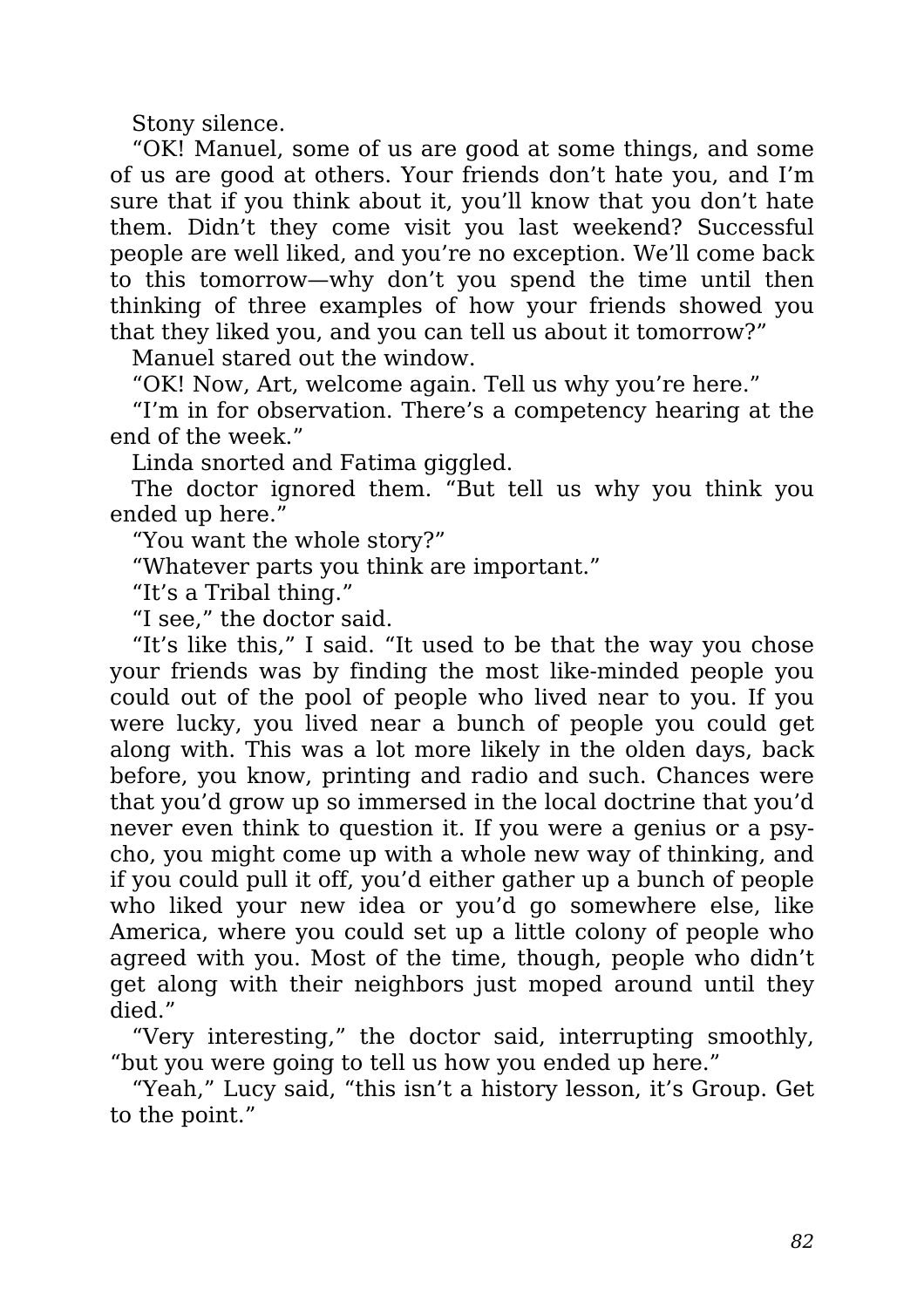"I'm getting there," I said. "It just takes some background if you're going to understand it. Now, once ideas could travel more freely, the chances of you finding out about a group of people somewhere else that you might get along with increased. Like when my dad was growing up, if you were gay and from a big city, chances were that you could figure out where other gay people hung out and go and—" I waved my hands, "be gay, right? But if you were from a small town, you might not even know that there was such a thing as being gay—you might think it was just a perversion. But as time went by, the gay people in the big cities started making a bigger and bigger deal out of being gay, and since all the information that the small towns consumed came from big cities, that information leaked into the small towns and more gay people moved to the big cities, built little gay zones where gay was normal.

"So back when the New World was forming and sorting out its borders and territories, information was flowing pretty well. You had telegraphs, you had the Pony Express, you had thousands of little newspapers that got carried around on railroads and streetcars and steamers, and it wasn't long before everyone knew what kind of person went where, even back in Europe and Asia. People immigrated here and picked where they wanted to live based on what sort of people they wanted to be with, which ideas they liked best. A lot of it was religious, but that was just on the surface—underneath it all was aesthetics. You wanted to go somewhere where the girls were pretty in the way you understood prettiness, where the food smelled like food and not garbage, where shops sold goods you could recognize. Lots of other factors were at play, too, of course—jobs and Jim Crow laws and whatnot, but the tug of finding people like you is like gravity. Lots of things work against gravity, but gravity always wins in the end—in the end, everything collapses. In the end, everyone ends up with the people that are most like them that they can find."

I was warming to my subject now, in that flow state that great athletes get into when they just know where to swing their bat, where to plant their foot. I knew that I was working up a great rant.

"Fast-forward to the age of email. Slowly but surely, we begin to mediate almost all of our communication over networks.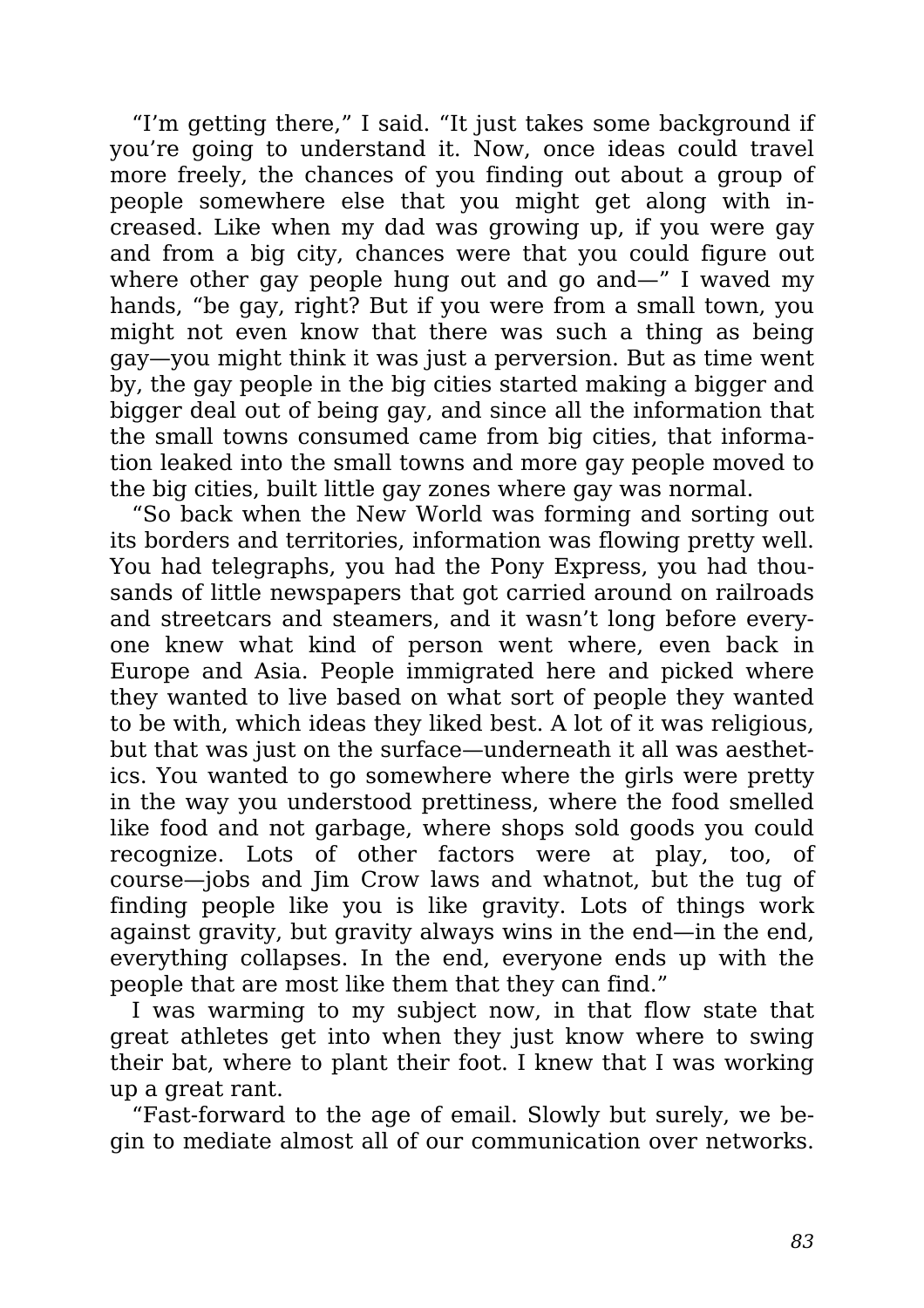Why walk down the hallway to ask a coworker a question, when you can just send email? You don't need to interrupt them, and you can keep going on your own projects, and if you forget the answer, you can just open the message again and look at the response. There're all kinds of ways to interact with our friends over the network: we can play hallucinogenic games, chat, send pictures, code, music, funny articles, metric fuckloads of porn… The interaction is high-quality! Sure, you gain three pounds every year you spend behind the desk instead of walking down the hall to ask your buddy where he wants to go for lunch, but that's a small price to pay.

"So you're a fish out of water. You live in Arizona, but you're sixteen years old and all your neighbors are eighty-five, and you get ten billion channels of media on your desktop. All the good stuff—everything that tickles you—comes out of some clique of hyperurban club-kids in South Philly. They're making cool art, music, clothes. You read their mailing lists and you can tell that they're exactly the kind of people who'd really appreciate you for who you are. In the old days, you'd pack your bags and hitchhike across the country and move to your community. But you're sixteen, and that's a pretty scary step.

"Why move? These kids live online. At lunch, before school, and all night, they're comming in, talking trash, sending around photos, chatting. Online, you can be a peer. You can hop into these discussions, play the games, chord with one hand while chatting up some hottie a couple thousand miles away.

"Only you can't. You can't, because they chat at seven AM while they're getting ready for school. They chat at five PM, while they're working on their homework. Their late nights end at three AM. But those are their local times, not yours. If you get up at seven, they're already at school, 'cause it's ten there.

"So you start to f with your sleep schedule. You get up at four AM so you can chat with your friends. You go to bed at nine, 'cause that's when they go to bed. Used to be that it was stock brokers and journos and factory workers who did that kind of thing, but now it's anyone who doesn't fit in. The geniuses and lunatics to whom the local doctrine tastes wrong. They choose their peers based on similarity, not geography, and they keep themselves awake at the same time as them. But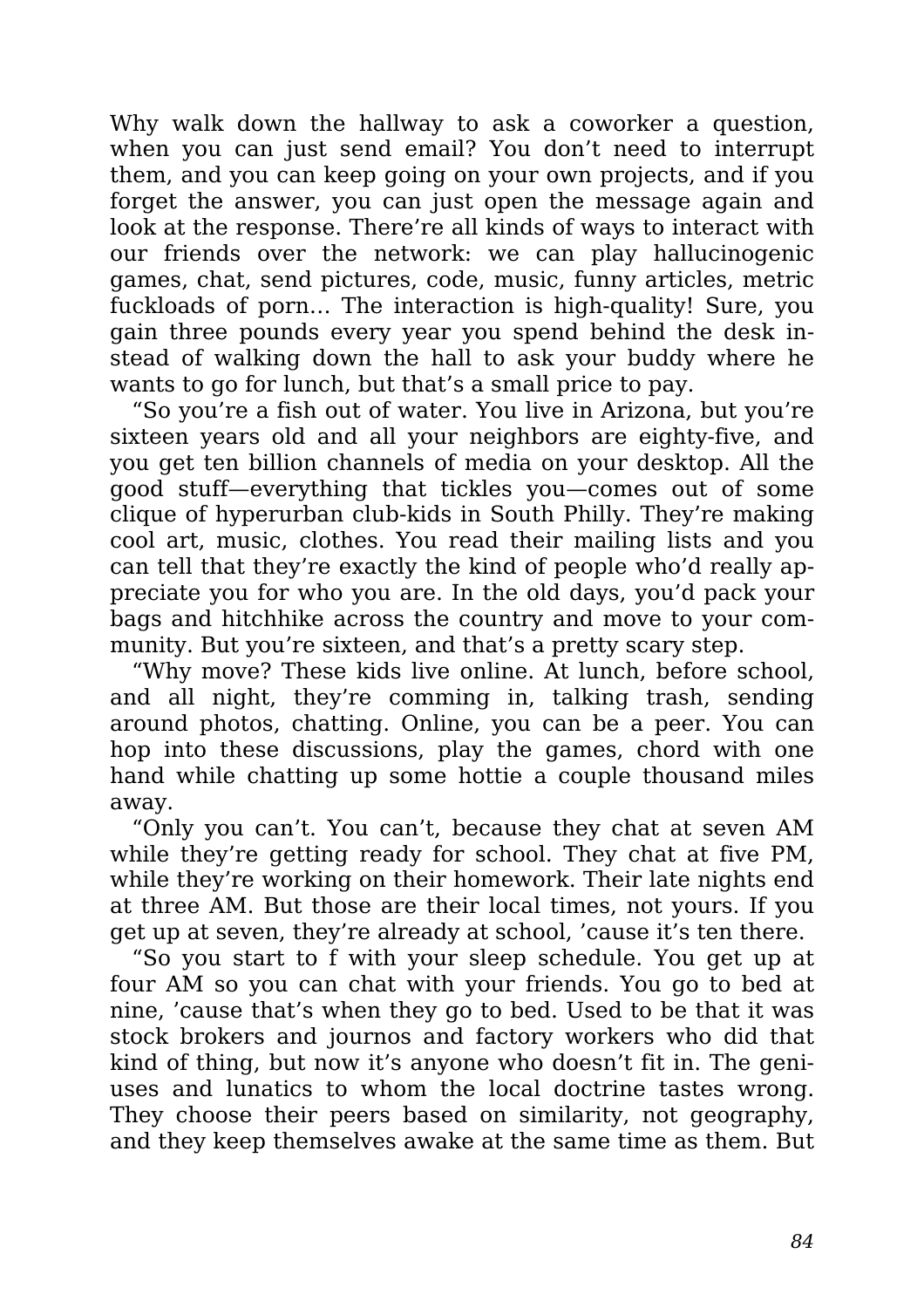you need to make some nod to localness, too—gotta be at work with everyone else, gotta get to the bank when it's open, gotta buy your groceries. You end up hardly sleeping at all, you end up sneaking naps in the middle of the day, or after dinner, trying to reconcile biological imperatives with cultural ones. Needless to say, that alienates you even further from the folks at home, and drives you more and more into the arms of your online peers of choice.

"So you get the Tribes. People all over the world who are really secret agents for some other time zone, some other way of looking at the world, some other zeitgeist. Unlike other tribes, you can change allegiance by doing nothing more that resetting your alarm clock. Like any tribe, they are primarily loyal to each other, and anyone outside of the tribe is only mostly human. That may sound extreme, but this is what it comes down to.

"Tribes are agendas. Aesthetics. Ethos. Traditions. Ways of getting things done. They're competitive. They may not all be based on time-zones. There are knitting Tribes and vampire fan-fiction Tribes and Christian rock tribes, but they've always existed. Mostly, these tribes are little more than a sub-culture. It takes time-zones to amplify the cultural fissioning of fan-fiction or knitting into a full-blown conspiracy. Their interests are commercial, industrial, cultural, culinary. A Tribesman will patronize a fellow Tribesman's restaurant, or give him a manufacturing contract, or hire his taxi. Not because of xenophobia, but because of homophilia: I know that my Tribesman's taxi will conduct its way through traffic in a way that I'm comfortable with, whether I'm in San Francisco, Boston, London or Calcutta. I know that the food will be palatable in a Tribal restaurant, that a book by a Tribalist will be a good read, that a gross of widgets will be manufactured to the exacting standards of my Tribe.

"Like I said, though, unless you're at ground zero, in the Tribe's native time zone, your sleep sched is just raped. You live on sleepdep and chat and secret agentry until it's second nature. You're cranky and subrational most of the time. Close your eyes on the freeway and dreams paint themselves on the back of your lids, demanding their time, almost as heavy as gravity, almost as remorseless. There's a lot of flaming and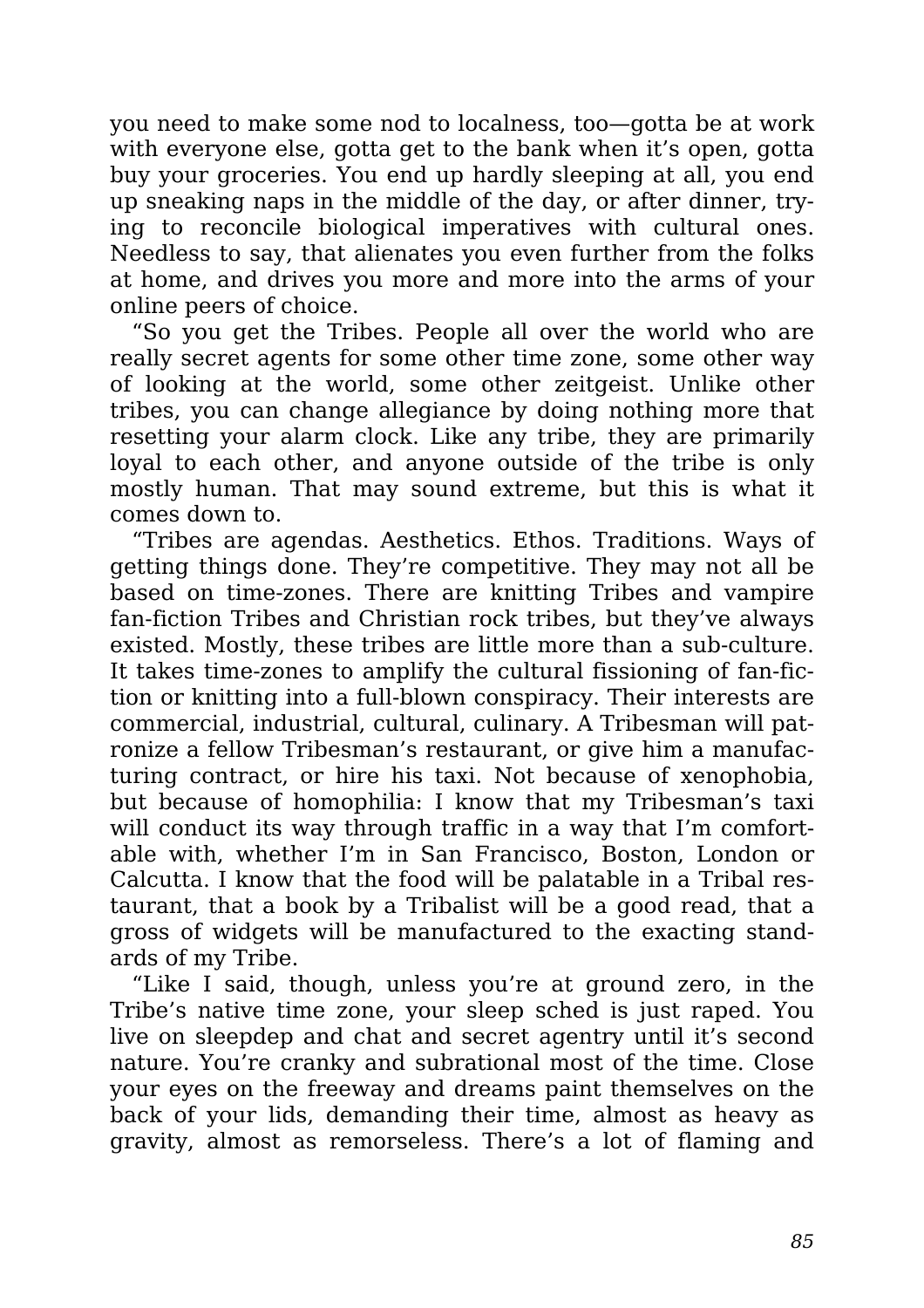splitting and vitriol in the Tribes. They're more fractured than a potsherd. Tribal anthropologists have built up incredible histories of the fissioning of the Tribes since they were first recognized—most of 'em are online; you can look 'em up. We stab each other in the back routinely and with no more provocation than a sleepdep hallucination.

"Which is how I got here. I'm a member of the Eastern Standard Tribe. We're centered around New York, but we're ramified up and down the coast, Boston and Toronto and Philly, a bunch of Montreal Anglos and some wannabes in upstate New York, around Buffalo and Schenectady. I was doing Tribal work in London, serving the Eastern Standard Agenda, working with a couple of Tribesmen, well, one Tribesman and my girlfriend, who I thought was unaffiliated. Turns out, though, that they're both double agents. They sold out to the Pacific Daylight Tribe, lameass phonies out in LA, slick Silicon Valley bizdev sharks, pseudo hipsters in San Franscarcity. Once I threatened to expose them, they set me up, had me thrown in here."

I looked around proudly, having just completed a real fun little excursion through a topic near and dear to my heart. Mount Rushmore looked back at me, stony and bovine and uncomprehending.

"Baby," Lucy said, rolling her eyes again, "you need some new meds."

"Could be," I said. "But this is for real. Is there a comm on the ward? We can look it up together."

"Oh, that'all prove it, all right. Nothing but truth online."

"I didn't say that. There're peer-reviewed articles about the Tribes. It was a lead story on the CBC's social science site last year."

"Uh huh, sure. Right next to the sasquatch videos."

"I'm talking about the CBC, Lucy. Let's go look it up."

Lucy mimed taking an invisible comm out of her cleavage and prodding at it with an invisible stylus. She settled an invisible pair of spectacles on her nose and nodded sagely. "Oh yeah, sure, really interesting stuff."

I realized that I was arguing with a crazy person and turned to the doctor. "You must have read about the Tribes, right?"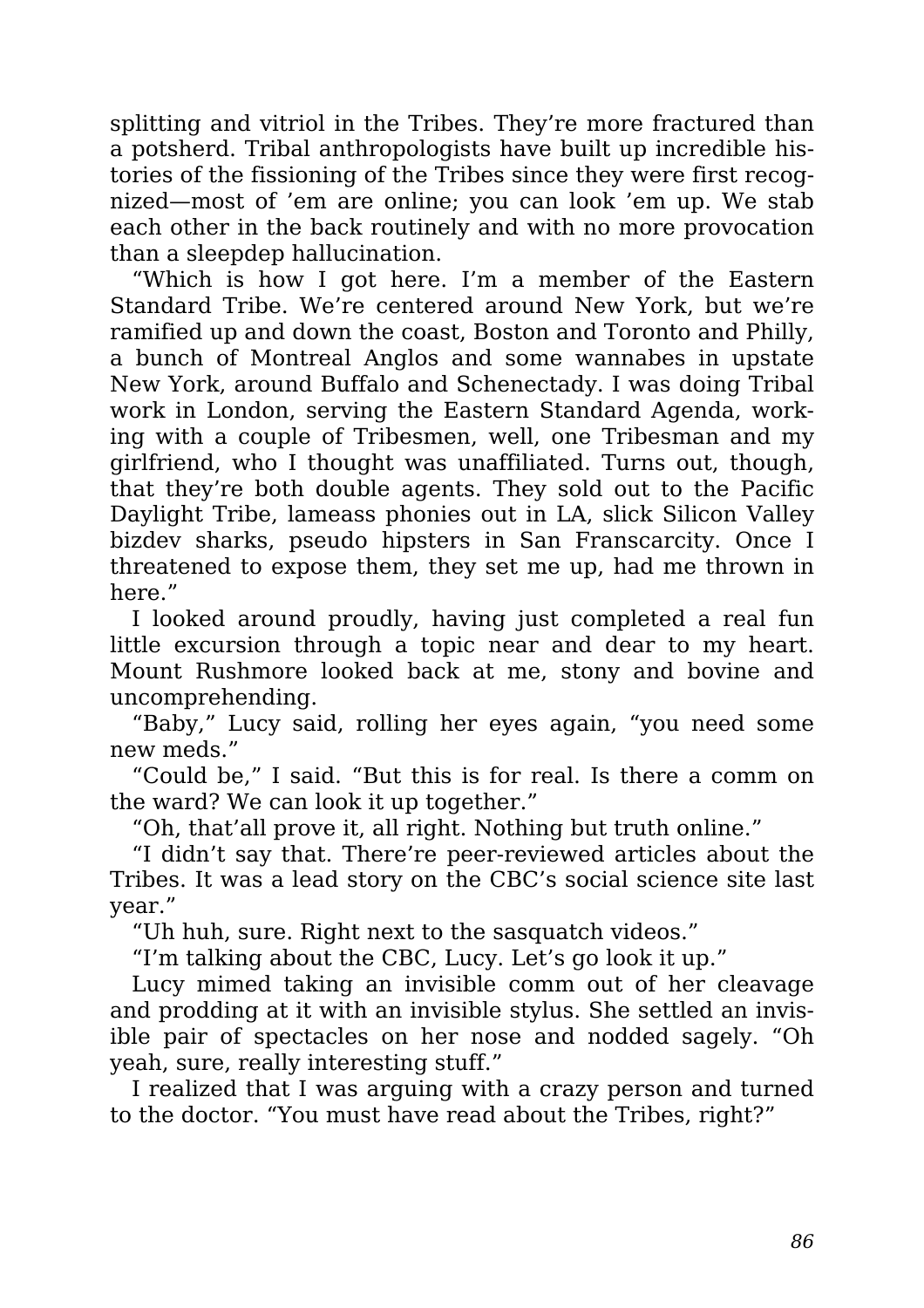The doctor acted as if he hadn't heard me. "That's just fascinating, Art. Thank you for sharing that. Now, here's a question I'd like you to think about, and maybe you can tell us the answer tomorrow: What are the ways that your friends—the ones you say betrayed you—used to show you how much they respected you and liked you? Think hard about this. I think you'll be surprised by the conclusions you come to."

"What's that supposed to mean?"

"Just what I said, Art. Think hard about how you and your friends interacted and you'll see that they really like you."

"Did you hear what I just said? Have you heard of the Tribes?"

"Sure, sure. But this isn't about the Tribes, Art. This is about you and—" he consulted his comm, "Fede and Linda. They care about you a great deal and they're terribly worried about you. You just think about it. Now," he said, recrossing his legs, "Fatima, you told us yesterday about your mother and I asked you to think about how she feels. Can you tell the group what you found out?"

But Fatima was off in med-land, eyes glazed and mouth hanging slack. Manuel nudged her with his toe, then, when she failed to stir, aimed a kick at her shin. The doctor held a hand out and grabbed Manuel's slippered toe. "That's all right, let's move on to Lucy."

I tuned out as Lucy began an elaborate and well-worn rant about her eating habits, prodded on by the doctor. The enormity of the situation was coming home to me. I couldn't win. If I averred that Fede and Linda were my boon companions, I'd still be found incompetent—after all, what competent person threatens his boon companions? If I stuck to my story, I'd be found incompetent, and medicated besides, like poor little Fatima, zombified by the psychoactive cocktail. Either way, I was stuck.

Stuck on the roof now, and it's getting very uncomfortable indeed. Stuck because I am officially incompetent and doomed and damned to indefinite rest on the ward. Stuck because every passing moment here is additional time for the hamsters to run their courses in my mind, piling regret on worry.

Stuck because as soon as I am discovered, I will be stupified by the meds, administered by stern and loving and thoroughly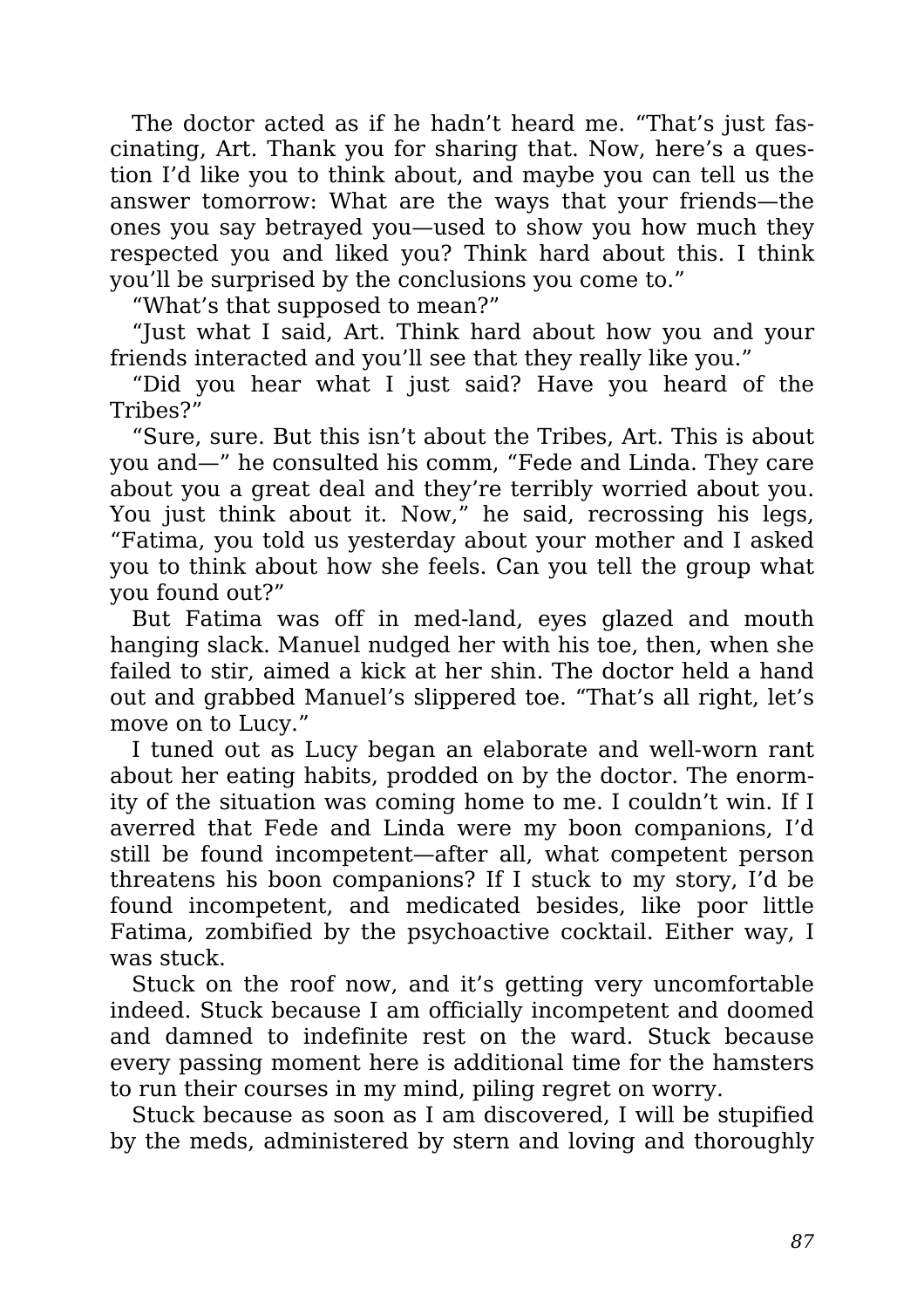disappointed doctors. I still haven't managed to remember any of their names. They are interchangeable, well shod and endowed with badges on lanyards and soothing and implacable and entirely unappreciative of my rhetorical skills.

Stuck. The sheet-metal chimneys stand tall around the roof, unevenly distributed according to some inscrutable logic that could only be understood with the assistance of as-built drawings, blueprints, mechanical and structural engineering diagrams. Surely though, they are optimized to wick hot air out of the giant brick pile's guts and exhaust it.

I move to the one nearest the stairwell. It is tarred in place, its apron lined with a double-row of cinderblocks that have pools of brackish water and cobwebs gathered in their holes. I stick my hand in the first and drag it off the apron. I repeat it.

Now the chimney is standing on its own, in the middle of a nonsensical cinderblock-henge. My hands are dripping with muck and grotendousness. I wipe them off on the pea gravel and then dry them on my boxer shorts, then hug the chimney and lean forward. It gives, slowly, slightly, and springs back. I give it a harder push, really give it my weight, but it won't budge. Belatedly, I realize that I'm standing on its apron, trying to lift myself along with the chimney.

I take a step back and lean way forward, try again. It's awkward, but I'm making progress, bent like an ell, pushing with my legs and lower back. I feel something pop around my sacrum, know that I'll regret this deeply when my back kacks out completely, but it'll be all for naught if I don't keep! on! pushing!

Then, suddenly, the chimney gives, its apron swinging up and hitting me in the knees so that I topple forward with it, smashing my chin on its hood. For a moment, I lie down atop it, like a stupefied lover, awestruck by my own inanity. The smell of blood rouses me. I tentatively reach my hand to my chin and feel the ragged edge of a cut there, opened from the tip and along my jawbone almost to my ear. The cut is too fresh to hurt, but it's bleeding freely and I know it'll sting like a bastard soon enough. I go to my knees and scream, then scream again as I rend open my chin further.

My knees and shins are grooved with deep, parallel cuts, gritted with gravel and grime. Standing hurts so much that I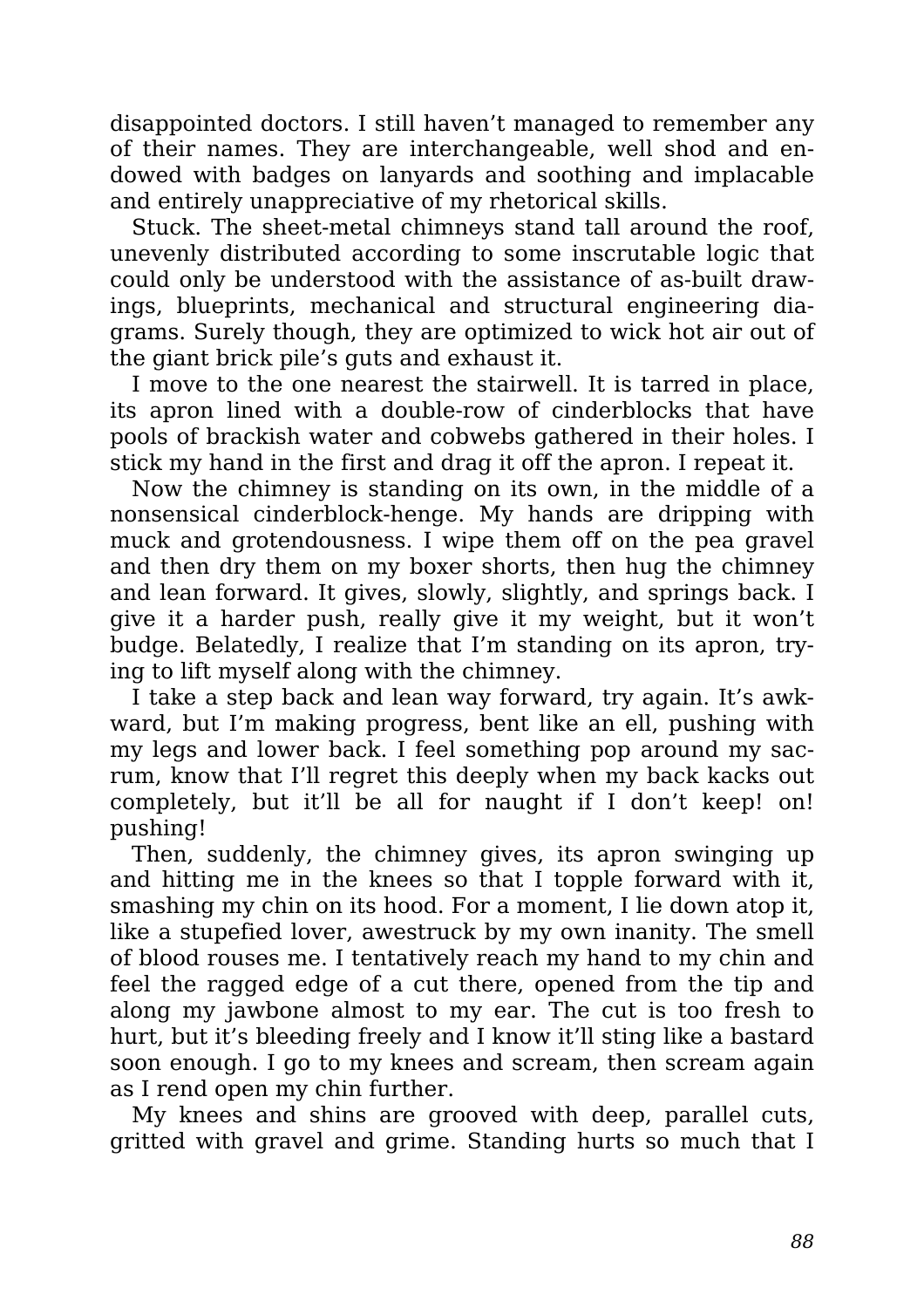go back to my knees, holler again at the pain in my legs as I grind more gravel into my cuts, and again as I tear my face open some more. I end up fetal on my side, sticky with blood and weeping softly with an exquisite self-pity that is more than the cuts and bruises, more than the betrayal, more than the foreknowledge of punishment. I am weeping for myself, and my identity, and my smarts over happiness and the thought that I would indeed choose happiness over smarts any day.

Too damned smart for my own good.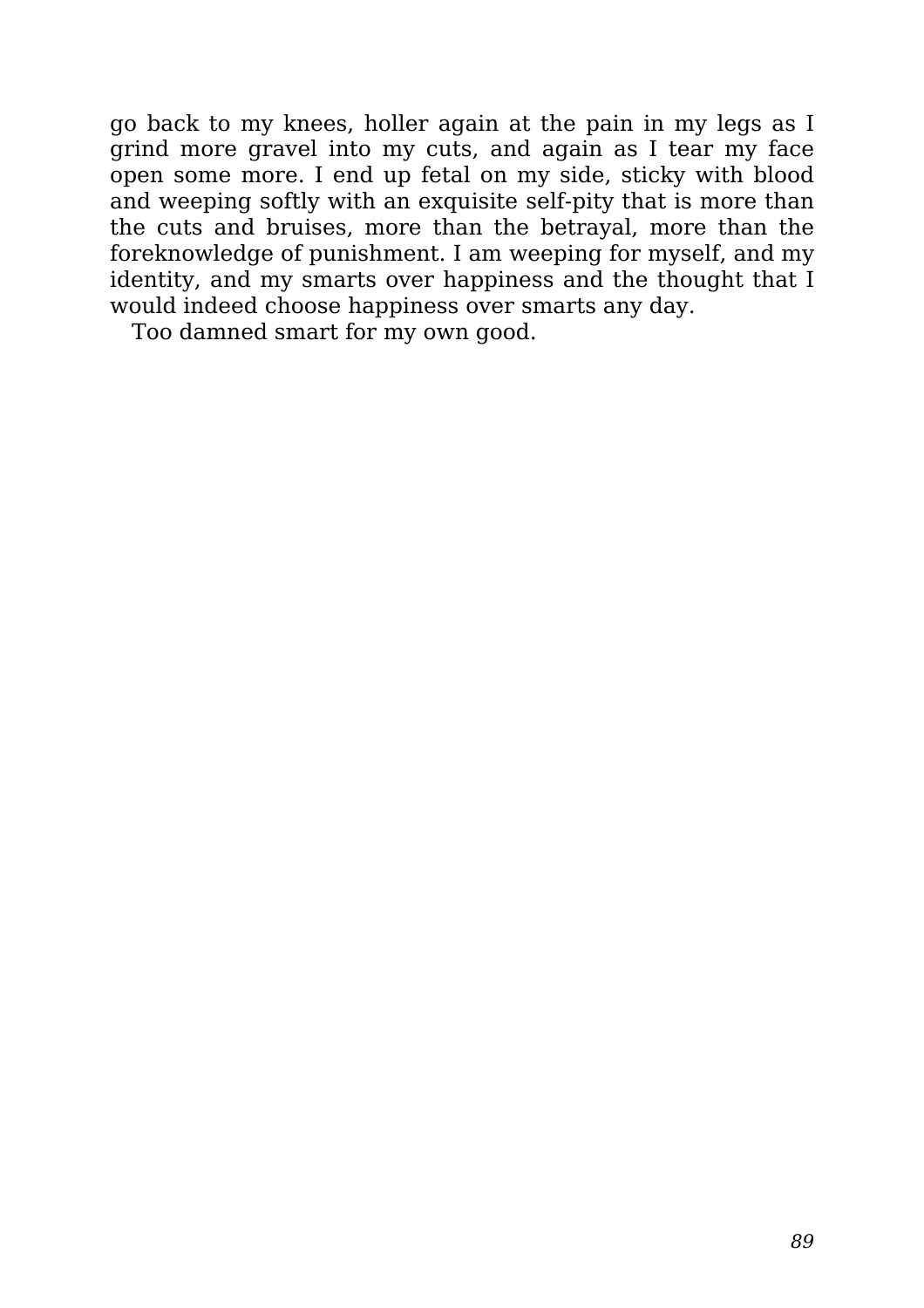### $\overline{\text{Chapter 14}}$

"I just don't get it," Fede said.

Art tried to keep the exasperation out of his voice. "It's simple," he said. "It's like a car radio with a fast-forward button. You drive around on the MassPike, and your car automatically peers with nearby vehicles. It grabs the current song on someone else's stereo and streamloads it. You listen to it. If you don't hit the fast-forward button, the car starts grabbing everything it can from the peer, all the music on the stereo, and cues it up for continued play. Once that pool is exhausted, it queries your peer for a list of its peers—the cars that it's getting its music from—and sees if any of them are in range, and downloads from them. So, it's like you're exploring a taste-network, doing an automated, guided search through traffic for the car whose owner has collected the music you most want to listen to."

"But I hate your music—I don't want to listen to the stuff on your radio."

"Fine. That's what the fast-forward button is for. It skips to another car and starts streamloading off of its drive." Fede started to say something, and Art held up his hand. "And if you exhaust all the available cars, the system recycles, but asks its peers for files collected from other sources. You might hate the songs I downloaded from Al, but the songs I got from Bennie are right up your alley.

"The war-drivers backstop the whole system. They've got the biggest collections on the freeway, and they're the ones most likely to build carefully thought-out playlists. They've got entire genres—the whole history of the blues, say, from steel cylinders on—on their drives. So we encourage them. When you go through a paypoint—a toll booth—we debit you for the stuff that you didn't fast-forward, the stuff you listened to and kept. Unless, that is, you've got more than, say, 10,000 songs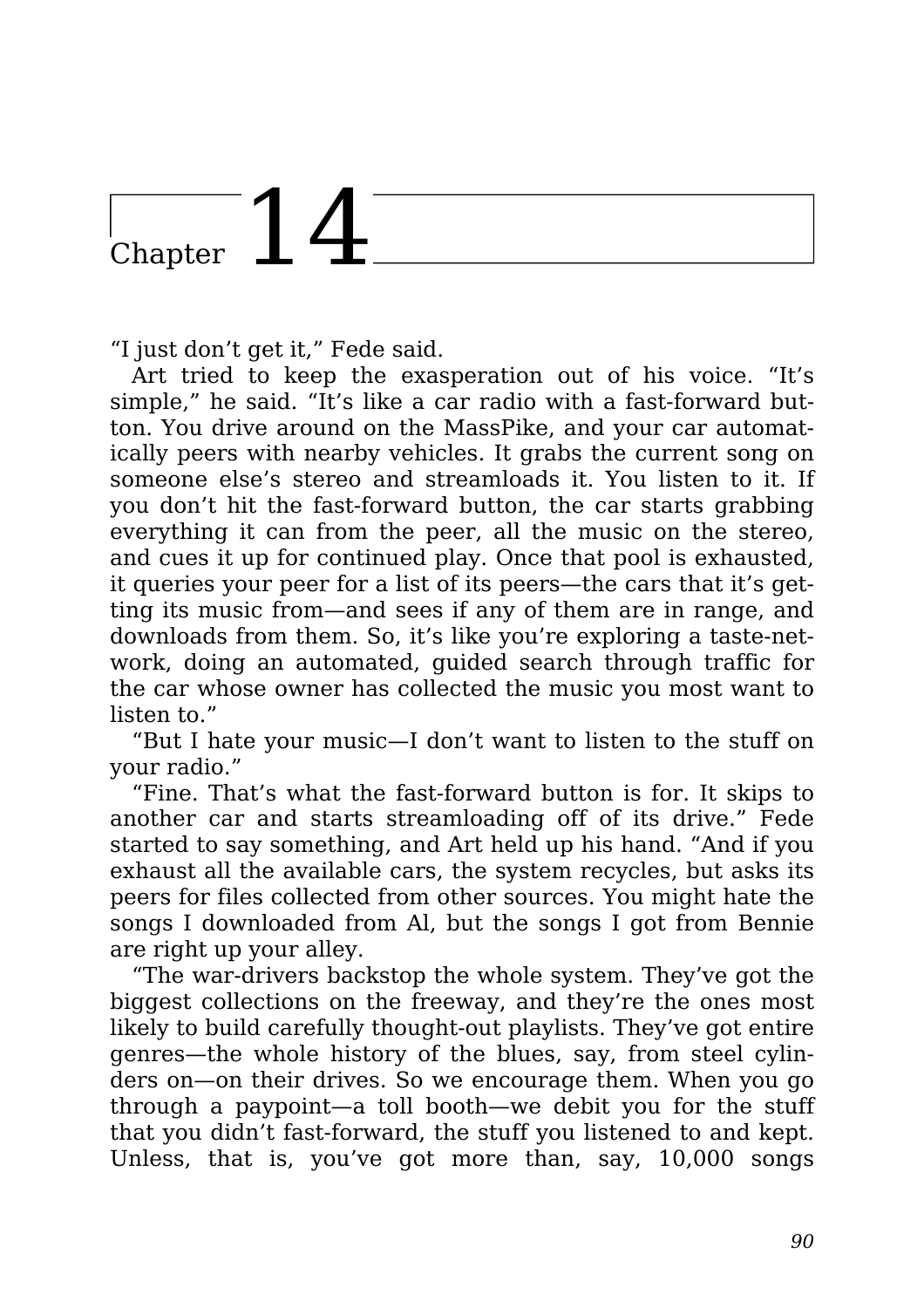onboard. Then you go free. It's counterintuitive, I know, but just look at the numbers."

"OK, OK. A radio with a fast-forward button. I think I get it." "But?"

"But who's going to want to use this? It's unpredictable. You've got no guarantee you'll get the songs you want to hear."

Art smiled. "Exactly!"

Fede gave him a go-on wave.

"Don't you see? That's the crack-cocaine part! It's the thrill of the chase! Nobody gets excited about beating traffic on a back road that's always empty. But get on the M-5 after a hard day at work and drive it at 100 km/h for two hours without once touching your brakes and it's like God's reached down and parted the Red Seas for you. You get a sense of accomplishment! Most of the time, your car stereo's gonna play the same junk you've always heard, just background sound, but sometimes, ah! Sometimes you'll hit a sweet spot and get the best tunes you've ever heard. If you put a rat in a cage with a lever that doesn't give food pellets, he'll push it once or twice and give up. Set the lever to always deliver food pellets and he'll push it when he gets hungry. Set it to sometimes deliver food pellets and he'll bang on it until he passes out!"

"Heh," Fede said. "Good rant."

"And?"

"And it's cool." Fede looked off into the middle distance a while. "Radio with a fast-forward button. That's great, actually. Amazing. Stupendous!" He snatched the axe-head from its box on Art's desk and did a little war dance around the room, whooping. Art followed the dance from his ergonomic chair, swiveling around as the interface tchotchkes that branched from its undersides chittered to keep his various bones and muscles firmly supported.

His office was more like a three-fifths-scale model of a proper office, in Lilliputian London style, so the war dance was less impressive than it might have been with more room to express itself. "You like it, then," Art said, once Fede had run out of steam.

"I do, I do, I do!"

"Great."

"Great."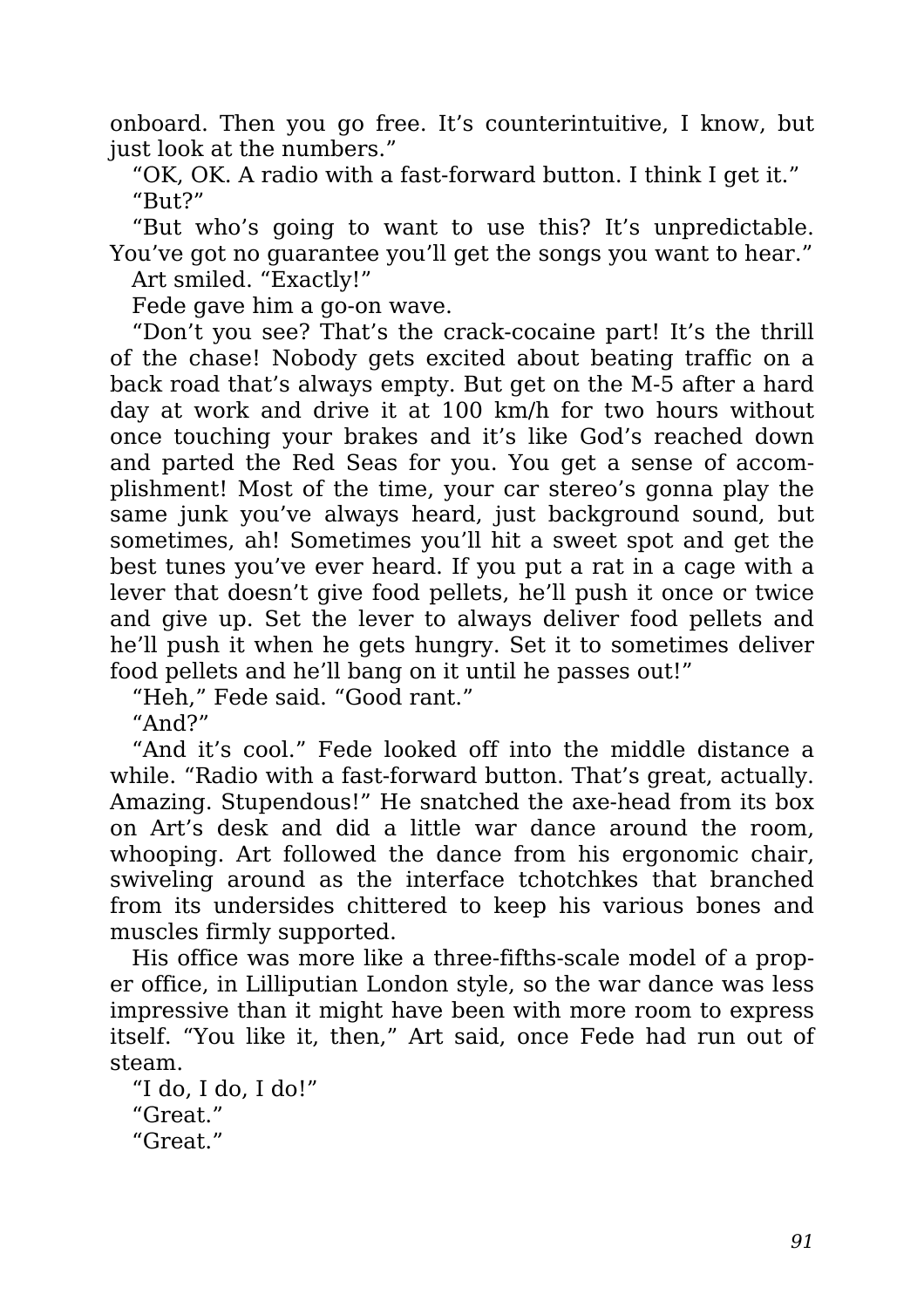"So."

"Yes?"

"So what do we do with it? Should I write up a formal proposal and send it to Jersey? How much detail? Sketches? Code fragments? Want me to mock up the interface and the network model?"

Fede cocked an eyebrow at him. "What are you talking about?"

"Well, we give this to Jersey, they submit the proposal, they walk away with the contract, right? That's our job, right?"

"No, Art, that's not our job. Our job is to see to it that V/DT submits a bad proposal, not that Jersey submits a good one. This is big. We roll this together and it's bigger than MassPike. We can run this across every goddamned toll road in the world! Jersey's not paying for this—not yet, anyway—and someone should."

"You want to sell this to them?"

"Well, I want to sell this. Who to sell it to is another matter."

Art waved his hands confusedly. "You're joking, right?"

Fede crouched down beside Art and looked into his eyes. "No, Art, I am serious as a funeral here. This is big, and it's not in the scope of work that we signed up for. You and me, we can score big on this, but not by handing it over to those shitheads in Jersey and begging for a bonus."

"What are you talking about? Who else would pay for this?"

"You have to ask? V/DT for starters. Anyone working on a bid for MassPike, or TollPass, or FastPass, or EuroPass."

"But we can't sell this to just anyone, Fede!"

"Why not?"

"Jesus. Why not? Because of the Tribes."

Fede quirked him half a smile. "Sure, the Tribes."

"What does that mean?"

"Art, you know that stuff is four-fifths' horseshit, right? It's just a game. When it comes down to your personal welfare, you can't depend on time zones. This is more job than calling, you know."

Art squirmed and flushed. "Lots of us take this stuff seriously, Fede. It's not just a mind-game. Doesn't loyalty mean anything to you?"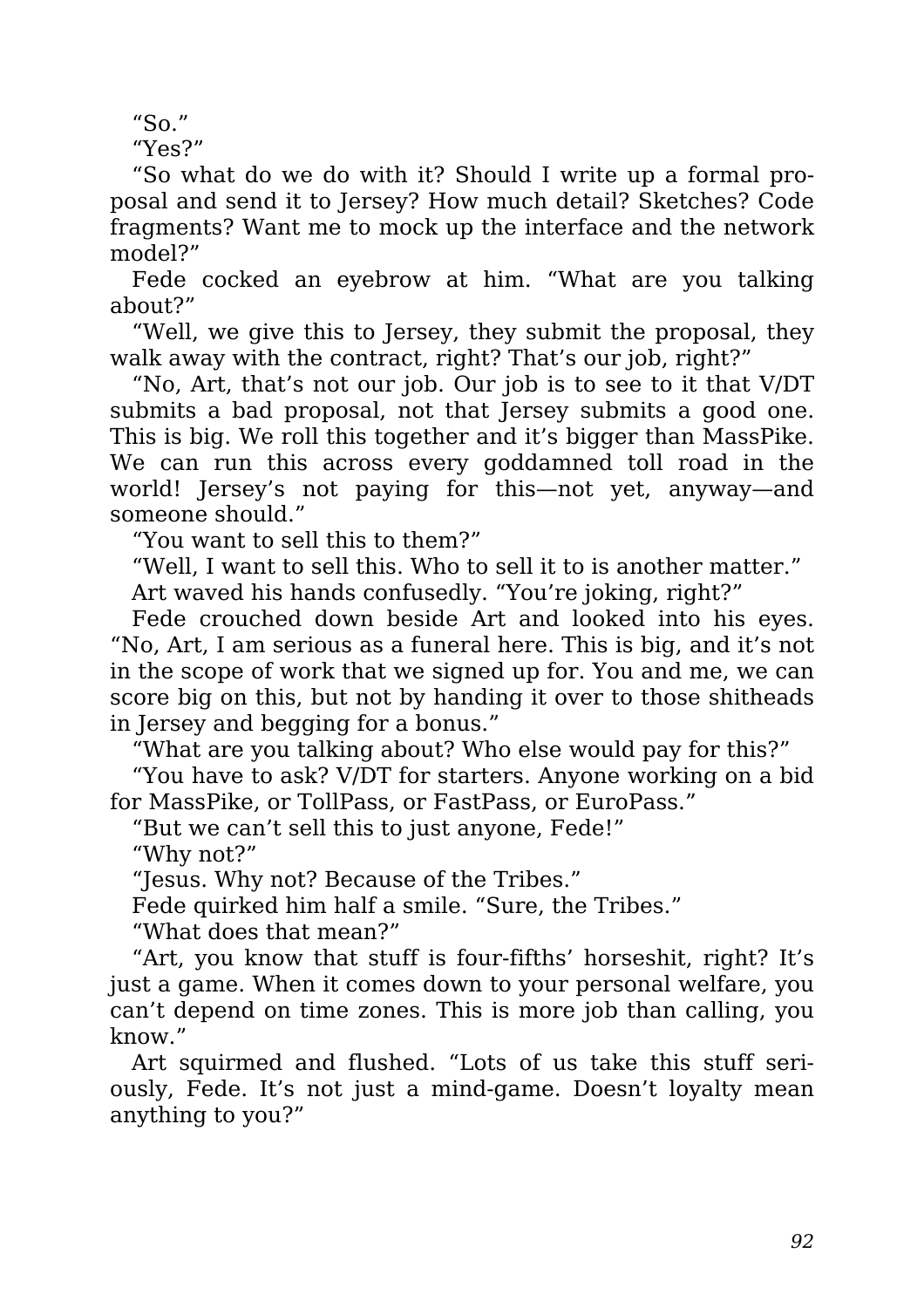Fede laughed nastily. "Loyalty! If you're doing all of this out of loyalty, then why are you drawing a paycheck? Look, I'd rather that this go to Jersey. They're basically decent sorts, and I've drawn a lot of pay from them over the years, but they haven't paid for this. They wouldn't give us a free ride, so why should we give them one? All I'm saying is, we can offer this to Jersey, of course, but they have to bid for it in a competitive marketplace. I don't want to gouge them, just collect a fair market price for our goods."

"You're saying you don't feel any fundamental loyalty to anything, Fede?"

"That's what I'm saying."

"And you're saying that I'm a sucker for putting loyalty ahead of personal gain—after all, no one else is, right?"

"Exactly."

"Then how did this idea become 'ours,' Fede? I came up with it."

Fede lost his nasty smile. "There's loyalty and then there's loyalty."

"Uh-huh."

"No, really. You and I are a team. I rely on you and you rely on me. We're loyal to something concrete—each other. The Eastern Standard Tribe is an abstraction. It's a whole bunch of people, and neither of us like most of 'em. It's useful and pleasant, but you can't put your trust in institutions—otherwise you get Nazism."

"And patriotism."

"Blind patriotism."

"So there's no other kind? Just jingoism? You're either loyal to your immediate circle of friends or you're a deluded dupe?"

"No, that's not what I'm saying."

"So where does informed loyalty leave off and jingoism begin? You come on all patronizing when I talk about being loyal to the Tribe, and you're certainly not loyal to V/DT, nor are you loyal to Jersey. What greater purpose are you loyal to?"

"Well, humanity, for starters."

"Really. What's that when it's at home?"

"Huh?"

"How do you express loyalty to something as big and abstract as 'humanity'?"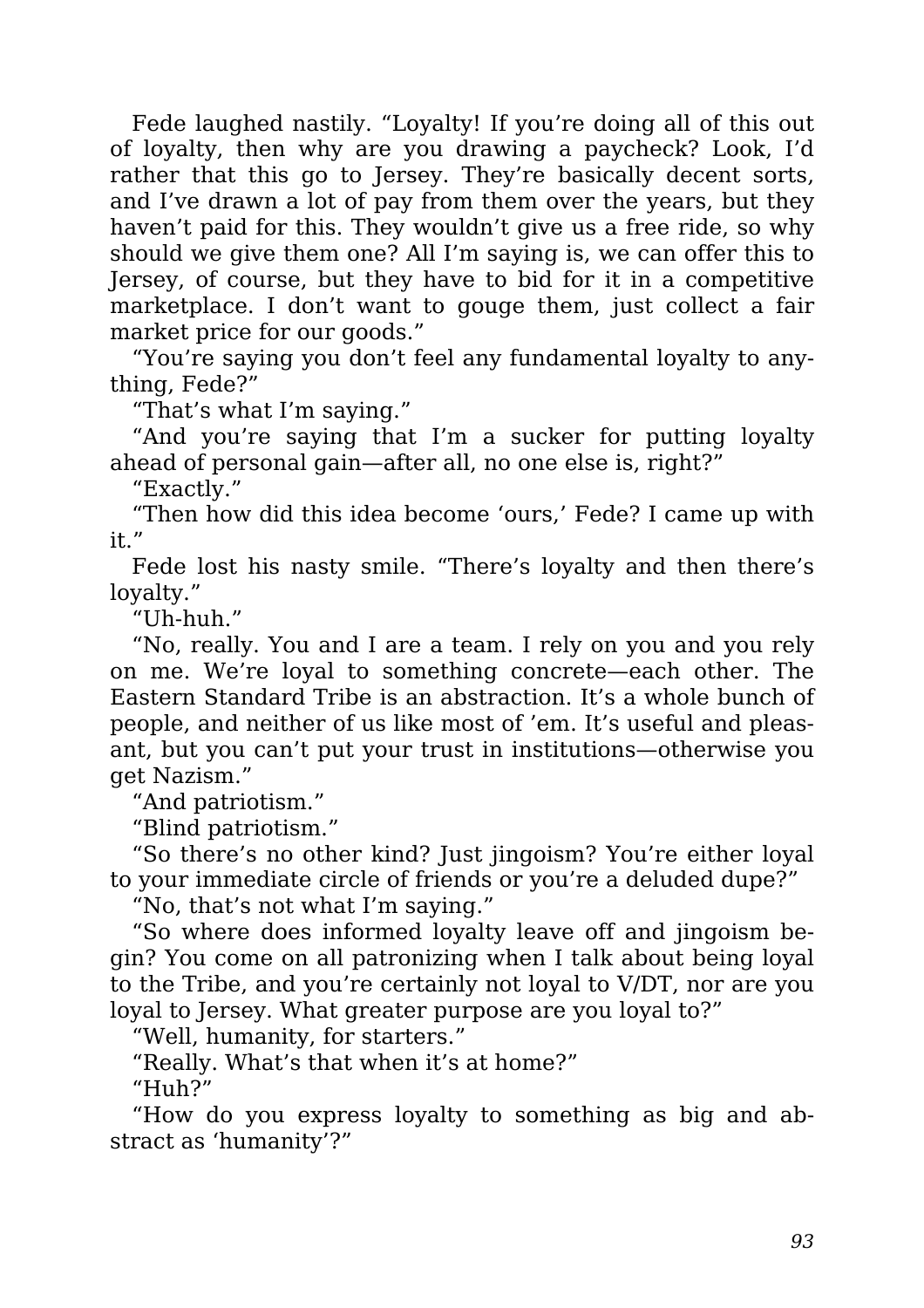"Well, that comes down to morals, right? Not doing things that poison the world. Paying taxes. Change to panhandlers. Supporting charities." Fede drummed his fingers on his thighs. "Not murdering or raping, you know. Being a good person. A moral person."

"OK, that's a good code of conduct. I'm all for not murdering and raping, and not just because it's wrong, but because a world where the social norms include murdering and raping is a bad one for me to live in."

"Exactly."

"That's the purpose of morals and loyalty, right? To create social norms that produce a world you want to live in."

"Right! And that's why personal loyalty is important."

Art smiled. Trap baited and sprung. "OK. So institutional loyalty—loyalty to a Tribe or a nation—that's not an important social norm. As far as you're concerned, we could abandon all pretense of institutional loyalty." Art dropped his voice. "You could go to work for the Jersey boys, sabotaging Virgin/ Deutsche Telekom, just because they're willing to pay you to do it. Nothing to do with Tribal loyalty, just a job."

Fede looked uncomfortable, sensing the impending rhetorical headlock. He nodded cautiously.

"Which means that the Jersey boys have no reason to be loyal to you. It's just a job. So if there were an opportunity for them to gain some personal advantage by selling you out, turning you into a patsy for them, well, they should just go ahead and do it, right?"

"Uh—"

"Don't worry, it's a rhetorical question. Jersey boys sell you out. You take their fall, they benefit. If there was no institutional loyalty, that's where you'd end up, right? That's the social norm you want."

"No, of course it isn't."

"No, of course not. You want a social norm where individuals can be disloyal to the collective, but not vice versa."

"Yes—"

"Yes, but loyalty is bidirectional. There's no basis on which you may expect loyalty from an institution unless you're loyal to it."

"I suppose."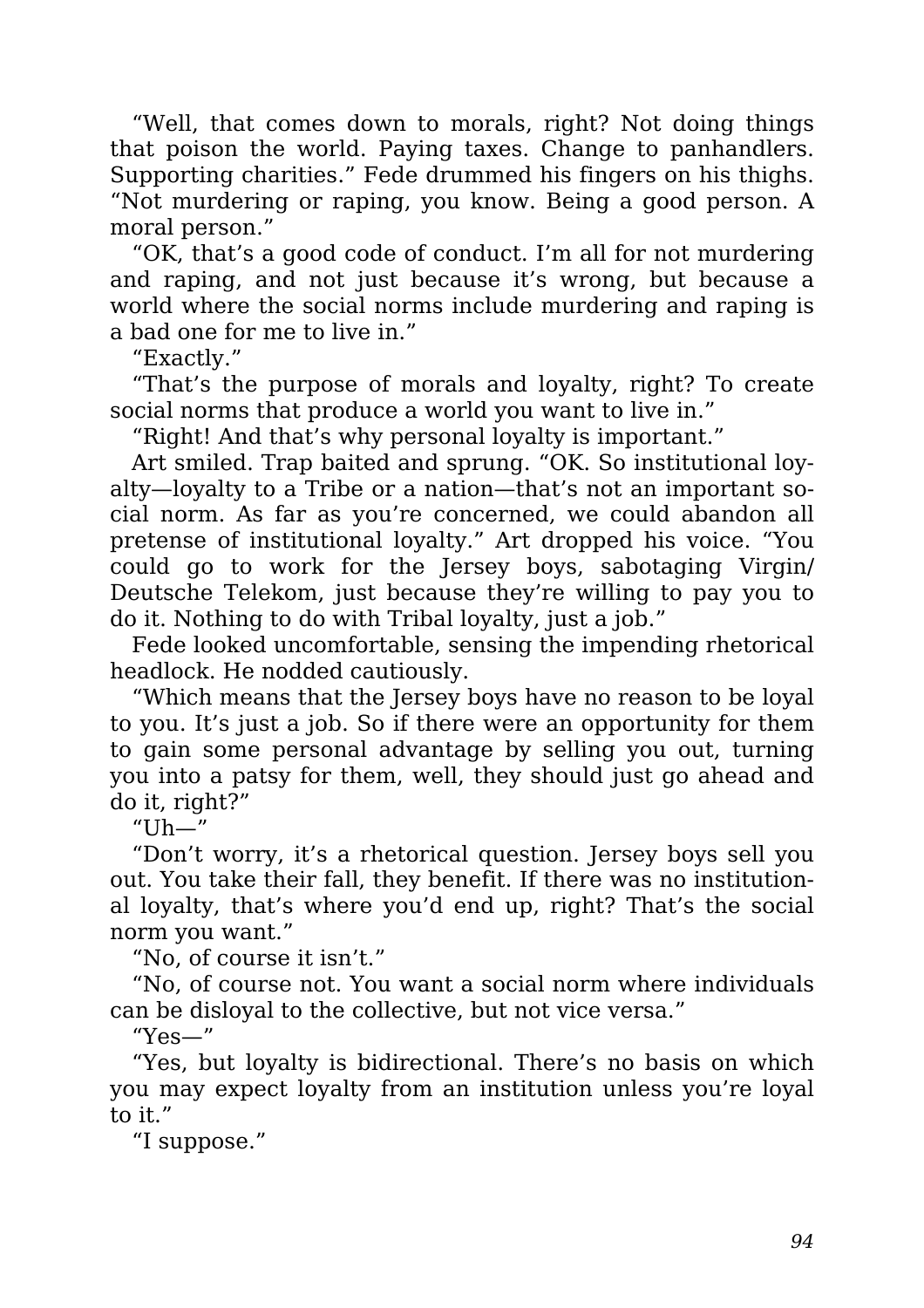"You know it. I know it. Institutional loyalty is every bit as much about informed self-interest as personal loyalty is. The Tribe takes care of me, I take care of the Tribe. We'll negotiate a separate payment from Jersey for this—after all, this is outside of the scope of work that we're being paid for—and we'll split the money, down the middle. We'll work in a residual income with Jersey, too, because, as you say, this is bigger than MassPike. It's a genuinely good idea, and there's enough to go around. All right?"

"Are you asking me or telling me?"

"I'm asking you. This will require both of our cooperation. I'm going to need to manufacture an excuse to go stateside to explain this to them and supervise the prototyping. You're going to have to hold down the fort here at V/DT and make sure that I'm clear to do my thing. If you want to go and sell this idea elsewhere, well, that's going to require my cooperation, or at least my silence—if I turn this over to V/DT, they'll pop you for industrial espionage. So we need each other."

Art stood and looked down at Fede, who was a good ten centimeters shorter than he, looked down at Fede's sweaty upper lip and creased brow. "We're a good team, Fede. I don't want to toss away an opportunity, but I also don't want to exploit it at the expense of my own morals. Can you agree to work with me on this, and trust me to do the right thing?"

Fede looked up. "Yes," he said. On later reflection, Art thought that the yes came too quickly, but then, he was just relieved to hear it. "Of course. Of course. Yes. Let's do it."

"That's just fine," Art said. "Let's get to work, then."

They fell into their traditional division of labor then, Art working on a variety of user-experience plans, dividing each into subplans, then devising protocols for user testing to see what would work in the field; Fede working on logistics from plane tickets to personal days to budget and critical-path charts. They worked side by side, but still used the collaboration tools that Art had grown up with, designed to allow remote, pseudonymous parties to fit their separate work components into the same structure, resolving schedule and planning collisions where it could and throwing exceptions where it couldn't. They worked beside each other and each hardly knew the other was there, and that, Art thought, when he thought of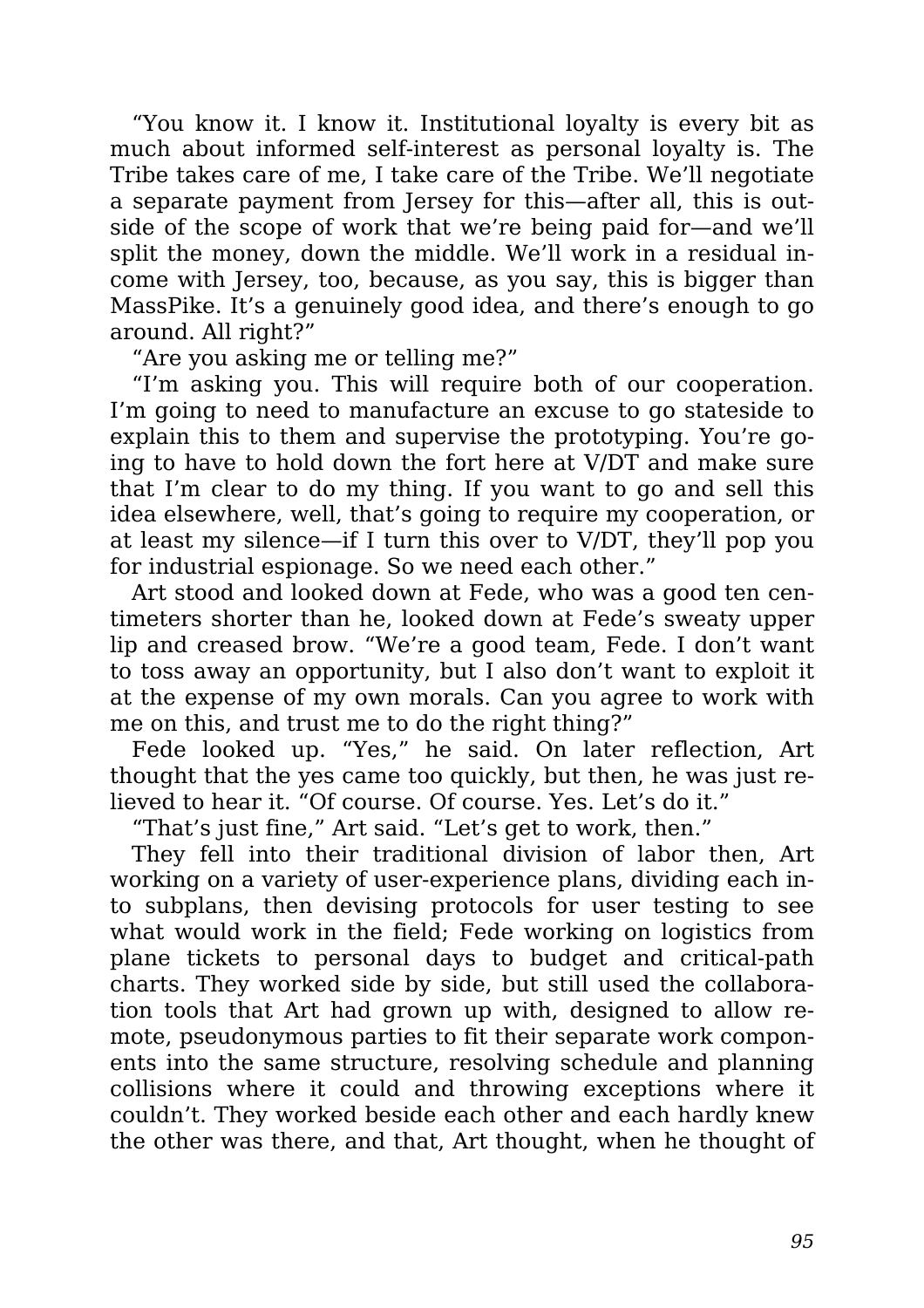it, when the receptionist commed him to tell him that "Linderrr"—freakin' teabags—was there for him, that was the defining characteristic of a Tribalist. A norm, a modus operandi, a way of being that did not distinguish between communication face-to-face and communication at a distance.

"Linderrr?" Fede said, cocking an eyebrow.

"I hit her with my car," Art said.

"Ah," Fede said. "Smooth."

Art waved a hand impatiently at him and went out to the reception area to fetch her. The receptionist had precious little patience for entertaining personal visitors, and Linda, in track pants and a baggy sweater, was clearly not a professional contact. The receptionist glared at him as he commed into the lobby and extended his hand to Linda, who took it, put it on her shoulder, grabbed his ass, crushed their pelvises together and jammed her tongue in his ear. "I missed you," she slurped, the buzz of her voice making him writhe. "I'm not wearing any knickers," she continued, loud enough that he was sure that the receptionist heard. He felt the blush creeping over his face and neck and ears.

The receptionist. Dammit, why was he thinking about the receptionist? "Linda," he said, pulling away. Introduce her, he thought. Introduce them, and that'll make it less socially awkward. The English can't abide social awkwardness. "Linda, meet—" and he trailed off, realizing he didn't actually know the receptionist's name.

The receptionist glared at him from under a cap of shining candy-apple red hair, narrowing her eyes, which were painted in high style with Kubrick action-figure faces.

"My name is Tonaishah," she hissed. Or maybe it was Tanya Iseah, or Taneesha. He still didn't know her goddamned name.

"And this is Linda," he said, weakly. "We're going out tonight."

"And won't you have a dirty great time, then?" Tonaishah said.

"I'm sure we will," he said.

"Yes," Tonaishah said.

Art commed the door and missed the handle, then snagged it and grabbed Linda's hand and yanked her through.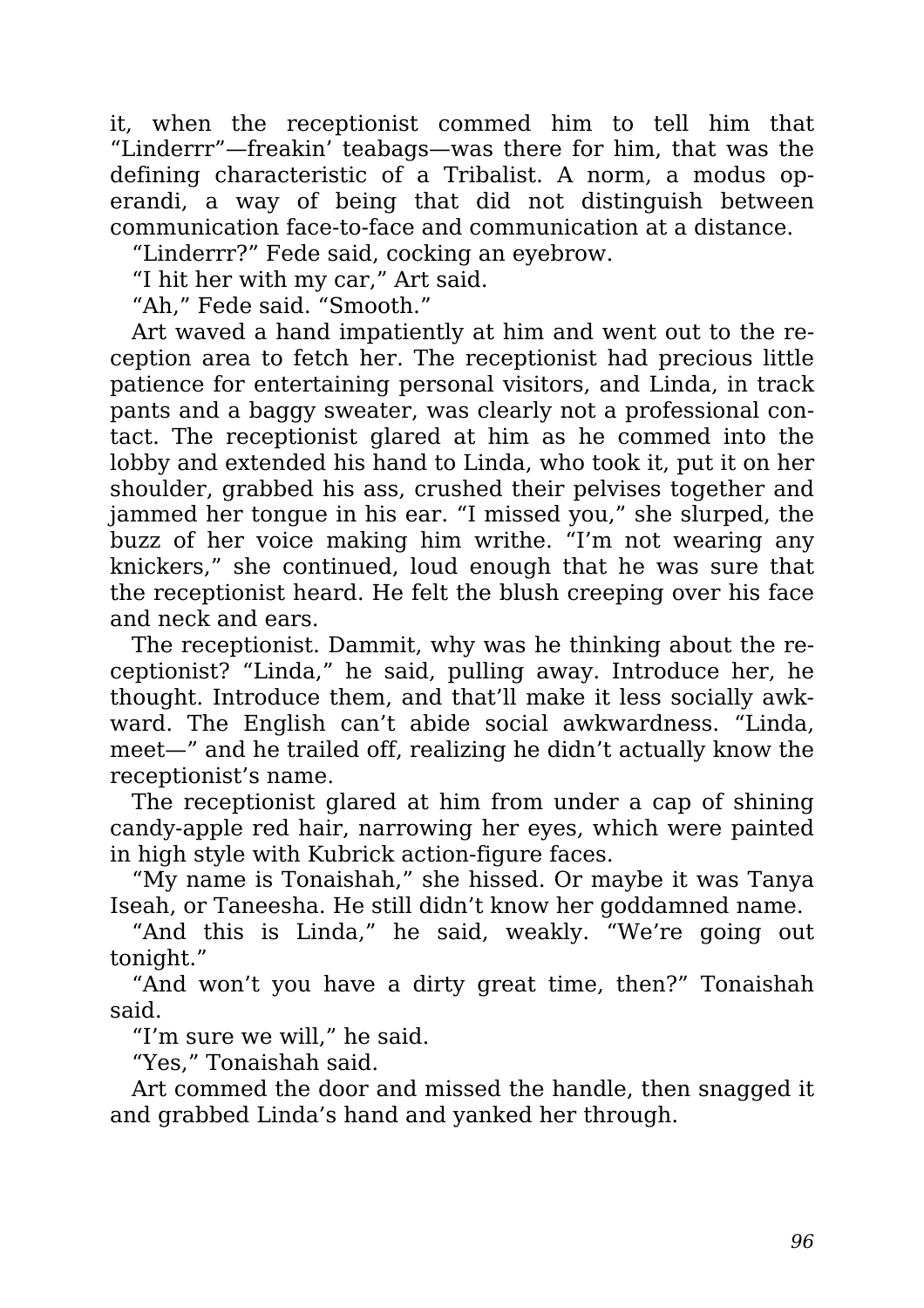"I'm a little randy," she said, directly into his ear. "Sorry." She giggled.

"Someone you have to meet," he said, reaching down to rearrange his pants to hide his boner.

"Ooh, right here in your office?" Linda said, covering his hand with hers.

"Someone with two eyes," he said, moving her hand to his hip.

"Ahh," she said. "What a disappointment."

"I'm serious. I want you to meet my friend Fede. I think you two will really hit it off."

"Wait," Linda said. "Isn't this a major step? Meeting the friends? Are we getting that serious already?"

"Oh, I think we're ready for it," Art said, draping an arm around her shoulders and resting his fingertips on the upper swell of her breast.

She ducked out from under his arm and stopped in her tracks. "Well, I don't. Don't I get a say in this?"

"What?" Art said.

"Whether it's time for me to meet your friends or not. Shouldn't I have a say?"

"Linda, I just wanted to introduce you to a coworker before we went out. He's in my office—I gotta grab my jacket there, anyway."

"Wait, is he a friend or a coworker?"

"He's a friend I work with. Come on, what's the big deal?"

"Well, first you spring this on me, then you change your story and tell me he's a coworker, now he's a friend again. I don't want to be put on display for your pals. If we're going to meet your friends, I'll dress for it, put on some makeup. This isn't fair."

"Linda," Art said, placating.

"No," she said. "Screw it. I'm not here to meet your friends. I came all the way across town to meet you at your office because you wanted to head back to your place after work, and you play headgames with me like this?"

"All right," Art said. "I'll show you back out to the lobby and you can wait with Tonaishah while I get my jacket."

"Don't take that tone with me," she said.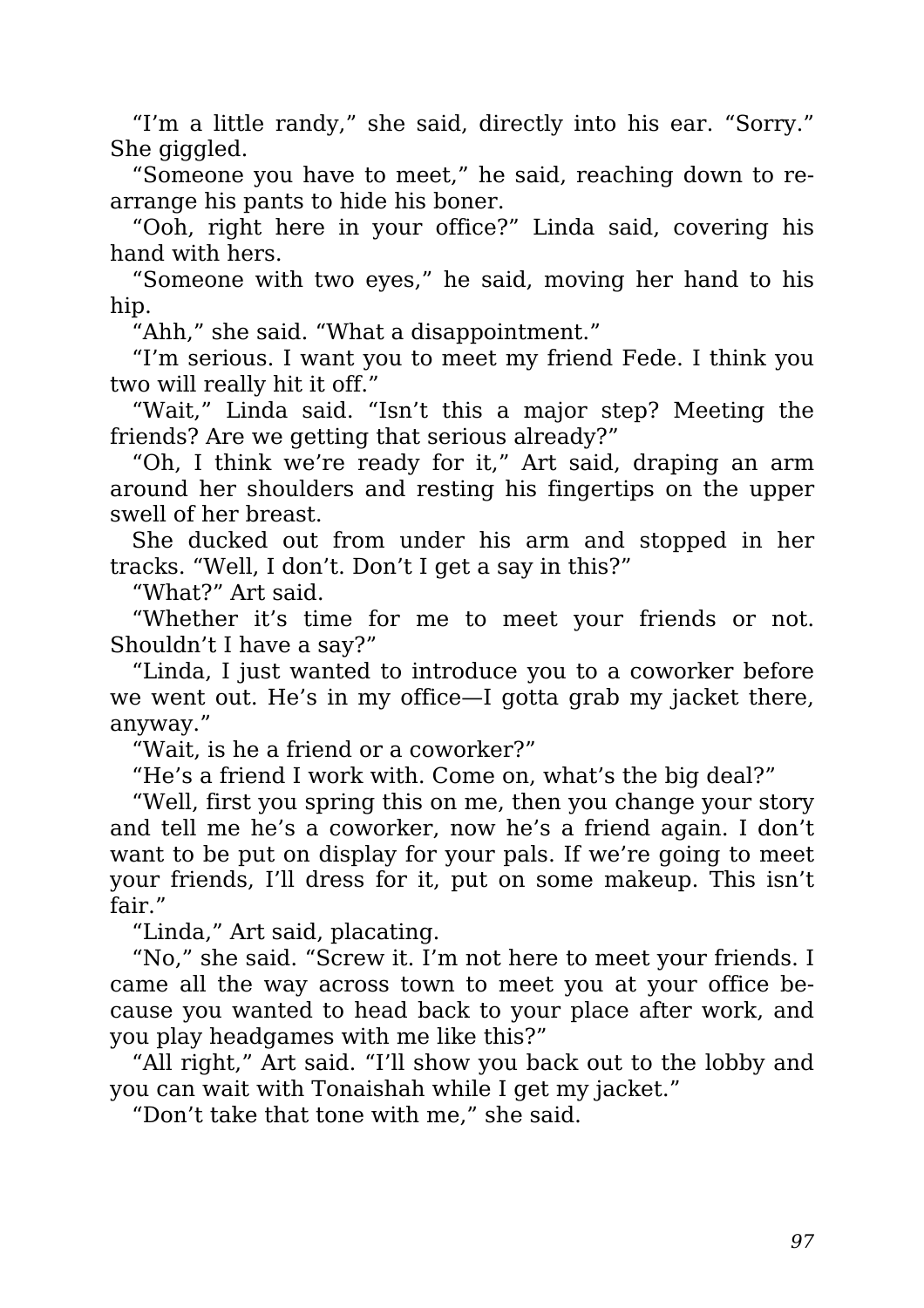"What tone?" Art said. "Jesus Christ! You can't wait in the hall, it's against policy. You don't have a badge, so you have to be with me or in the lobby. I don't give a shit if you meet Fede or not."

"I won't tell you again, Art," she said. "Moderate your tone. I won't be shouted at."

Art tried to rewind the conversation and figure out how they came to this pass, but he couldn't. Was Linda really acting this nuts? Or was he just reading her wrong or pushing her buttons or something?

"Let's start over," he said, grabbing both of her hands in his. "I need to get my jacket from my office. You can come with me if you want to, and meet my friend Fede. Otherwise you can wait in the lobby, I won't be a minute."

"Let's go meet Fede," she said. "I hope he wasn't expecting anything special, I'm not really dressed for it."

He stifled a snotty remark. After all that, she was going to go and meet Fede? So what the hell were they arguing about? On the other hand, he'd gotten his way, hadn't he? He led her by the hand to his office, and beyond every doorway they passed was a V/DT Experience Designer pretending not to peek at them as they walked by, having heard every word through the tricky acoustics of O'Malley House.

"Fede," he said, stiffly, "This is Linda. Linda, this is Fede."

Fede stood and treated Linda to his big, suave grin. Fede might be short and he might have paranoid delusions, but he was trim and well groomed, with the sort of finicky moustache that looked like a rotting caterpillar if you didn't trim it every morning. He liked to work out, and had a tight waist and a gut you could bounce a quarter off of, and liked to wear tight shirts that showed off his overall fitness, made him stand out among the spongy mouse-potatoes of the corporate world. Art had never given it much thought, but now, standing with Fede and Linda in his tiny office, breathing in Fede's Lilac Vegetal and Linda's new-car-smell shampoo, he felt paunchy and sloppy.

"Ah," Fede said, taking her hand. "The one you hit with your car. It's a pleasure. You seem to be recovering nicely, too."

Linda smiled and gave him a peck on the cheek, a few strands of her bobbed hair sticking to his moustache like cobwebs as she pulled away.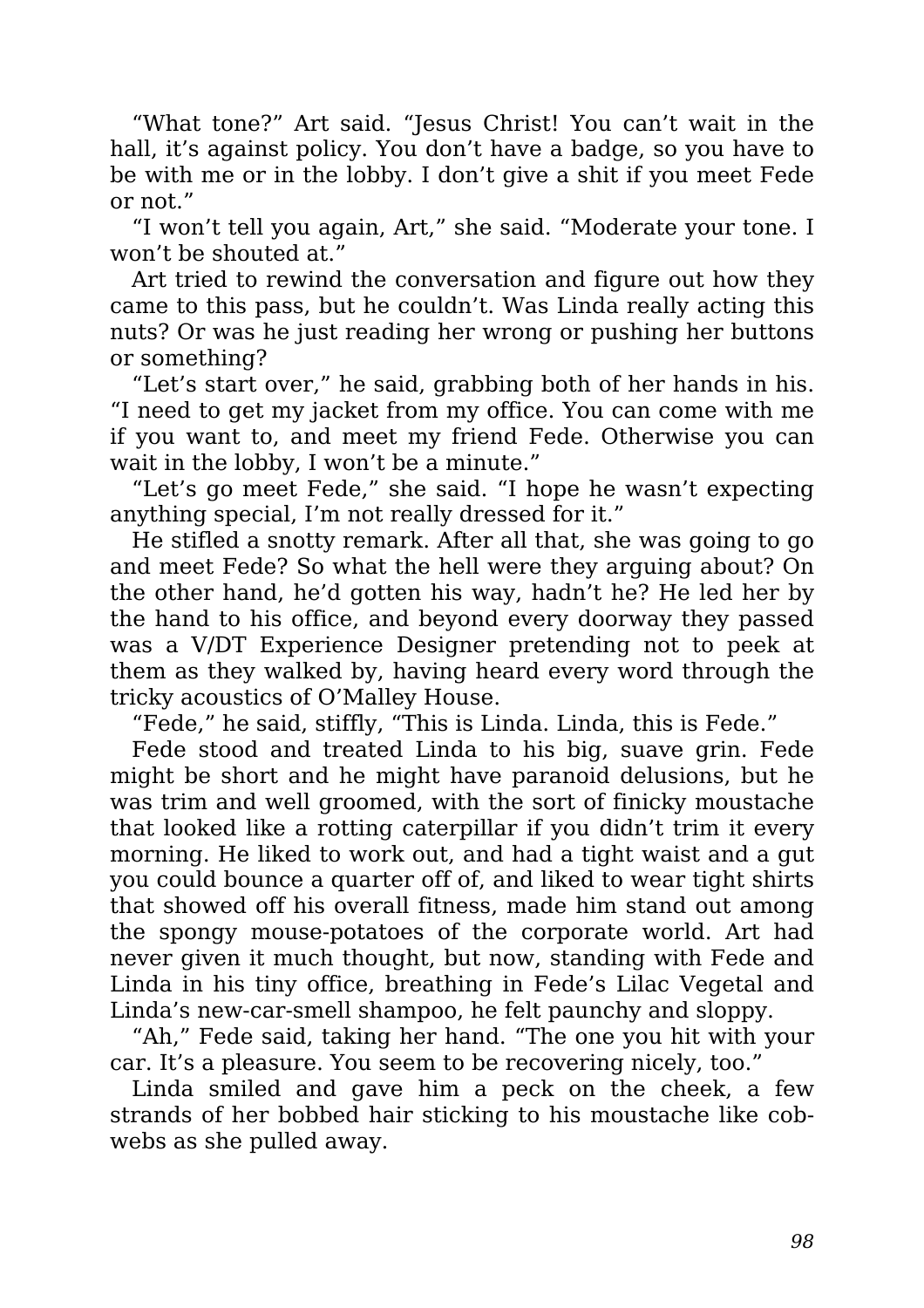"It was just a love tap," she said. "I'll be fine."

"Fede's from New York," Art said. "We colonials like to stick together around the office. And Linda's from Los Angeles."

"Aren't there any, you know, British people in London?" Linda said, wrinkling her nose.

"There's Tonaishah," Art said weakly.

"Who?" Fede said.

"The receptionist," Linda said. "Not a very nice person."

"With the eyes?" Fede said, wriggling his fingers around his temples to indicate elaborate eye makeup.

"That's her," Linda said.

"Nasty piece of work," Fede said. "Never trusted her."

"You're not another UE person, are you?" Linda said, sizing Fede up and giving Art a playful elbow in the ribs.

"Who, me? Nah. I'm a management consultant. I work in Chelsea mostly, but when I come slumming in Piccadilly, I like to comandeer Art's office. He's not bad, for a UE-geek."

"Not bad at all," Linda said, slipping an arm around Art's waist, wrapping her fingers around the waistband of his trousers. "Did you need to grab your jacket, honey?"

Art's jacket was hanging on the back of his office door, and to get at it, he had to crush himself against Linda and maneuver the door shut. He felt her breasts soft on his chest, felt her breath tickle his ear, and forgot all about their argument in the corridor.

"All right," Art said, hooking his jacket over his shoulder with a finger, feeling flushed and fluttery. "OK, let's go."

"Lovely to have met you, Fede," Linda said, taking his hand.

"And likewise," Fede said.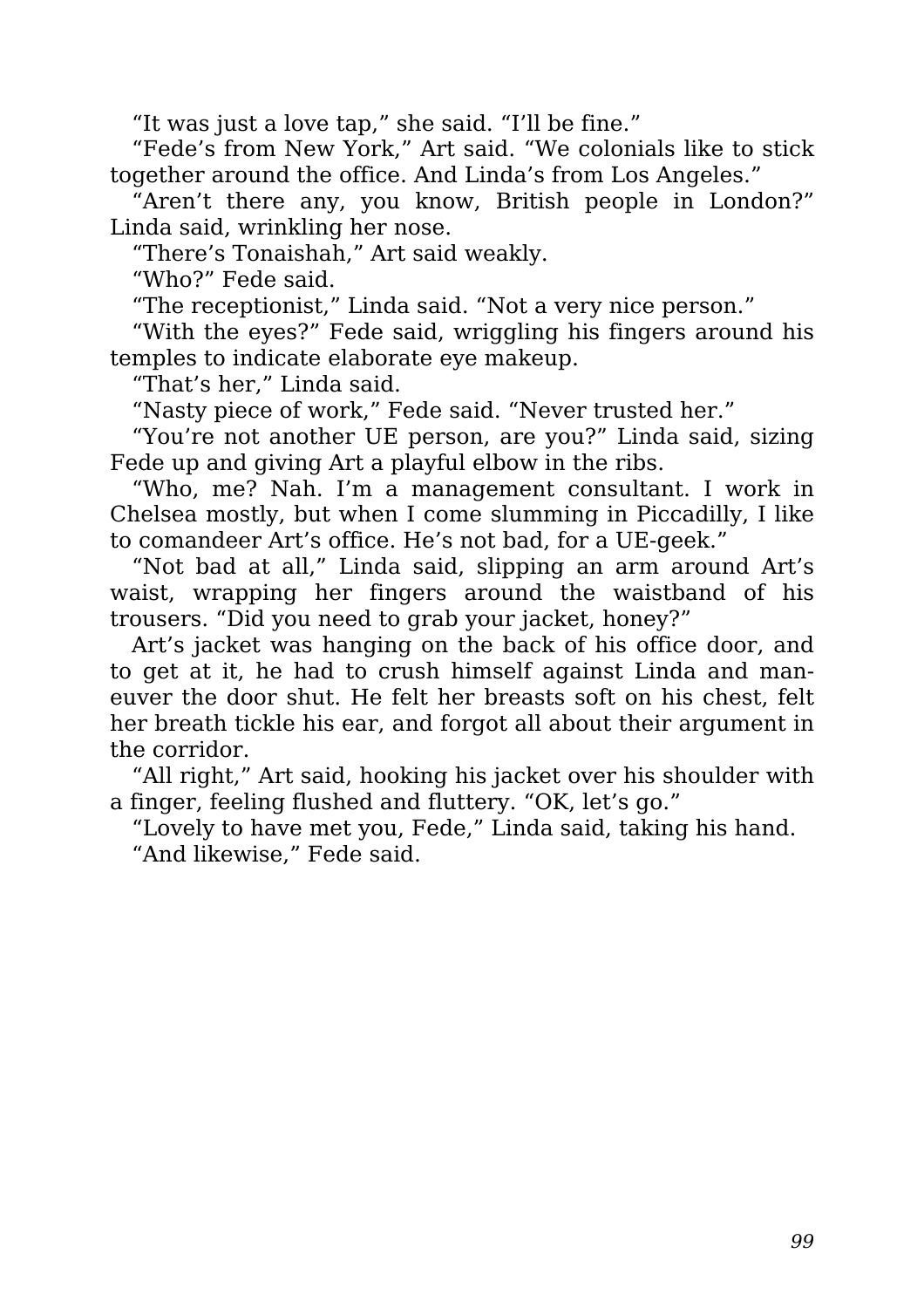## Chapter 15

Vigorous sex ensued.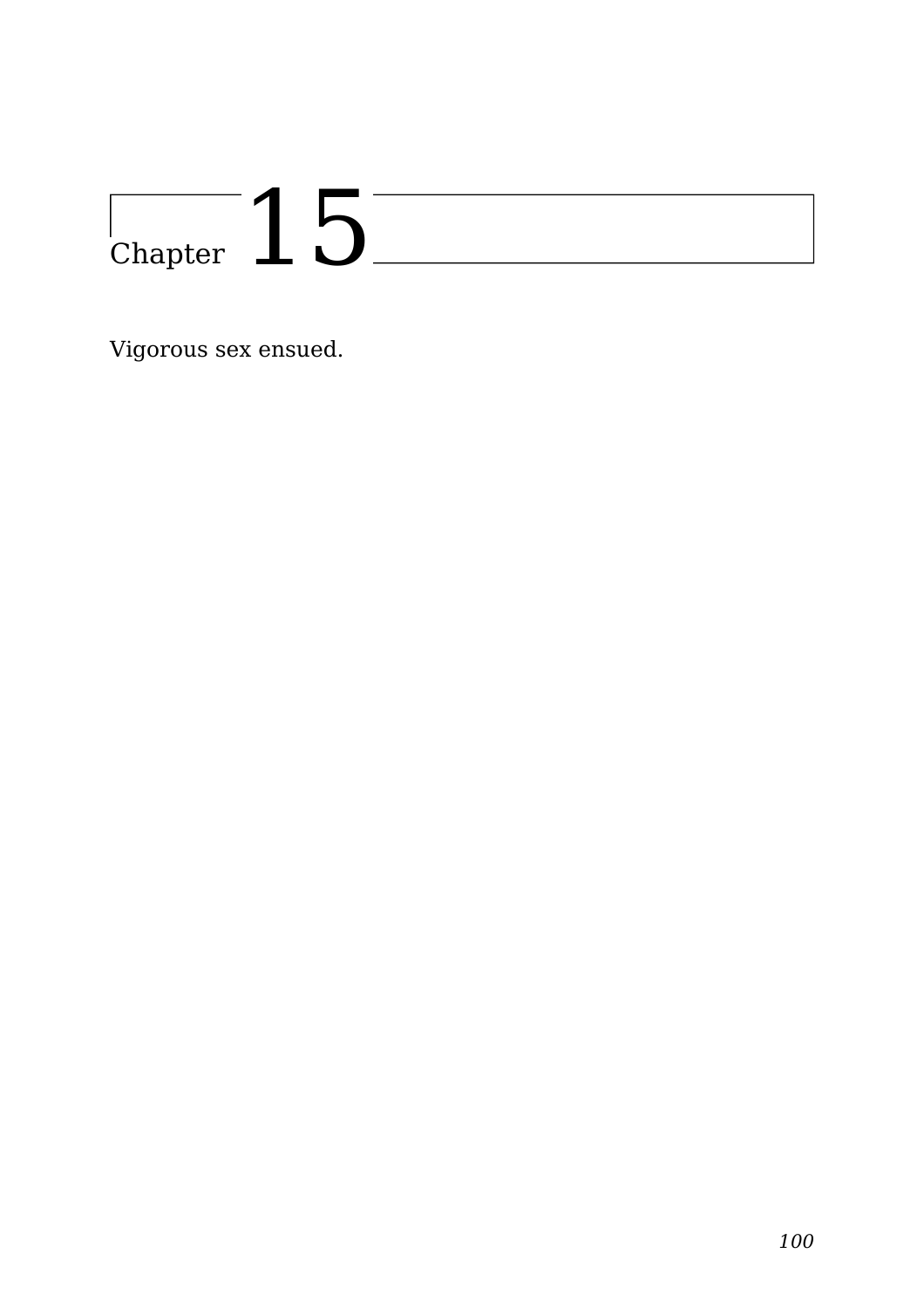### Chapter  $16$

Art rolled out of bed at dark o'clock in the morning, awakened by circadians and endorphins and bladder. He staggered to the toilet in the familiar gloom of his shabby little rooms, did his business, marveled at the tenderness of his privates, fumbled for the flush mechanism—"British" and "Plumbing" being two completely opposite notions—and staggered back to bed. The screen of his comm, nestled on the end table, washed the room in liquid-crystal light. He'd tugged the sheets off of Linda when he got up, and there she was, chest rising and falling softly, body rumpled and sprawled after their gymnastics. It had been transcendent and messy, and the sheets were coarse with dried fluids.

He knelt on the bed and fussed with the covers some, trying for an equitable—if not chivalrously so—division of blankets. He bent forward to kiss at a bite-mark he'd left on her shoulder.

His back went "pop."

Somewhere down in the lumbar, somewhere just above his tailbone, a deep and unforgiving pop, ominous as the cocking of a revolver. He put his hand there and it felt OK, so he cautiously lay back. Three-quarters of the way down, his entire lower back seized up, needles of fire raced down his legs and through his groin, and he collapsed.

He barked with pain, an inhuman sound he hadn't known he could make, and the rapid emptying of his lungs deepened the spasm, and he mewled. Linda opened a groggy eye and put her hand on his shoulder. "What is it, hon?"

He tried to straighten out, to find a position in which the horrible, relentless pain returned whence it came. Each motion was agony. Finally, the pain subsided, and he found himself pretzelled, knees up, body twisted to the left, head twisted to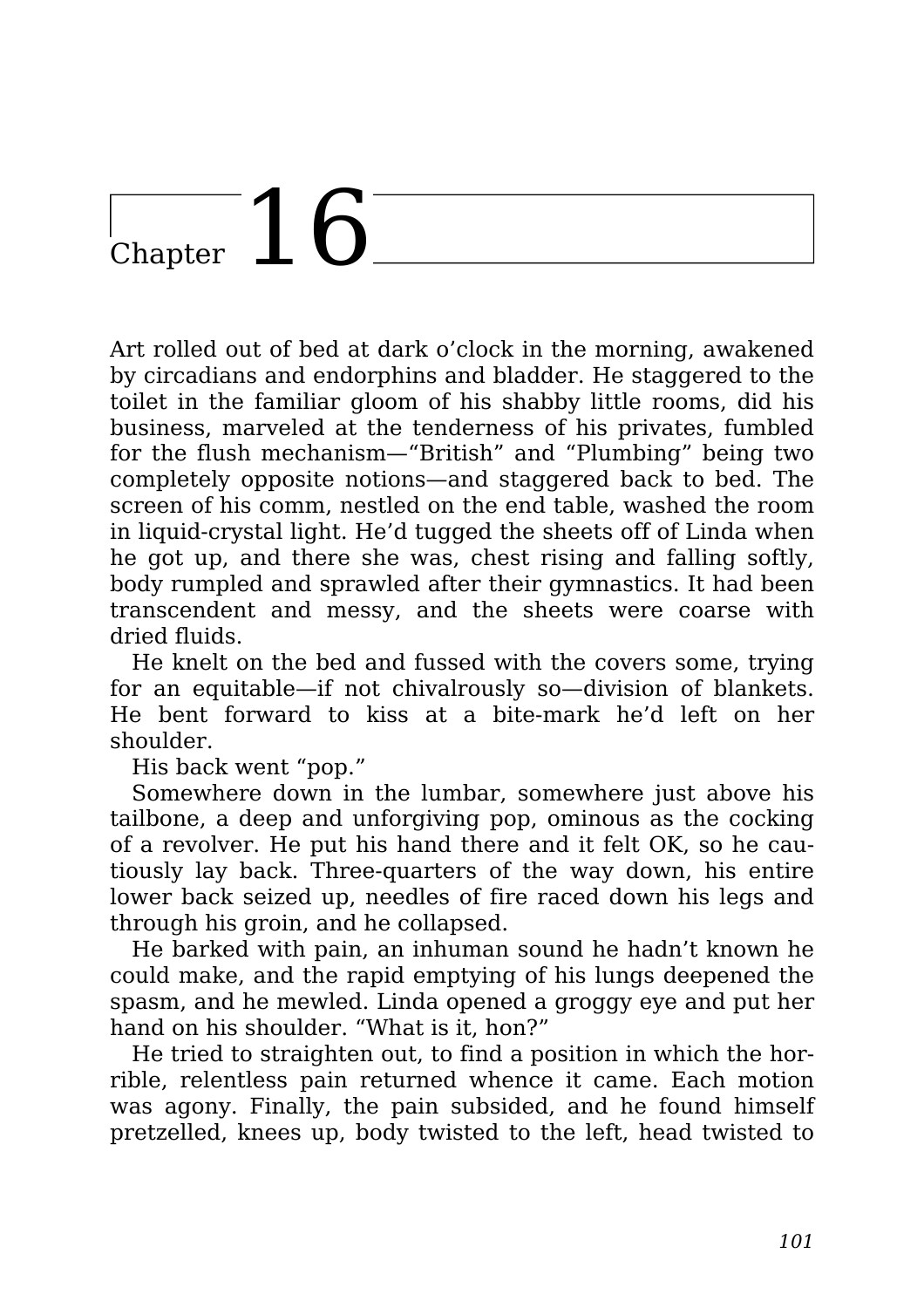the right. He did not dare budge from this posture, terrified that the pain would return.

"It's my back," he gasped.

"Whah? Your back?"

"I—I put it out. Haven't done it in years. I need an icepack, OK? There're some headache pills in the medicine cabinet. Three of those."

"Seriously?"

"Look, I'd get 'em myself, but I can't even sit up, much less walk. I gotta ice this down now before it gets too inflamed."

"How did it happen?"

"It just happens. Tai Chi helps. Please, I need ice."

Half an hour later, he had gingerly arranged himself with his knees up and his hips straight, and he was breathing deeply, willing the spasms to unclench. "Thanks," he said.

"What now? Should I call a doctor?"

"He'd just give me painkillers and tell me to lose some weight. I'll probably be like this for a week. Shit. Fede's going to kill me. I was supposed to go to Boston next Friday, too."

"Boston? What for? For how long?"

Art bunched the sheets in his fists. He hadn't meant to tell her about Boston yet—he and Fede hadn't worked out his cover story. "Meetings," he said. "Two or three days. I was going to take some personal time and go see my family, too. Goddamnit. Pass me my comm, OK?"

"You're going to work now?"

"I'm just going to send Fede a message and send out for some muscle-relaxants. There's a twenty-four-hour chemist's at Paddington Station that delivers."

"I'll do it, you lie flat."

And so it began. Bad enough to be helpless, weak as a kitten and immobile, but to be at the whim of someone else, to have to provide sufficient excuse for every use of his comm, every crawl across the flat… Christ. "Just give me my comm, please. I can do it faster than I can explain how to do it."

In thirty-six hours, he was ready to tear the throat out of anyone who tried to communicate with him. He'd harangued Linda out of the flat and crawled to the kitchen floor, painstakingly assembling a nest of pillows and sofa cushions, close to the icemaker and the painkillers and toilet. His landlady, an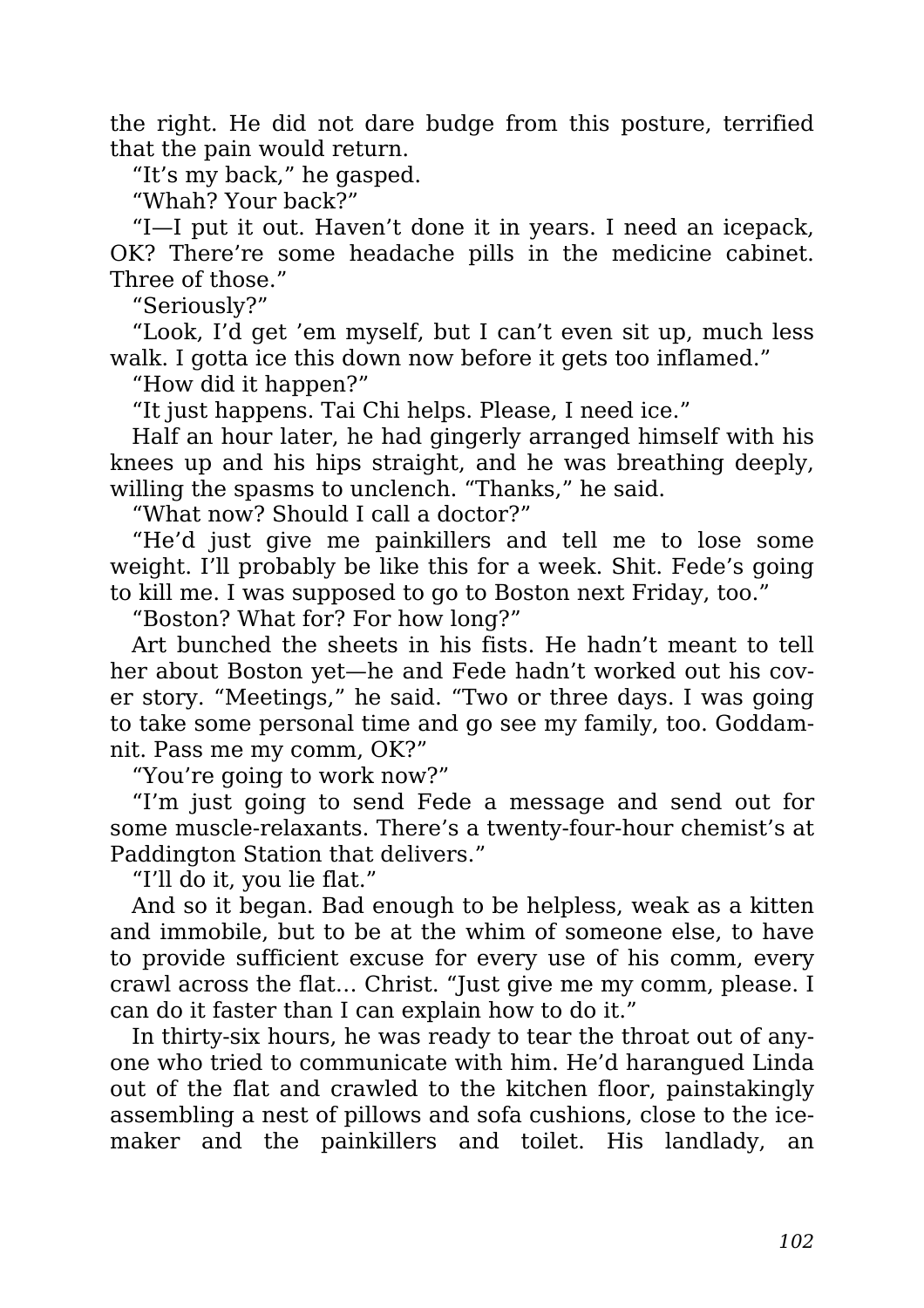unfriendly Chinese lady who had apparently been wealthy beyond words in Hong Kong and clearly resented her reduced station, agreed to sign for the supply drops he commed to various retailers around London.

He was giving himself a serious crick in his neck and shoulder from working supine, comm held over his head. The painkillers weighted his arms and churned his guts, and at least twice an hour, he'd grog his way into a better position, forgetting the tenderness in his back, and bark afresh as his nerves shrieked and sizzled.

Two days later and he was almost unrecognizable, a gamey, unshaven lump in the tiny kitchen, his nest gray with sweat and stiff with spilled take-away curry. He suspected that he was overmedicating, forgetting whether he'd taken his tablets and taking more. In one of his more lucid moments, he realized that there was a feedback cycle at play here—the more pills he took, the less equipped he was to judge whether he'd taken his pills, so the more pills he took. His mind meandered through a solution to this, a timer-equipped pillcase that reset when you took the lid off and chimed if you took the lid off again before the set interval had elapsed. He reached for his comm to make some notes, found it wedged under one of his hocks, greasy with sweat, batteries dead. He hadn't let his comm run down in a decade, at least.

His landlady let Linda in on the fourth day, as he was sleeping fitfully with a pillow over his face to shut out the light from the window. He'd tried to draw the curtains a day—two days?—before, but had given up when he tried to pull himself upright on the sill only to collapse in a fresh gout of writhing. Linda crouched by his head and stroked his greasy hair softly until he flipped the pillow off his face with a movement of his neck. He squinted up at her, impossibly fresh and put together and incongruous in his world of reduced circumstances.

"Art. Art. Art. Art! You're a mess, Art! Jesus. Why aren't you in bed?"

"Too far," he mumbled.

"What would your grandmother say? Dear-oh-dearie. Come on, let's get you up and into bed, and then I'm going to have a doctor and a massage therapist sent in. You need a nice, hot bath, too. It'll be good for you and hygienic besides."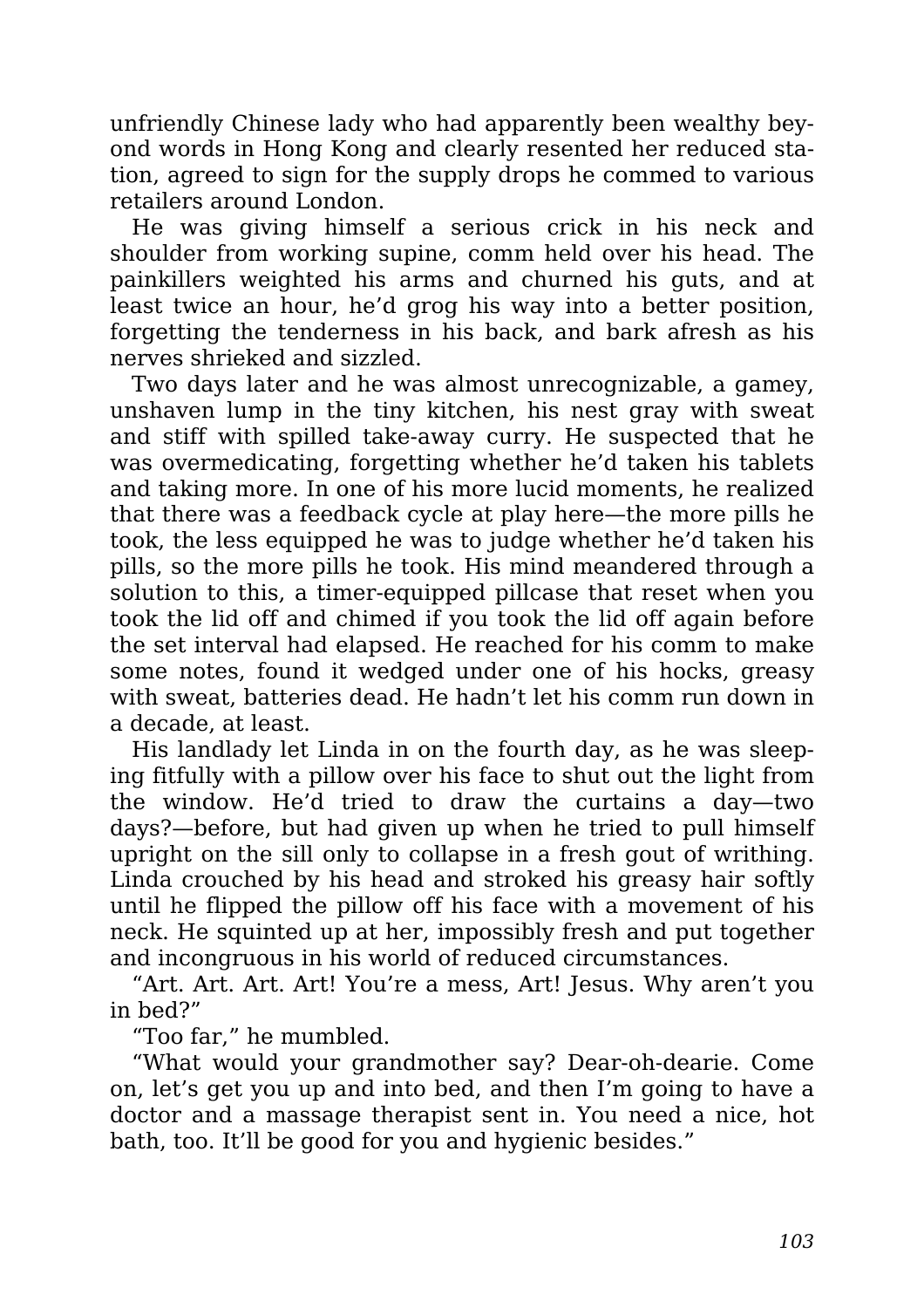"No tub," he said petulantly.

"I know, I know. Don't worry about it. I'll sort it out."

And she did, easing him to his feet and helping him into bed. She took his house keys and disappeared for some unknowable time, then reappeared with fresh linen in store wrappers, which she lay on the bed carefully, making tight hospital corners and rolling him over, nurse-style, to do the other side. He heard her clattering in the kitchen, running the faucets, moving furniture. He reminded himself to ask her to drop his comm in its charger, then forgot.

"Come on, time to get up again," she said, gently peeling the sheets back.

"It's OK," he said, waving weakly at her.

"Yes, it is. Let's get up." She took his ankles and gradually turned him on the bed so that his feet were on the floor, then grabbed him by his stinking armpits and helped him to his feet. He stumbled with her into his crowded living room, dimly aware of the furniture stacked on itself around him. She left him hanging on the door lintel and then began removing his clothes. She actually used a scissors to cut away his stained tee shirt and boxer shorts. "All right," she said, "into the tub."

"No tub," he said.

"Look down, Art," she said.

He did. An inflatable wading pool sat in the middle of his living room, flanked by an upended coffee table and his sofa, standing on its ear. The pool was full of steaming, cloudy water. "There's a bunch of eucalyptus oil and Epsom salts in there. You're gonna love it."

That night, Art actually tottered into the kitchen and got himself a glass of water, one hand pressed on his lower back. The cool air of the apartment fanned the mentholated liniment on his back and puckered goose pimples all over his body. After days of leaden limbs, he felt light and clean, his senses singing as though he was emerging from a fever. He drank the water, and retrieved his comm from its cradle.

He propped several pillows up on his headboard and fired up his comm. Immediately, it began to buzz and hum and chatter and blink, throwing up alerts about urgent messages, pages and calls pending. The lightness he'd felt fled him, and he began the rotten business of triaging his in-box.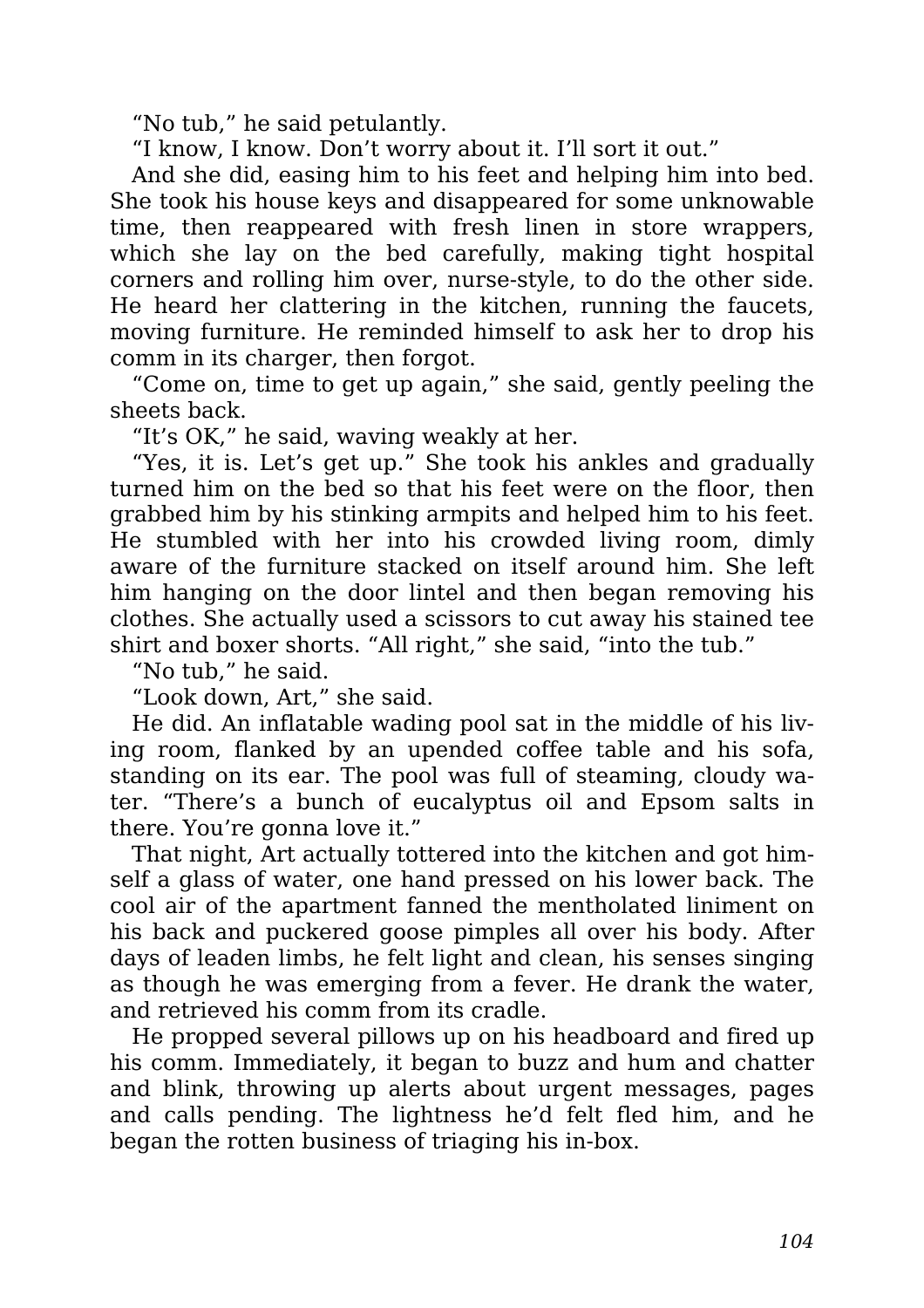One strong impression emerged almost immediately: Fede wanted him in Boston.

The Jersey clients were interested in the teasers that Fede had forwarded to them. The Jersey clients were obsessed with the teasers that Fede had forwarded to them. The Jersey clients were howling for more after the teasers that Fede had forwarded to them. Fede had negotiated some big bucks on approval if only Art would go and talk to the Jersey clients. The Jersey clients had arranged a meeting with some of the MassPike decision-makers for the following week, and now they were panicking because they didn't have anything except the teasers Fede had forwarded to them.

You should really try to go to Boston, Art. We need you in Boston, Art. You have to go to Boston, Art. Art, go to Boston. Boston, Art. Boston.

Linda rolled over in bed and peered up at him. "You're not working again, are you?"

"Shhh," Art said. "It's less stressful if I get stuff done than if I let it pile up."

"Then why is your forehead all wrinkled up?"

"I have to go to Boston," he said. "Day after tomorrow, I think."

"Jesus, are you insane? Trying to cripple yourself?"

"I can recover in a hotel room just as well as I can recover here. It's just rest from here on in, anyway. And a hotel will probably have a tub."

"I can't believe I'm hearing this. You're not going to recover in Boston. You'll be at meetings and stuff. Christ!"

"I've got to do this," Art said. "I just need to figure out how. I'll go business class, take along a lumbar pillow, and spend every moment that I'm not in a meeting in a tub or getting a massage. I could use a change of scenery about now, anyway."

"You're a goddamned idiot, you know that?"

Art knew it. He also knew that here was an opportunity to get back to EST, to make a good impression on the Jersey clients, to make his name in the Tribe and to make a bundle of cash. His back be damned, he was sick of lying around anyway. "I've got to go, Linda."

"It's your life," she said, and tossed aside the covers. "But I don't have to sit around watching you ruin it." She disappeared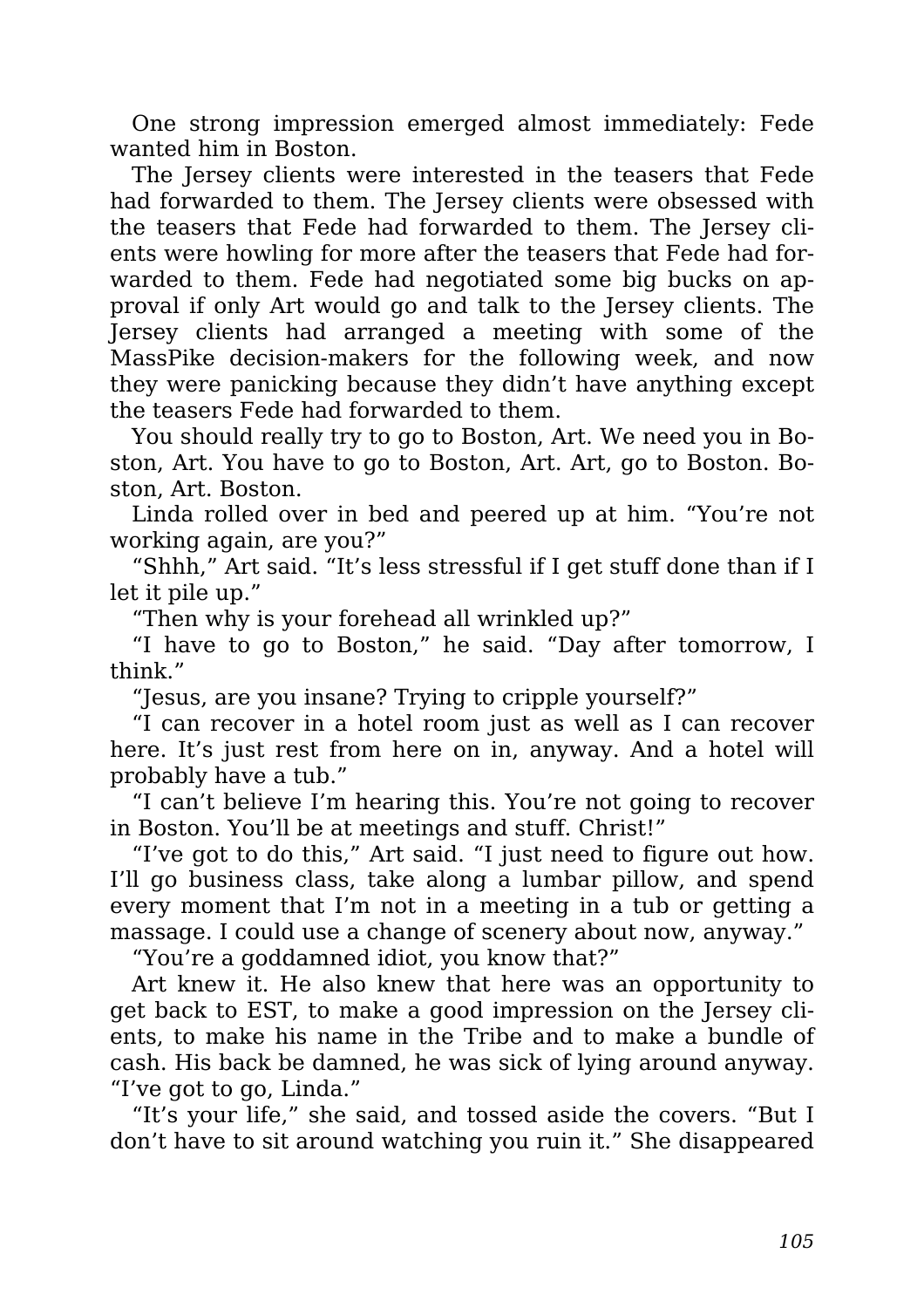into the hallway, then reemerged, dressed and with her coat on. "I'm out of here."

"Linda," Art said.

"No," she said. "Shut up. Why the fuck should I care if you don't, huh? I'm going. See you around."

"Come on, let's talk about this."

East-Coast pizza. Flat Boston twangs. The coeds rushing through Harvard Square and oh, maybe a side trip to New York, maybe another up to Toronto and a roti at one of the halal Guyanese places on Queen Street. He levered himself painfully out of bed and hobbled to the living room, where Linda was arguing with a taxi dispatcher over her comm, trying to get them to send out a cab at two in the morning.

"Come on," Art said. "Hang that up. Let's talk about this."

She shot him a dirty look and turned her back, kept on ranting down the comm at the dispatcher.

"Linda, don't do this. Come on."

"I am on the phone!" she said to him, covering the mouthpiece. "Shut the fuck up, will you?" She uncovered the mouthpiece. "Hello? Hello?" The dispatcher had hung up. She snapped the comm shut and slammed it into her purse. She whirled to face Art, snorting angry breaths through her nostrils. Her face was such a mask of rage that Art recoiled, and his back twinged. He clasped at it and carefully lowered himself onto the sofa.

"Don't do this, OK?" he said. "I need support, not haranguing."

"What's there to say? Your mind's already made up. You're going to go off and be a fucking idiot and cripple yourself. Go ahead, you don't need my permission."

"Sit down, please, Linda, and talk to me. Let me explain my plan and my reasons, OK? Then I'll listen to you. Maybe we can sort this out and actually, you know, come to understand each other's point of view."

"Fine," she said, and slammed herself into the sofa. Art bounced and he seized his back reflexively, waiting for the pain, but beyond a low-grade throbbing, he was OK.

"I have a very large opportunity in Boston right now. One that could really change my life. Money, sure, but prestige and profile, too. A dream of an opportunity. I need to attend one or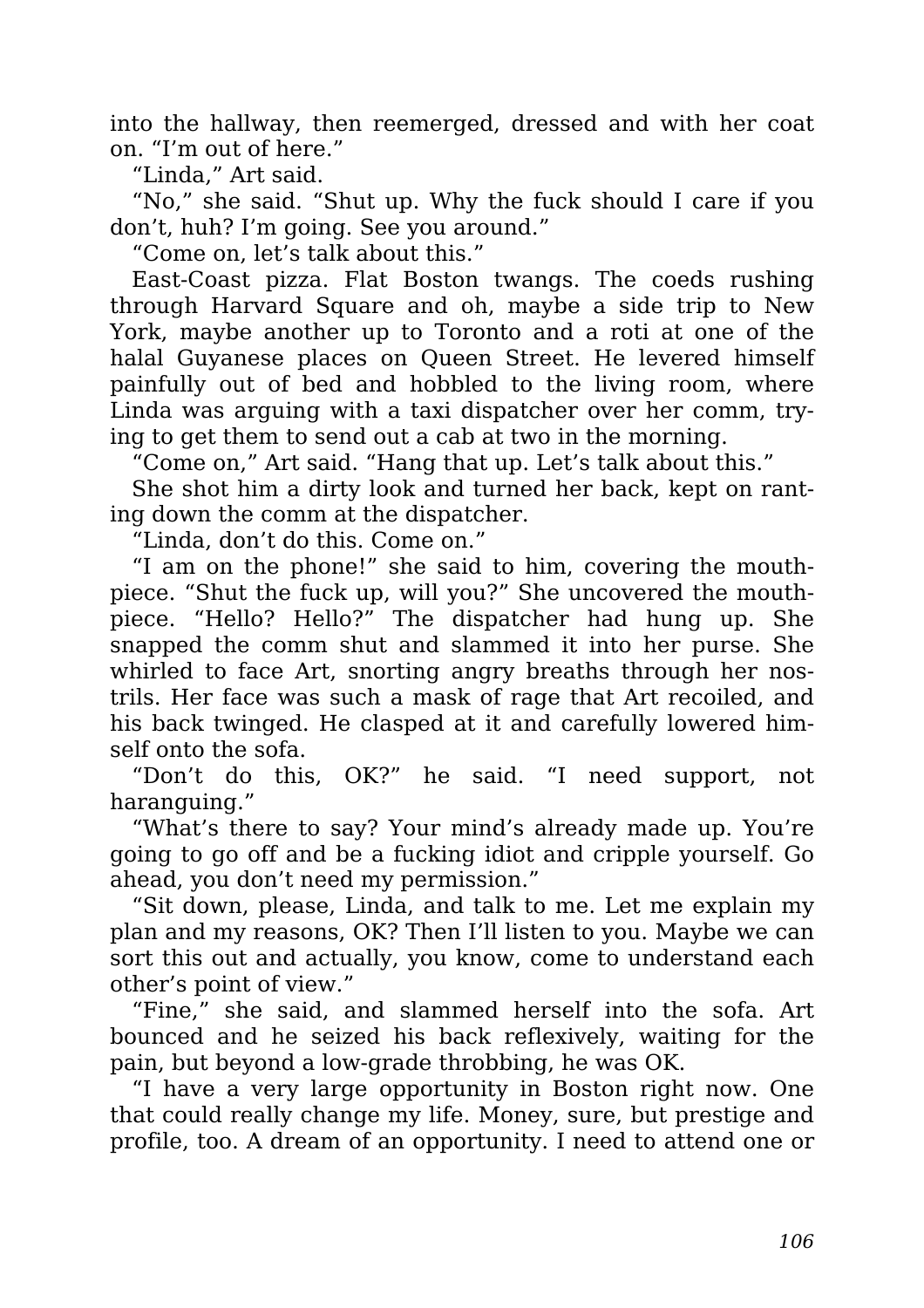two meetings, and then I can take a couple days off. I'll get Fede to OK a first-class flight—we get chits we can use to upgrade to Virgin Upper; they've got hot tubs and massage therapists now. I'll check into a spa—they've got a bunch on Route 128—and get a massage every morning and have a physiotherapist up to the room every night. I can't afford that stuff here, but Fede'll spring for it if I go to Boston, let me expense it. I'll be a good lad, I promise."

"I still think you're being an idiot. Why can't Fede go?" "Because it's my deal."

"Why can't whoever you're meeting with come here?" "That's complicated."

"Bullshit. I thought you wanted to talk about this?"

"I do. I just can't talk about that part."

"Why not? Are you afraid I'll blab? Christ, Art. Give me some credit. Who the hell would I blab to, anyway?"

"Look, Linda, the deal itself is confidential—a secret. A secret's only a secret if you don't tell it to anyone, all right? So I'm not going to tell you. It's not relevant to the discussion, anyway."

"Art. Art. Art. Art, you make it all sound so reasonable, and you can dress it up with whatever words you want, but at the end of the day, we both know you're full of shit on this. There's no way that doing this is better for you than staying here in bed. If Fede's the problem, let me talk to him."

"Jesus, no!"

"Why not?"

"It's not appropriate, Linda. This is a work-related issue. It wouldn't be professional. OK, I'll concede that flying and going to meeting is more stressful than not flying and not going to meetings, but let's take it as a given that I really need to go to Boston. Can't we agree on that, and then discuss the ways that we can mitigate the risks associated with the trip?"

"Jesus, you're an idiot," she said, but she seemed to be on the verge of smiling.

"But I'm your idiot, right?" Art said, hopefully.

"Sure, sure you are." She did smile then, and cuddle up to him on the sofa. "They don't have fucking hot tubs in Virgin Upper, do they?"

"Yeah," Art said, kissing her earlobe. "They really do."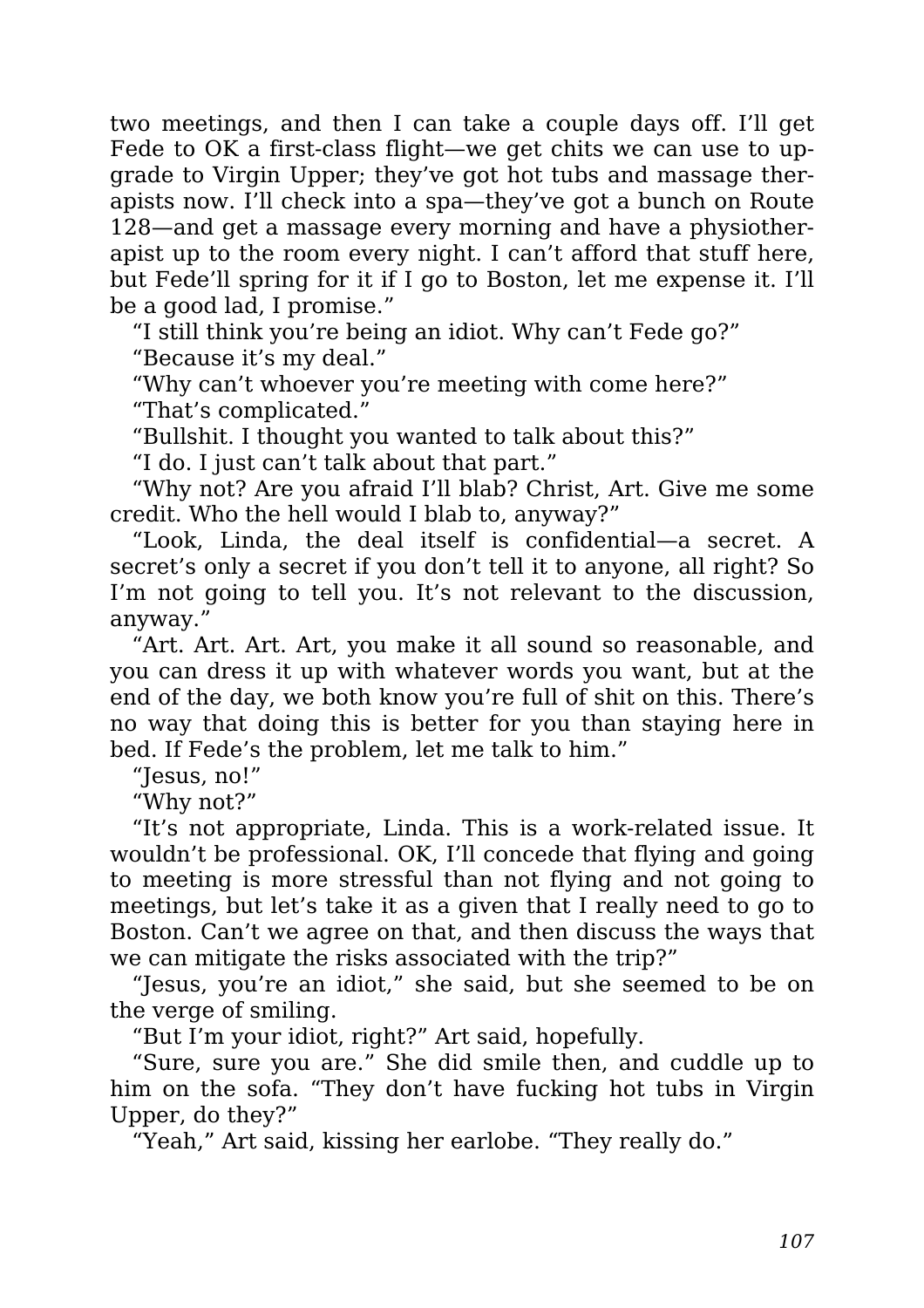# Chapter  $17$

Once the blood coursing from my shins slows and clots, I take an opportunity to inspect the damage more closely. The cuts are relatively shallow, certainly less serious than they were in my runamuck imagination, which had vivid slashes of white bone visible through the divided skin. I cautiously pick out the larger grit and gravel and turn my attention spinewards.

I have done a number on my back, that much is certain. My old friends, the sacroiliac joints, feel as tight as drumheads, and they creak ominously when I shift to a sitting position with my back propped up on the chimney's upended butt, the aluminum skirting cool as a kiss on my skin. They're only just starting to twinge, a hint of the agonies to come.

My jaw, though, is pretty bad. My whole face feels swollen, and if I open my mouth the blood starts anew.

You know, on sober reflection, I believe that coming up to the roof was a really bad idea.

I use the chimney to lever myself upright again, and circle it to see exactly what kind of damage I've done. There's a neat circular hole in the roof where the chimney used to be, gusting warm air into my face as I peer into its depths. The hole is the mouth of a piece of shiny metal conduit about the circumference of a basketball hoop. When I put my head into it, I hear the white noise of a fan, somewhere below in the building's attic. I toss some gravel down the conduit and listen to the report as it pings off the fan blades down below. That's a good, loud sound, and one that is certain to echo through the building.

I rain gravel down the exhaust tube by the handful, getting into a mindless, shuffling rhythm, wearing the sides of my hands raw and red as I scrape the pebbles up into handy piles. Soon I am shuffling afield of the fallen chimney, one hand on my lumbar, crouched over like a chimp, knees splayed in an effort to shift stress away from my grooved calves.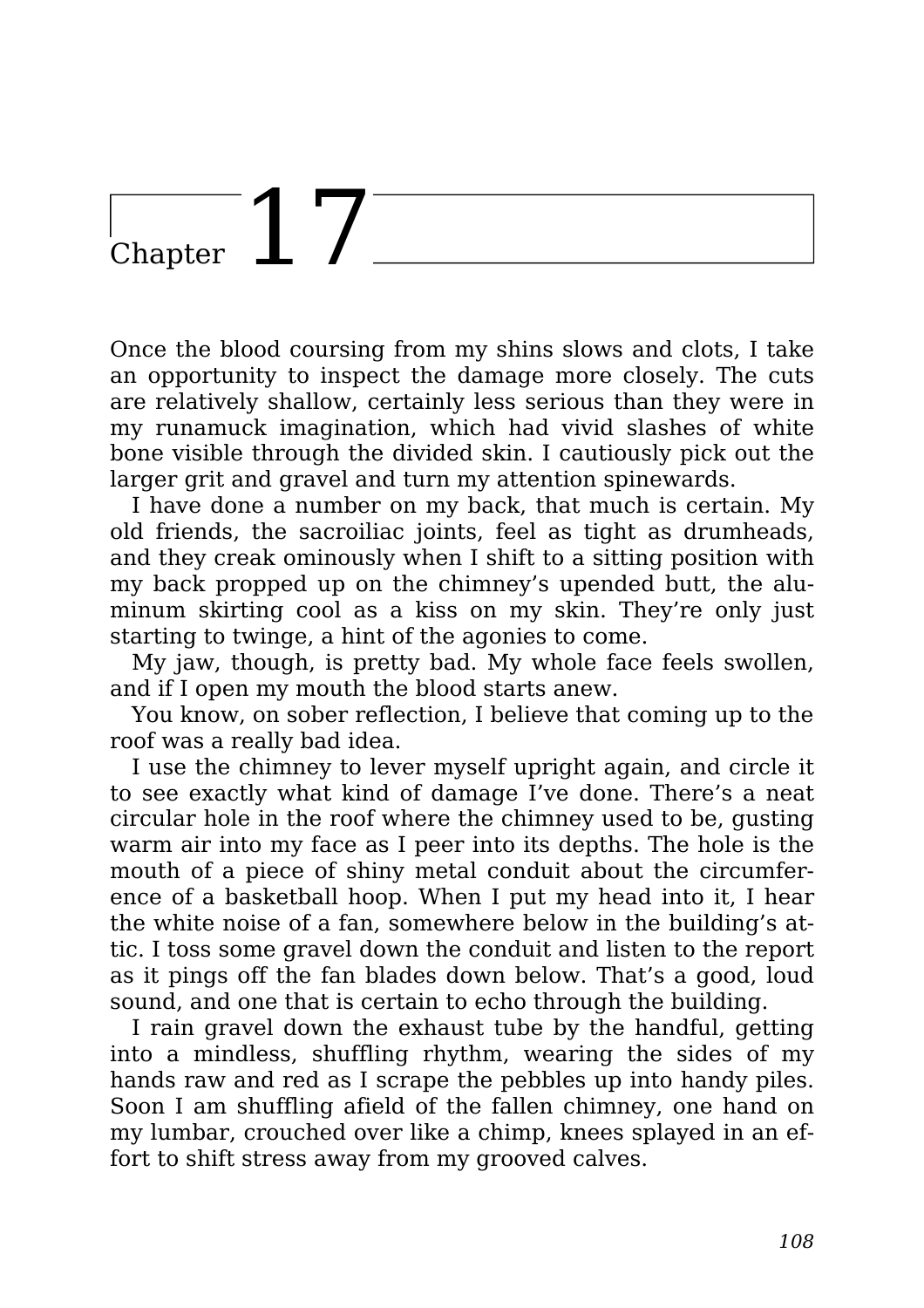I'm really beating the shit out of that poor fan, I can tell. The shooting-gallery rattle of the gravel ricocheting off the blades is dulling now, sometimes followed by secondary rattles as the pebbles bounce back into the blades. Not sure what I'll do if the fan gives out before someone notices me up here.

It's not an issue, as it turns out. The heavy fire door beyond the chimney swings open abruptly. A hospital maintenance gal in coveralls, roly-poly and draped with tool belts and bandoliers. She's red-faced from the trek up the stairs, and it gives her the aspect of a fairy tale baker or candy-seller. She reinforces this impression by putting her plump hands to her enormous bosom and gasping when she catches sight of me.

It comes to me that I am quite a fucking sight. Bloody, sunburnt, wild-eyed, with my simian hunch and my scabby jaw set at a crazy angle to my face and reality both. Not to mention my near nudity, which I'm semipositive is not her idea of light entertainment. "Hey," I say. "I, uh, I got stuck on the roof. The door shut." Talking reopens the wound on my jaw and I feel more blood trickling down my neck. "Unfortunately, I only get one chance to make a first impression, huh? I'm not, you know, really crazy, I was just a little bored and so I went exploring and got stuck and tried to get someone's attention, had a couple accidents… It's a long story. Hey! My name's Art. What's yours?"

"Oh my Lord!" she said, and her hand jumps to the hammer in its bandolier holster on her round tummy. She claws at it frantically.

"Please," I say, holding my hands in front of me. "Please. I'm hurt is all. I came up here to get some fresh air and the door swung shut behind me. I tripped when I knocked over the chimney to get someone's attention. I'm not dangerous. Please. Just help me get back down to the twentieth floor—I think I might need a stretcher crew, my back is pretty bad."

"It's Caitlin," she says.

"I beg your pardon?"

"My name is Caitlin," she says.

"Hi, Caitlin," I said. I extend my hand, but she doesn't move the ten yards she would have to cross in order to take it. I think about moving towards her, but think better of it.

"You're not up here to jump, are you?"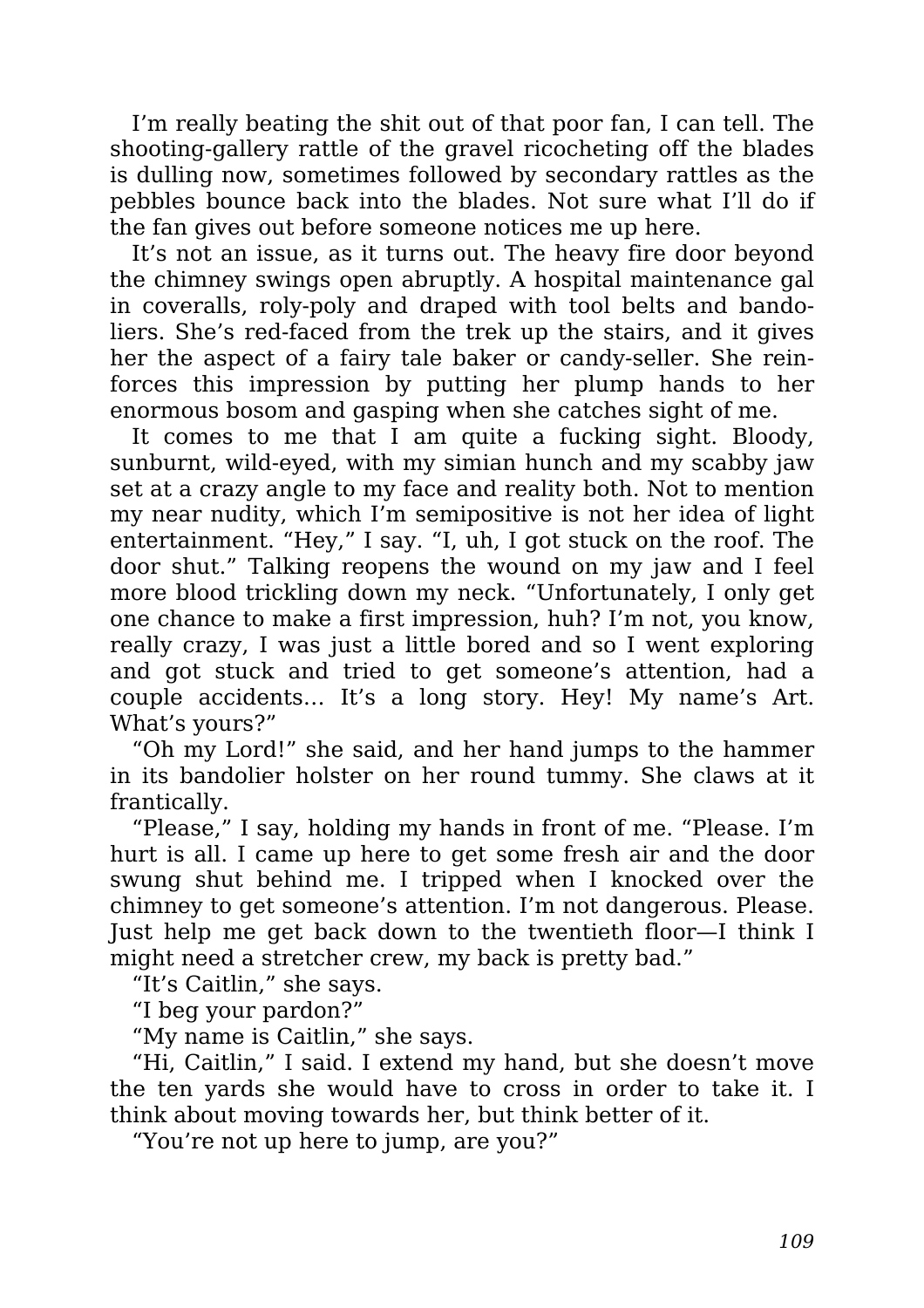"Jump? Christ, no! Just stuck is all. Just stuck."

Linda's goddamned boyfriend was into all this flaky Getting to Yes shit, subliminal means of establishing rapport and so on. Linda and I once spent an afternoon at the Children's Carousel uptown in Manhattan, making fun of all his newage theories. The one that stood out in my mind as funniest was synching your breathing—"What you resist persists, so you need to turn resistance into assistance," Linda recounted. You match breathing with your subject for fifteen breaths and they unconsciously become receptive to your suggestions. I have a suspicion that Caitlin might bolt, duck back through the door and pound down the stairs on her chubby little legs and leave me stranded.

So I try it, match my breath to her heaving bosom. She's still panting from her trek up the stairs and fifteen breaths go by in a quick pause. The silence stretches, and I try to remember what I'm supposed to do next. Lead the subject, that's it. I slow my breathing down gradually and, amazingly, her breath slows down along with mine, until we're both breathing great, slow breaths. It works—it's flaky and goofy California shit, but it works.

"Caitlin," I say calmly, making it part of an exhalation.

"Yes," she says, still wary.

"Have you got a comm?"

"I do, yes."

"Can you please call downstairs and ask them to send up a stretcher crew? I've hurt my back and I won't be able to handle the stairs."

"I can do that, yes."

"Thank you, Caitlin."

It feels like cheating. I didn't have to browbeat her or puncture her bad reasoning—all it took was a little rapport, a little putting myself in her shoes. I can't believe it worked, but Caitlin flips a ruggedized comm off her hip and speaks into it in a calm, efficient manner.

"Thank you, Caitlin," I say again. I start to ease myself to a sitting position, and my back gives way, so that I crash to the rooftop, mewling, hands clutched to my spasming lumbar. And then Caitlin's at my side, pushing my hands away from my back, strong thumbs digging into the spasming muscles around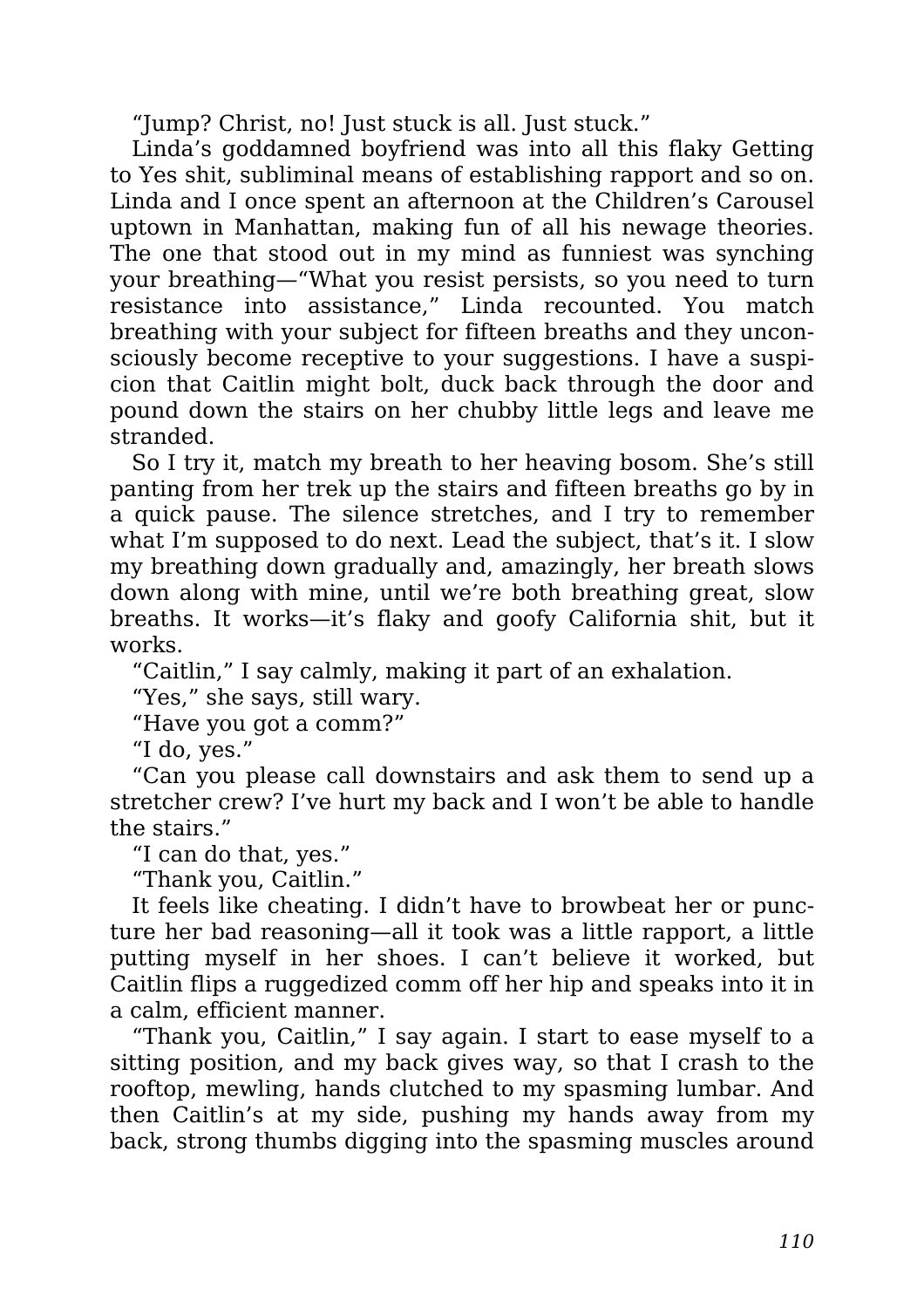my iliac crests, soothing and smoothing them out, tracing the lines of fire back to the nodes of the joints, patiently kneading the spasms out until the pain recedes to a soft throbbing.

"My old man used to get that," she said. "All us kids had to take turns working it out for him." I'm on my back, staring up over her curves and rolls and into her earnest, freckled face.

"Oh, God, that feels good," I say.

"That's what the old man used to say. You're too young to have a bad back."

"I have to agree," I say.

"All right, I'm going to prop your knees up and lay your head down. I need to have a look at that ventilator."

I grimace. "I'm afraid I did a real number on it," I say. "Sorry about that."

She waves a chubby pish-tosh at me with her freckled hand and walks over to the chimney, leaving me staring at the sky, knees bent, waiting for the stretcher crew.

When they arrive, Caitlin watches as they strap me onto the board, tying me tighter than is strictly necessary for my safety, and I realize that I'm not being tied down, I'm being tied up.

"Thanks, Caitlin," I say.

"You're welcome, Art."

"Good luck with the ventilator—sorry again."

"That's all right, kid. It's my job, after all."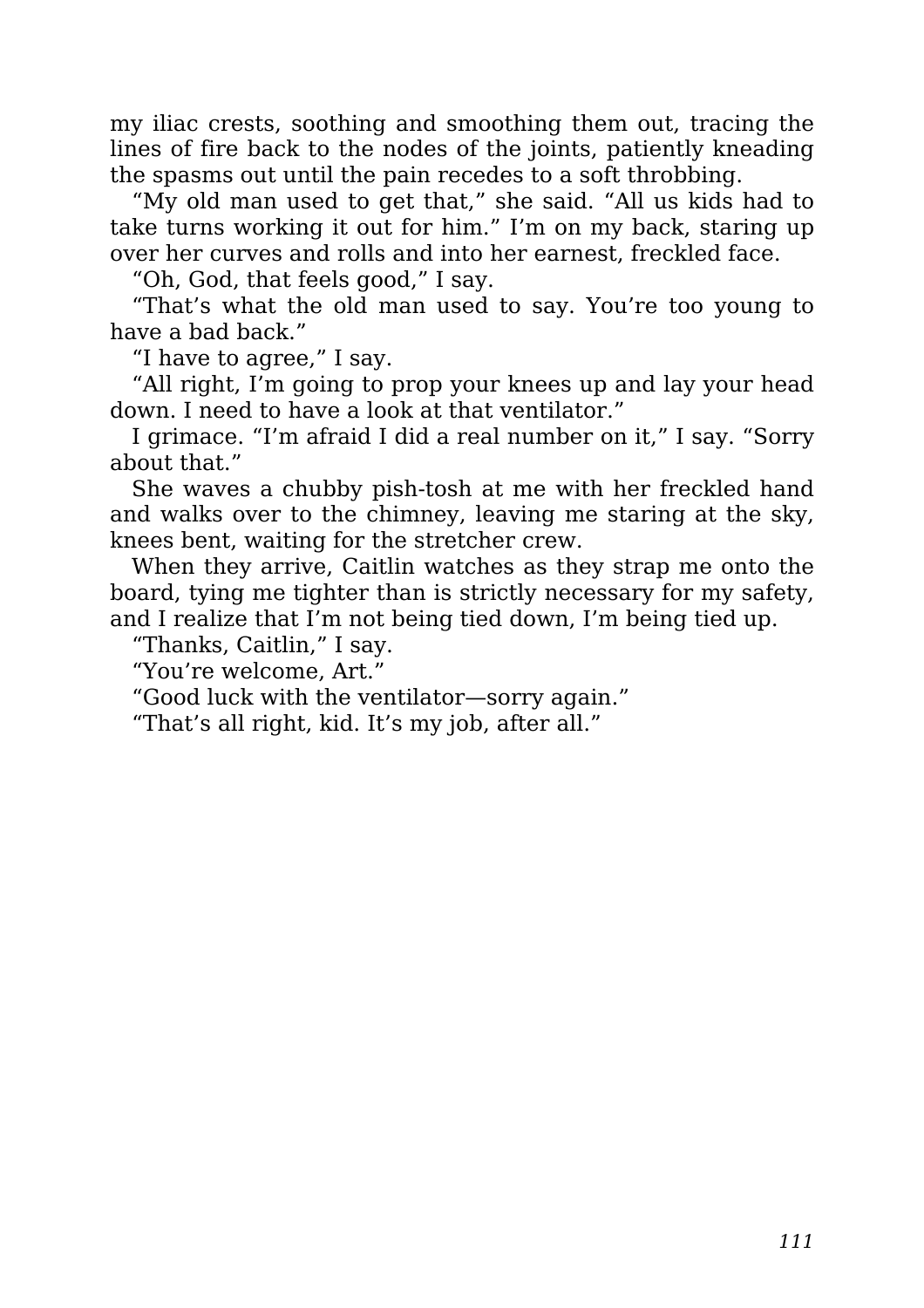### Chapter  $18$

Virgin Upper's hot tubs were more theoretically soothing than actually so. They had rather high walls and a rather low water level, both for modesty's sake and to prevent spills. Art passed through the miniature sauna/shower and into the tub after his massage, somewhere over Newfoundland, and just as the plane hit turbulence, buffeting him with chlorinated water that stung his eyes and got up his nose and soaked the magazine on offshore investing that he'd found in the back of his seat pocket.

He landed at JFK still smelling of chlorine and sandalwood massage oil and the cantaloupe-scented lotion in the fancy toilets. Tension melted away from him as he meandered to the shuttle stop. The air had an indefinable character of homeliness, or maybe it was the sunlight. Amateur Tribal anthropologists were always thrashing about light among themselves, arguing about the sun's character varying from latitude to latitude, filtered through this city's pollution signature or that.

The light or the air, the latitude or the smog, it felt like home. The women walked with a reassuring, confident clack clack clack of heel on hard tile; the men talked louder than was necessary to one another or to their comms. The people were a riot of ethnicities and their speech was a riotous babel of accents, idioms and languages. Aggressive pretzel vendors vied with aggressive panhandlers to shake down the people waiting on the shuttle bus. Art bought a stale, sterno-reeking pretzel that was crusted with inedible volumes of yellowing salt and squirted a couple bucks at a panhandler who had been pestering him in thick Jamaican patois but thanked him in adenoidal Brooklynese.

By the time he boarded his connection to Logan he was joggling his knees uncontrollably in his seat, his delight barely contained. He got an undrinkable can of watery Budweiser and propped it up on his tray table alongside his inedible pretzel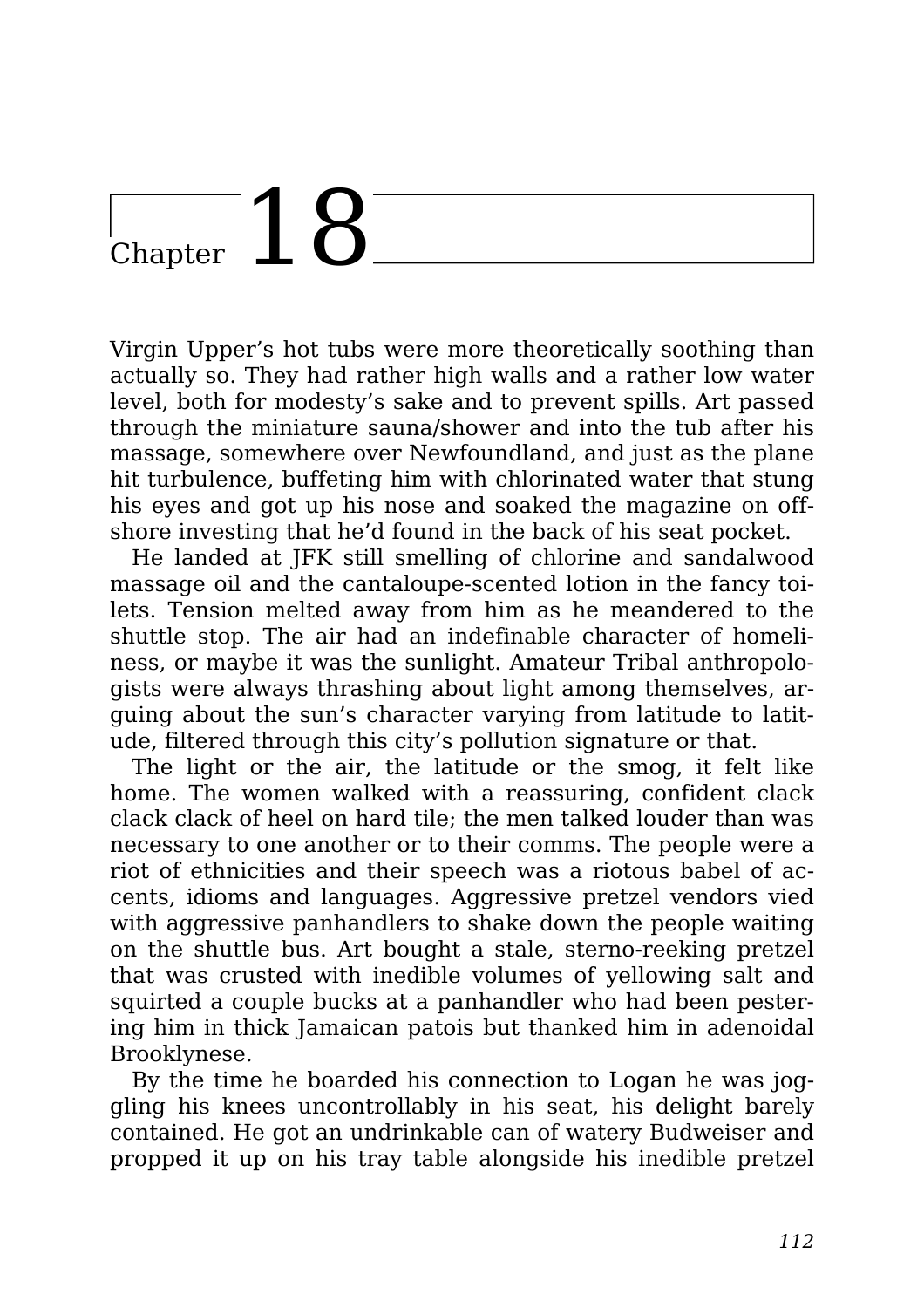and arranged them in a kind of symbolic tableau of all things ESTian.

He commed Fede from the guts of the tunnels that honeycombed Boston, realizing with a thrill as Fede picked up that it was two in the morning in London, at the nominal GMT+0, while here at GMT-5—at the default, plus-zero time zone of his life, livelihood and lifestyle—it was only 9PM.

"Fede!" Art said into the comm.

"Hey, Art!" Fede said, with a false air of chipperness that Art recognized from any number of middle-of-the-night calls.

There was a cheap Malaysian comm that he'd once bought because of its hyped up de-hibernate feature—its ability to go from its deepest power-saving sleepmode to full waking glory without the customary thirty seconds of drive-churning housekeeping as it reestablished its network connection, verified its file system and memory, and pinged its buddy-list for state and presence info. This Malaysian comm, the Crackler, had the uncanny ability to go into suspended animation indefinitely, and yet throw your workspace back on its display in a hot instant.

When Art actually laid hands on it, after it meandered its way across the world by slow boat, corrupt GMT+8 Posts and Telegraphs authorities, over-engineered courier services and Revenue Canada's Customs agents, he was enchanted by this feature. He could put the device into deep sleep, close it up, and pop its cover open and poof! there were his windows. It took him three days and an interesting crash to notice that even though he was seeing his workspace, he wasn't able to interact with it for thirty seconds. The auspicious crash revealed the presence of a screenshot of his pre-hibernation workspace on the drive, and he realized that the machine was tricking him, displaying the screenshot—the illusion of wakefulness—when he woke it up, relying on the illusion to endure while it performed its housekeeping tasks in the background. A little stopwatch work proved that this chicanery actually added three seconds to the overall wake-time, and taught him his first important user-experience lesson: perception of functionality trumps the actual function.

And here was Fede, throwing up a verbal screenshot of wakefulness while he churned in the background, housekeeping himself into real alertness. "Fede, I'm here, I'm in Boston!"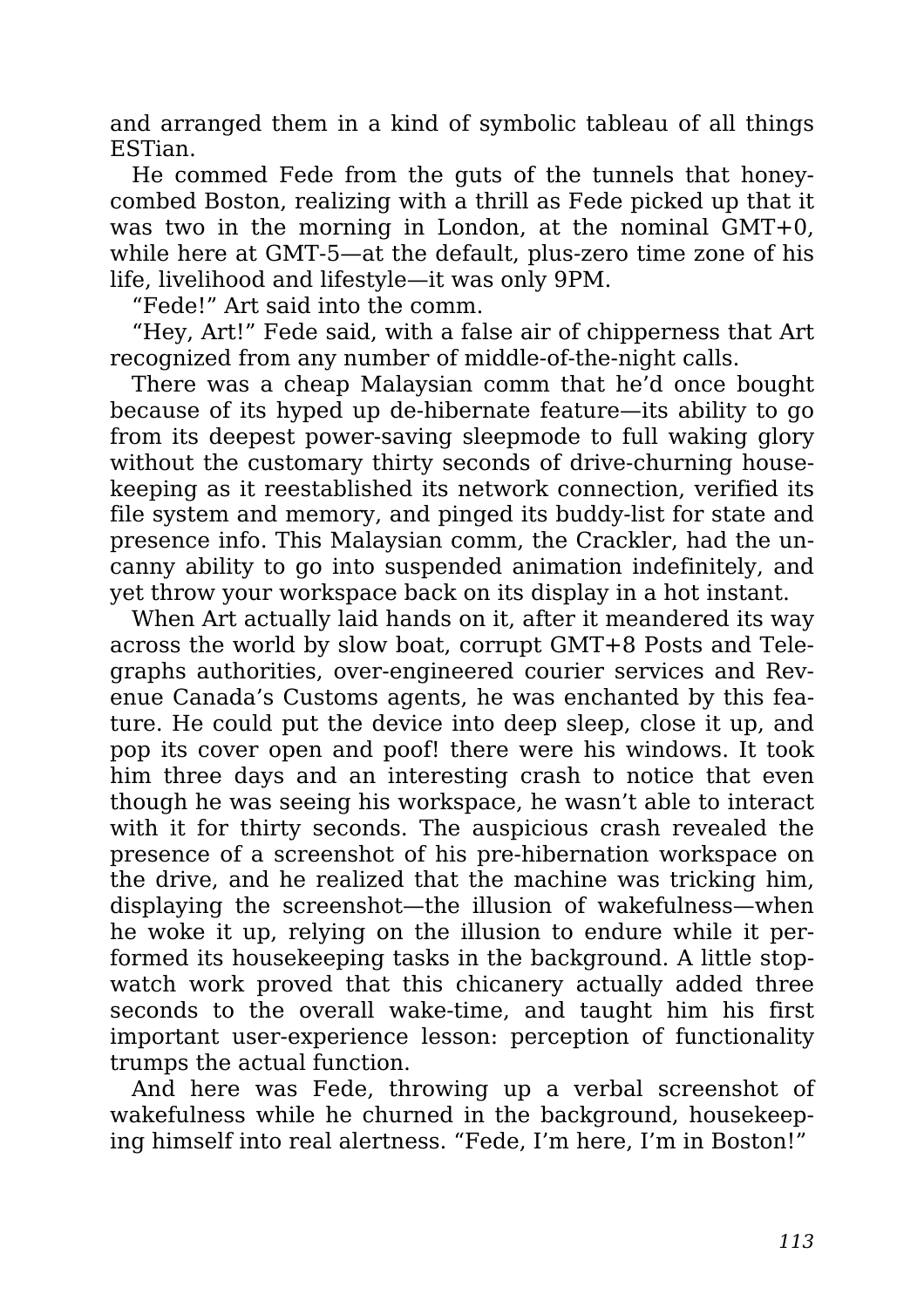"Good Art, good. How was the trip?"

"Wonderful. Virgin Upper was fantastic—dancing girls, midget wrestling, hash brownies… "

"Good, very good."

"And now I'm driving around under Boston through a landyacht regatta. The boats are mambo, but I think that banana patch the hotel soon."

"Glad to hear it." Art heard water running dimly, realized that Fede was taking a leak.

"Meeting with the Jersey boys tomorrow. We're having brunch at a strip club."

"OK, OK, very funny," Fede said. "I'm awake. What's up?"

"Nothing. I just wanted to check in with you and let you know I arrived safe and sound. How're things in London?"

"Your girlfriend called me."

"Linda?"

"You got another girlfriend?"

"What did she want?"

"She wanted to chew me out for sending you overseas with your 'crippling back injury.' She told me she'd hold me responsible if you got into trouble over there."

"God, Fede, I'm sorry. I didn't put her up to it or anything—"

"Don't worry about it. I'm glad that there's someone out there who cares about you. We're getting together for dinner tonight."

"Fede, you know, I think Linda's terrific, but she's a little, you know, volatile."

"Art, everyone in O'Malley House knows just how volatile she is. 'I won't tell you again, Art. Moderate your tone. I won't be shouted at.'"

"Christ, you heard that, too?"

"Don't worry about it. She's cool and I like her and I can stand to be shouted at a little. When did you say you were meeting with Perceptronics?"

The word shocked him. They never mentioned the name of the Jersey clients. It started as a game, but soon became woven into Fede's paranoid procedures.

Now they had reached the endgame. Within a matter of weeks, they'd be turning in their resignations to V/DT and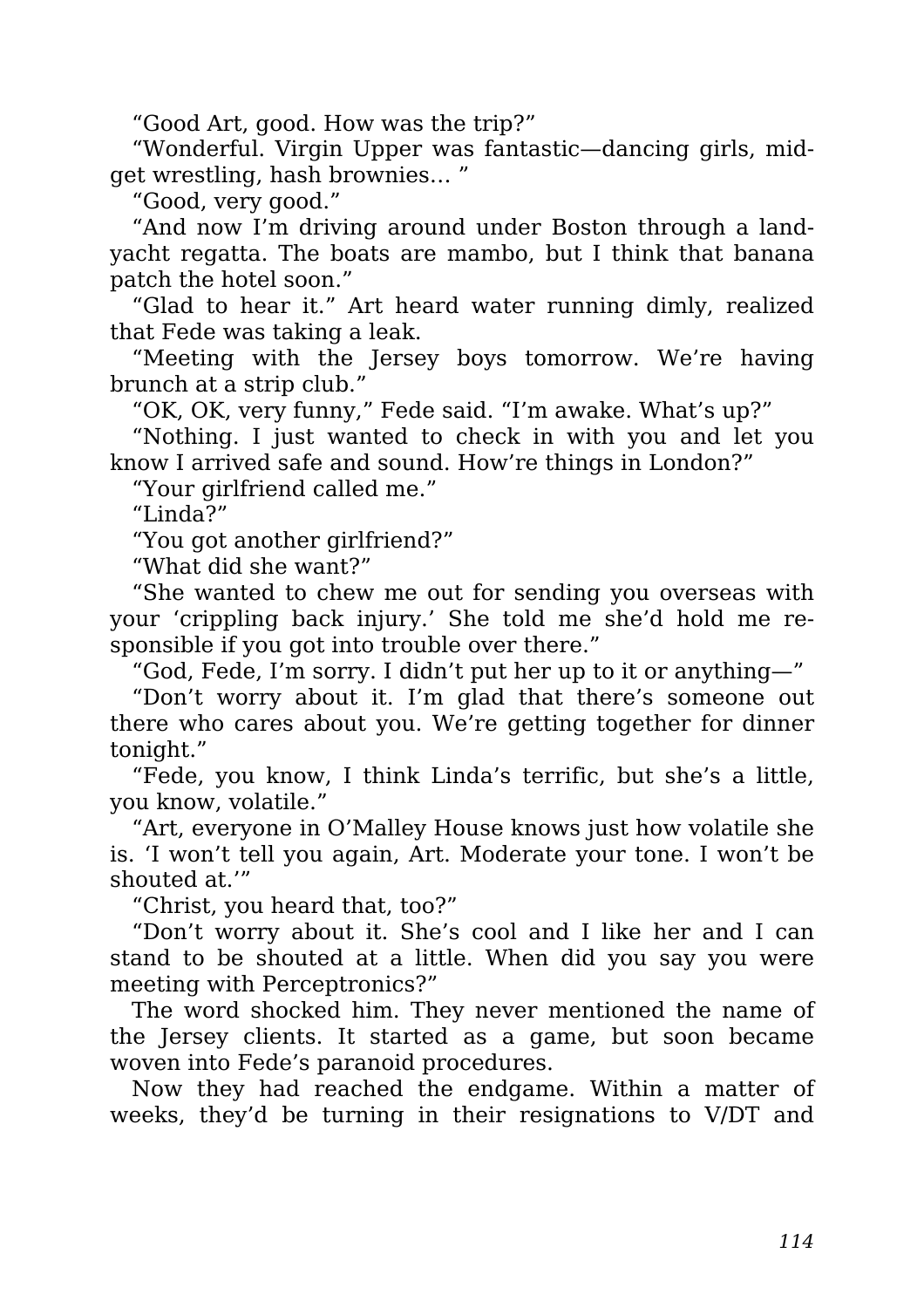taking the final flight across the Atlantic and back to GMT-5, provocateurs no longer.

"Tomorrow afternoon. We're starting late to give me time to get a full night's sleep." The last conference call with Perceptronics had gone fantastically. His normal handlers—sour men with nasty minds who glommed onto irrelevancies in V/DT's strategy and teased at them until they conjured up shadowy and shrewd conspiracies where none existed—weren't on that call. Instead, he'd spent a rollicking four hours on the line with the sharp and snarky product designers and engineers, bouncing ideas back and forth at speed. Even over the phone, the homey voices and points of view felt indefinably comfortable and familiar. They'd been delighted to start late in the day for his benefit, and had offered to work late and follow up with a visit to a bar where he could get a burger the size of a baby's head. "We're meeting at Perceptronics' branch office in Acton tomorrow and the day after, then going into MassPike. The Perceptronics guys sound really excited." Just saying the name of the company was a thrill.

"That's really excellent, Art. Go easy, though—"

"Oh, don't worry about me. My back's feeling miles better." And it was, loose and supple the way it did after a good workout.

"That's good, but it's not what I meant. We're still closing this deal, still dickering over price. I need another day, maybe, to settle it. So go easy tomorrow. Give me a little leverage, OK?"

"I don't get it. I thought we had a deal."

"Nothing's final till it's vinyl, you know that. They're balking at the royalty clause"—Fede was proposing to sell Perceptronics an exclusive license on the business-model patent he'd filed for using Art's notes in exchange for jobs, a lump-sum payment and a royalty on every sub-license that Perceptronics sold to the world's toll roads—"and we're renegotiating. They're just playing hardball, is all. Another day, tops, and I'll have it sorted."

"I'm confused. What do you want me to do?"

"Just, you know, stall them. Get there late. Play up your jetlag. Leave early. Don't get anything, you know, done. Use your imagination."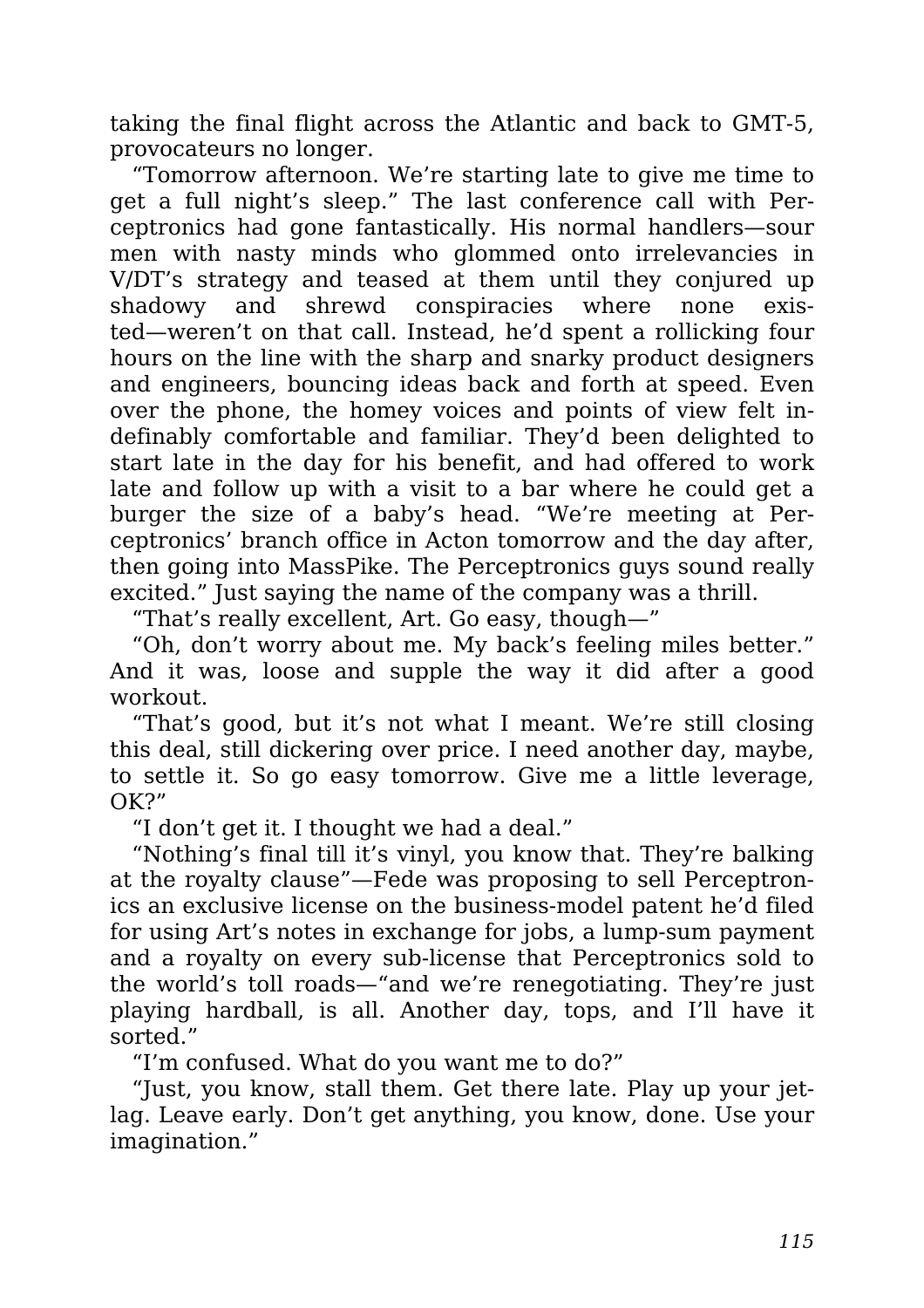"Is there a deal or isn't there, Fede?"

"There's a deal, there's a deal. I'll do my thing, you'll do your thing, and we'll both be rich and living in New York before you know it. Do you understand?"

"Not really."

"OK, that'll have to be good enough for now. Jesus, Art, I'm doing my best here, all right?"

"Say hi to Linda for me, OK?"

"Don't be pissed at me, Art."

"I'm not pissed. I'll stall them. You do your thing. I'll take it easy, rest up my back."

"All right. Have a great time, OK?"

"I will, Fede."

Art rang off, feeling exhausted and aggravated. He followed the tunnel signs to the nearest up-ramp, wanting to get into the sunlight and architecture and warm himself with both. A miniscule BMW Flea blatted its horn at him when he changed lanes. Had he cut the car off? He was still looking the wrong way, still anticipating oncoming traffic on the right. He raised a hand in an apologetic wave.

It wasn't enough for the Flea's driver. The car ran right up to his bumper, then zipped into the adjacent lane, accelerated and cut him off, nearly causing a wreck. As it was, Art had to swerve into the parking lane on Mass Ave—how did he get to Mass Ave? God, he was lost already—to avoid him. The Flea backed off and switched lanes again, then pulled up alongside of him. The driver rolled down his window.

"How the fuck do you like it, jackoff? Don't ever fucking cut me off!" He was a middle aged white guy in a suit, driving a car that was worth a year's wages to Art, purple-faced and pop-eyed.

Art felt something give way inside, and then he was shouting back. "When I want your opinion, I'll squeeze your fucking head, you sack of shit! As it is, I can barely contain my rage at the thought that a scumbag like you is consuming air that the rest of us could be breathing! Now, roll up your goddamned window and drive your fucking bourge-mobile before I smash your fucking head in!"

He shut his mouth, alarmed. What the hell was he saying? How did he end up standing here, outside of his car, shouting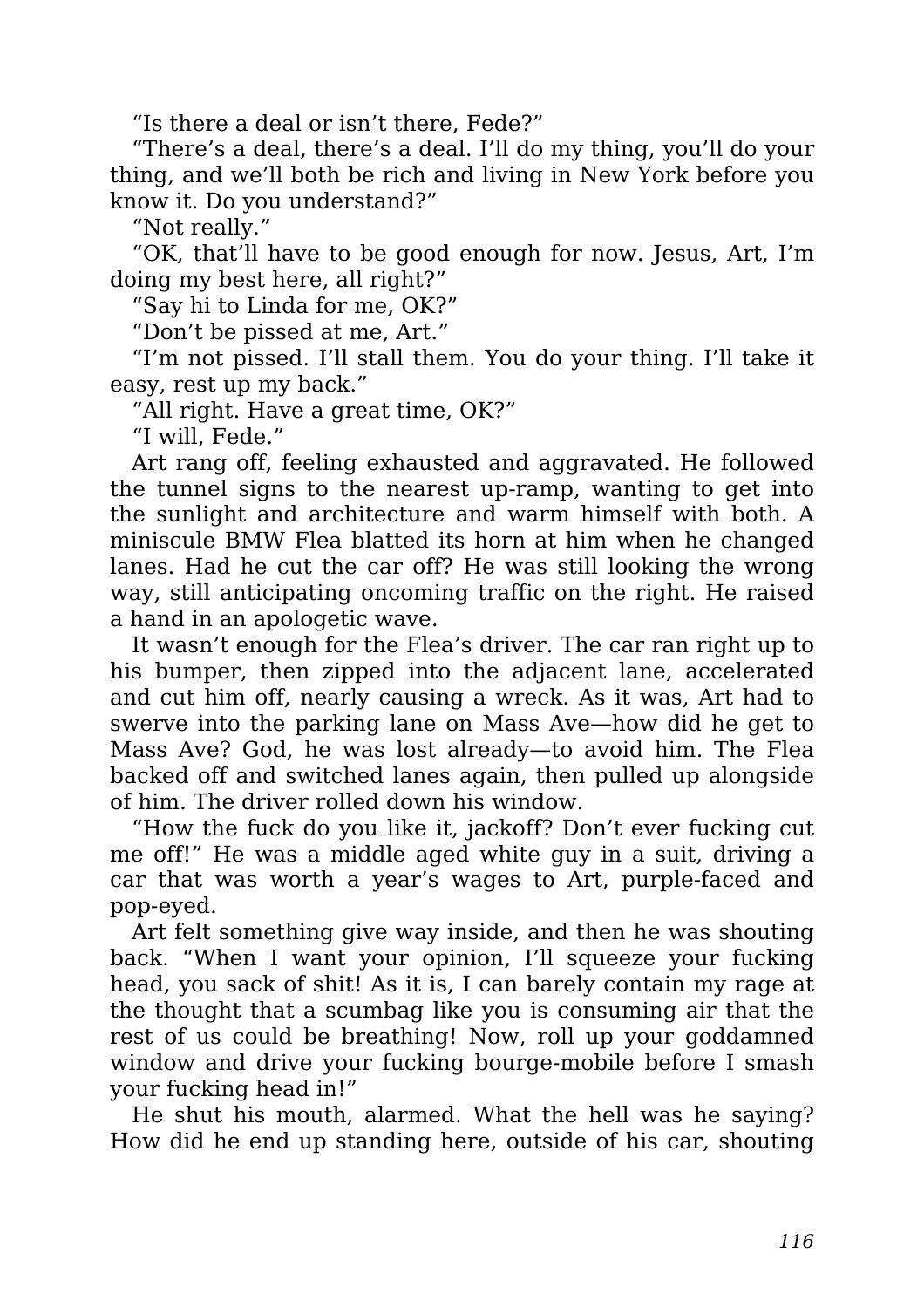at the other driver, stalking towards the Flea with his hands balled into fists? Why was he picking a fight with this goddamned psycho, anyway? A year in peaceful, pistol-free London had eased his normal road-rage defense systems. Now they came up full, and he wondered if the road-rager he'd just snapped at would haul out a Second-Amendment Special and cap him.

But the other driver looked as shocked as Art felt. He rolled up his window and sped off, turning wildly at the next corner—Brookline, Art saw. Art got back into his rental, pulled off to the curb and asked his comm to generate an optimal route to his hotel, and drove in numb silence the rest of the way.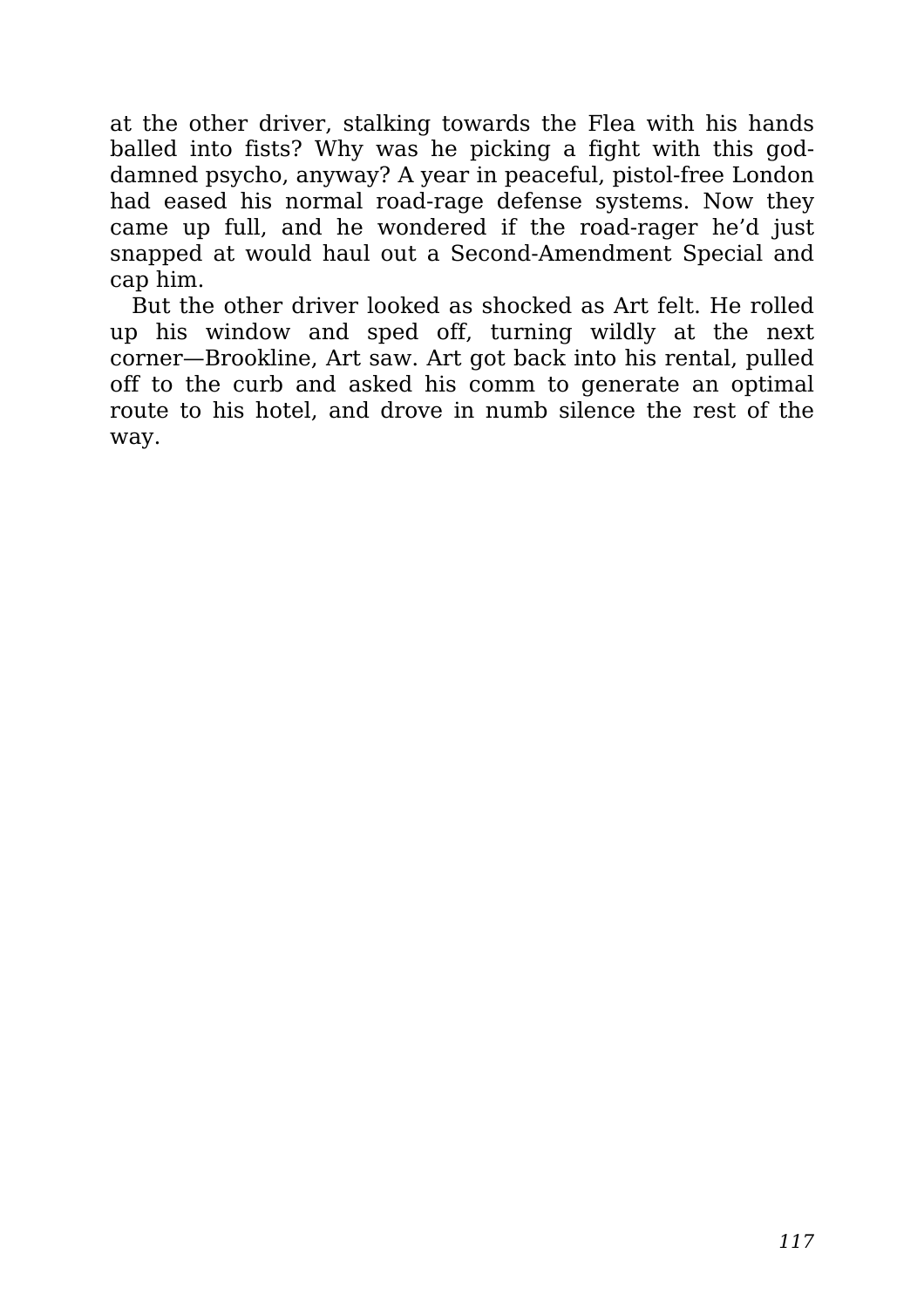## $\overline{\text{Chapter 10}}$

They let me call Gran on my second day here. Of course, Linda had already called her and briefed her on my supposed mental breakdown. I had no doubt that she'd managed to fake hysterical anxiety well enough to convince Gran that I'd lost it completely; Gran was already four-fifths certain that I was nuts.

"Hi, Gran," I said.

"Arthur! My God, how are you?"

"I'm fine, Gran. It's a big mistake is all."

"A mistake? Your lady friend called me and told me what you'd done in London. Arthur, you need help."

"What did Linda say?"

"She said that you threatened to kill a coworker. She said you threatened to kill her. That you had a knife. Oh, Arthur, I'm so worried—"

"It's not true, Gran. She's lying to you."

"She told me you'd say that."

"Of course she did. She and Fede—a guy I worked with in London—they're trying to get rid of me. They had me locked up. I had a business deal with Fede, we were selling one of my ideas to a company in New Jersey. Linda talked him into selling to some people she knows in LA instead, and they conspired to cut me out of the deal. When I caught them at it, they got me sent away. Let me guess, she told you I was going to say this, too, right?"

"Arthur, I know—"

"You know that I'm a good guy. You raised me. I'm not nuts, OK? They just wanted to get me out of the way while they did their deal. A week or two and I'll be out again, but it will be too late. Do you believe that you know me better than some girl I met a month ago?"

"Of course I do, Arthur. But why would the hospital take you away if—"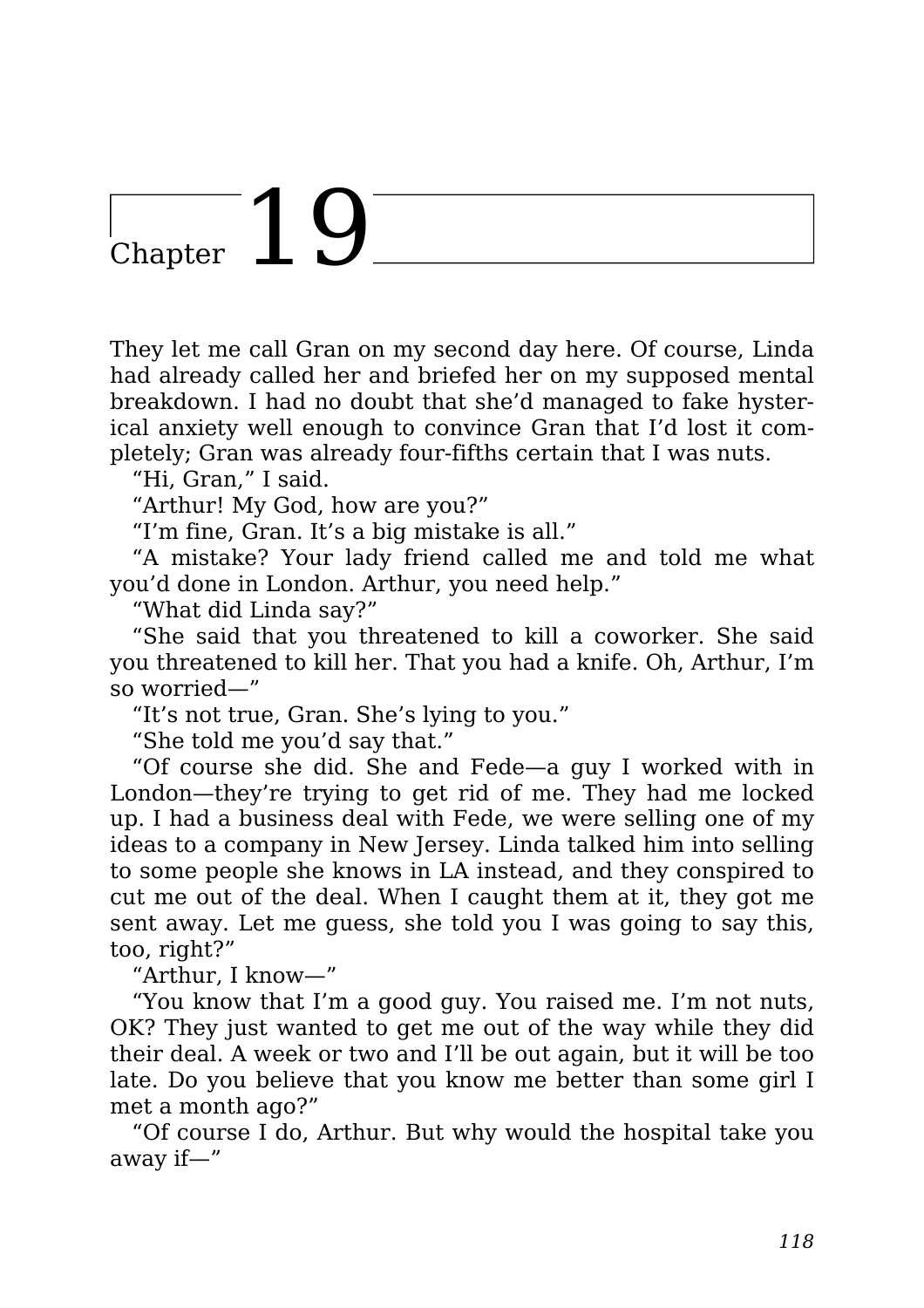"If I wasn't crazy? I'm in here for observation—they want to find out if I'm crazy. If they're not sure, then you can't be sure, right?"

"All right. Oh, I've been sick with worry."

"I'm sorry, Gran. I need to get through this week and I'll be free and clear and I'll come back to Toronto."

"I'm going to come down there to see you. Linda told me visitors weren't allowed, is that true?"

"No, it's not true." I thought about Gran seeing me in the ward amidst the pukers and the screamers and the droolers and the fondlers and flinched away from the phone. "But if you're going to come down, come for the hearing at the end of the week. There's nothing you can do here now."

"Even if I can't help, I just want to come and see you. It was so nice when you were here."

"I know, I know. I'll be coming back soon, don't worry."

If only Gran could see me now, on the infirmary examination table, in four-point restraint. Good thing she can't.

A doctor looms over me. "How are you feeling, Art?"

"I've had better days," I say, with what I hope is stark sanity and humor. Aren't crazy people incapable of humor? "I went for a walk and the door swung shut behind me."

"Well, they'll do that," the doctor says. "My name is Szandor," he says, and shakes my hand in its restraint.

"A pleasure to meet you," I say. "You're a doctor doctor, aren't you?"

"An MD? Yup. There're a couple of us around the place."

"But you're not a shrink of any description?"

"Nope. How'd you guess?"

"Bedside manner. You didn't patronize me."

Dr. Szandor tries to suppress a grin, then gives up. "We all do our bit," he says. "How'd you get up on the roof without setting off your room alarm, anyway?"

"If I tell you how I did it, I won't be able to repeat the trick," I say jokingly. He's swabbing down my shins now with something that stings and cools at the same time. From time to time, he takes tweezers in hand and plucks loose some gravel or grit and plinks it into a steel tray on a rolling table by his side. He's so gentle, I hardly feel it.

"What, you never heard of doctor-patient confidentiality?"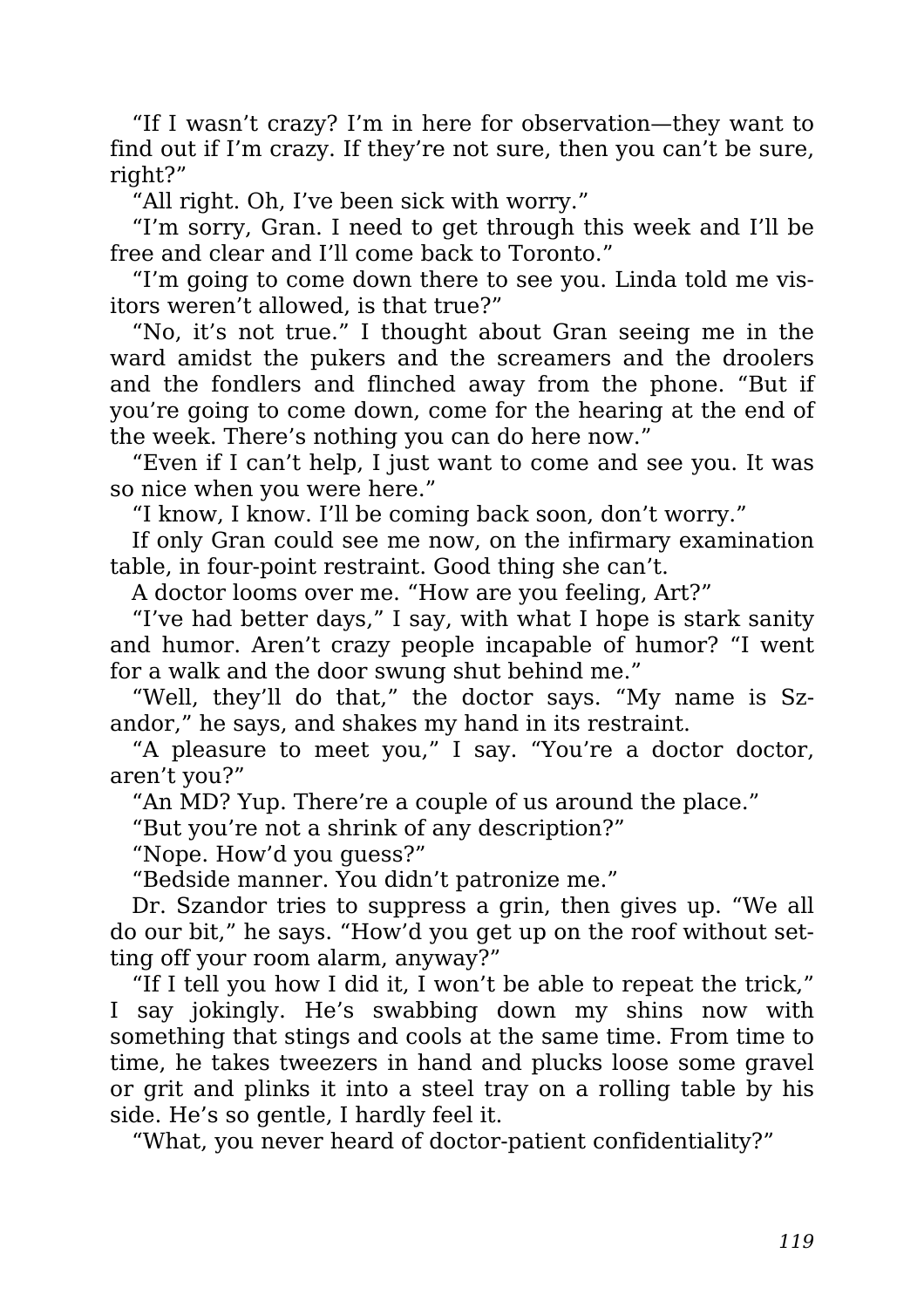"Is that thing still around?"

"Oh sure! We had a mandatory workshop on it yesterday afternoon. Those are always a lot of fun."

"So, you're saying that you've got professional expertise in the keeping of secrets, huh? I suppose I could spill it for you, then." And I do, explaining my little hack for tricking the door into thinking that I'd left and returned to the room.

"Huh—now that you explain it, it's pretty obvious."

"That's my job—figuring out the obvious way of doing something."

And we fall to talking about my job with V/DT, and the discussion branches into the theory and practice of UE, only slowing a little when he picks the crud out of the scrape down my jaw and tugs through a couple of quick stitches. It occurs to me that he's just keeping me distracted, using a highly evolved skill for placating psychopaths through small talk so that they don't thrash while he's knitting their bodies back together.

I decide that I don't care. I get to natter on about a subject that I'm nearly autistically fixated on, and I do it in a context where I know that I'm sane and smart and charming and occasionally mind-blowing.

"… and the whole thing pays for itself through EZPass, where we collect the payments for the music downloaded while you're on the road." As I finish my spiel, I realize I've been keeping him distracted, standing there with the tweezers in one hand and a swab in the other.

"Wow!" he said. "So, when's this all going to happen?"

"You'd use it, huh?"

"Hell, yeah! I've got a good twenty, thirty thousand on my car right now! You're saying I could plunder anyone else's stereo at will, for free, and keep it, while I'm stuck in traffic, and because I'm a—what'd you call it, a super-peer?—a super-peer, it's all free and legal? Damn!"

"Well, it may be a while before you see it on the East Coast. It'll probably roll out in LA first, then San Francisco, Seattle… "

"What? Why?"

"It's a long story," I say. "And it ends with me on the roof of a goddamned nuthouse on Route 128 doing a one-man tribute to the Three Stooges."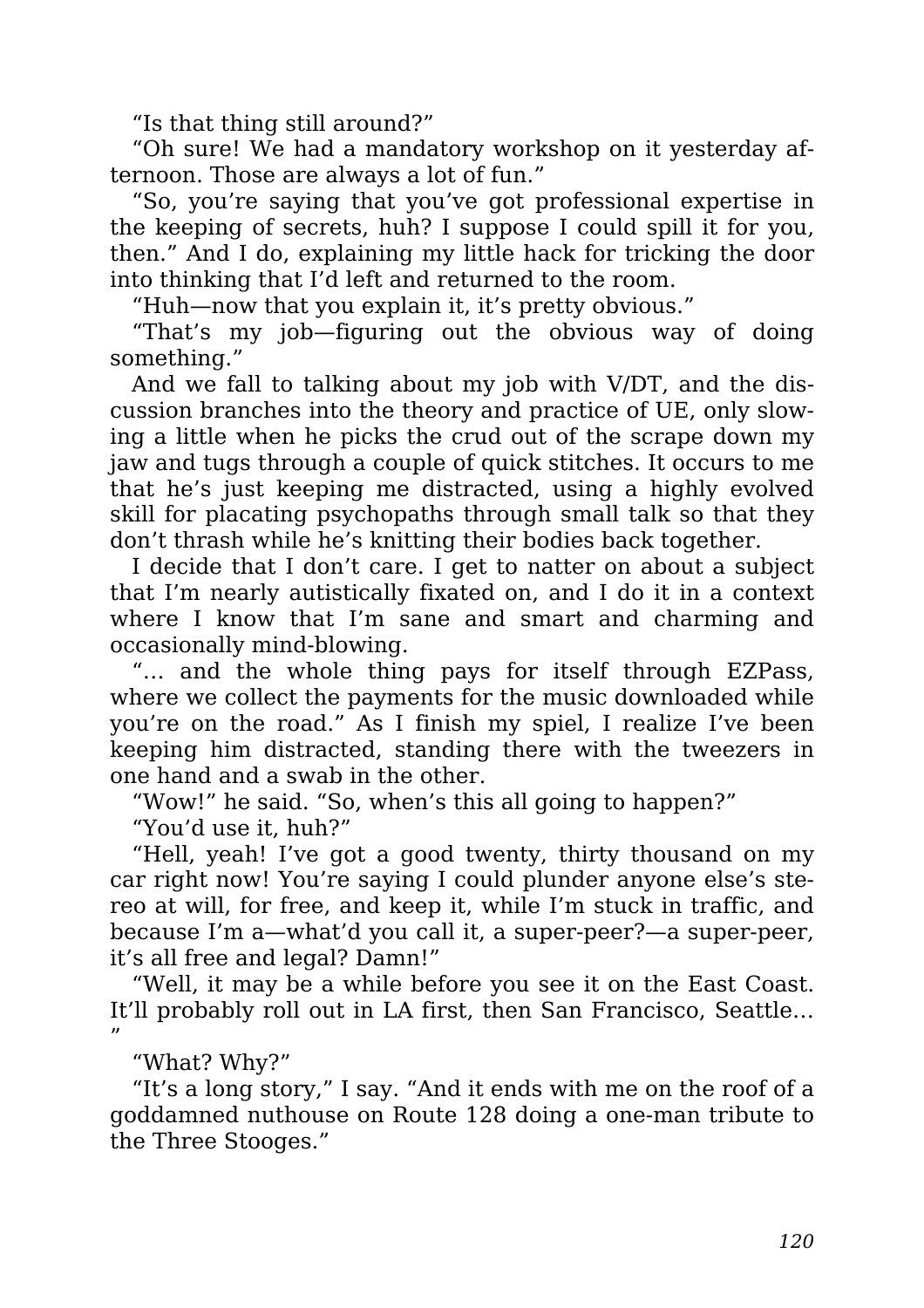# $\sum_{\text{Chapter}}$

Three days later, Art finally realized that something big and ugly was in the offing. Fede had repeatedly talked him out of going to Perceptronics's offices, offering increasingly flimsy excuses and distracting him by calling the hotel's front desk and sending up surprise massage therapists to interrupt Art as he stewed in his juices, throbbing with resentment at having been flown thousands of klicks while injured in order to check into a faceless hotel on a faceless stretch of highway and insert this thumb into his asshole and wait for Fede—who was still in fucking London!—to sort out the mess so that he could present himself at the Perceptronics Acton offices and get their guys prepped for the ever-receding meeting with MassPike.

"Jesus, Federico, what the fuck am I doing here?"

"I know, Art, I know." Art had taken to calling Fede at the extreme ends of circadian compatibility, three AM and eleven PM and then noon on Fede's clock, as a subtle means of making the experience just as unpleasant for Fede as it was for Art. "I screwed up," Fede yawned. "I screwed up and now we're both paying the price. You handled your end beautifully and I dropped mine. And I intend to make it up to you."

"I don't want more massages, Fede. I want to get this shit done and I want to come home and see my girlfriend."

Fede tittered over the phone.

"What's so funny?"

"Nothing much," Fede said. "Just sit tight there for a couple minutes, OK? Call me back once it happens and tell me what you wanna do, all right?"

"Once what happens?"

"You'll know."

It was Linda, of course. Knocking on Art's hotel room door minutes later, throwing her arms—and then her legs—around him, and banging him stupid, half on and half off the hotel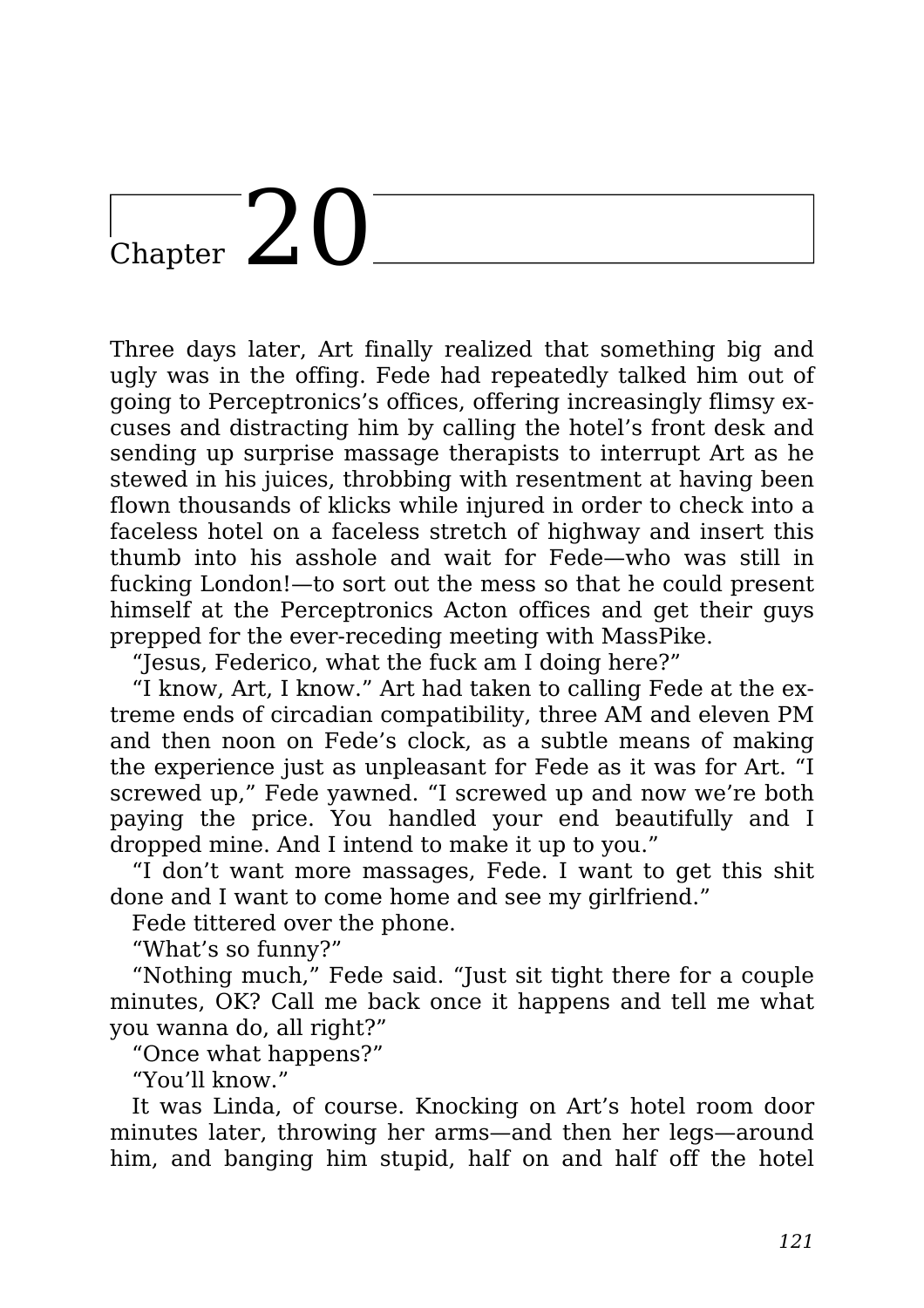room bed. Riding him and then being ridden in turns, slurping and wet and energetic until they both lay sprawled on the hotel room's very nice Persian rugs, dehydrated and panting and Art commed Fede, and Fede told him it could take a couple weeks to sort things out, and why didn't he and Linda rent a car and do some sight-seeing on the East Coast?

That's exactly what they did. Starting in Boston, where they cruised Cambridge, watching the cute nerdyboys and geekygirls wander the streets, having heated technical debates, lugging half-finished works of technology and art through the sopping summertime, a riot of townie accents and highbrow engineerspeak.

Then a week in New York, where they walked until they thought their feet would give out entirely, necks cricked at a permanent, upward-staring angle to gawp at the topless towers of Manhattan. The sound the sound the sound of Manhattan rang in their ears, a gray and deep rumble of cars and footfalls and subways and steampipes and sirens and music and conversation and ring tones and hucksters and schizophrenic ranters, a veritable Las Vegas of cacophony, and it made Linda uncomfortable, she who was raised in the white noise susurrations of LA's freeway forests, but it made Art feel wonderful. He kept his comm switched off, though the underfoot rumble of the subway had him reaching for it a hundred times a day, convinced that he'd left it on in vibe-alert mode.

They took a milk-run train to Toronto, chuffing through sleepy upstate New York towns, past lakes and rolling countryside in full summer glory. Art and Linda drank ginger beer in the observation car, spiking it with rum from a flask that Linda carried in a garter that she wore for the express purpose of being able to reach naughtily up her little sundress and produce a bottle of body-temperature liquor in a nickel-plated vessel whose shiny sides were dulled by the soft oil of her thigh.

Canada Customs and Immigration separated them at the border, sending Art for a full inspection—a privilege of being a Canadian citizen and hence perennially under suspicion of smuggling goods from the tax havens of the US into the country—and leaving Linda in their little Pullman cabin.

When Art popped free of the bureaucracy, his life thoroughly peered into, he found Linda standing on the platform, leaning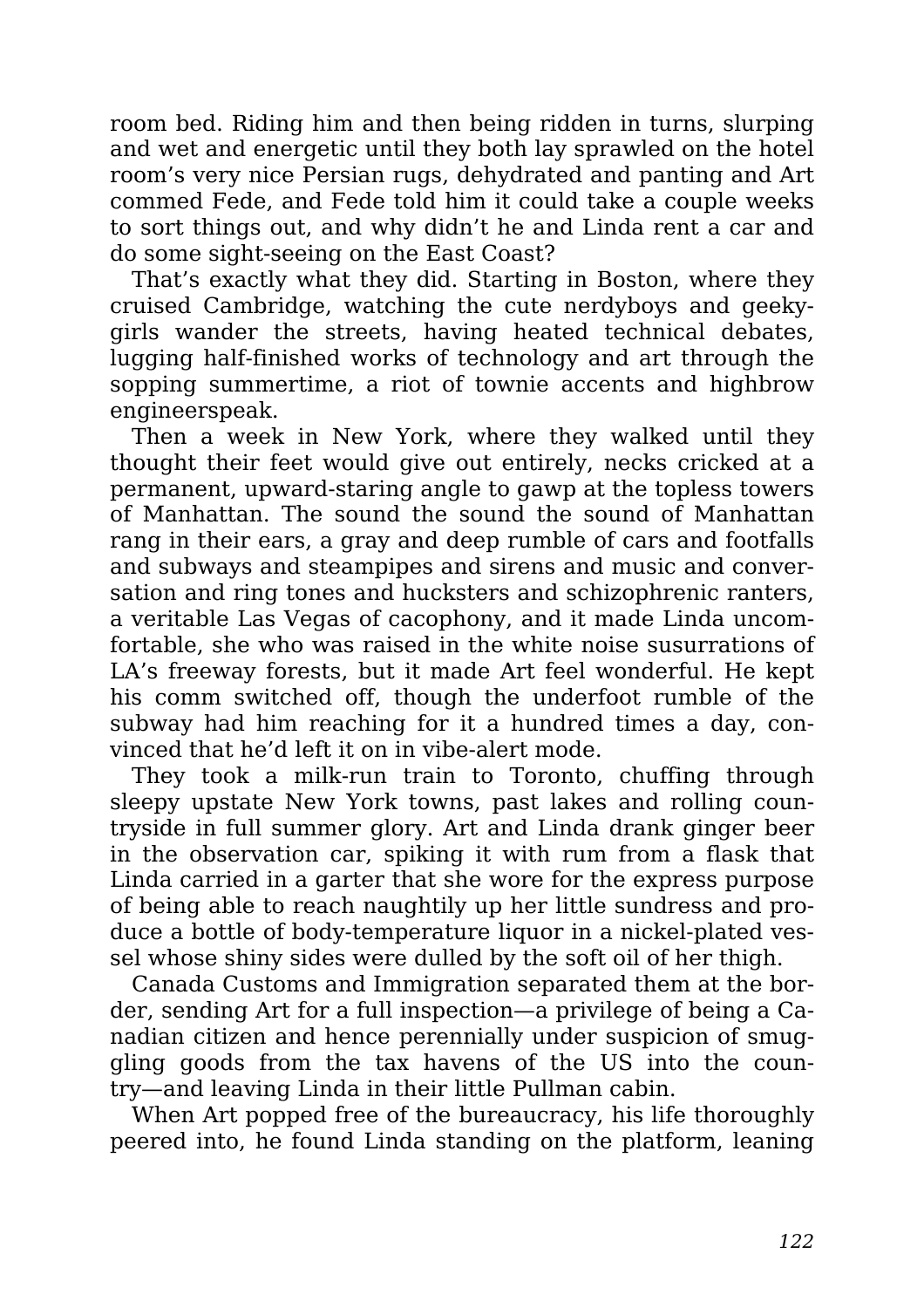against a pillar, back arched, one foot flat against the bricks, corresponding dimpled knee exposed to the restless winds of the trainyard. From Art's point of view, she was a gleaming vision skewered on a beam of late day sunlight that made her hair gleam like licorice. Her long and lazy jaw caught and lost the sun as she talked animatedly down her comm, and Art was struck with a sudden need to sneak up behind her and run his tongue down the line that began with the knob of her mandible under her ear and ran down to the tiny half-dimple in her chin, to skate it on the soft pouch of flesh under her chin, to end with a tasting of her soft lips.

Thought became deed. He crept up on her, smelling her newcar hair products on the breeze that wafted back from her, and was about to begin his tonguing when she barked, "Fuck off! Stop calling me!" and closed her comm and stormed off trainwards, leaving Art standing on the opposite side of the pillar with a thoroughly wilted romantic urge.

More carefully, he followed her into the train, back to their little cabin, and reached for the palm-pad to open the door when he heard her agitated comm voice. "No, goddamnit, no. Not yet. Keep calling me and not ever, do you understand?"

Art opened the door. Linda was composed and neat and sweet in her plush seat, shoulders back, smile winning. "Hey honey, did the bad Customs man finally let you go?"

"He did! That sounded like a doozy of a phone conversation, though. What's wrong?"

"You don't want to know," she said.

"All right," Art said, sitting down opposite her, knee-to-knee, bending forward to plant a kiss on the top of her exposed thigh. "I don't."

"Good."

He continued to kiss his way up her thigh. "Only… "

"Yes?"

"I think I probably do. Curiosity is one of my worst failings of character."

"Really?"

"Quite so," he said. He'd slid her sundress right up to the waistband of her cotton drawers, and now he worried one of the pubic hairs that poked out from the elastic with his teeth.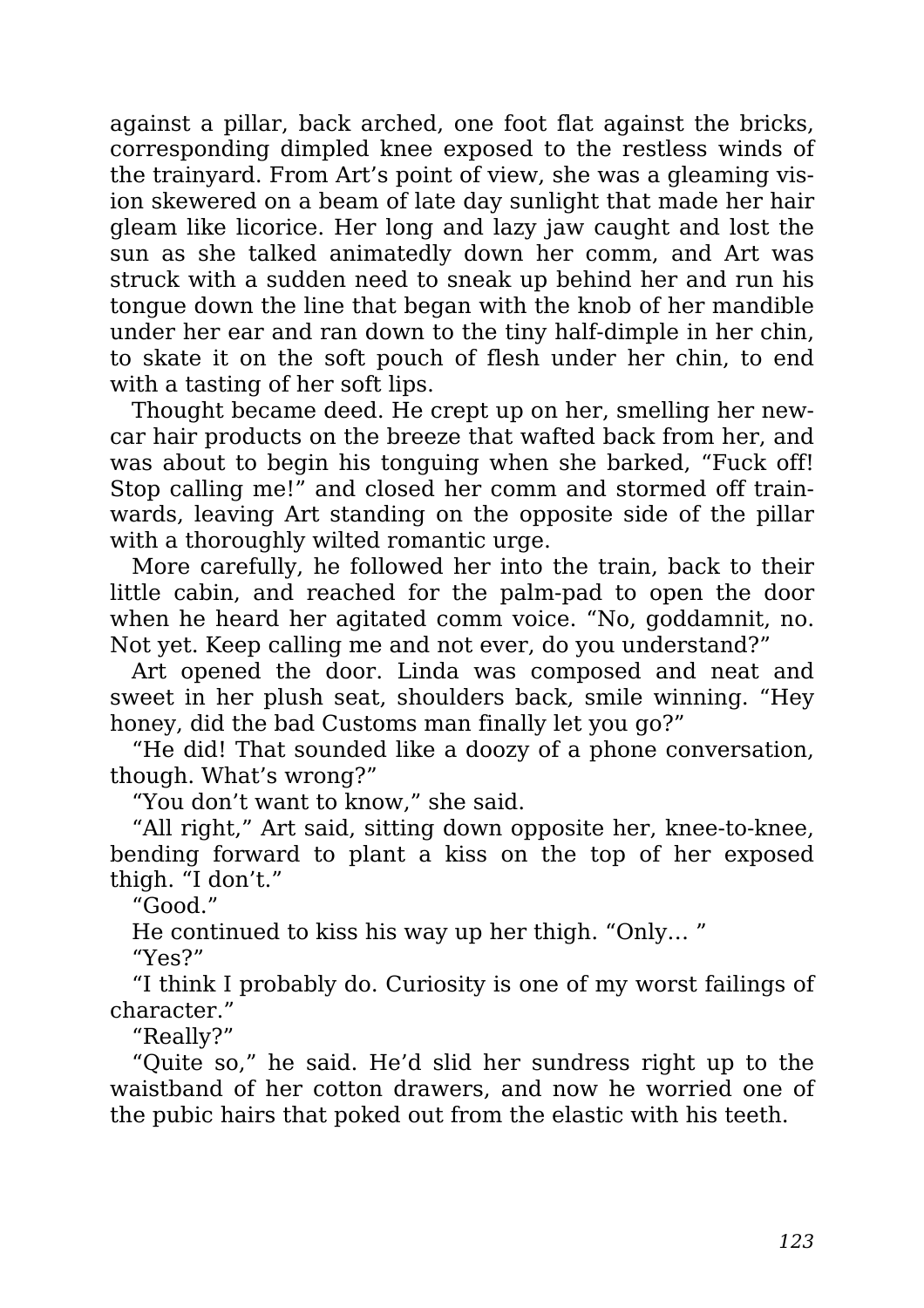She shrieked and pushed him away. "Someone will see!" she said. "This is a border crossing, not a bordello!"

He sat back, but inserted a finger in the elastic before Linda straightened out her dress, so that his fingertip rested in the crease at the top of her groin.

"You are naughty," she said.

"And curious," Art agreed, giving his fingertip a playful wiggle.

"I give up. That was my fucking ex," she said. "That is how I will refer to him henceforth. 'My fucking ex.' My fucking, painin-the-ass, touchy-feely ex. My fucking ex, who wants to have the Talk, even though it's been months and months. He's figured out that I'm stateside from my calling times, and he's offering to come out to meet me and really Work Things Out, Once And For All."

"Oh, my," Art said.

"That boy's got too much LA in him for his own good. There's no problem that can't be resolved through sufficient dialog."

"We never really talked about him," Art said.

"Nope, we sure didn't."

"Did you want to talk about him now, Linda?"

"'Did you want to talk about him now, Linda?' Why yes, Art, I would. How perceptive of you." She pushed his hand away and crossed her arms and legs simultaneously.

"Wait, I'm confused," Art said. "Does that mean you want to talk about him, or that you don't?"

"Fine, we'll talk about him. What do you want to know about my fucking ex?"

Art resisted a terrible urge to fan her fires, to return the vitriol that dripped from her voice. "Look, you don't want to talk about him, we won't talk about him," he managed.

"No, let's talk about my fucking ex, by all means." She adopted a singsong tone and started ticking off points on her fingers. "His name is Toby, he's half-Japanese, half-white. He's about your height. Your dick is bigger, but he's better in bed. He's a user-experience designer at Lucas-SGI, in Studio City. He never fucking shuts up about what's wrong with this or that. We dated for two years, lived together for one year, and broke up just before you and I met. I broke it off with him: He was making me goddamned crazy and he wanted me to come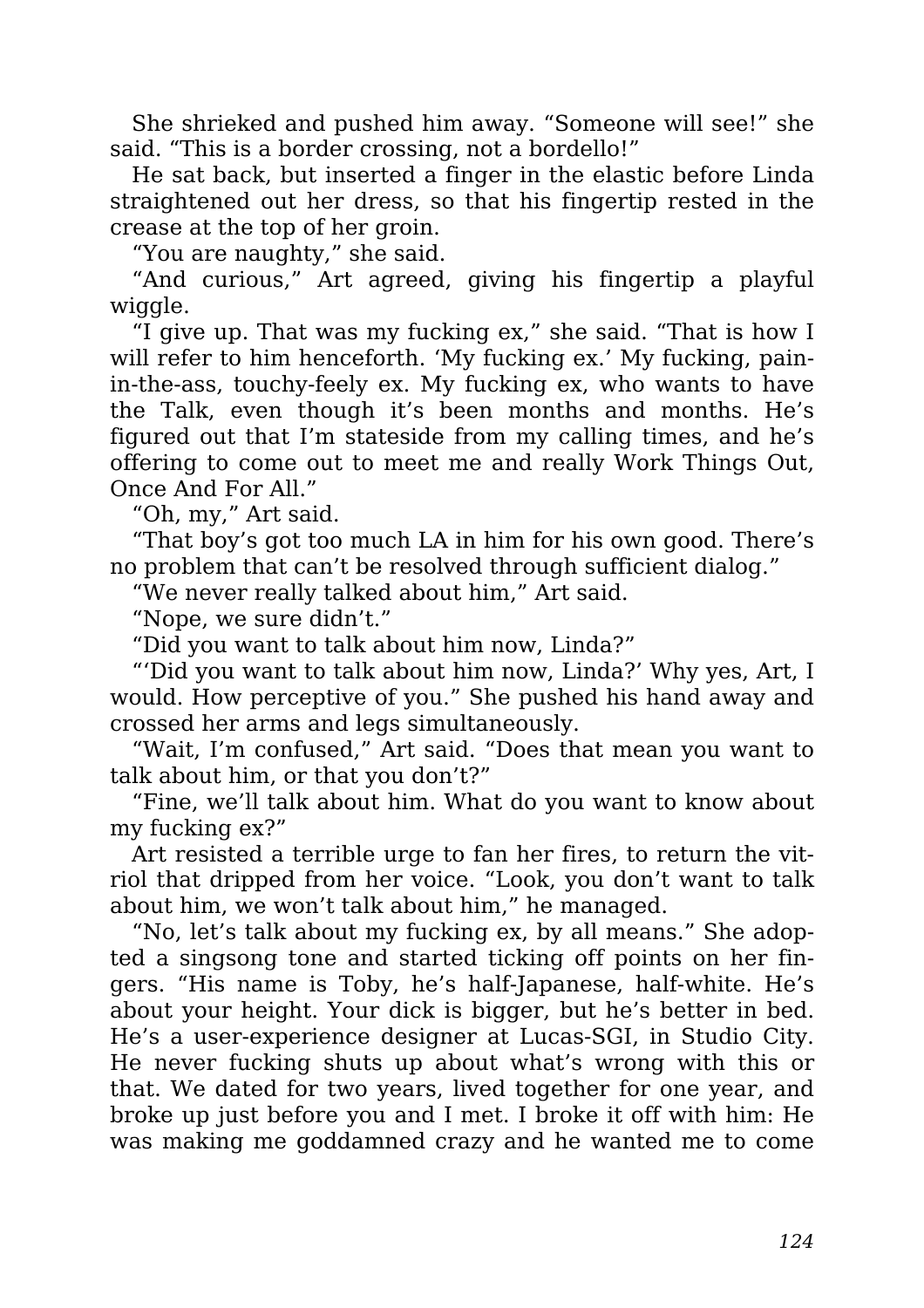back from London and live with him. I wanted to stay out the year in England and go back to my own apartment and possibly a different boyfriend, and he made me choose, so I chose. Is that enough of a briefing for you, Arthur?"

"That was fine," Art said. Linda's face had gone rabid purple, madly pinched, spittle flecking off of her lips as she spat out the words. "Thank you."

She took his hands and kissed the knuckles of his thumbs. "Look, I don't like to talk about it—it's painful. I'm sorry he's ruining our holiday. I just won't take his calls anymore, how about that?"

"I don't care, Linda, Honestly, I don't give a rat's ass if you want to chat with your ex. I just saw how upset you were and I thought it might help if you could talk it over with me."

"I know, baby, I know. But I just need to work some things out all on my own. Maybe I will take a quick trip out west and talk things over with him. You could come if you want—there are some wicked bars in West Hollywood."

"That's OK," Art said, whipsawed by Linda's incomprehensible mood shifts. "But if you need to go, go. I've got plenty of old pals to hang out with in Toronto."

"You're so understanding," she cooed. "Tell me about your grandmother again—you're sure she'll like me?"

"She'll love you. She loves anything that's female, of childbearing years, and in my company. She has great and unrealistic hopes of great-grandchildren."

"Cluck."

"Cluck?"

"Just practicing my brood-hen."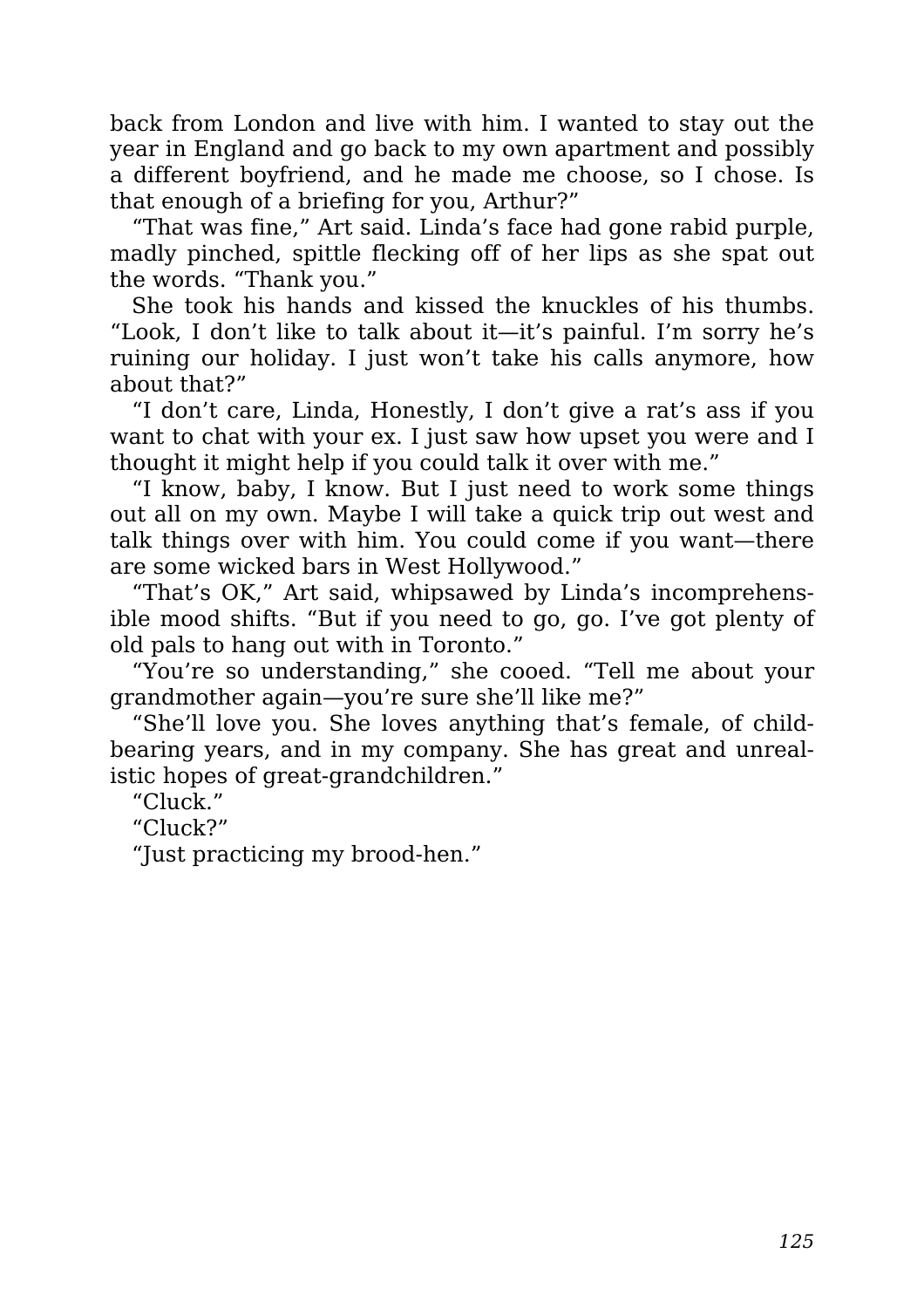$\frac{1}{2}$  Chapter 21

Doc Szandor's a good egg. He's keeping the shrinks at bay. spending more time with me than is strictly necessary. I hope he isn't neglecting his patients, but it's been so long since I had a normal conversation, I just can't bear to give it up. Besides, I get the impression that Szandor's in a similar pit of bad conversation with psychopaths and psychotherapists and is relieved to have a bit of a natter with someone who isn't either having hallucinations or attempting to prevent them in others.

"How the hell do you become a user-experience guy?"

"Sheer orneriness," I say, grinning. "I was just in the right place at the right time. I had a pal in New York who was working for a biotech company that had made this artificial erectile tissue."

"Erectile tissue?"

"Yeah. Synthetic turtle penis. Small and pliable and capable of going large and rigid very quickly."

"Sounds delightful."

"Oh, it was actually pretty cool. You know the joke about the circumcisionist's wallet made from foreskins?"

"Sure, I heard it premed—he rubs it and it becomes a suitcase, right?"

"That's the one. So these guys were thinking about making drawbridges, temporary shelters, that kind of thing out of it. They even had a cute name for it: 'Ardorite.'"

"Ho ho ho."

"Yeah. So they weren't shipping a whole lot of product, to put it mildly. Then I spent a couple of weeks in Manhattan housesitting for my friend while he was visiting his folks in Wisconsin for Thanksgiving. He had a ton of this stuff lying around his apartment, and I would come back after walking the soles off my shoes and sit in front of the tube playing with it. I took some of it down to Madison Square Park and played with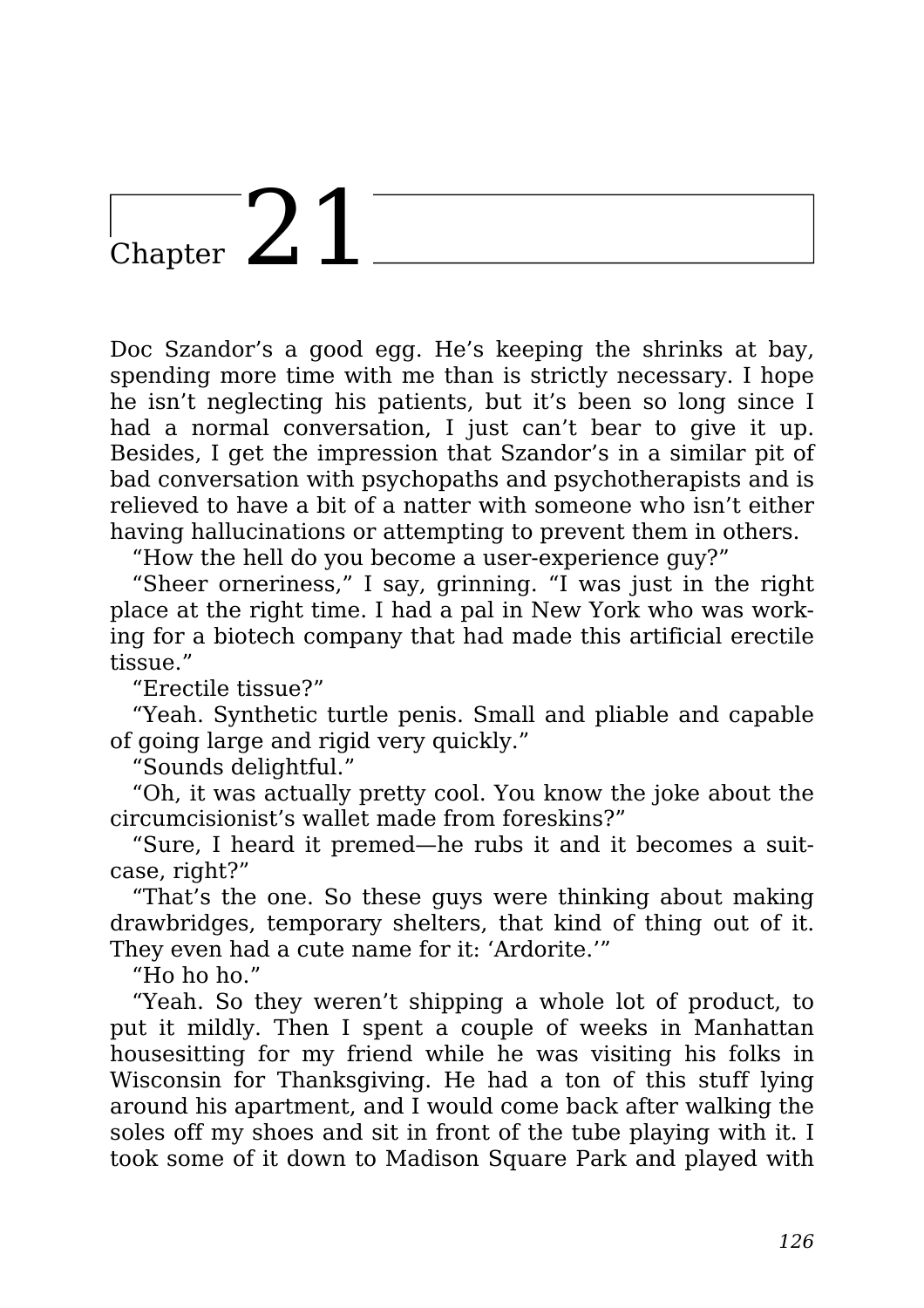it there. I liked to hang out there because it was always full of these very cute Icelandic au pairs and their tots, and I was a respectable enough young man with about 200 words of Icelandic I'd learned from a friend's mom in high school and they thought I was adorable and I thought they were blond goddesses. I'd gotten to be friends with one named Marta, oh, Marta. Bookmark Marta, Szandor, and I'll come back to her once we're better acquainted.

"Anyway, Marta was in charge of Machinery and Avarice, the spoiled monsterkinder of a couple of BBD&O senior managers who'd vaulted from art school to VPdom in one year when most of the gray eminences got power-thraxed. Machinery was three and liked to bang things against other things arythmically while hollering atonally. Avarice was five, not toilet trained, and prone to tripping. I'd get Marta novelty coffee from the Stinkbucks on Twenty-third and we'd drink it together while Machinery and Avarice engaged in terrible, life-threatening play with the other kids in the park.

"I showed Marta what I had, though I was tactful enough not to call it synthetic turtle penis, because while Marta was earthy, she wasn't that earthy and, truth be told, it got me kinda hot to watch her long, pale blue fingers fondling the soft tissue, then triggering the circuit that hardened it.

"Then Machinery comes over and snatches the thing away from Marta and starts pounding on Avarice, taking unholy glee in the way the stuff alternately softened and stiffened as he squeezed it. Avarice wrestled it away from him and tore off for a knot of kids and by the time I got there they were all crowded around her, spellbound. I caught a cab back to my buddy's apartment and grabbed all the Ardorite I could lay hands on and brought it back to the park and spent the next couple hours running an impromptu focus group, watching the kids and their bombshell nannies play with it. By the time that Marta touched my hand with her long cool fingers and told me it was time for her to get the kids home for their nap, I had twenty-five toy ideas, about eight different ways to use the stuff for clothing fasteners, and a couple of miscellaneous utility uses, like a portable crib.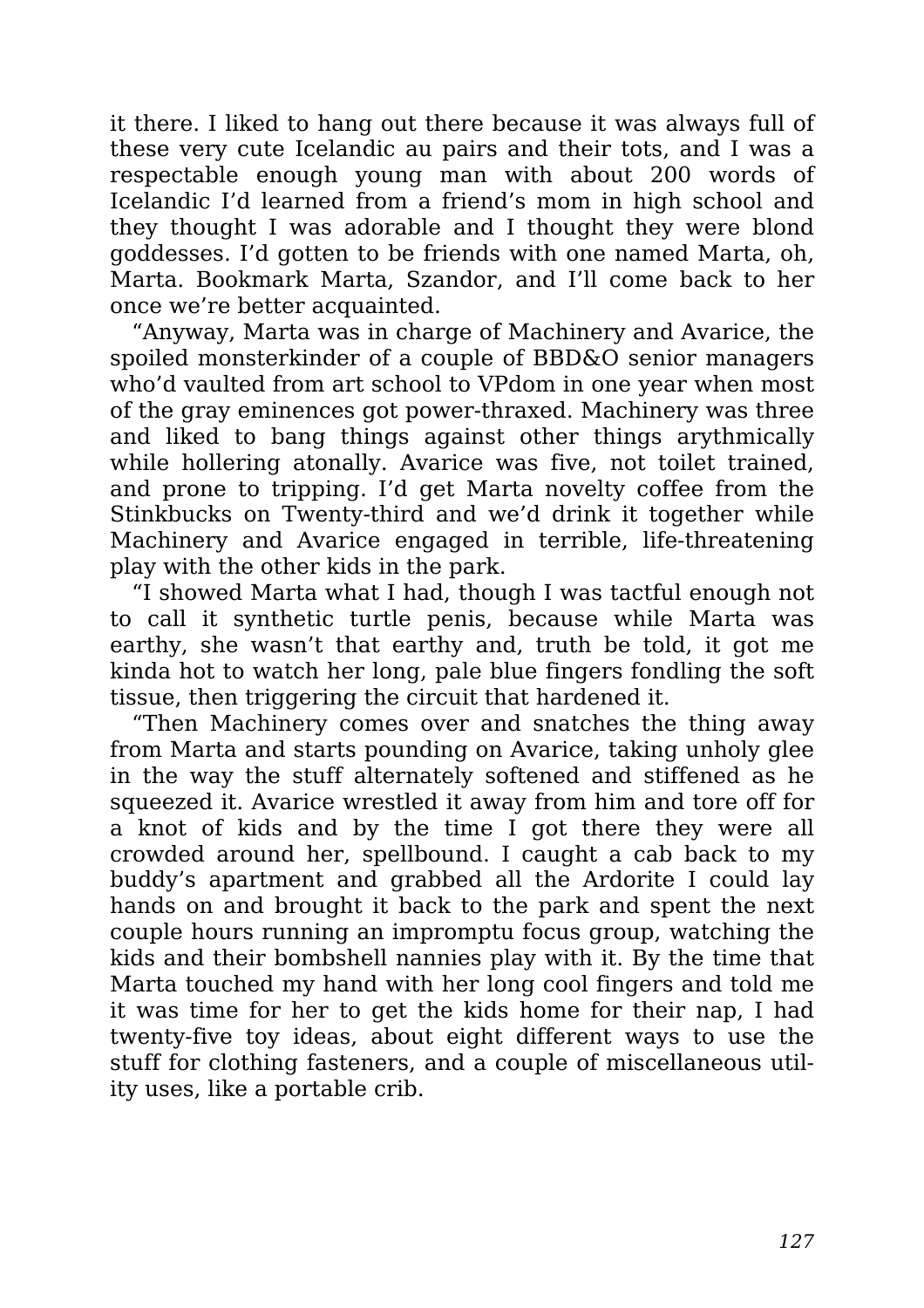"So I ran it down for my pal that afternoon over the phone, and he commed his boss and I ended up eating Thanksgiving dinner at his boss's house in Westchester."

"Weren't you worried he'd rip off your ideas and not pay you anything for them?" Szandor's spellbound by the story, unconsciously unrolling and re-rolling an Ace bandage.

"Didn't even cross my mind. Of course, he tried to do just that, but it wasn't any good—they were engineers; they had no idea how normal human beings interact with their environments. The stuff wasn't self-revealing—they added a million cool features and a manual an inch thick. After prototyping for six months, they called me in and offered me a two-percent royalty on any products I designed for them."

"That musta been worth a fortune," says Szandor.

"You'd think so, wouldn't you? Actually, they folded before they shipped anything. Blew through all their capital on R&D, didn't have anything left to productize their tech with. But my buddy did get another gig with a company that was working on new kitchen stuff made from one-way osmotic materials and he showed them the stuff I'd done with the Ardorite and all of a sudden I had a no-fooling career."

"Damn, that's cool."

"You betcha. It's all about being an advocate for the user. I observe what users do and how they do it, figure out what they're trying to do, and then boss the engineers around, getting them to remove the barriers they've erected because engineers are all basically high-functioning autistics who have no idea how normal people do stuff."

The doctor chuckles. "Look," he says, producing a nicotine pacifier, one of those fake cigs that gives you the oral fix and the chemical fix and the habit fix without the noxious smoke, "it's not my area of specialty, but you seem like a basically sane individual, modulo your rooftop adventures. Certainly, you're not like most of the people we've got here. What are you doing here?"

Doctor Szandor is young, younger even than me, I realize. Maybe twenty-six. I can see some fancy tattoo-work poking out of the collar of his shirt, see some telltale remnant of a fashionable haircut in his grown-out shag. He's got to be the youngest staff member I've met here, and he's got a fundamentally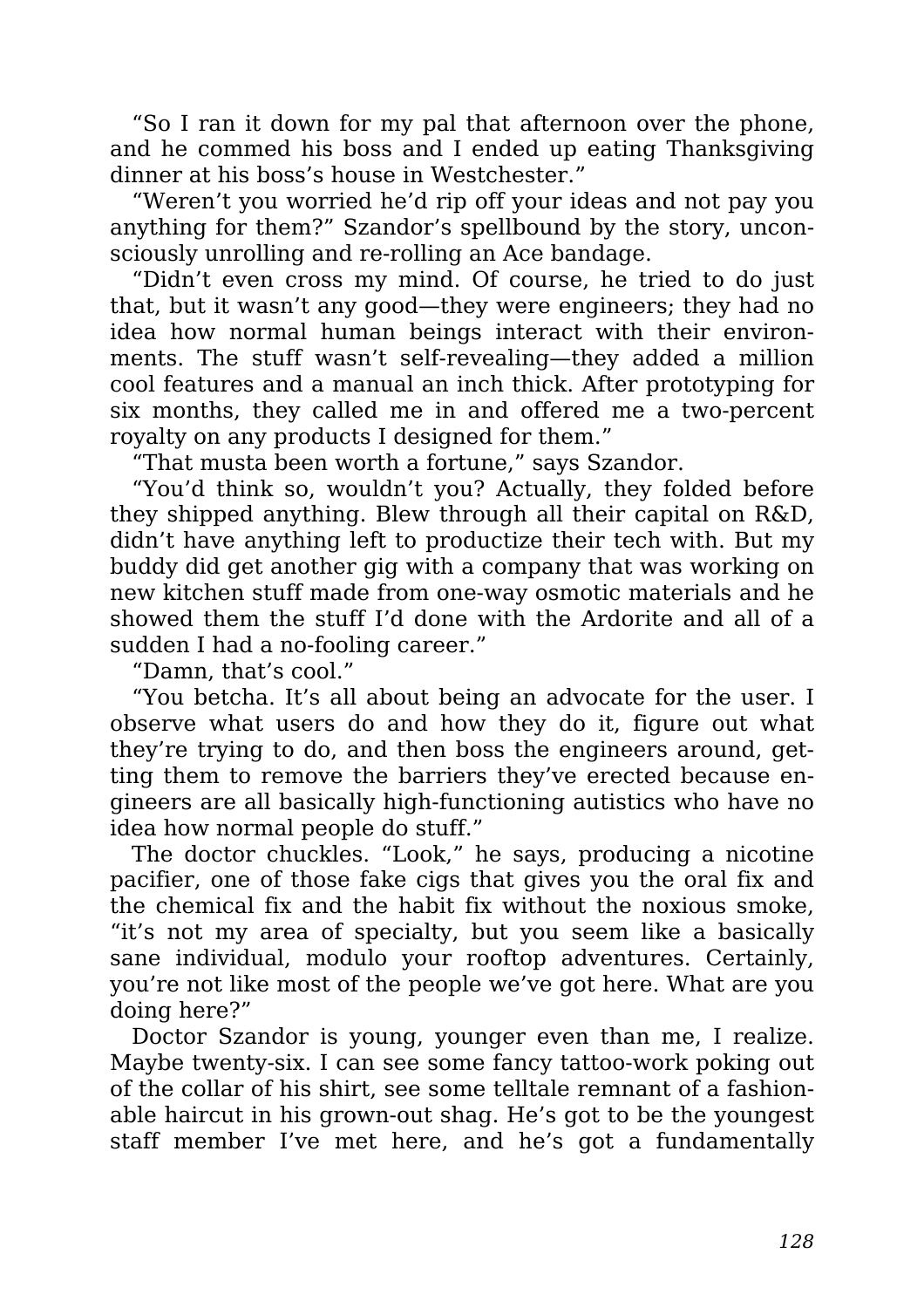different affect from the zombies in the lab coats who maintain the zombies in the felt slippers.

So I tell him my story, the highlights, anyway. The more I tell him about Linda and Fede, the dumber my own actions sound to me.

"Why the hell did you stick with this Linda anyway?" Szandor says, sucking on his pacifier.

"The usual reasons, I guess," I say, squirming.

"Lemme tell you something," he says. He's got his feet up on the table now, hands laced behind his neck. "It's the smartest thing my dad ever said to me, just as my high-school girl and me were breaking up before I went away to med school. She was nice enough, but, you know, unstable. I'd gotten to the point where I ducked and ran for cover every time she disagreed with me, ready for her to lose her shit.

"So my dad took me aside, put his arm around me, and said, 'Szandor, you know I like that girlfriend of yours, but she is crazy. Not a little crazy, really crazy. Maybe she won't be crazy forever, but if she gets better, it won't be because of you. Trust me, I know this. You can't fuck a crazy girl sane, son.'"

I can't help smiling. "Truer words," I say. "But harsh."

"Harsh is relative," he says. "Contrast it with, say, getting someone committed on trumped-up evidence."

It dawns on me that Doc Szandor believes me. "It dawns on me that you believe me."

He gnaws fitfully at his pacifier. "Well, why not? You're not any crazier than I am, that much is clear to me. You have neat ideas. Your story's plausible enough."

I get excited. "Is this your professional opinion?"

"Sorry, no. I am not a mental health professional, so I don't have professional opinions on your mental health. It is, however, my amateur opinion."

"Oh, well."

"So where are you at now, vis-a-vis the hospital?"

"Well, they don't tell me much, but as near as I can make out, I am stuck here semipermanently. The court found me incompetent and ordered me held until I was. I can't get anyone to explain what competency consists of, or how I achieve it—when I try, I get accused of being 'difficult.' Of course, escaping onto the roof is a little beyond difficult. I have a feeling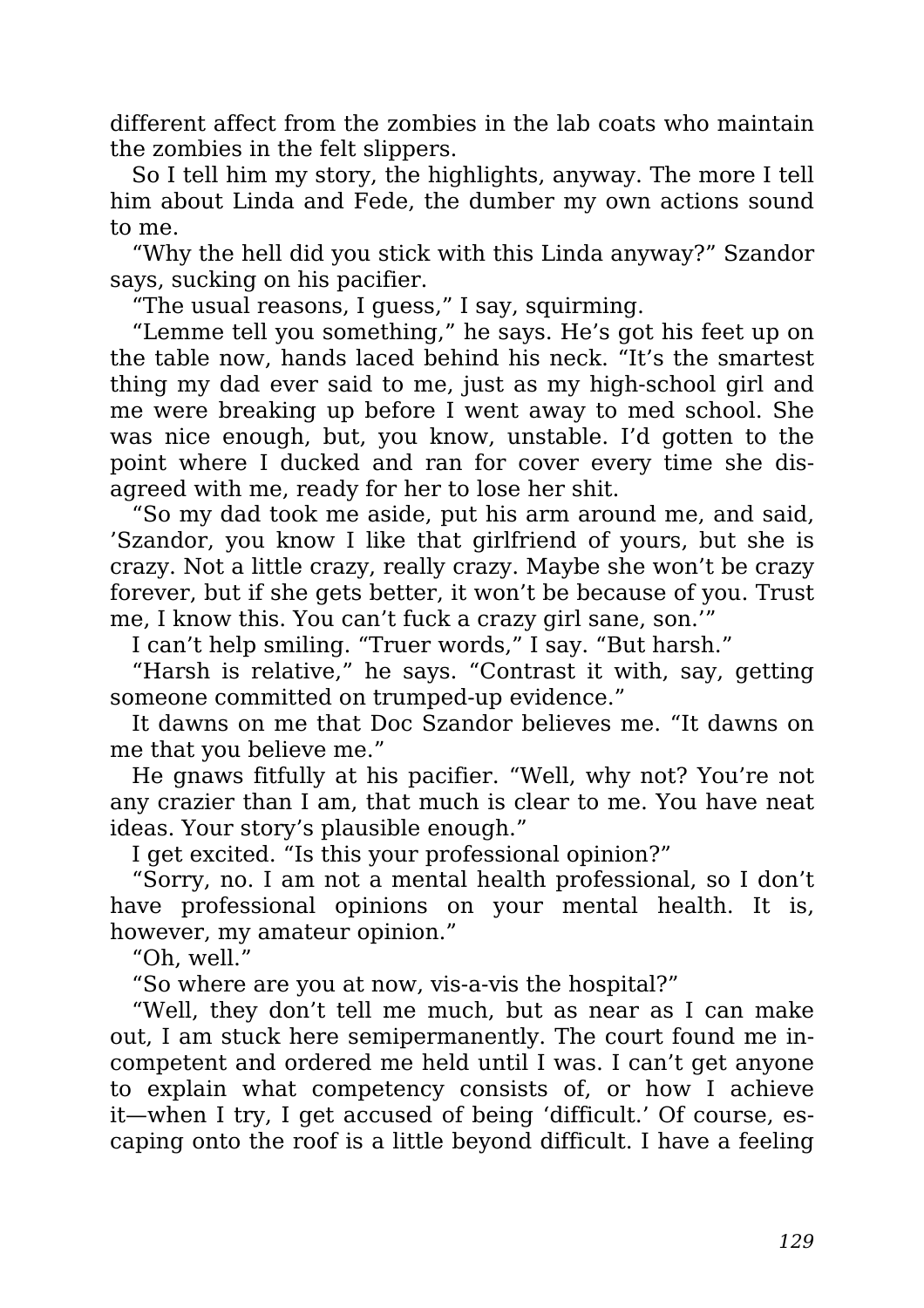I'm going to be in pretty deep shit. Do they know about the car?"

"The car?"

"In the parking lot. The one that blew up."

Doc Szandor laughs hard enough that his pacifier shoots across the room and lands in a hazmat bucket. "You son of a bitch—that was you?"

"Yeah," I say, and drum my feet against the tin cupboards under the examination table.

"That was my fucking car!"

"Oh, Christ, I'm sorry," I say. "God."

"No no no," he says, fishing in his pocket and unwrapping a fresh pacifier. "It's OK. Insurance. I'm getting a bike. Vroom, vroom! What a coincidence, though," he says.

Coincidence. He's making disgusting hamster-cage noises, grinding away at his pacifier. "Szandor, do you sometimes sneak out onto the landing to have a cigarette? Use a bit of tinfoil for your ashtray? Prop the door open behind you?"

"Why do you ask?"

"'Cause that's how I got out onto the roof."

"Oh, shit," he says.

"It's our secret," I say. "I can tell them I don't know how I got out. I'm incompetent, remember?"

"You're a good egg, Art," he says. "How the hell are we going to get you out of here?"

"Hey what?"

"No, really. There's no good reason for you to be here, right? You're occupying valuable bed space."

"Well, I appreciate the sentiment, but I have a feeling that as soon as you turn me loose, I'm gonna be doped up to the tits for a good long while."

He grimaces. "Right, right. They like their meds. Are your parents alive?"

"What? No, they're both dead."

"Aha. Died suddenly?"

"Yeah. Dad drowned, Mom fell—"

"Ah ah ah! Shhh. Mom died suddenly. She was taking Haldol when it happened, a low antianxiety dose, right?"

"Huh?"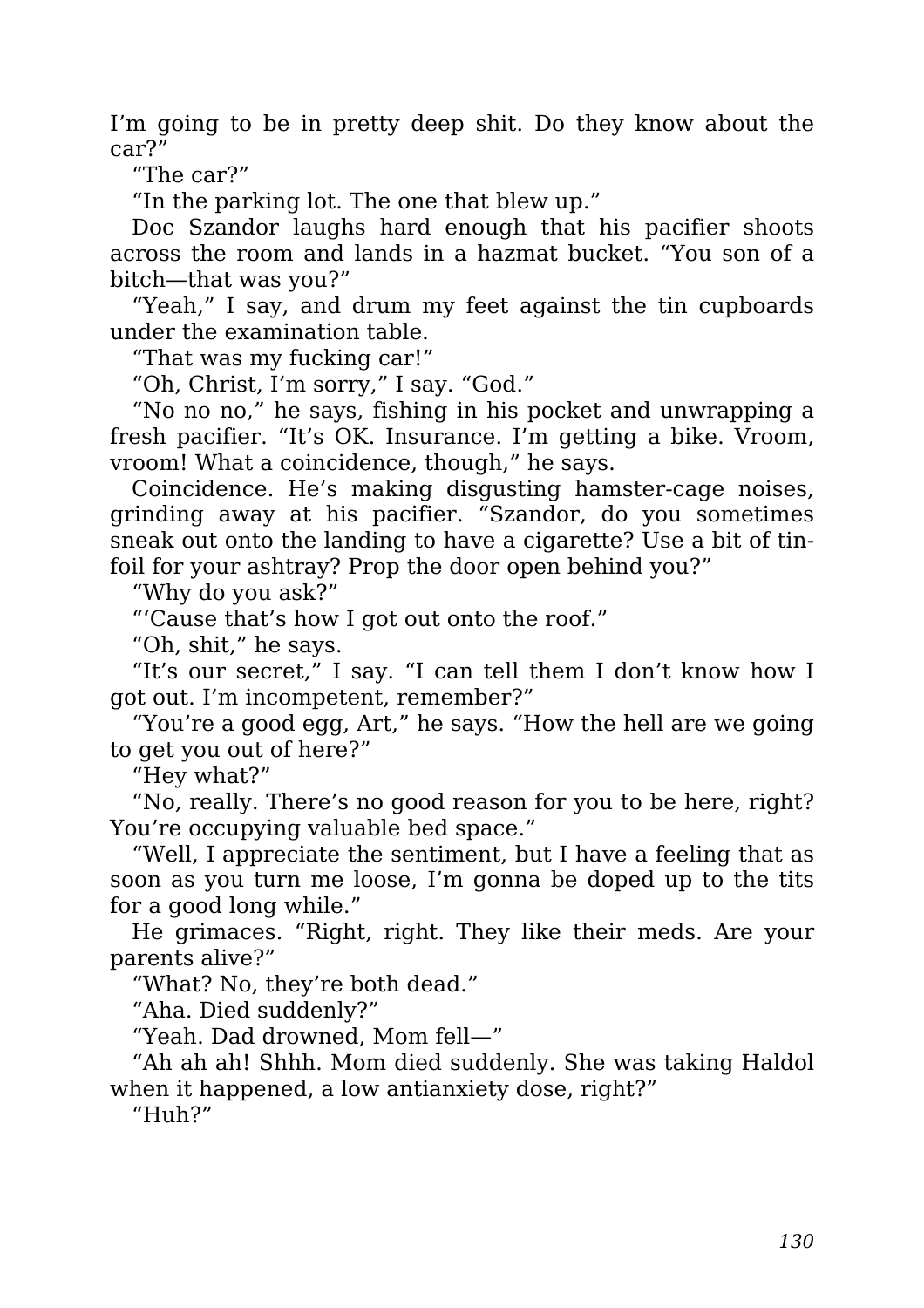"Probably she was. Probably she had a terrible drug interaction. Sudden Death Syndrome. It's hereditary. And you say she fell? Seizure. We'll sign you up for a PET scan, that'll take at least a month to set up. You could be an epileptic and not even know it. Shaking the radioisotopes loose for the scan from the AEC, woah, that's a week's worth of paperwork right there! No Thorazine for you young man, not until we're absolutely sure it won't kill you dead where you stand. The hospital counsel gave us all a very stern lecture on this very subject not a month ago. I'll just make some notes in your medical history." He picked up his comm and scribbled.

"Never woulda thought of that," I say. "I'm impressed."

"It's something I've been playing with for a while now. I think that psychiatric care is a good thing, of course, but it could be better implemented. Taking away prescription pads would be a good start."

"Or you could keep public stats on which doctors had prescribed how much of what and how often. Put 'em on a chart in the ward where the patients' families could see 'em."

"That's nasty!" he says. "I love it. We're supposed to be accountable, right? What else?"

"Give the patients a good reason to wear their tracking bracelets: redesign them so they gather stats on mobility and vitals and track them against your meds and other therapies. Create a dating service that automatically links patients who respond similarly to therapies so they can compare notes. Ooh, by comparing with location data from other trackers, you could get stats on which therapies make people more sociable, just by counting the frequency with which patients stop and spend time in proximity to other patients. It'd give you empirical data with which you track your own progress."

"This is great stuff. Damn! How do you do that?"

I feel a familiar swelling of pride. I like it when people understand how good I am at my job. Working at V/DT was hard on my ego: after all, my job there was to do a perfectly rotten job, to design the worst user experiences that plausibility would allow. God, did I really do that for two whole goddamned years?

"It's my job," I say, and give a modest shrug.

"What do you charge for work like that?"

"Why, are you in the market?"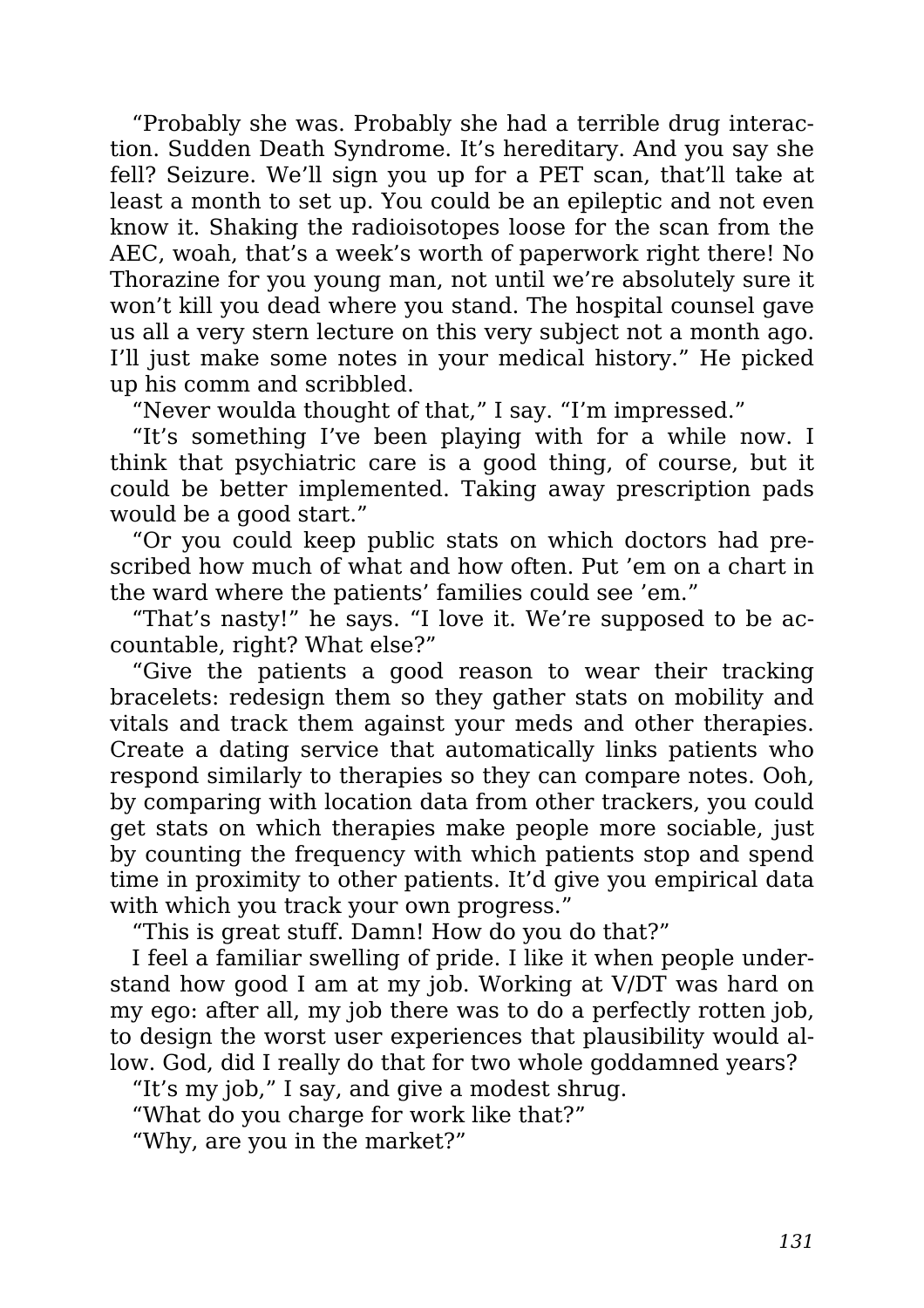"Who knows? Maybe after I figure out how to spring you, we can go into biz together, redesigning nuthatches."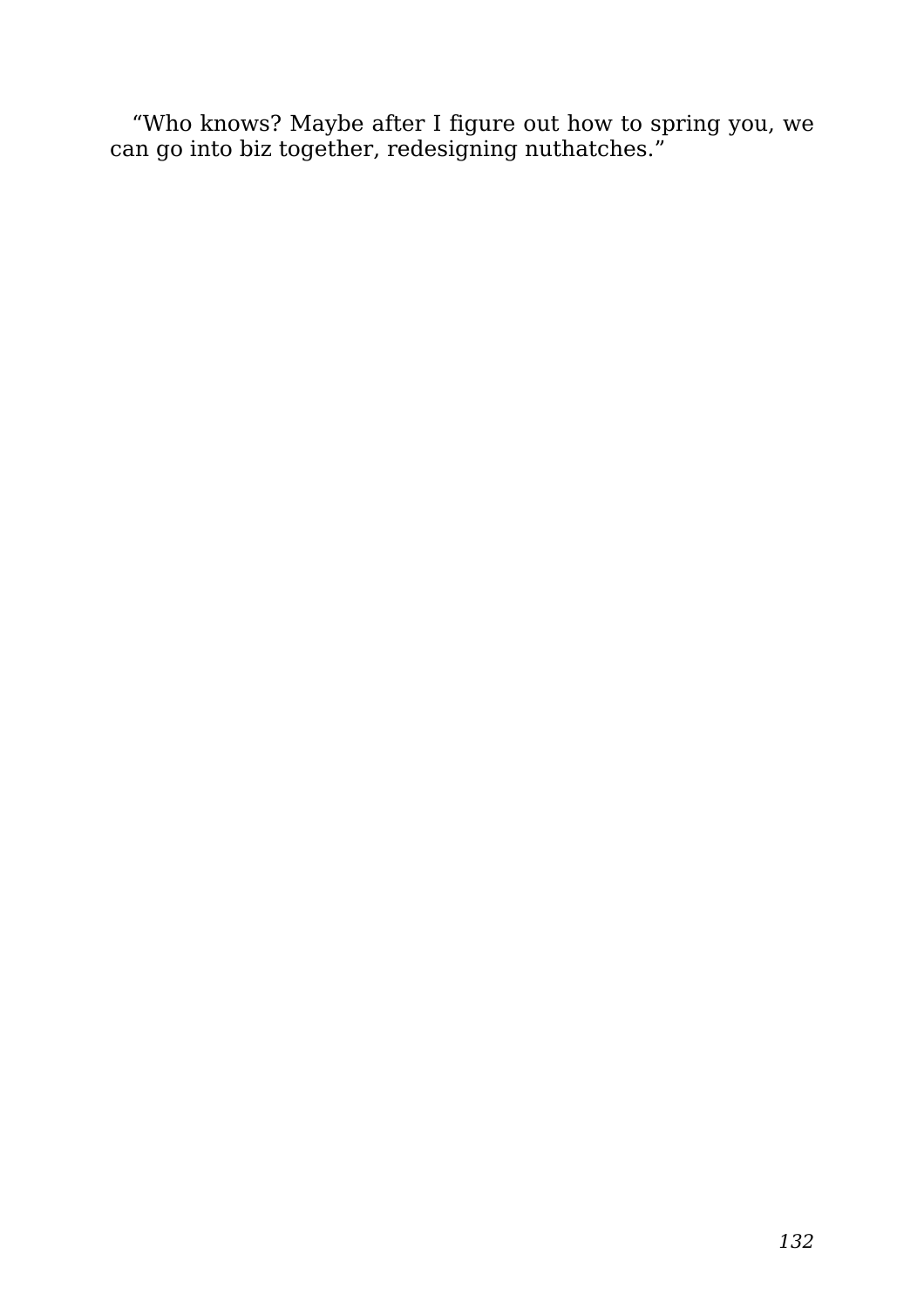#### $\frac{1}{\text{Chapter 22}}$

Linda's first meeting with Art's Gran went off without a hitch. Gran met them at Union Station with an obsolete red cap who was as ancient as she was, a vestige of a more genteel era of train travel and bulky luggage. Just seeing him made Art's brain whir with plans for conveyor systems, luggage escalators, cart dispensers. They barely had enough luggage between the two of them to make it worth the old man's time, but he dutifully marked their bags with a stub of chalk and hauled them onto his cart, then trundled off to the service elevators.

Gran gave Art a long and teary hug. She was less frail than she'd been in his memory, taller and sturdier. The smell of her powder and the familiar acoustics of Union Station's cavernous platform whirled him back to his childhood in Toronto, to the homey time before he'd gotten on the circadian merry-goround.

"Gran, this is Linda," he said.

"Oh, it's so nice to meet you," Gran said, taking Linda's hands in hers. "Call me Julie."

Linda smiled a great, pretty, toothy smile. "Julie, Art's told me all about you. I just know we'll be great friends."

"I'm sure we will. Are you hungry? Did they feed you on the train? You must be exhausted after such a long trip. Which would you rather do first, eat or rest?"

"Well, I'm up for seeing the town," Linda said. "Your grandson's been yawning his head off since Buffalo, though." She put her arm around his waist and squeezed his tummy.

"What a fantastic couple you make," Gran said. "You didn't tell me she was so pretty, Arthur!"

"Here it comes," Art said. "She's going to ask about greatgrandchildren."

"Don't be silly," Gran said, cuffing him gently upside the head. "You're always exaggerating."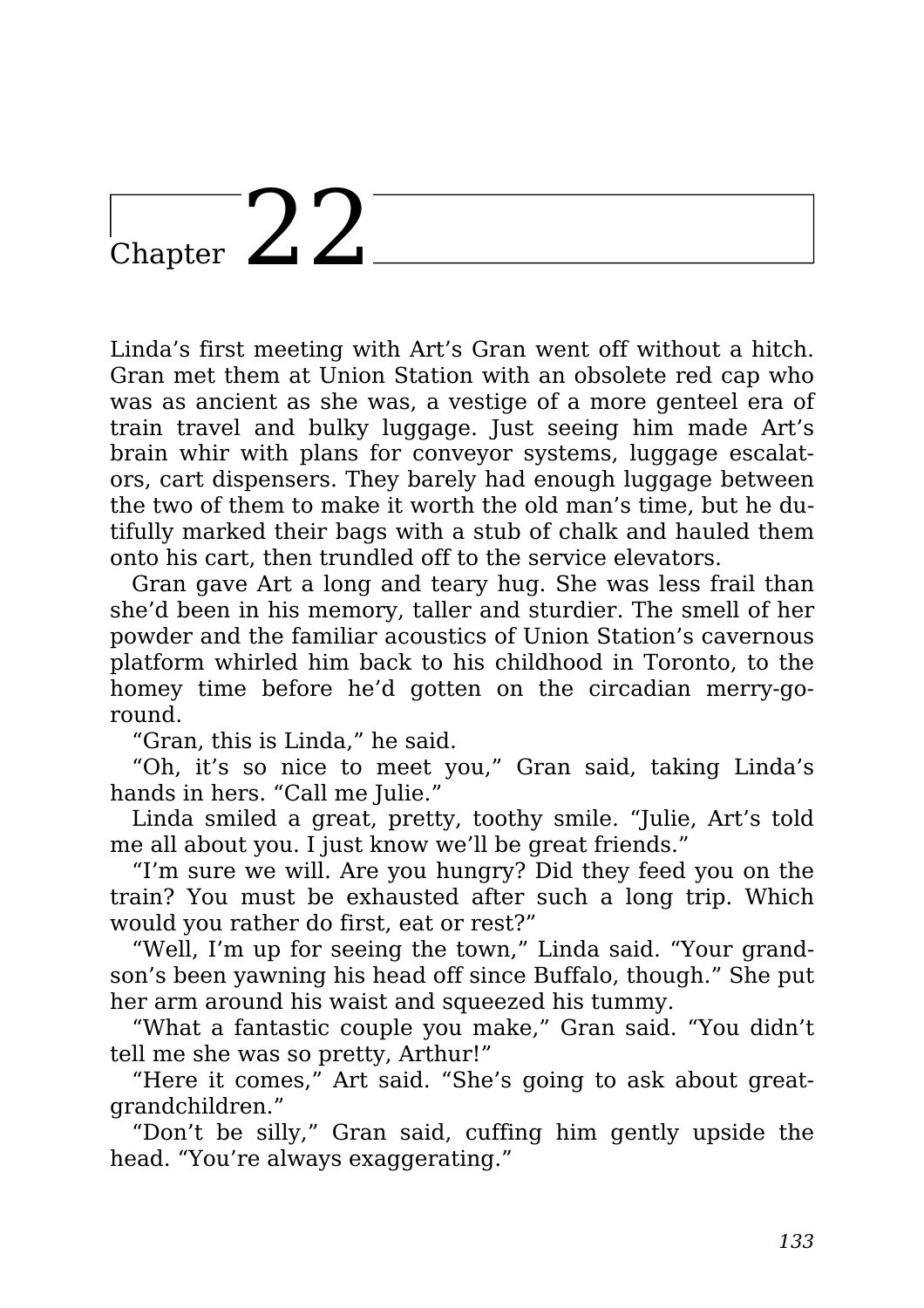"Well I think it's a splendid idea," Linda said. "Shall we have two? Three? Four?"

"Make it ten," Art said, kissing her cheek.

"Oh, I couldn't have ten," Linda said. "But five is a nice compromise. Five it will be. We'll name the first one Julie if it's a girl, or Julius if it's a boy."

"Oh, we are going to get along," Gran said, and led them up to the curb, where the red cap had loaded their bags into a cab.

They ate dinner at Lindy's on Yonge Street, right in the middle of the sleaze strip. The steakhouse had been there for the better part of a century, and its cracked red-vinyl booths and thick rib eyes smothered in horseradish and HP Sauce were just as Art had remembered. Riding up Yonge Street, the city lights had seemed charming and understated; even the porn marquees felt restrained after a week in New York. Art ate a steak as big as his head and fell into a postprandial torpor whence he emerged only briefly to essay a satisfied belch. Meanwhile, Gran and Linda nattered away like old friends, making plans for the week: the zoo, the island, a day trip to Niagara Falls, a ride up the CN Tower, all the touristy stuff that Art had last done in elementary school.

By the time Art lay down in his bed, belly tight with undigested steak, he was feeling wonderful and at peace with the world. Linda climbed in beside him, wrestled away a pillow and some covers, and snuggled up to him.

"That went well," Art said. "I'm really glad you two hit it off."

"Me too, honey," Linda said, kissing his shoulder through his tee shirt. He'd been able to get his head around the idea of sharing a bed with his girlfriend under his grandmother's roof, but doing so nude seemed somehow wrong.

"We're going to have a great week," he said. "I wish it would never end."

"Yeah," she said, and began to snore into his neck.

The next morning, Art woke stiff and serene. He stretched out on the bed, dimly noted Linda's absence, and padded to the bathroom to relieve his bladder. He thought about crawling back into bed, was on the verge of doing so, when he heard the familiar, nervewracking harangue of Linda arguing down her comm. He opened the door to his old bedroom and there she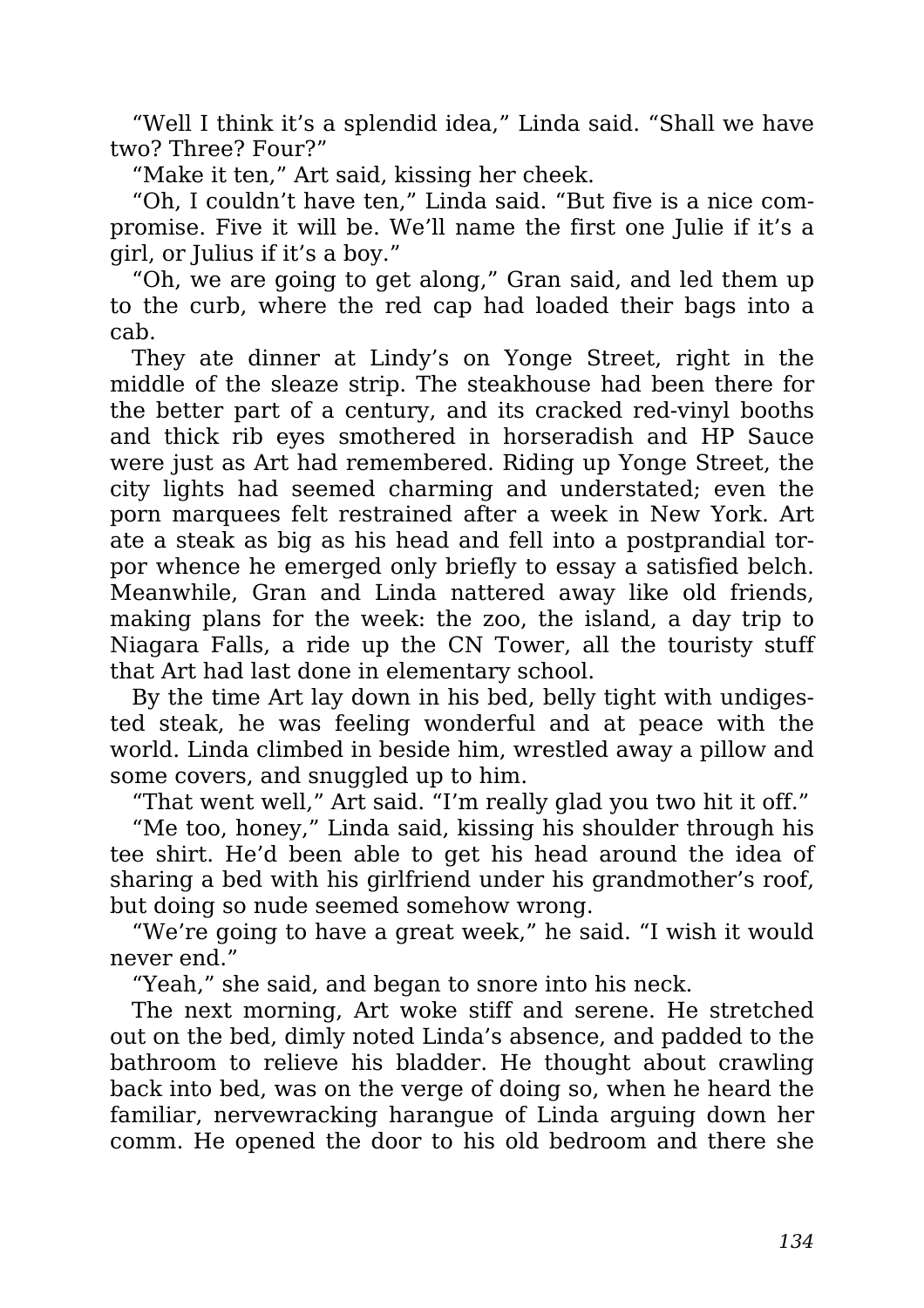was, stark naked and beautiful in the morning sun, comm in hand, eyes focused in the middle distance, shouting.

"No, goddamnit, no! Not here. Jesus, are you a moron? I said no!"

Art reached out to touch her back, noticed that it was trembling, visibly tense and rigid, and pulled his hand back. Instead, he quietly set about fishing in his small bag for a change of clothes.

"This is not a good time. I'm at Art's grandmother's place, all right? I'll talk to you later." She threw her comm at the bed and whirled around.

"Everything all right?" Art said timidly.

"No, goddamnit, no it isn't."

Art pulled on his pants and kept his eyes on her comm, which was dented and scratched from a hundred thousand angry hang ups. He hated it when she got like this, radiating anger and spoiling for a fight.

"I'm going to have to go, I think," she said.

"Go?"

"To California. That was my fucking ex again. I need to go and sort things out with him."

"Your ex knows who I am?"

She looked blank.

"You told him you were at my grandmother's place. He knows who I am?"

"Yeah," she said. "He does. I told him, so he'd get off my back."

"And you have to go to California?"

"Today. I have to go to California today."

"Jesus, today? We just got here!"

"Look, you've got lots of catching up to do with your Gran and your friends here. You won't even miss me. I'll go for a couple days and then come back."

"If you gotta go," he said.

"I gotta go."

He explained things as best as he could to Gran while Linda repacked her backpack, and then saw Linda off in a taxi. She was already savaging her comm, booking a ticket to LA. He called Fede from the condo's driveway.

"Hey, Art! How's Toronto?"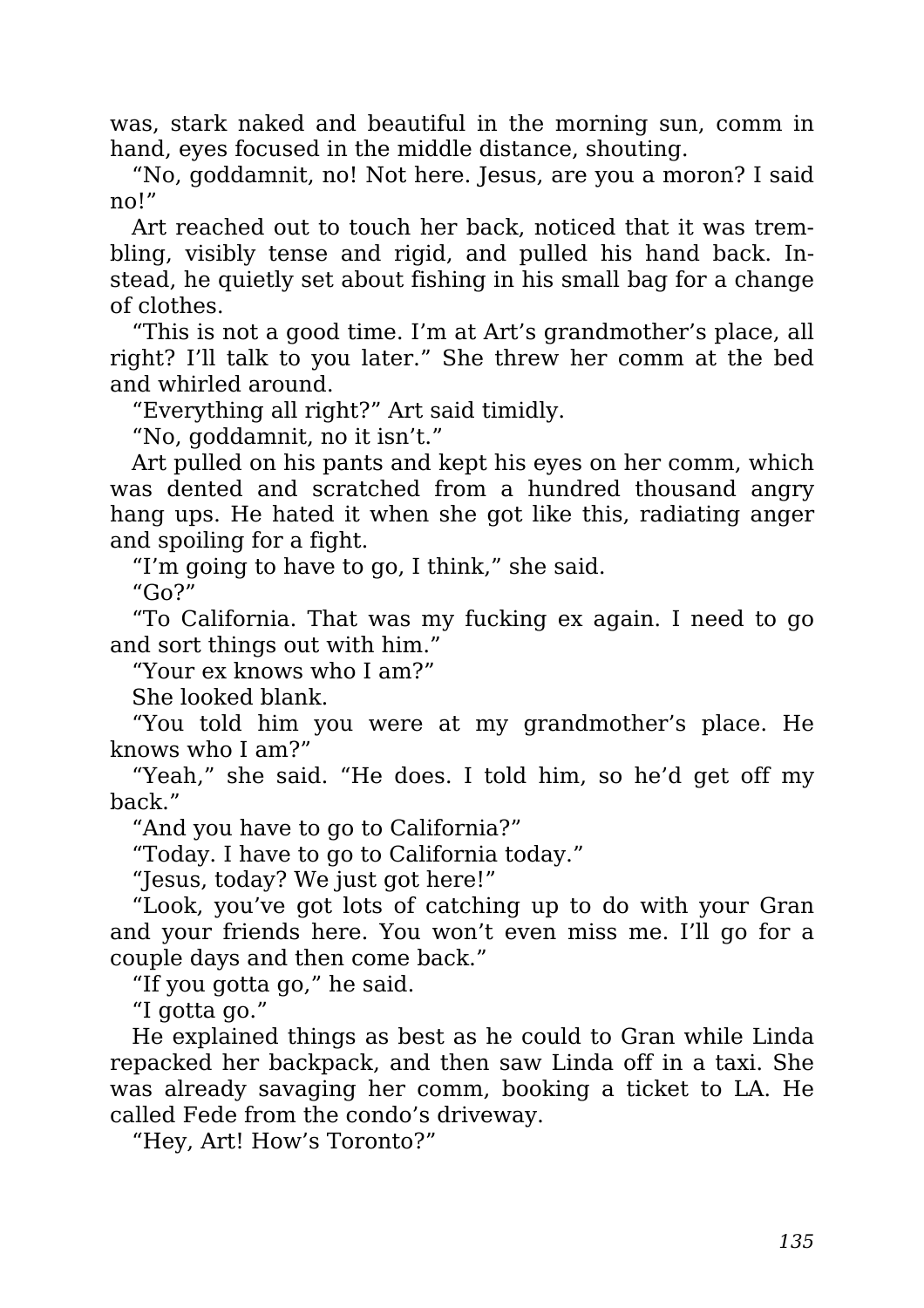"How'd you know I was in Toronto?" Art said, but he knew, he knew then, though he couldn't explain how he knew, he knew that Linda and Fede had been talking. He knew that Linda had been talking to Fede that morning, and not her fucking ex (God, he was thinking of the poor schmuck that way already, "fucking ex"). Christ, it was five in the morning on the West Coast. It couldn't be the ex. He just knew.

"Lucky guess," Fede said breezily. "How is it?"

"Oh, terrific. Great to see the old hometown and all. How're things with Perceptronics? When should I plan on being back in Boston?"

"Oh, it's going all right, but slow. Hurry up and wait, right? Look, don't worry about it, just relax there, I'll call you when the deal's ready and you'll go back to Boston and we'll sort it out and it'll all be fantastic and don't worry, really, all right?"

"Fine, Fede." Art wasn't listening any more. Fede had gone into bullshit mode, and all Art was thinking of was why Linda would talk to Fede and then book a flight to LA. "How're things in London?" he said automatically.

"Fine, fine," Fede said, just as automatically. "Not the same without you, of course."

"Of course," Art said. "Well, bye then."

"Bye," Fede said.

Art felt an unsuspected cunning stirring within him. He commed Linda, in her cab. "Hey, dude," he said.

"Hey," she said, sounding harassed.

"Look, I just spoke to my Gran and she's really upset you had to go. She really liked you."

"Well, I liked her, too."

"Great. Here's the thing," he said, and drew in a breath. "Gran made you a sweater. She made me one, too. She's a knitter. She wanted me to send it along after you. It looks pretty good. So, if you give me your ex's address, I can FedEx it there and you can get it."

There was a lengthy pause. "Why don't I just pick it up when I see you again?" Linda said, finally.

Gotcha, Art thought. "Well, I know that'd be the sensible thing, but my Gran, I dunno, she really wants me to do this. It'd make her so happy."

"I dunno—my ex might cut it up or something."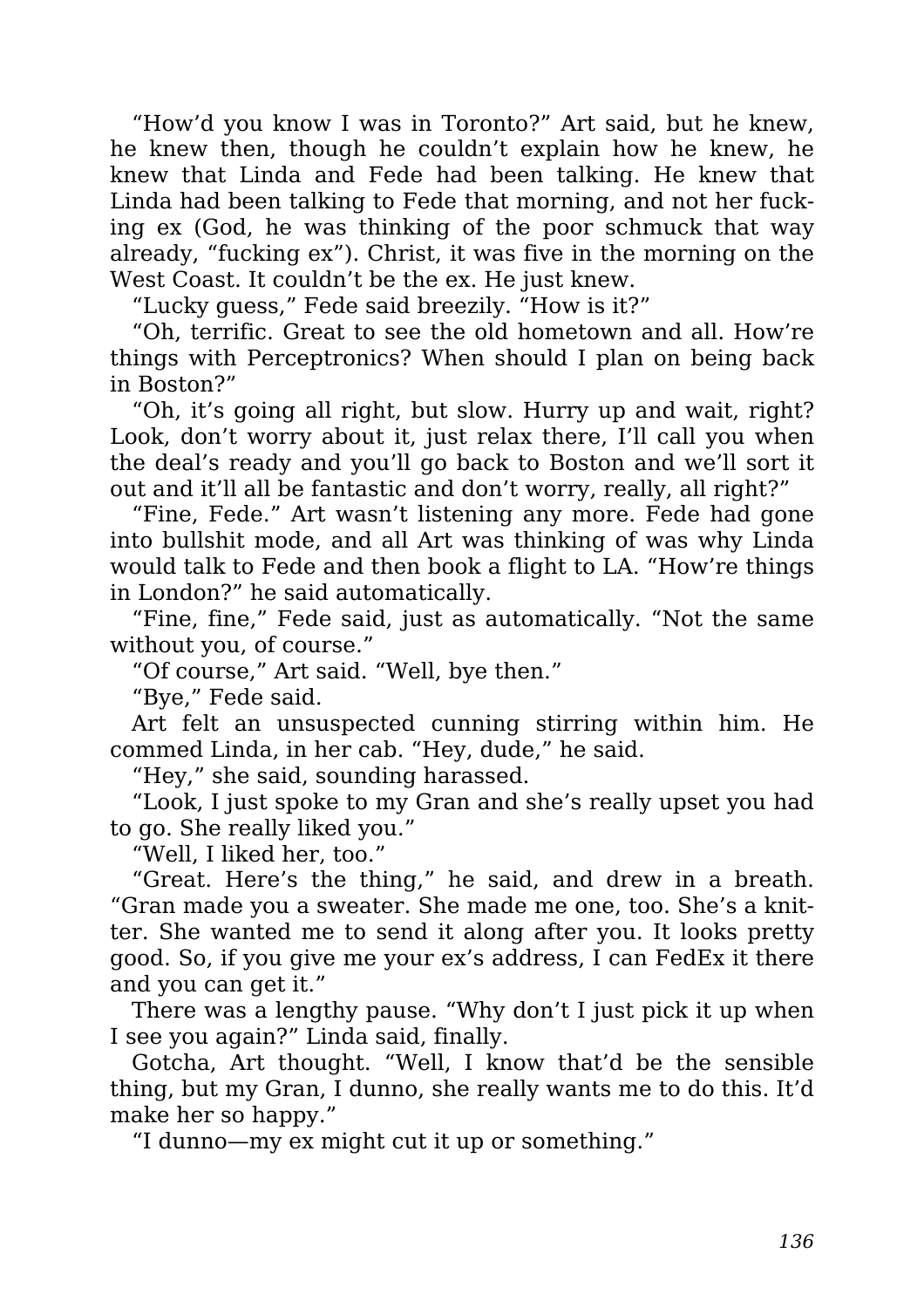"Oh, I'm sure he wouldn't do that. I could just schedule the delivery for after you arrive, that way you can sign for it. What do you think?"

"I really don't think—"

"Come on, Linda, I know it's nuts, but it's my Gran. She really likes you."

Linda sighed. "Let me comm you the address, OK?"

"Thanks, Linda," Art said, watching the address in Van Nuys scroll onto his comm's screen. "Thanks a bunch. Have a great trip—don't let your ex get you down."

Now, armed with Linda's fucking ex's name, Art went to work. He told Gran he had some administrative chores to catch up on for an hour or two, promised to have supper with her and Father Ferlenghetti that night, and went out onto the condo's sundeck with his keyboard velcroed to his thigh.

Trepan: Hey!

Colonelonic: Trepan! Hey, what's up? I hear you're back on the East Coast!

Trepan: True enough. Back in Toronto. How's things with you?

Colonelonic: Same as ever. Trying to quit the dayjob.

Trepan: /private Colonelonic Are you still working at Merril-Lynch?

## Colonelonic (private): Yeah.

Trepan: /private Colonelonic Still got access to Lexus-Nexus?

## Colonelonic (private): Sure — but they're on our asses about abusing the accounts. Every search is logged and has to be accounted for.

Trepan: /private Colonelonic Can you get me background on just one guy?

## Colonelonic (private): Who is he? Why?

Trepan: /private Colonelonic It's stupid. I think that someone I know is about to go into biz with him, and I don't trust him. I'm probably just being paranoid, but…

## Colonelonic (private): I don't know, man. Is it really important?

Trepan: /private Colonelonic Oh, crap, look. It's my girlfriend. I think she's screwing this guy. I just wanna get an idea of who he is, what he does, you know.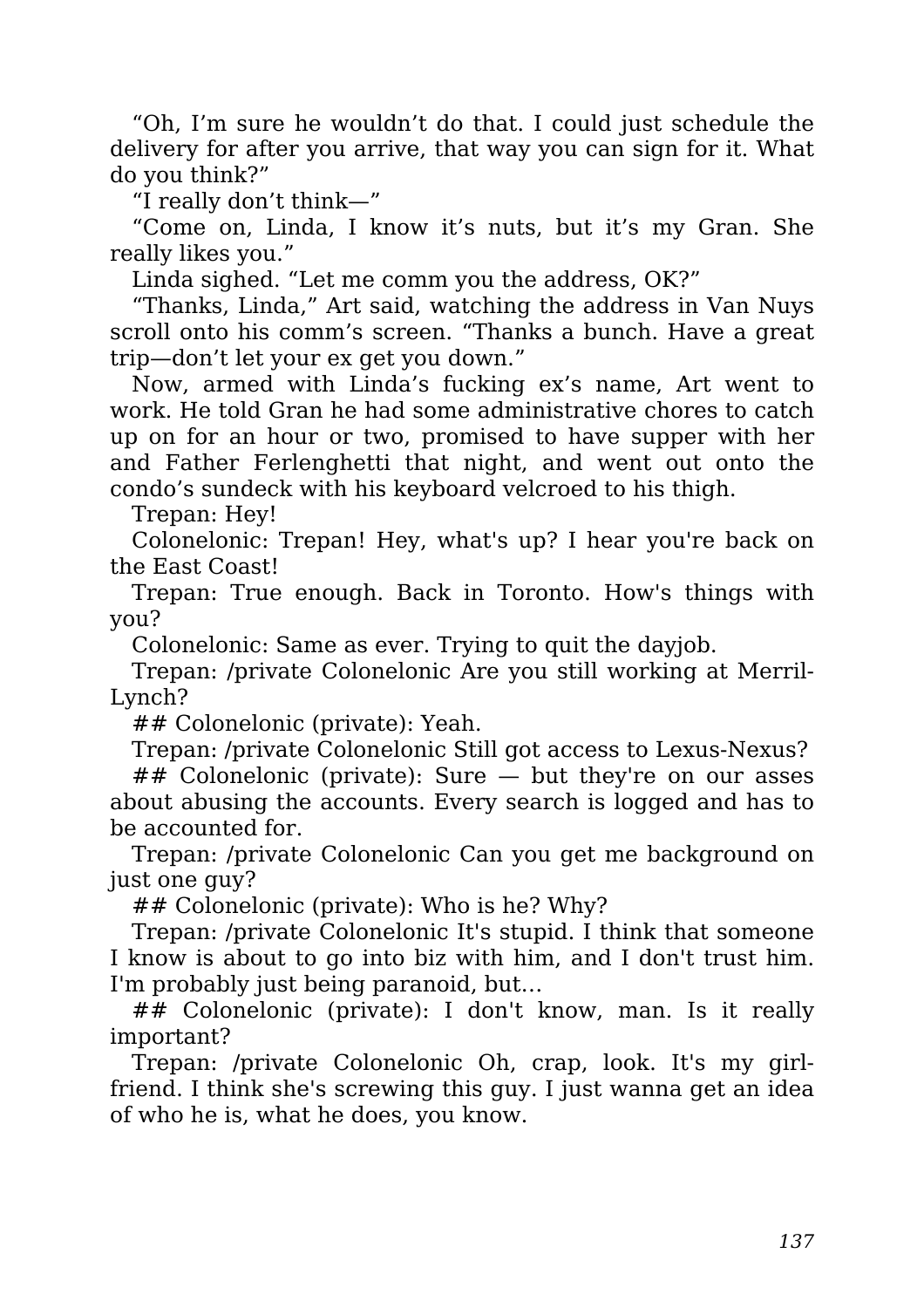## Colonelonic (private): Heh. That sucks. OK — check back in a couple hours. There's a guy across the hall who never logs out of his box when he goes to lunch. I'll sneak in there and look it up on his machine.

Trepan: /private Colonelonic Kick ass. Thanks.

##Transferring addressbook entry "Toby Ginsburg" to Colonelonic. Receipt confirmed.

Trepan: /private Colonelonic Thanks again!

 $##$  Colonelonic (private): Check in with me later  $-$  I'll have something for you then.

Art logged off, flushed with triumph. Whatever Fede and Linda were cooking up, he'd get wise to it and then he'd nail 'em. What the hell was it, though?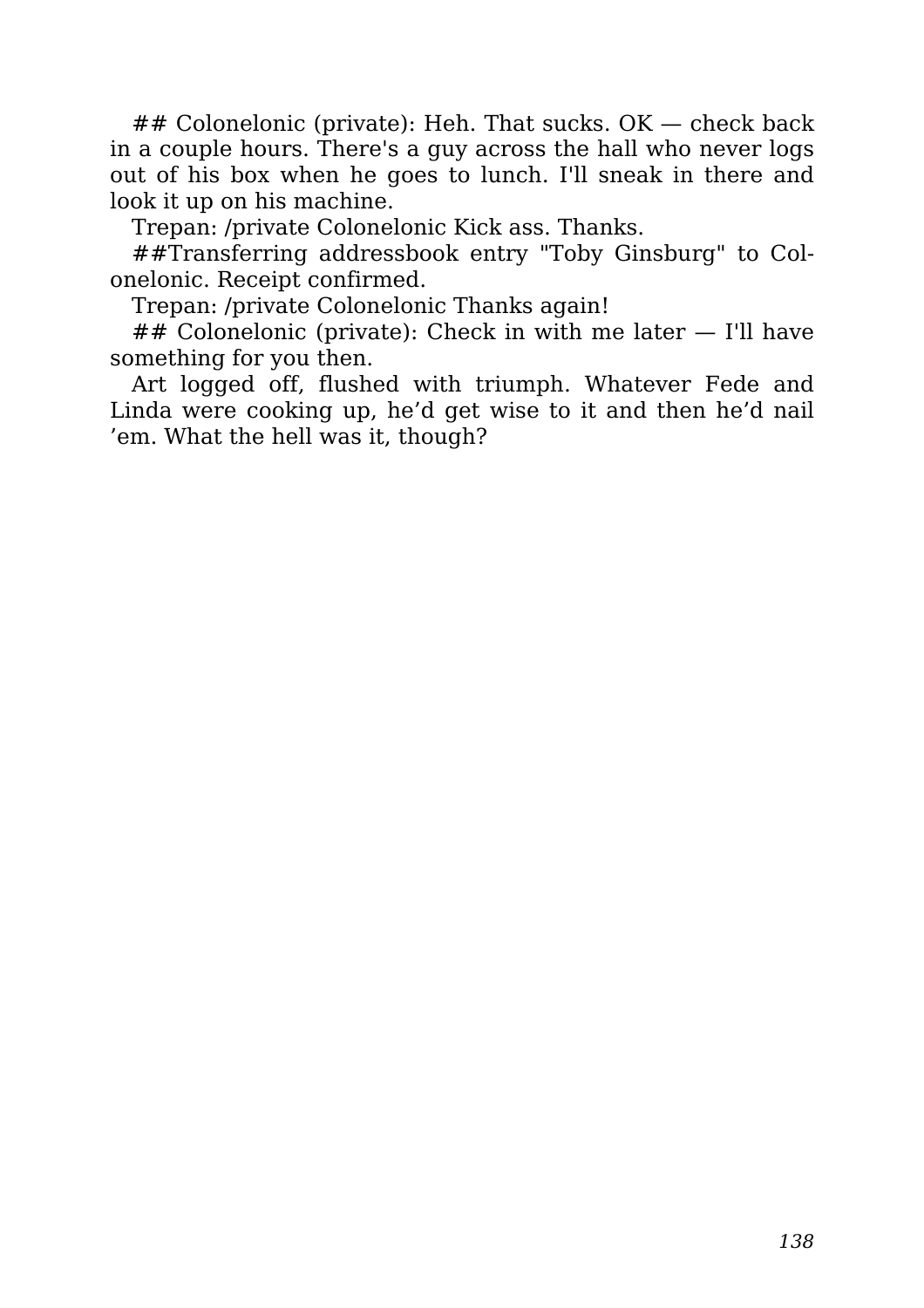#### Chapter  $23$

My cousins visited me a week after I arrived at the nuthouse. I'd never been very close to them, and certainly our relationship had hardly blossomed during the week I spent in Toronto, trying to track down Linda and Fede's plot.

I have two cousins. They're my father's sister's kids, and I didn't even meet them until I was about twenty and tracking down my family history. They're Ottawa Valley kids, raised on government-town pork, aging hippie muesli, and country-style corn pone. It's a weird mix, and we've never had a conversation that I would consider a success. Ever met a violent, aggressive hippie with an intimate knowledge of whose genitals one must masticate in order to get a building permit or to make a pot bust vanish? It ain't pretty.

Cousin the first is Audie. She's a year older than me, and she's the smart one on that side of the family, the one who ended up at Queen's University for a BS in Electrical Engineering and an MA in Poli Sci, and even so finished up back in Ottawa, freelancing advice to clueless MPs dealing with Taiwanese and Sierra Leonese OEM importers. Audie's married to a nice fella whose name I can never remember and they're gonna have kids in five years; it's on a timetable that she actually showed me once when I went out there on biz and stopped in to see her at the office.

Cousin the second is Alphie—three years younger than me, raised in the shadow of his overachieving sister, he was the capo of Ottawa Valley script kiddies, a low-rent hacker who downloaded other people's code for defeating copyright usecontrol systems and made a little biz for himself bootlegging games, porn, music and video, until the WIPO bots found him through traffic analysis and busted his ass, bankrupting him and landing him in the clink for sixty days.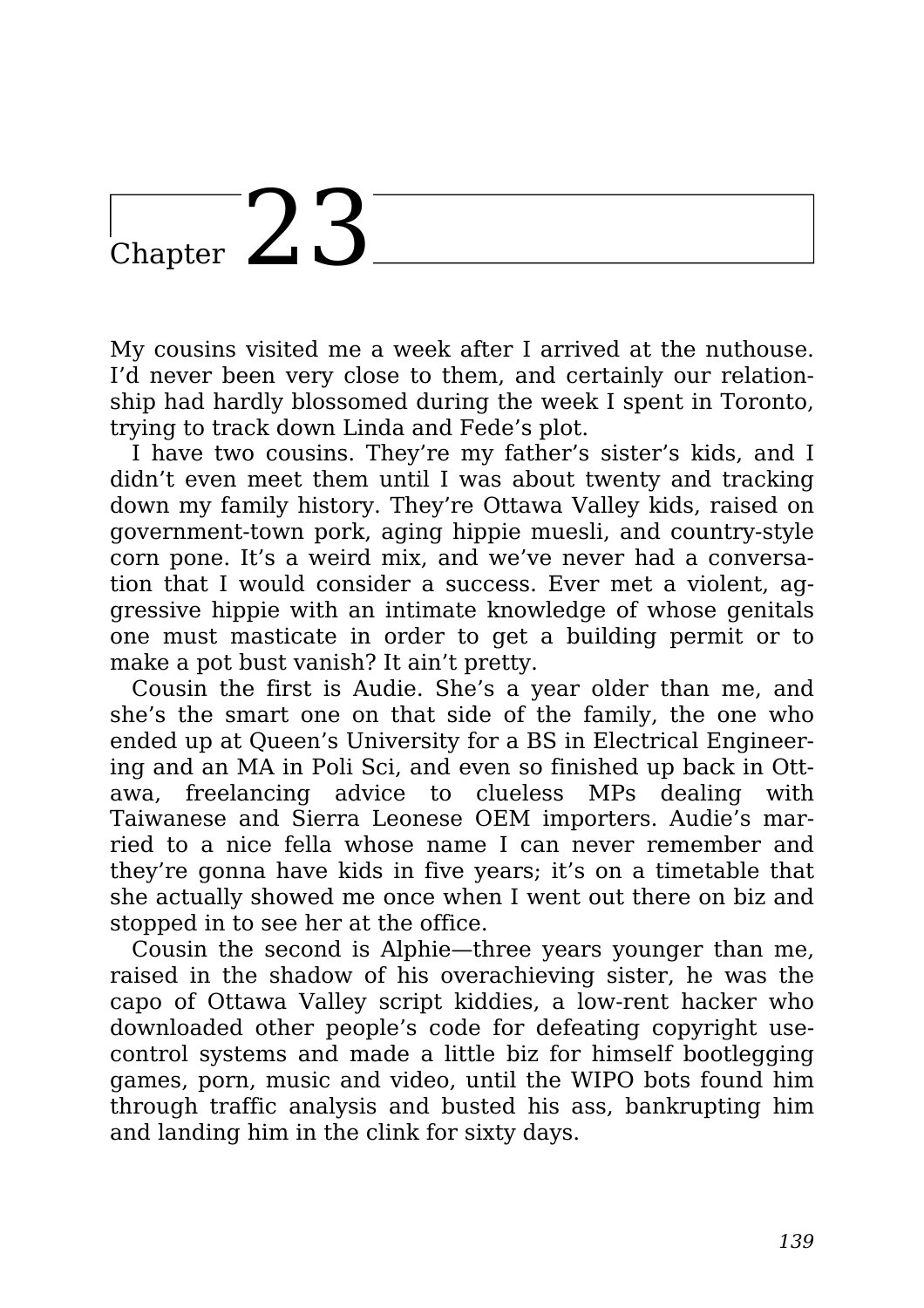Audie and Alfie are blond and ruddy and a little heavyset, all characteristics they got from their father's side, so add that to the fact that I grew up without being aware of their existence and you'll understand the absence of any real fellow-feeling for them. I don't dislike them, but I have so little in common with them that it's like hanging out with time travelers from the least-interesting historical era imaginable.

But they came to Boston and looked me up in the nuthatch.

They found me sitting on the sofa in the ward, post-Group, arms and ankles crossed, dozing in a shaft of sunlight. It was my habitual napping spot, and I found that a nap between Group and dinner was a good way to sharpen my appetite and anasthetize my taste buds, which made the mealtime slop bearable.

Audie shook my shoulder gently. I assumed at first that she was one of the inmates trying to get me involved in a game of Martian narco-checkers, so I brushed her hand away.

"They've probably got him all doped up," Audie said. The voice was familiar and unplaceable and so I cracked my eyelid, squinting up at her silhouette in the afternoon sun. "There he is," she said. "Come on, up and at 'em, tiger."

I sat up abruptly and scrubbed at my eyes. "Audie?" I asked.

"Yup. And Alphie." Alphie's pink face hove into view.

"Hi, Art," he mumbled.

"Jesus," I said, getting to my feet. Audie put out a superfluous steadying hand. "Wow."

"Surprised?" Audie said.

"Yeah!" I said. Audie thrust a bouquet of flowers into my arms. "What are you doing here?"

"Oh, your grandmother told me you were here. I was coming down to Boston for work anyway, so I flew in a day early so I could drop in. Alphie came down with me—he's my assistant now."

I almost said something about convicted felons working for government contractors, but I held onto my tongue. Consequently, an awkward silence blossomed.

"Well," Audie said, at last. "Well! Let's have a look at you, then." She actually took a lap around me, looking me up and down, making little noises. "You look all right, Art. Maybe a little skinny, even. Alphie's got a box of cookies for you." Alphie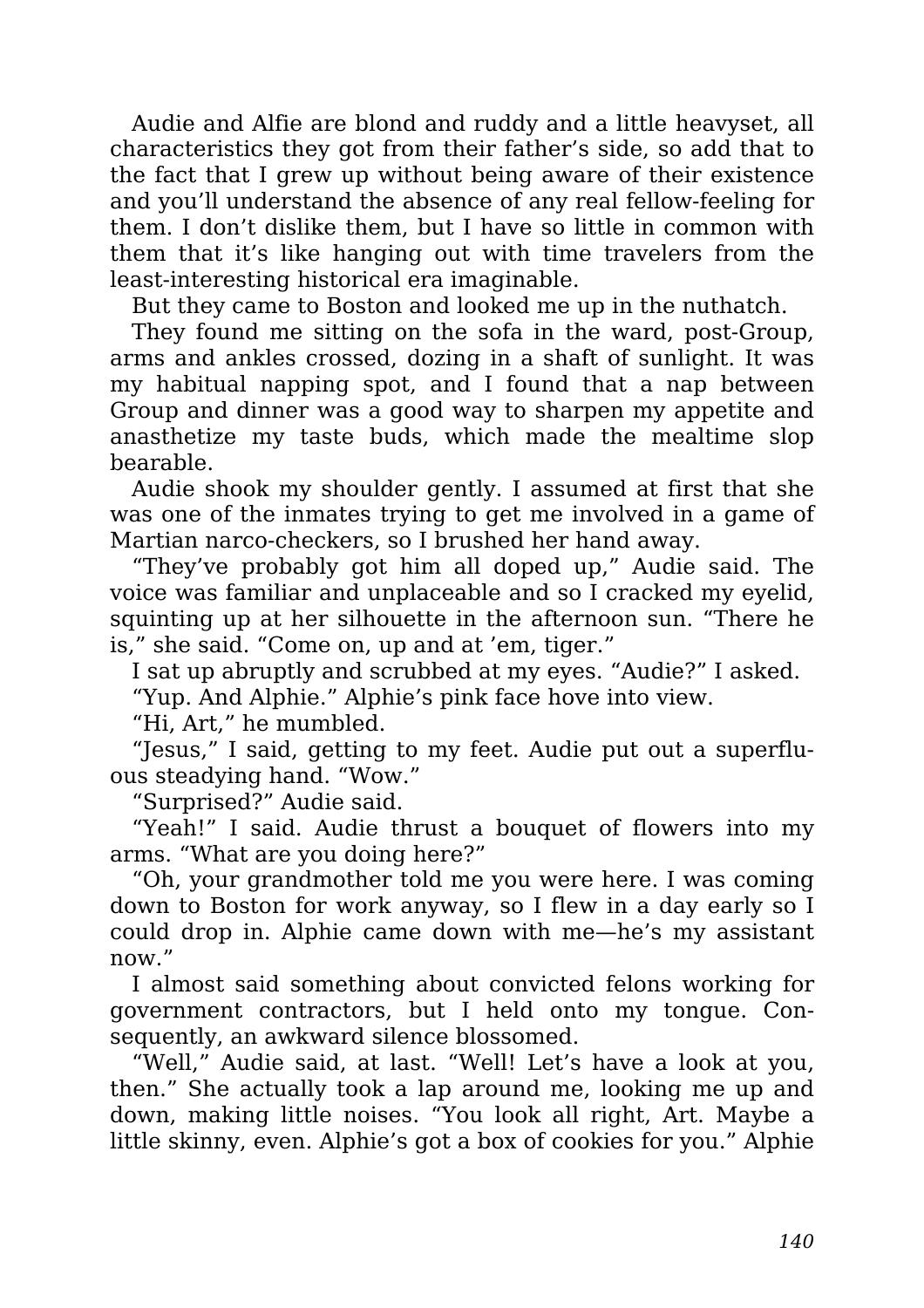stepped forward and produced the box, a family pack of President's Choice Ridiculous Chocoholic Extra Chewies, a Canadian store brand I'd been raised on. Within seconds of seeing them, my mouth was sloshing with saliva.

"It's good to see you, Audie, Alphie." I managed to say it without spitting, an impressive feat, given the amount of saliva I was contending with. "Thanks for the care package."

We stared at each other blankly.

"So, Art," Alphie said, "So! How do you like it here?"

"Well, Alphie," I said. "I can't say as I do, really. As far as I can tell, I'm sane as I've ever been. It's just a bunch of unfortunate coincidences and bad judgment that got me here." I refrain from mentioning Alphie's propensity for lapses in judgment.

"Wow," Alphie said. "That's a bummer. We should do something, you know, Audie?"

"Not really my area of expertise," Audie said in clipped tones. "I would if I could, you know that, right Art? We're family, after all."

"Oh, sure," I say magnanimously. But now that I'm looking at them, my cousins who got into a thousand times more trouble than I ever did, driving drunk, pirating software, growing naughty smokables in the backyard, and got away from it unscathed, I feel a stirring of desperate hope. "Only… "

"Only what?" Alphie said.

"Only, maybe, Audie, do you think you could, that is, if you've got the time, do you think you could have a little look around and see if any of your contacts could maybe set me up with a decent lawyer who might be able to get my case reheard? Or a shrink, for that matter? Something? 'Cause frankly it doesn't really seem like they're going to let me go, ever. Ever."

Audie squirmed and glared at her brother. "I don't really know anyone that fits the bill," she said at last.

"Well, not firsthand, sure, why would you? You wouldn't." I thought that I was starting to babble, but I couldn't help myself. "You wouldn't. But maybe there's someone that someone you know knows who can do something about it? I mean, it can't hurt to ask around, can it?"

"I suppose it can't," she said.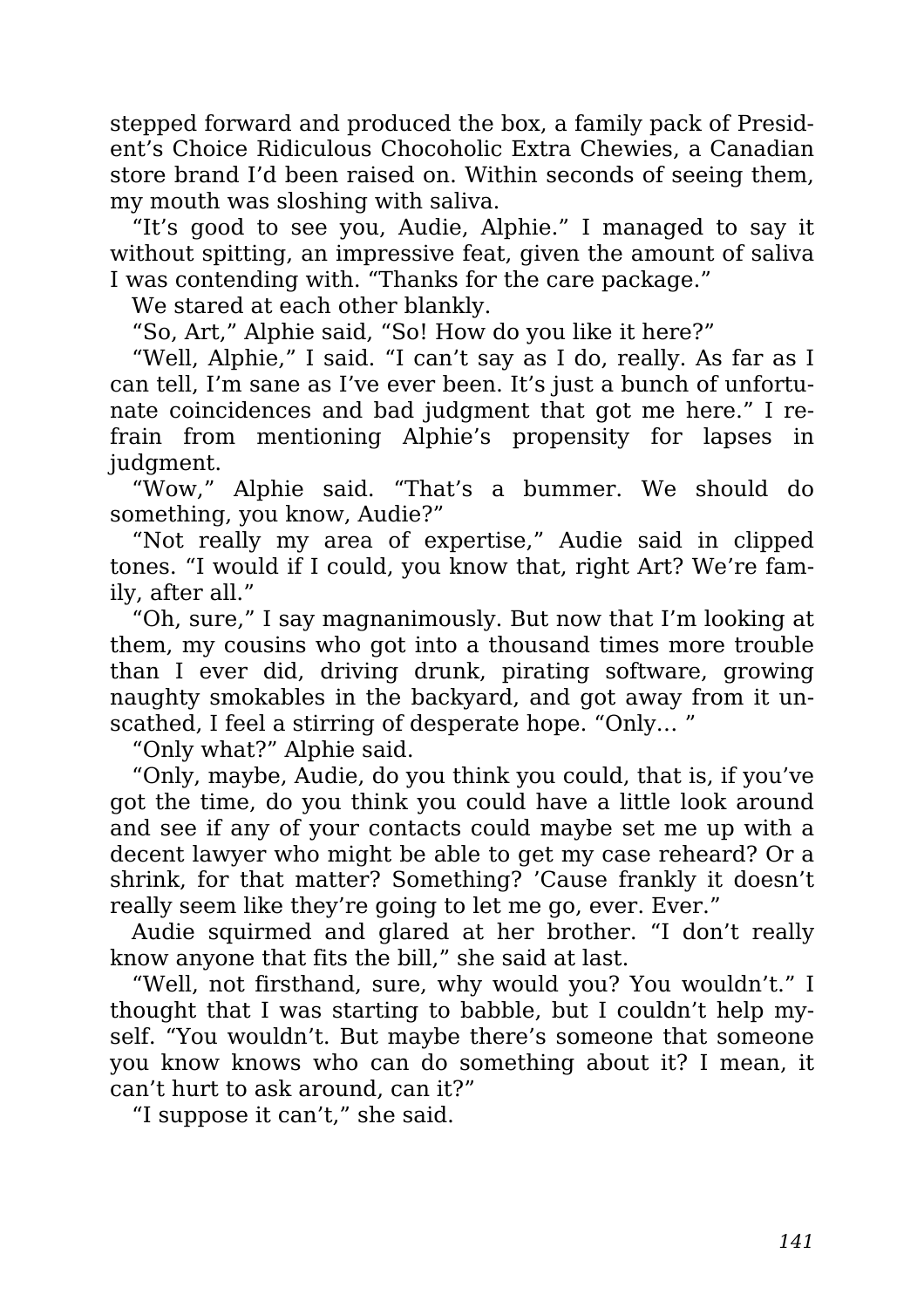"Wow," I said, "that would just be fantastic, you know. Thanks in advance, Audie, really, I mean it, just for trying, I can't thank you enough. This place, well, it really sucks."

There it was, hanging out, my desperate and pathetic plea for help. Really, there was nowhere to go but down from there. Still, the silence stretched and snapped and I said, "Hey, speaking of, can I offer you guys a tour of the ward? I mean, it's not much, but it's home."

So I showed them: the droolers and the fondlers and the pukers and my horrible little room and the scarred ping-pong table and the sticky decks of cards and the meshed-in TV. Alphie actually seemed to dig it, in a kind of horrified way. He started comparing it to the new Kingston Pen, where he'd done his six-month bit. After seeing the first puker, Audie went quiet and thin-lipped, leaving nothing but Alphie's enthusiastic gurgling as counterpoint to my tour.

"Art," Audie said finally, desperately, "do you think they'd let us take you out for a cup of coffee or a walk around the grounds?"

I asked. The nurse looked at a comm for a while, then shook her head.

"Nope," I reported. "They need a day's notice of off-ward supervised excursions."

"Well, too bad," Audie said. I understood her strategy immediately. "Too bad. Nothing for it, then. Guess we should get back to our hotel." I planted a dry kiss on her cheek, shook Alphie's sweaty hand, and they were gone. I skipped supper that night and ate cookies until I couldn't eat another bite of rich chocolate.

#"Got a comm?" I ask Doc Szandor, casually.

"What for?"

"Wanna get some of this down. The ideas for the hospital. Before I go back out on the ward." And it is what I want to do, mostly. But the temptation to just log on and do my thing—oh!

"Sure," he says, checking his watch. "I can probably stall them for a couple hours more. Feel free to make a call or whatever, too."

Doc Szandor's a good egg.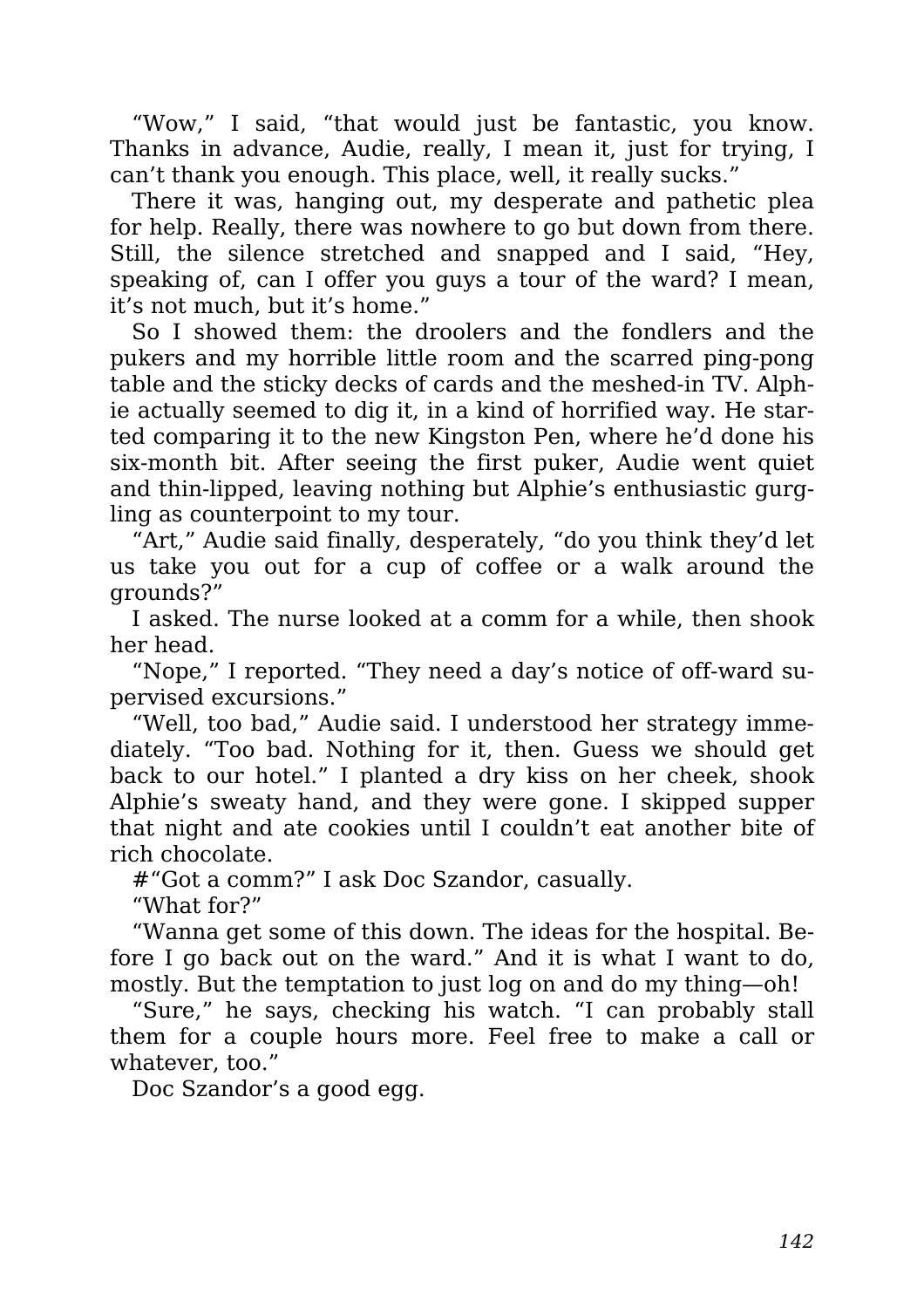#### Chapter  $24$

Father Ferlenghetti showed up at Art's Gran's at 7PM, just as the sun began to set over the lake, and Art and he shared lemonade on Gran's sunporch and watched as the waves on Lake Ontario turned harshly golden.

"So, Arthur, tell me, what are you doing with your life?" the Father said. He had grown exquisitely aged, almost translucent, since Art had seen him last. In his dog collar and old-fashioned aviator's shades, he looked like a waxworks figure.

Art had forgotten all about the Father's visit until Gran stepped out of her superheated kitchen to remind him. He'd hastily showered and changed into fresh slacks and a mostly clean tee shirt, and had agreed to entertain the priest while his Gran finished cooking supper. Now, he wished he'd signed up to do the cooking.

"I'm working in London," he said. "The same work as ever, but for an English firm."

"That's what your grandmother tells me. But is it making you happy? Is it what you plan to do with the rest of your life?"

"I guess so," Art said. "Sure."

"You don't sound so sure," Father Ferlenghetti said.

"Well, the work part's excellent. The politics are pretty ugly, though, to tell the truth."

"Ah. Well, we can't avoid politics, can we?"

"No, I guess we can't."

"Art, I've always known that you were a very smart young man, but being smart isn't the same as being happy. If you're very lucky, you'll get to be my age and you'll look back on your life and be glad you lived it."

Gran called him in for dinner before he could think of a reply. He settled down at the table and Gran handed him a pen.

"What's this for?" he asked.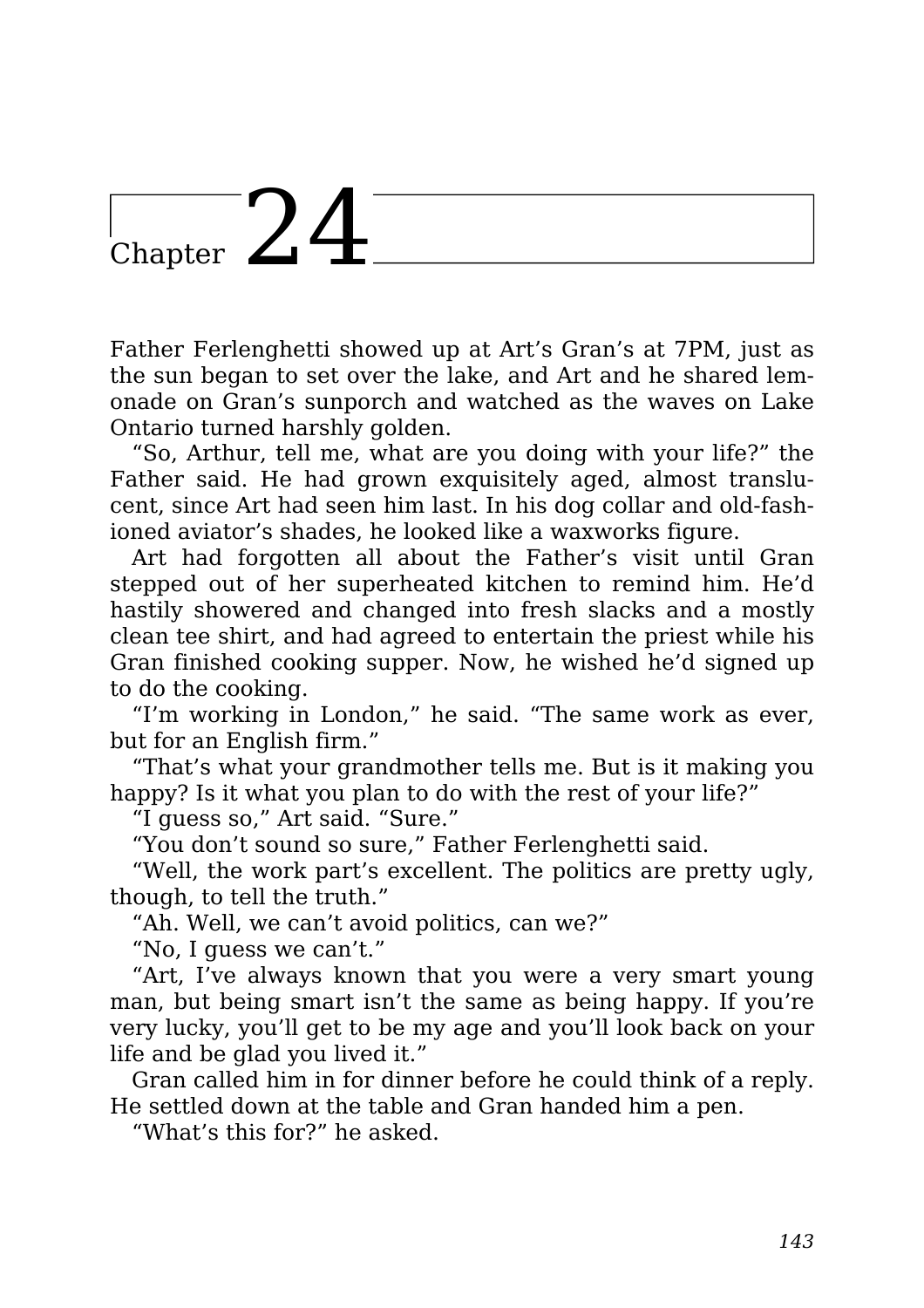"Sign the tablecloth," she said. "Write a little something and sign it and date it, nice and clear, please."

"Sign the tablecloth?"

"Yes. I've just started a fresh one. I have everyone sign my tablecloth and then I embroider the signatures in, so I have a record of everyone who's been here for supper. They'll make a nice heirloom for your children—I'll show you the old ones after we eat."

"What should I write?"

"It's up to you."

While Gran and the Father looked on, Art uncapped the felttip pen and thought and thought, his mind blank. Finally, he wrote, "For my Gran. No matter where I am, I know you're thinking of me." He signed it with a flourish.

"Lovely. Let's eat now."

Art meant to log in and see if Colonelonic had dredged up any intel on Linda's ex, but he found himself trapped on the sunporch with Gran and the Father and a small stack of linen tablecloths hairy with embroidered wishes. He traced their braille with his fingertips, recognizing the names of his childhood. Gran and the Father talked late into the night, and the next thing Art knew, Gran was shaking him awake. He was draped in a tablecloth that he'd pulled over himself like a blanket, and she folded it and put it away while he ungummed his eyes and staggered off to bed.

Audie called him early the next morning, waking him up.

"Hey, Art! It's your cousin!"

"Audie?"

"You don't have any other female cousins, so yes, that's a good guess. Your Gran told me you were in Canada for a change."

"Yup, I am. Just for a little holiday."

"Well, it's been long enough. What do you do in London again?"

"I'm a consultant for Virgin/Deutsche Telekom." He has this part of the conversation every time he speaks with Audie. Somehow, the particulars of his job just couldn't seem to stick in her mind.

"What kind of consultant?"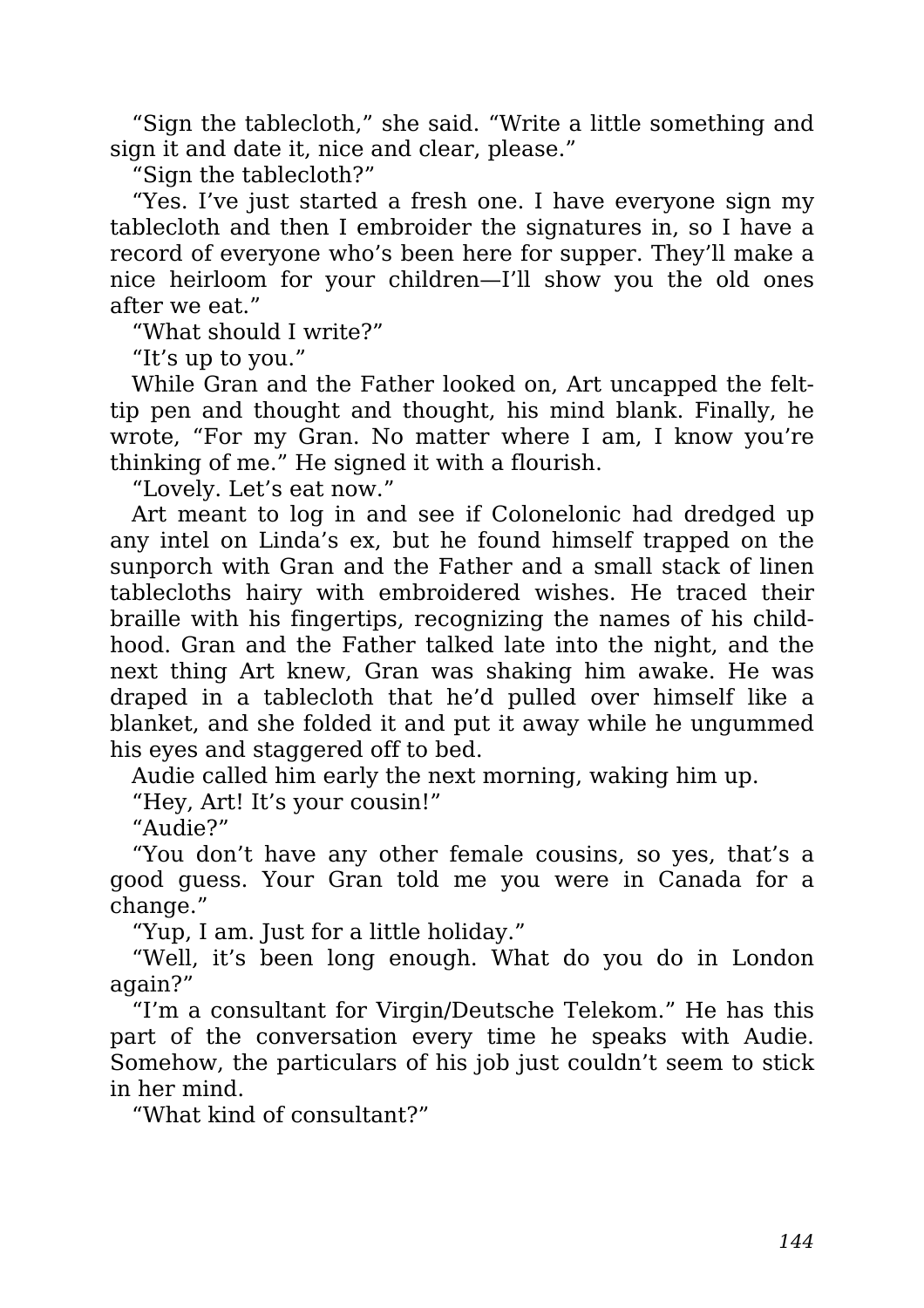"User experience. I help design their interactive stuff. How's Ottawa?"

"They pay you for that, huh? Well, nice work if you can get it."

Art believed that Audie was being sincere in her amazement at his niche in the working world, and not sneering at all. Still, he had to keep himself from saying something snide about the lack of tangible good resulting from keeping MPs up to date on the poleconomy of semiconductor production in PacRim sweatshops.

"They sure do. How's Ottawa?"

"Amazing. And why London? Can't you find work at home?"

"Yeah, I suppose I could. This just seemed like a good job at the time. How's Ottawa?

"Seemed, huh? You going to be moving back, then? Quitting?"

"Not anytime soon. How's Ottawa?"

"Ottawa? It's beautiful this time of year. Alphie and Enoch and I were going to go to the trailer for the weekend, in Calabogie. You could drive up and meet us. Swim, hike. We've built a sweatlodge near the dock; you and Alphie could bake up together."

"Wow," Art said, wishing he had Audie's gift for changing the subject. "Sounds great. But. Well, you know. Gotta catch up with friends here in Toronto. It's been a while, you know. Well." The image of sharing a smoke-filled dome with Alphie's naked, cross-legged, sweat-slimed paunch had seared itself across his waking mind.

"No? Geez. Too bad. I'd really hoped that we could reconnect, you and me and Alphie. We really should spend some more time together, keep connected, you know?"

"Well," Art said. "Sure. Yes." Relations or no, Audie and Alphie were basically strangers to him, and it was beyond him why Audie thought they should be spending time together, but there it was. Reconnect, keep connected. Hippies. "We should. Next time I'm in Canada, for sure, we'll get together, I'll come to Ottawa. Maybe Christmas. Skating on the canal, OK?"

"Very good," Audie said. "I'll pencil you in for Christmas week. Here, I'll send you the wish lists for Alphie and Enoch and me, so you'll know what to get."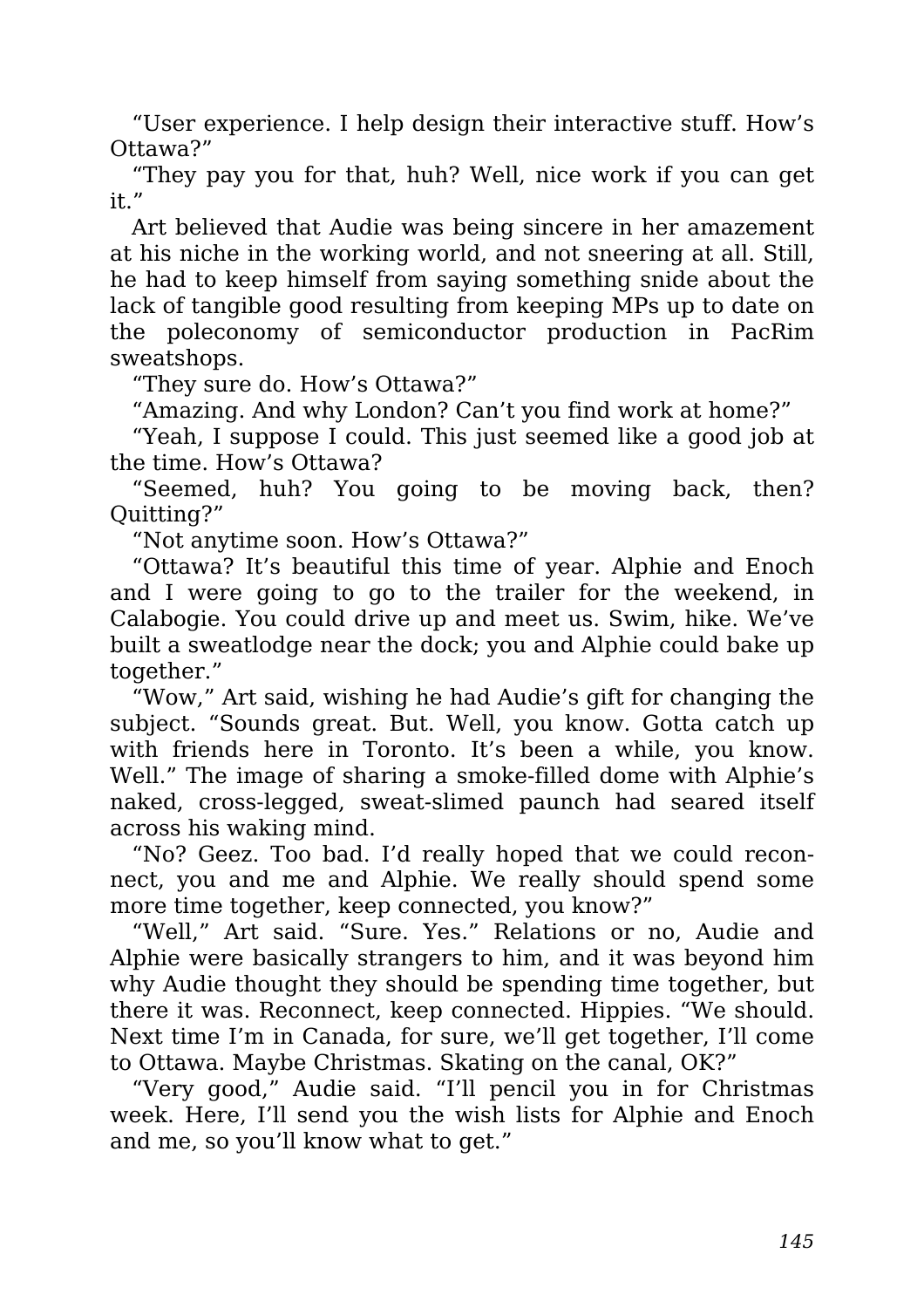Xmas wishlists in July. Organized hippies! What planet did his cousins grow up on, anyway?

"Thanks, Audie. I'll put together a wishlist and pass it along to you soon, OK?" His bladder nagged at him. "I gotta run now, all right?"

"Great. Listen, Art, it's been, well, great to talk to you again. It really makes me feel whole to connect with you. Don't be a stranger, all right?"

"Yeah, OK! Nice to talk to you, too. Bye!"

"Safe travels and wishes fulfilled," Audie said. "You too!"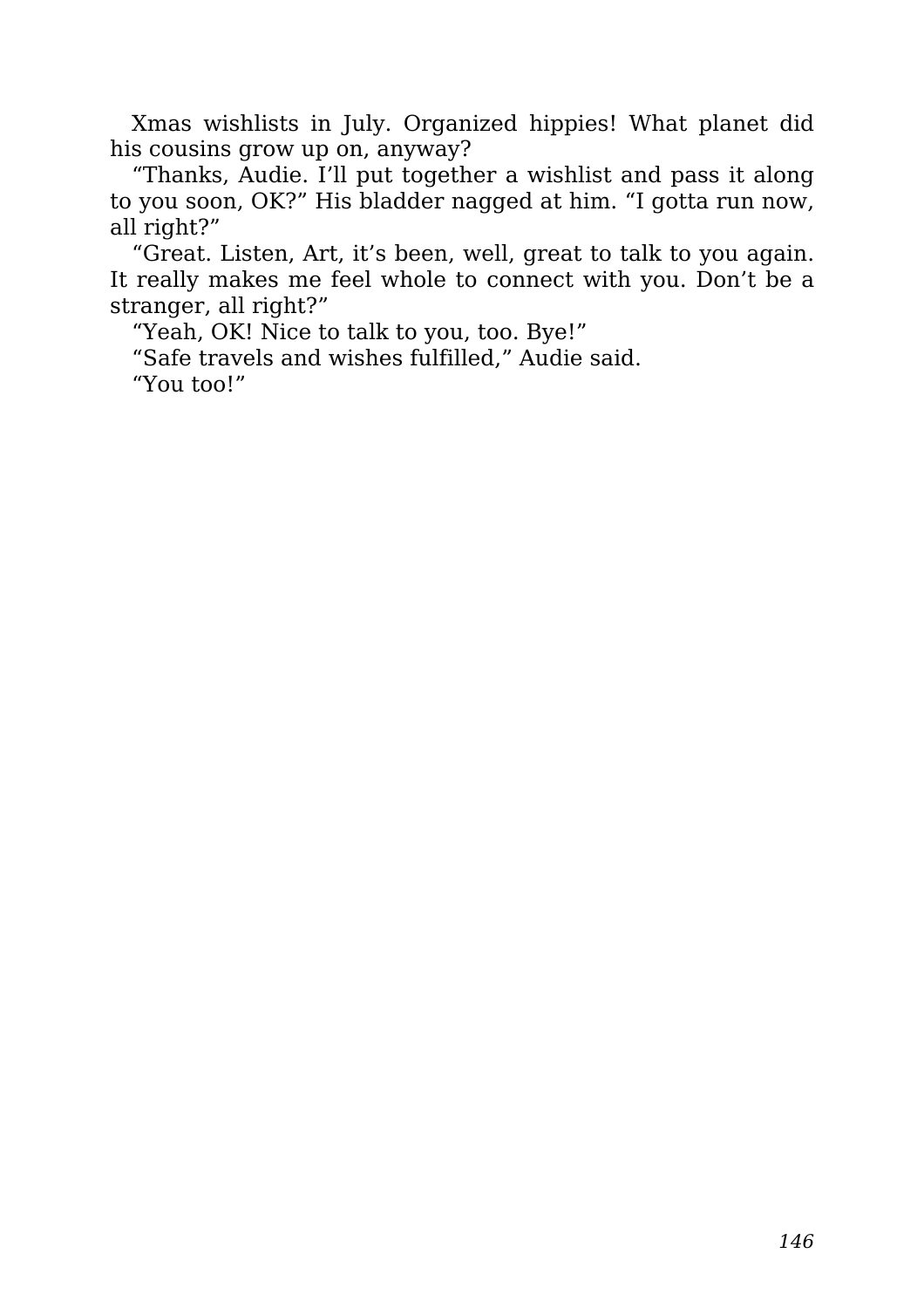#### Chapter  $25$

Now I've got a comm, I hardly know what to do with it. Call Gran? Call Audie? Call Fede? Login to an EST chat and see who's up to what?

How about the Jersey clients?

There's an idea. Give them everything, all the notes I built for Fede and his damned patent application, sign over the exclusive rights to the patent for one dollar and services rendered (i.e., getting me a decent lawyer and springing me from this damned hole).

My last lawyer was a dickhead. He met me at the courtroom fifteen minutes before the hearing, in a private room whose fixtures had the sticky filthiness of a bus-station toilet. "Art, yes, hello, I'm Allan Mendelson, your attorney. How are you?

He was well over 6'6", but weighed no more than 120 lbs and hunched over his skinny ribs while he talked, dry-washing his hands. His suit looked like the kind of thing you'd see on a Piccadilly Station homeless person, clean enough and well-enough fitting, but with an indefinable air of cheapness and falsehood.

"Well, not so good," I said. "They upped my meds this morning, so I'm pretty logy. Can't concentrate. They said it was to keep me calm while I was transported. Dirty trick, huh?"

"What?" he'd been browsing through his comm, tapping through what I assumed was my file. "No, no. It's perfectly standard. This isn't a trial, it's a hearing. We're all on the same side, here." He tapped some more. "Your side."

"Good," Art said. "My grandmother came down, and she wants to testify on my behalf."

"Oooh," the fixer said, shaking his head. "No, not a great idea. She's not a mental health professional, is she?"

"No," I said. "But she's known me all my life. She knows I'm not a danger to myself or others."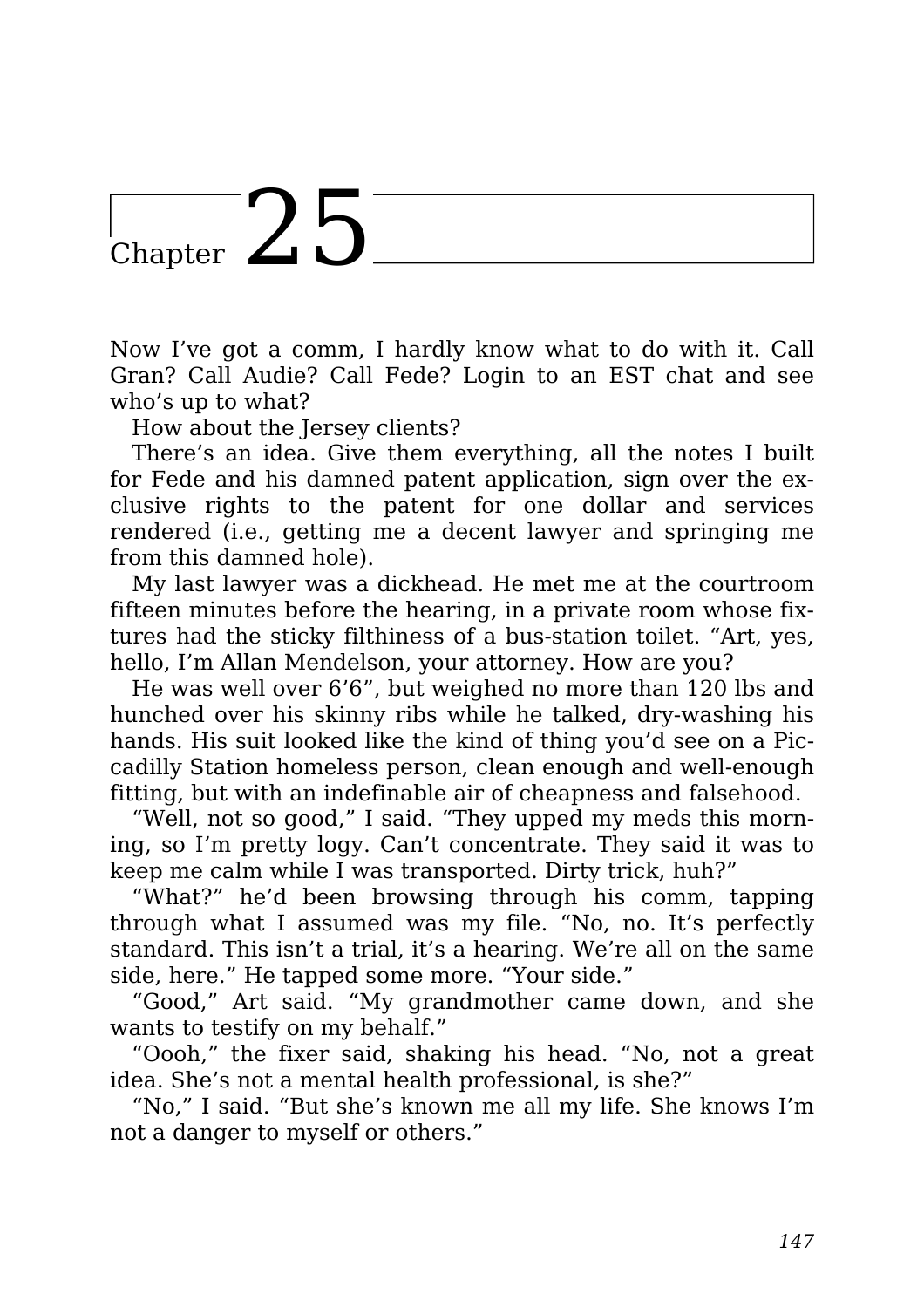"Sorry, that's not appropriate. We all love our families, but the court wants to hear from people who have qualified opinions on this subject. Your doctors will speak, of course."

"Do I get to speak?"

"If you really want to. That's not a very good idea, either, though, I'm afraid. If the judge wants to hear from you, she'll address you. Otherwise, your best bet is to sit still, no fidgeting, look as sane and calm as you can."

I felt like I had bricks dangling from my limbs and one stuck in my brain. The new meds painted the world with translucent whitewash, stuffed cotton in my ears and made my tongue thick. Slowly, my brain absorbed all of this.

"You mean that my Gran can't talk, I can't talk, and all the court hears is the doctors?"

"Don't be difficult, Art. This is a hearing to determine your competency. A group of talented mental health professionals have observed you for the past week and they've come to some conclusions based on those observations. If everyone who came before the court for a competency hearing brought out a bunch of irrelevant witnesses and made long speeches, the court calendar would be backlogged for decades. Then other people who were in for observation wouldn't be able to get their hearings. It wouldn't work for anyone. You see that, right?"

"Not really. I really think it would be better if I got to testify on my behalf. I have that right, don't I?"

He sighed and looked very put-upon. "If you insist, I'll call you to speak. But as your lawyer, it's my professional opinion that you should not do this."

"I really would prefer to."

He snapped his comm shut. "I'll meet you in the courtroom, then. The bailiff will take you in."

"Can you tell my Gran where I am? She's waiting in the court, I think."

"Sorry. I have other cases to cope with—I can't really play messenger, I'm afraid."

When he left the little office, I felt as though I'd been switched off. The drugs weighted my eyelids and soothed my panic and outrage. Later, I'd be livid, but right then I could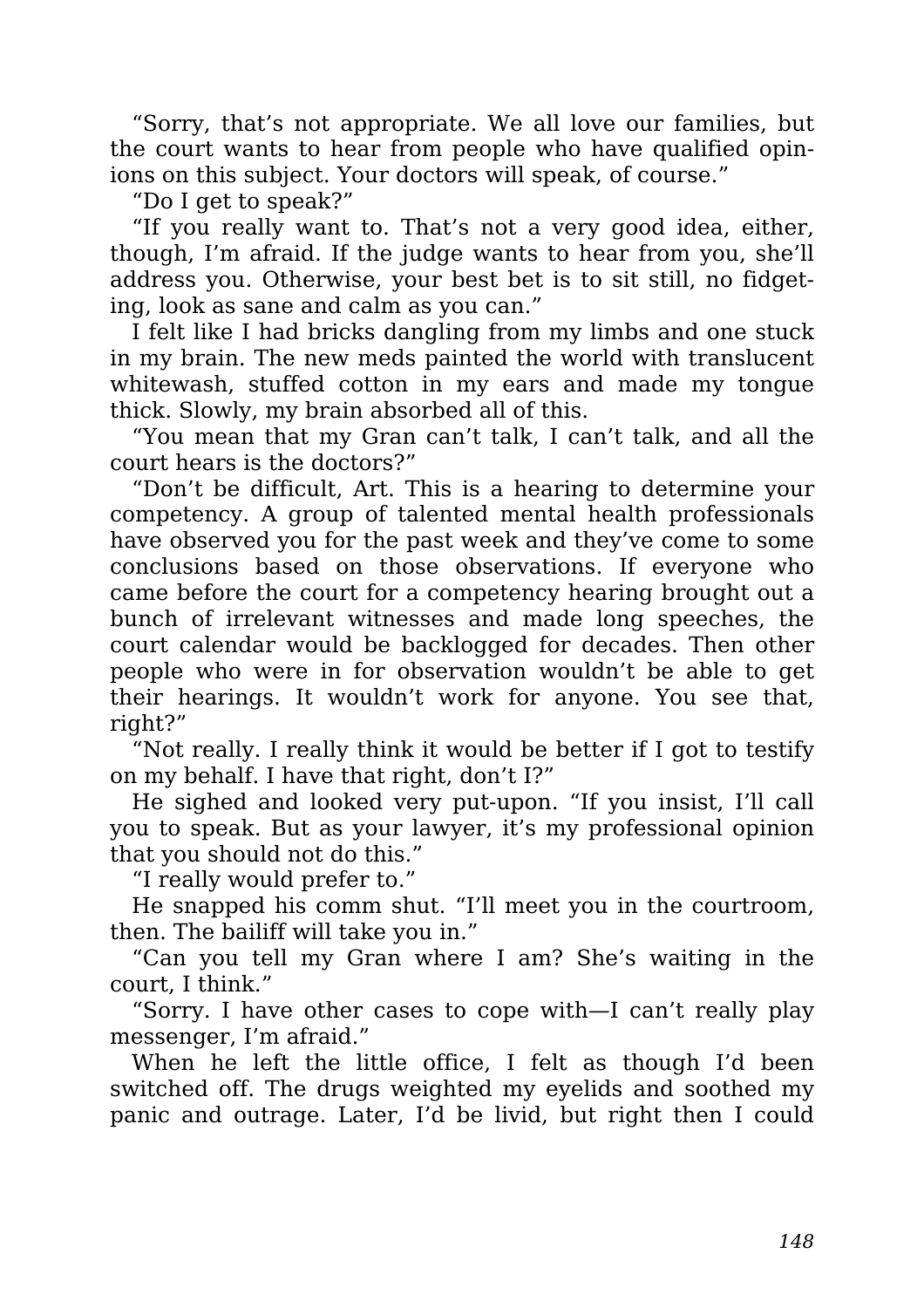barely keep from folding my arms on the grimy table and resting my head on them.

The hearing went so fast I barely even noticed it. I sat with my lawyer and the doctors stood up and entered their reports into evidence—I don't think they read them aloud, even, just squirted them at the court reporter. My Gran sat behind me, on a chair that was separated from the court proper by a banister. She had her hand on my shoulder the whole time, and it felt like an anvil there to my dopey muscles.

"All right, Art," my jackass lawyer said, giving me a prod. "Here's your turn. Stand up and keep it brief."

I struggled to my feet. The judge was an Asian woman about my age, a small round head set atop a shapeless robe and perched on a high seat behind a high bench.

"Your Honor," I said. I didn't know what to say next. All my wonderful rhetoric had fled me. The judge looked at me briefly, then went back to tapping her comm. Maybe she was playing solitaire or looking at porn. "I asked to have a moment to address the Court. My lawyer suggested that I not do this, but I insisted.

"Here's the thing. There's no way for me to win here. There's a long story about how I got here. Basically, I had a disagreement with some of my coworkers who were doing something that I thought was immoral. They decided that it would be best for their plans if I was out of the way for a little while, so that I couldn't screw them up, so they coopered this up, told the London police that I'd gone nuts.

"So I ended up in an institution here for observation, on the grounds that I was dangerously paranoid. When the people at the institution asked me about it, I told them what had happened. Because I was claiming that the people who had me locked up were conspiring to make me look paranoid, the doctors decided that I was paranoid. But tell me, how could I demonstrate my non-paranoia? I mean, as far as I can tell, the second I was put away for observation, I was guaranteed to be found wanting. Nothing I could have said or done would have made a difference."

The judge looked up from her comm and gave me another once-over. I was wearing my best day clothes, which were my basic London shabby chic white shirt and gray wool slacks and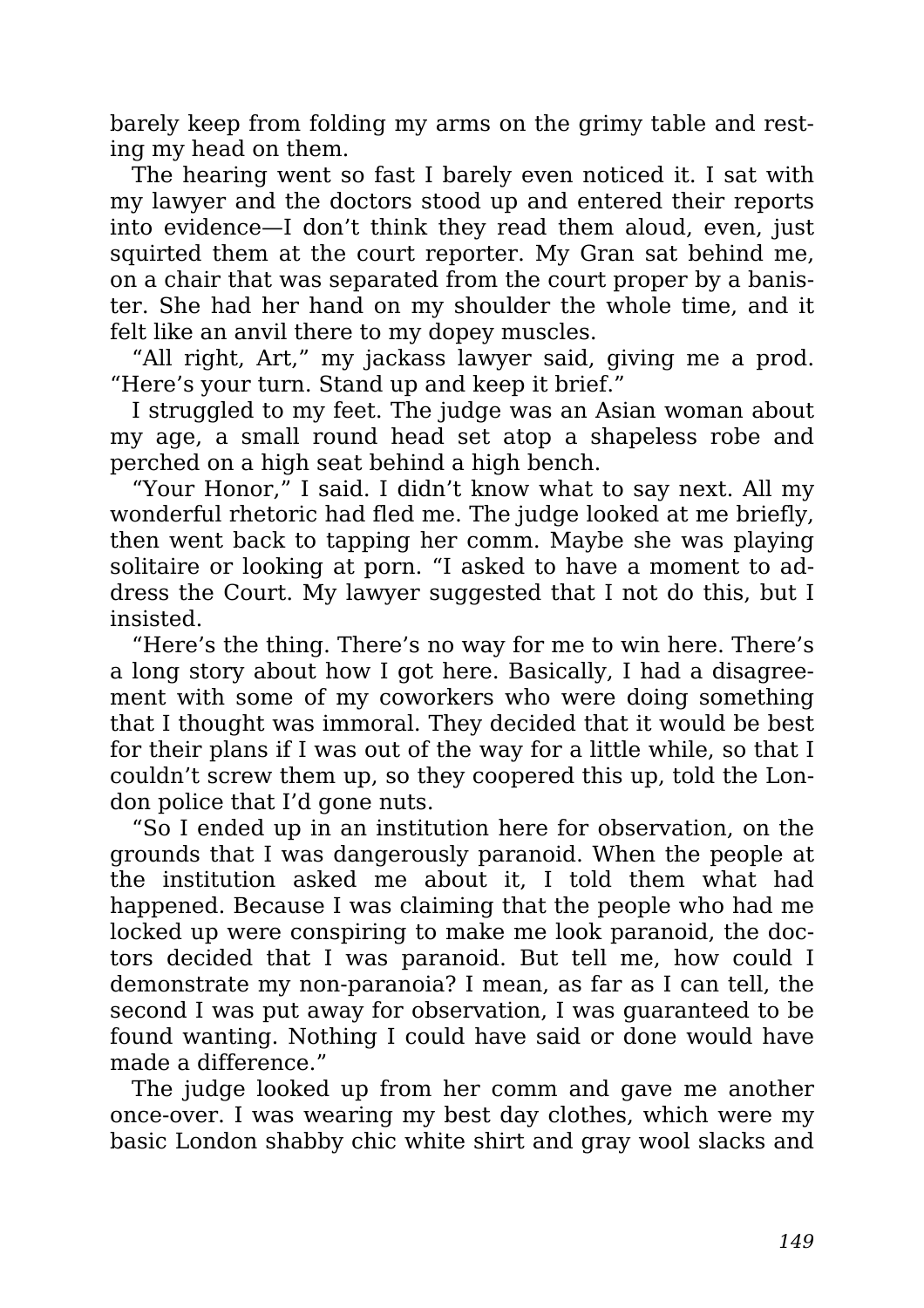narrow blue tie. It looked natty enough in the UK, but I knew that in the US it made me look like an overaged door-to-door Mormon. The judge kept looking at me. Call to action, I thought. End your speeches with a call to action. It was another bit of goofy West Coast Vulcan Mind Control, courtesy of Linda's fucking ex.

"So here's what I wanted to do. I wanted to stand up here and let you know what had happened to me and ask you for advice. If we assume for the moment that I'm not crazy, how should I demonstrate that here in the court?"

The judge rolled her head from shoulder to shoulder, making glossy black waterfalls of her hair. The whole hearing is very fuzzy for me, but that hair! Who ever heard of a civil servant with good hair?

"Mr. Berry," she said, "I'm afraid I don't have much to tell you. It's my responsibility to listen to qualified testimony and make a ruling. You haven't presented any qualified testimony to support your position. In the absence of such testimony, my only option is to remand you into the custody of the Department of Mental Health until such time as a group of qualified professionals see fit to release you." I expected her to bang a gavel, but instead she just scritched at her comm and squirted the order at the court reporter and I was led away.

I didn't even have a chance to talk to Gran.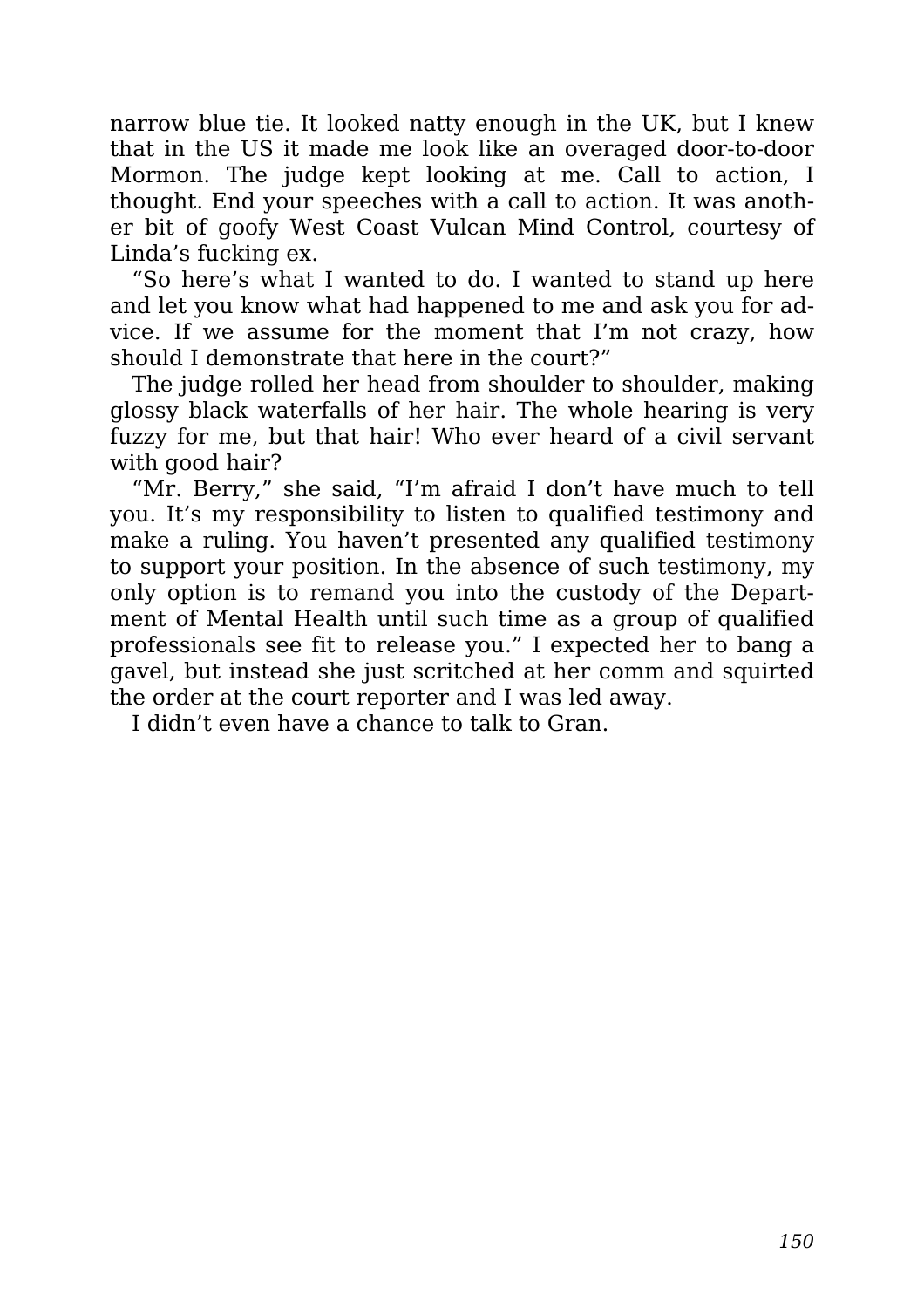# Chapter  $26$

##Received address book entry "Toby Ginsburg" from Colonelonic.

## Colonelonic (private): This guy's up to something. Flew to Boston twice this week. Put a down payment on a house in Orange County. Big house. Big down payment. A car, too: vintage T-bird convertible. A gas burner! Bought CO2 credits for an entire year to go with it.

Trepan: /private Colonelonic Huh. Who's he working for?

## Colonelonic (private): Himself. He Federally incorporated last week, something called "TunePay, Inc." He's the Chairman, but he's only a minority shareholder. The rest of the common shares are held by a dummy corporation in London. Couldn't get any details on that without using a forensic accounting package, and that'd get me fired right quick.

Trepan: /private Colonelonic It's OK. I get the picture. I owe you one, all right?

## Colonelonic (private): sweat.value==0 Are you going to tell me what this is all about someday? Not some bullshit about your girlfriend?

Trepan: /private Colonelonic Heh. That part was true, actually. I'll tell you the rest, maybe, someday. Not today, though. I gotta go to London.

Art's vision throbbed with his pulse as he jammed his clothes back into his backpack with one hand while he booked a ticket to London on his comm with the other. Sweat beaded on his forehead as he ordered the taxi while scribbling a note to Gran on the smart-surface of her fridge.

He was verging on berserk by the time he hit airport security. The guard played the ultrasound flashlight over him and looked him up and down with his goggles, then had him walk through the chromatograph twice. Art tried to breathe calmly, but it wasn't happening. He'd take two deep breaths, think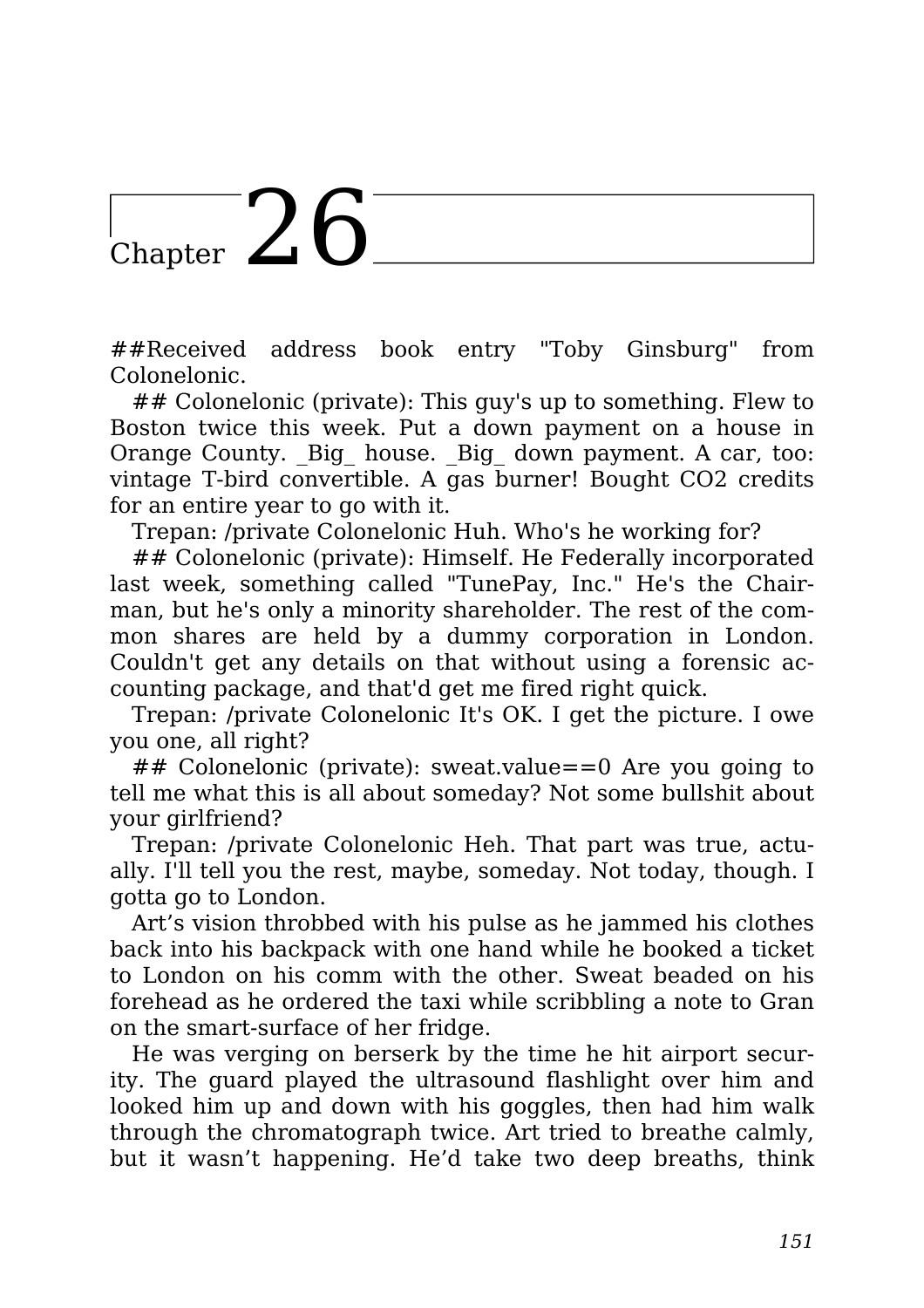about how he was yup, calming down, pretty good, especially since he was going to London to confront Fede about the fact that his friend had screwed him stabbed him in the back using his girlfriend to distract him and meanwhile she was in Los Angeles sleeping with her fucking ex who was going to steal his idea and sell it as his own that fucking prick boning his girl right then almost certainly laughing about poor old Art, dumbfuck stuck in Toronto with his thumb up his ass, oh Fede was going to pay, that's right, he was—and then he'd be huffing down his nose, hyperventilating, really losing his shit right there.

The security guard finally asked him if he needed a doctor.

"No," Art said. "That's fine. I'm just upset. A friend of mine died suddenly and I'm flying to London for the funeral." The guard seemed satisfied with this explanation and let him pass, finally.

He fought the urge to get plastered on the flight and vibrated in his seat instead, jiggling his leg until his seatmate—an elderly businessman who'd spent the flight thus far wrinkling his brow at a series of spreadsheets on his comm—actually put a hand on Art's knee and said, "Switch off the motor, son. You're gonna burn it out if you idle it that high all the way to Gatwick."

Art nearly leapt out of his seat when the flight attendant wheeled up the duty-free cart, bristling with novelty beakers of fantastically old whiskey shaped like jigging Scotchmen and drunken leprechauns swinging from lampposts.

By the time he hit UK customs he was supersonic, ready to hammer an entire packet of Player's filterless into his face and light them with a blowtorch. It wasn't even 0600h GMT, and the Sikh working the booth looked three-quarters asleep under his turban, but he woke right up when Art stepped past the red line and slapped both palms on the counter and used them as a lever to support him as he pogoed in place.

"Your business in England, sir?"

"I work for Virgin/Deutsche Telekom. Let me beam you my visa." His hands were shaking so badly he dropped his comm to the hard floor with an ominous clatter. He snatched it up and rubbed at the fresh dent in the cover, then flipped it open and stabbed at it with a filthy fingernail.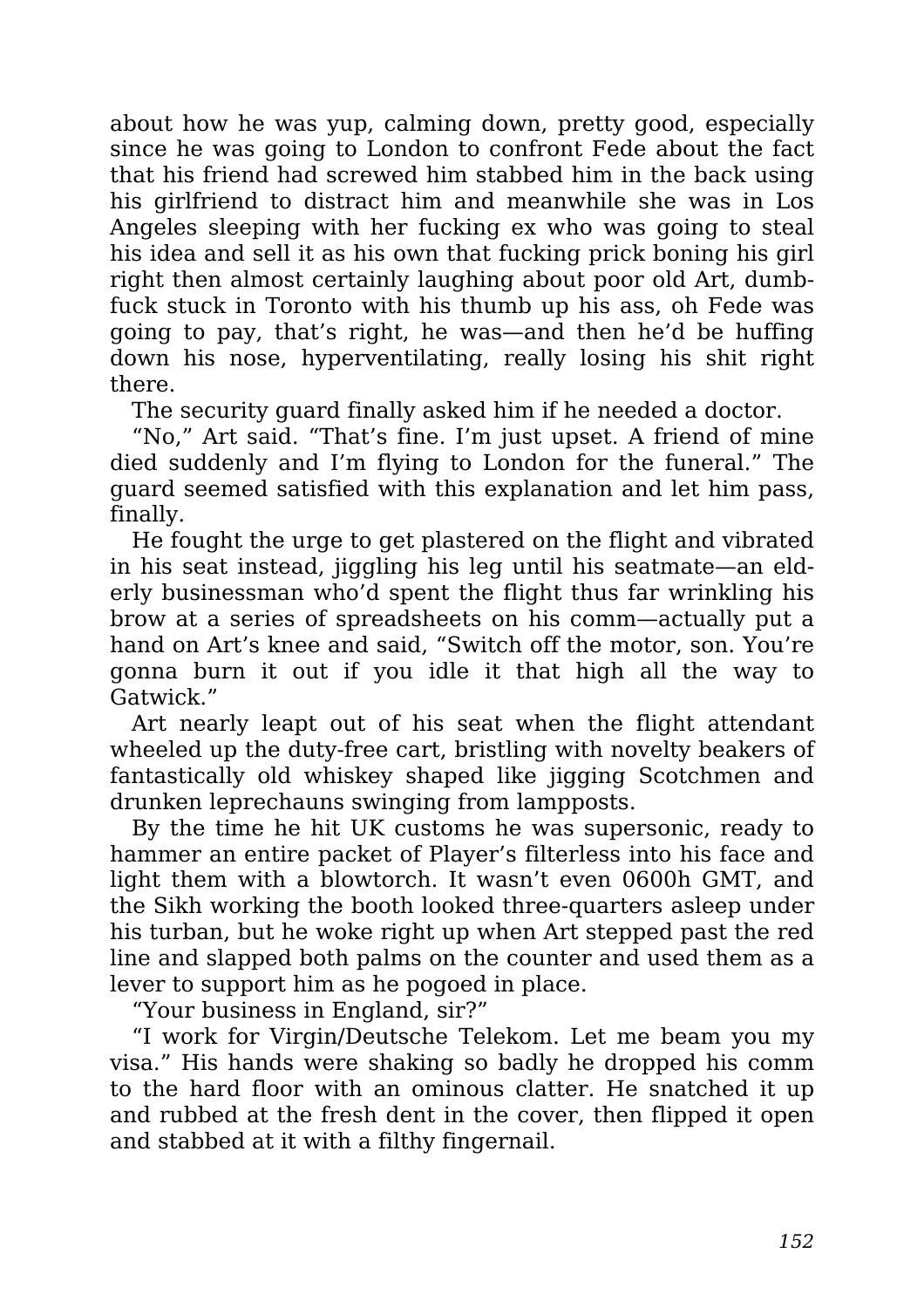"Thank you, sir. Door number two, please."

Art took one step towards the baggage carousel when the words registered. Customs search! Godfuckingdammit! He jittered in the private interview room until another Customs officer showed up, overrode his comm and read in his ID and credentials, then stared at them for a long moment.

"Are you quite all right, sir?"

"Just a little wound up," Art said, trying desperately to sound normal. He thought about telling the dead friend story again, but unlike a lowly airport security drone, the Customs man had the ability and inclination to actually verify it. "Too much coffee on the plane. Need to have a slash like you wouldn't believe."

The Customs man grimaced slightly, then chewed a corner of his little moustache. "Everything else is all right, though?"

"Everything's fine. Back from a business trip to the States and Canada, all jetlagged. You know. Can you believe the bastards actually expect me at the office today?" This might work. Piss and moan about the office until he gets bored and lets him go. "I mean, you work your guts out, fly halfway around the world and do it some more, get strapped into a torture seat—you think Virgin springs for business-class tickets for its employees? Hell no!—for six hours, then they want you at the goddamned office."

"Virgin?" the Customs man said, eyebrows going up. "But you flew in on BA, sir."

Shit. Of course he hadn't booked a Virgin flight. That's what Fede'd be expecting him to do, he'd be watching for Art to use his employee discount and hop a flight back. "Yes, can you believe it?" Art thought furiously. "They called me back suddenly, wouldn't even let me wait around for one of their own damned planes. One minute I'm eating breakfast, the next I'm in a taxi heading for the airport. I forgot half of my damned underwear in the hotel room! You'd think they could cope with one little problem without crawling up my cock, wouldn't you?"

"Sir, please, calm down." The Customs man looked alarmed and Art realized that he'd begun to pace.

"Sorry, sorry. It just sucks. Bad job. Time to quit, I think."

"I should think so," the Customs man said. "Welcome to England."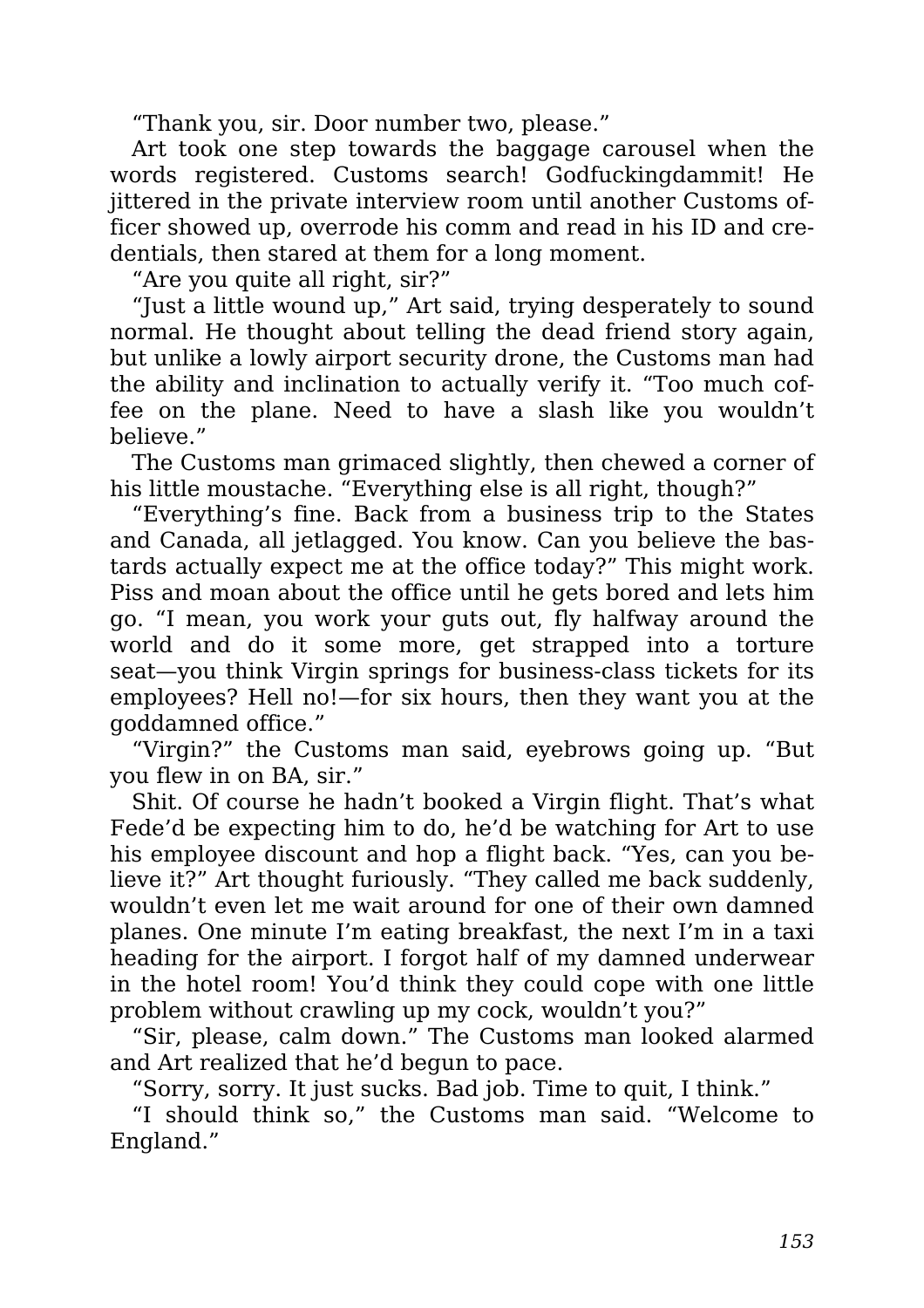Traffic was early-morning light and the cabbie drove like a madman. Art kept flinching away from the oncoming traffic, already unaccustomed to driving on the wrong side of the road. England seemed filthy and gray and shabby to him now, tiny little cars with tiny, anal-retentive drivers filled with self-loathing, vegetarian meat-substitutes and bad dentistry. In his rooms in Camden Town, Art took a hasty and vengeful census of his stupid belongings, sagging rental furniture and bad art prints hanging askew (not any more, not after he smashed them to the floor). Bad English clothes (toss 'em onto the floor, looking for one thing he'd be caught dead wearing in NYC, and guess what, not a single thing). Stupid keepsakes from the Camden market, funny novelty lighters, retro rave flyers preserved in glassine envelopes.

He was about to overturn his ugly little pressboard coffee table when he realized that there was something on it.

A small, leather-worked box with a simple brass catch. Inside, the axe-head. Two hundred thousand years old. Heavy with the weight of the ages. He hefted it in his hand. It felt ancient and lethal. He dropped it into his jacket pocket, instantly deforming the jacket into a stroke-y left-hanging slant. He kicked the coffee table over.

Time to go see Fede.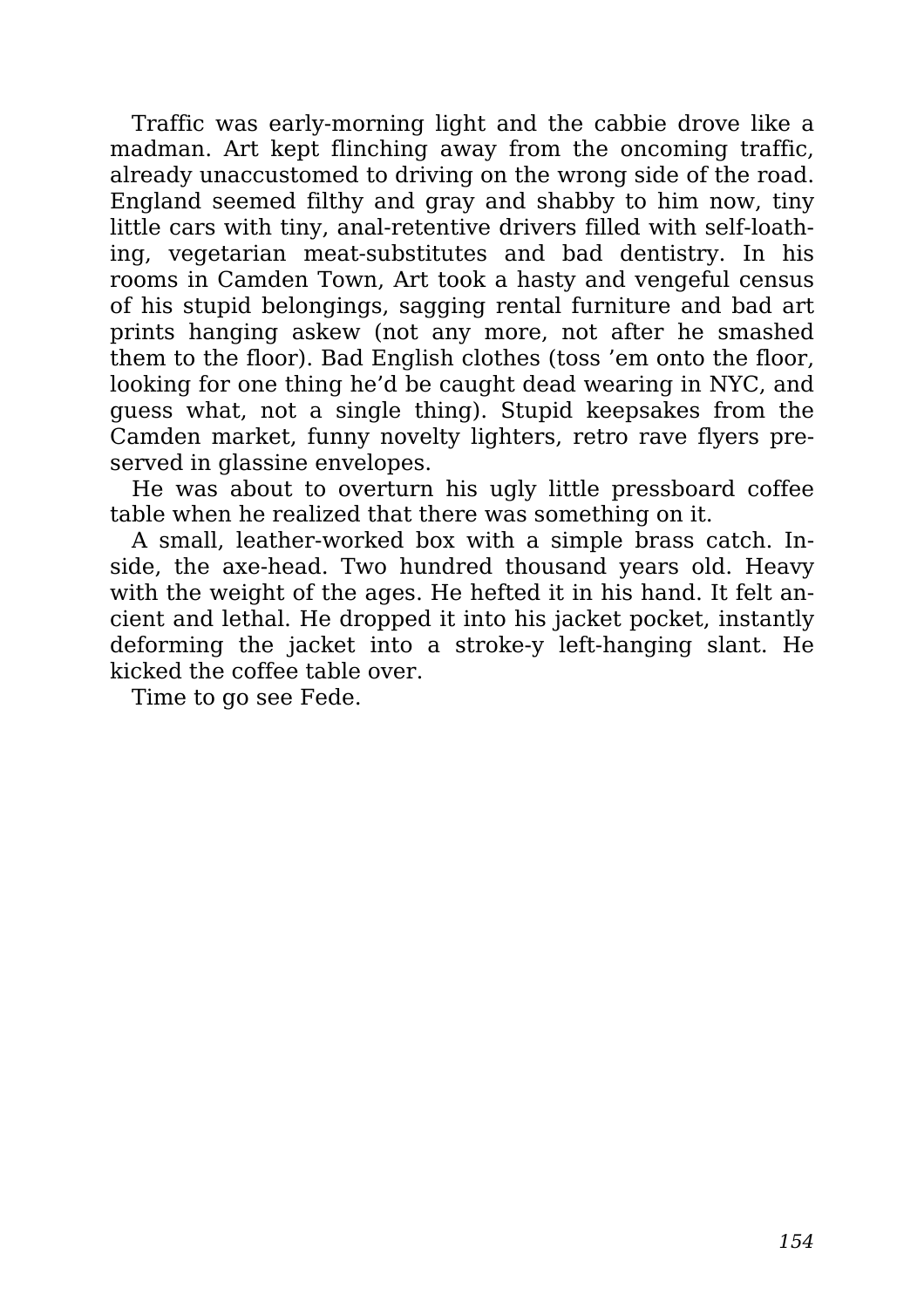#### Chapter  $27$

I have wished for a comm a hundred thousand times an hour since they stuck me in this shithole, and now that I have one, I don't know who to call. Not smart. Not happy.

I run my fingers over the keypad, think about all the stupid, terrible decisions that I made on the way to this place in my life. I feel like I could burst into tears, like I could tear the hair out of my head, like I could pound my fists bloody on the floor. My fingers, splayed over the keypad, tap out the old nervous rhythms of the phone numbers I've know all my life, my first house, my Mom's comm, Gran's place.

Gran. I tap out her number and hit the commit button. I put the phone to my head.

"Gran?"

"Arthur?"

"Oh, Gran!"

"Arthur, I'm so worried about you. I spoke to your cousins yesterday, they tell me you're not doing so good there."

"No, no I'm not." The stitches in my jaw throb in counterpoint with my back.

"I tried to explain it all to Father Ferlenghetti, but I didn't have the details right. He said it didn't make any sense."

"It doesn't. They don't care. They've just put me here."

"He said that they should have let you put your own experts up when you had your hearing."

"Well, of course they should have."

"No, he said that they had to, that it was the law in Massachusetts. He used to live there, you know."

"I didn't know."

"Oh yes, he had a congregation in Newton. That was before he moved to Toronto. He seemed very sure of it."

"Why was he living in Newton?"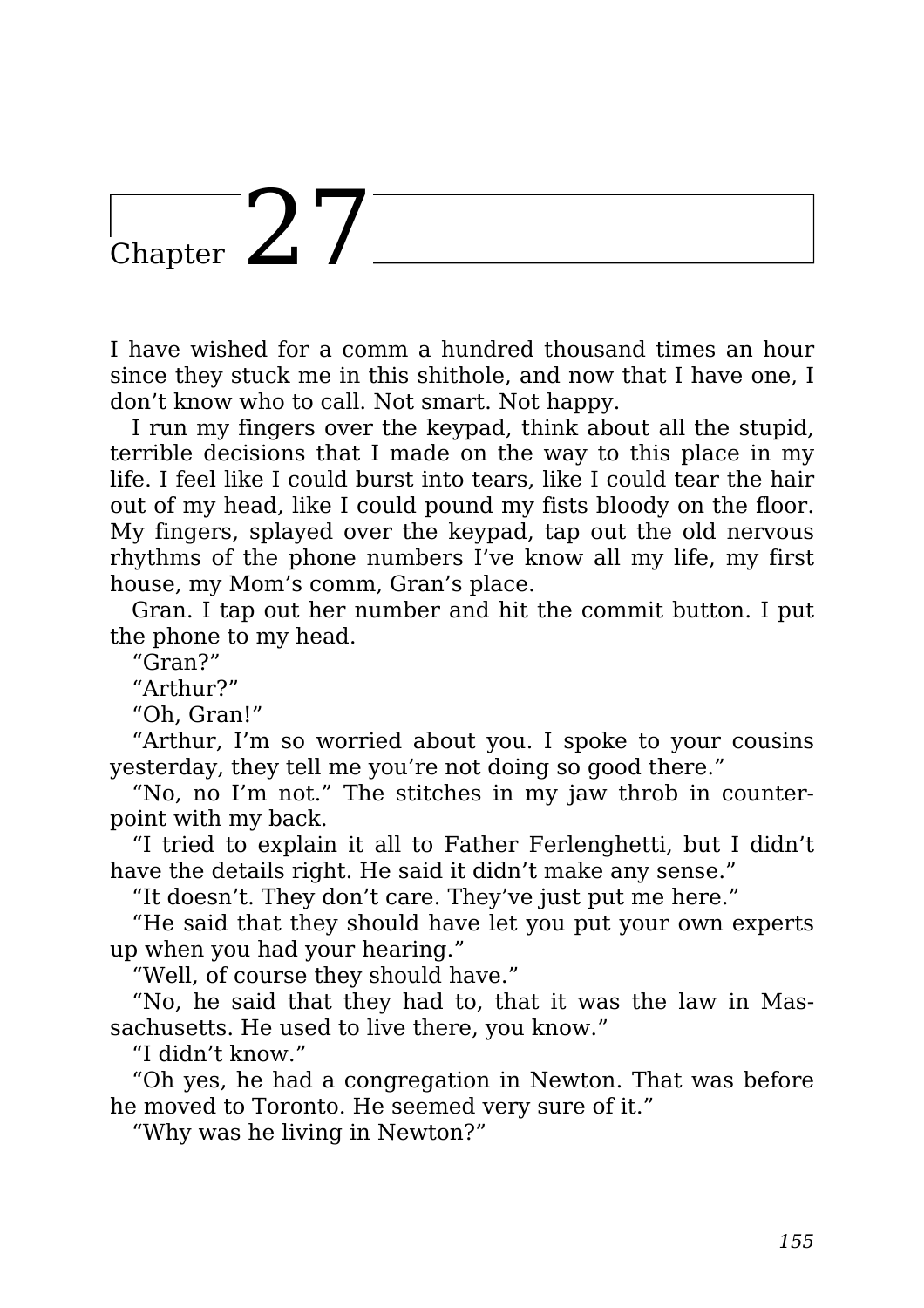"Oh, he moved there after university. He's a Harvard man, you know."

"I think you've got that wrong. Harvard doesn't have a divinity school."

"No, this was after divinity school. He was doing a psychiatry degree at Harvard."

Oh, my.

"Oh, my."

"What is it, Arthur?"

"Do you have Father Ferlenghetti's number, Gran?"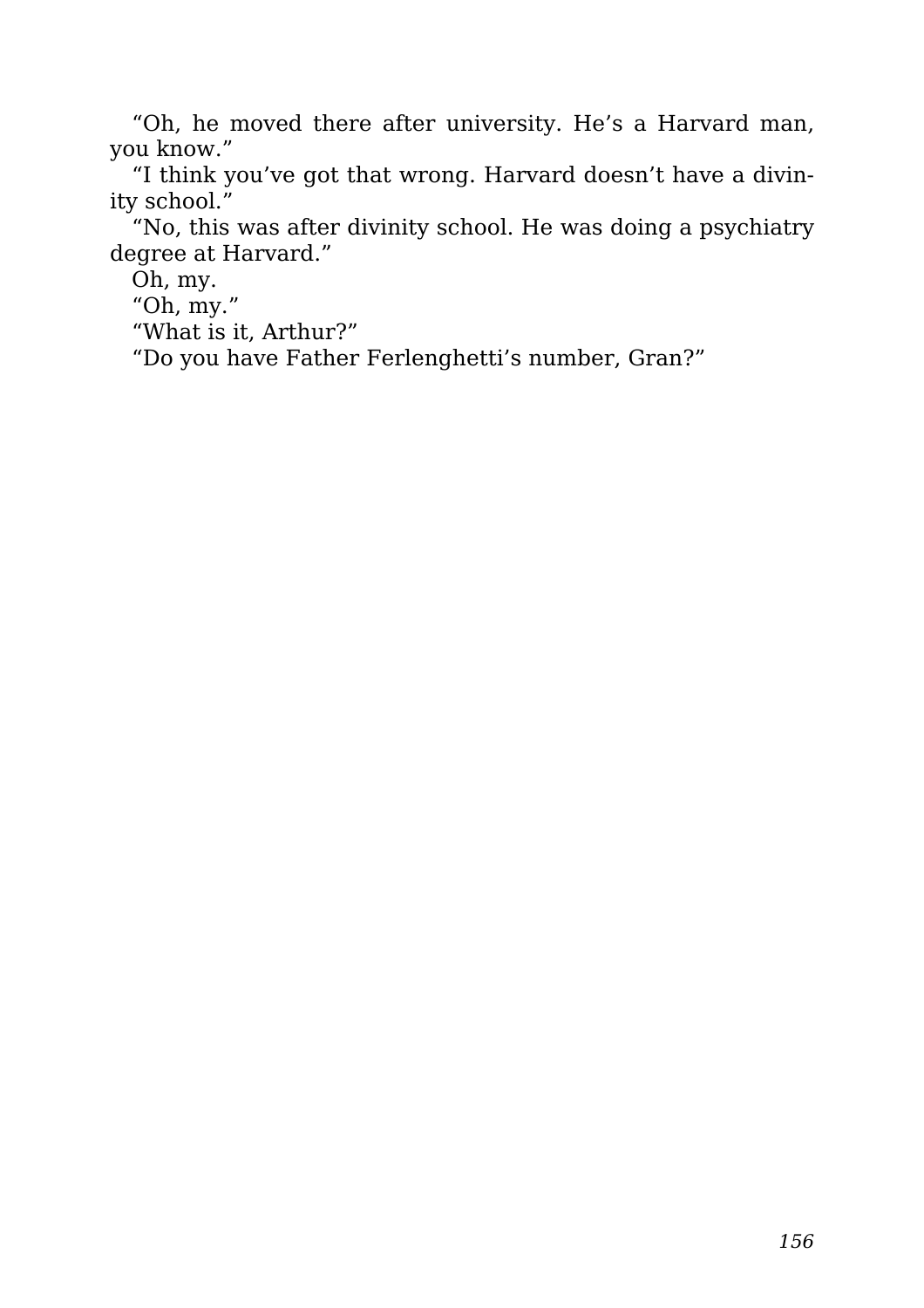# Chapter  $28$

Tonaishah's Kubrick-figure facepaint distorted into wild grimaces when Art banged into O'Malley House, raccoon-eyed with sleepdep, airline crud crusted at the corners of his lips, whole person quivering with righteous smitefulness. He commed the door savagely and yanked it so hard that the gas-lift snapped with a popping sound like a metal ruler being whacked on a desk. The door caromed back into his heel and nearly sent him sprawling, but he converted its momentum into a jog through the halls to his miniature office—the last three times he'd spoken to Fede, the bastard had been working out of his office—stealing his papers, no doubt, though that hadn't occurred to Art until his plane was somewhere over Ireland.

Fede was halfway out of Art's chair when Art bounded into the office. Fede's face was gratifyingly pale, his eyes thoroughly wide and scared. Art didn't bother to slow down, just slammed into Fede, bashing foreheads with him. Art smelled a puff of his own travel sweat and Fede's spicy Lilac Vegetal, saw blood welling from Fede's eyebrow.

"Hi, pal!" he said, kicking the door shut with a crash that resounded through the paper-thin walls.

"Art! Jesus fucking Christ, what the hell is wrong with you?" Fede backed away to the far corner of the office, sending Art's chair over backwards, wheels spinning, ergonomic adjustment knobs and rods sticking up in the air like the legs of an overturned beetle.

"TunePay, Inc.?" Art said, booting the chair into Fede's shins. "Is that the best fucking name you could come up with? Or did Toby and Linda cook it up?"

Fede held his hands out, palms first. "What are you talking about, buddy? What's wrong with you?"

Art shook his head slowly. "Come on, Fede, it's time to stop blowing smoke up my cock."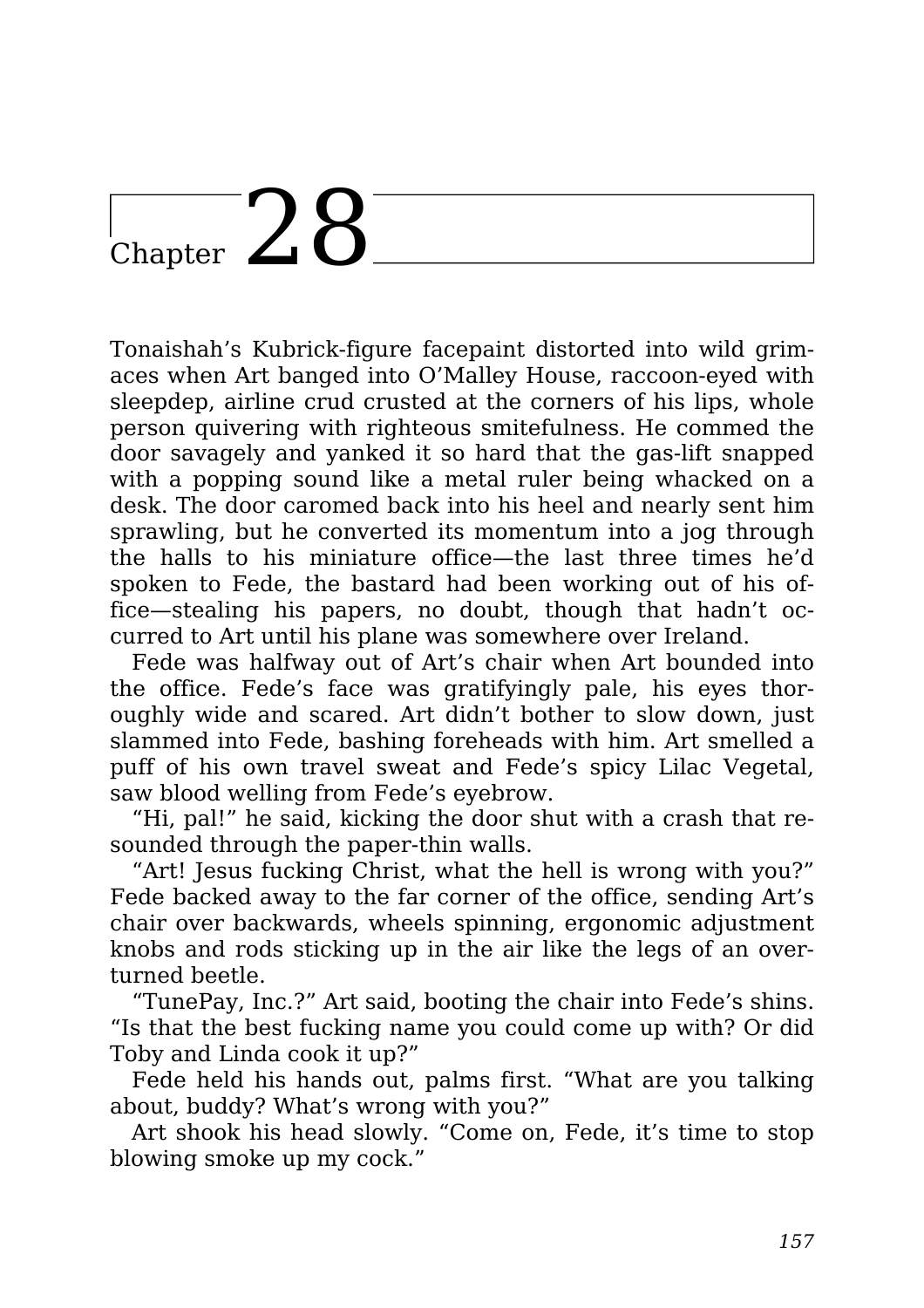"I honestly have no idea—"

"Bullshit!" Art bellowed, closing up with Fede, getting close enough to see the flecks of spittle flying off his lips spatter Fede's face. "I've had enough bullshit, Fede!"

Abruptly, Fede lurched forward, sweeping Art's feet out from underneath him and landing on Art's chest seconds after Art slammed to the scratched and splintered hardwood floor. He pinned Art's arms under his knees, then leaned forward and crushed Art's windpipe with his forearm, bearing down.

"You dumb sack of shit," he hissed. "We were going to cut you in, after it was done. We knew you wouldn't go for it, but we were still going to cut you in—you think that was your little whore's idea? No, it was mine! I stuck up for you! But not anymore, you hear? Not anymore. You're through. Jesus, I gave you this fucking job! I set up the deal in Cali. Fuck-off heaps of money! I'm through with you, now. You're done. I'm ratting you out to V/DT, and I'm flying to California tonight. Enjoy your deportation hearing, you dumb Canuck boy-scout."

Art's vision had contracted to a fuzzy black vignette with Fede's florid face in the center of it. He gasped convulsively, fighting for air. He felt his bladder go, and hot urine stream down his groin and over his thighs.

An instant later, Fede sprang back from him, face twisted in disgust, hands brushing at his urine-stained pants. "Damn it," he said, as Art rolled onto his side and retched. Art got up on all fours, then lurched erect. As he did, the axe head in his pocket swung wildly and knocked against the glass pane beside his office's door, spiderwebbing it with cracks.

Moving with dreamlike slowness, Art reached into his pocket, clasped the axe head, turned it in his hand so that the edge was pointing outwards. He lifted it out of his pocket and held his hand behind his back. He staggered to Fede, who was glaring at him, daring him to do something, his chest heaving.

Art windmilled his arm over his head and brought the axe head down solidly on Fede's head. It hit with an impact that jarred his arm to the shoulder, and he dropped the axe head to the floor, where it fell with a thud, crusted with blood and hair for the first time in 200,000 years.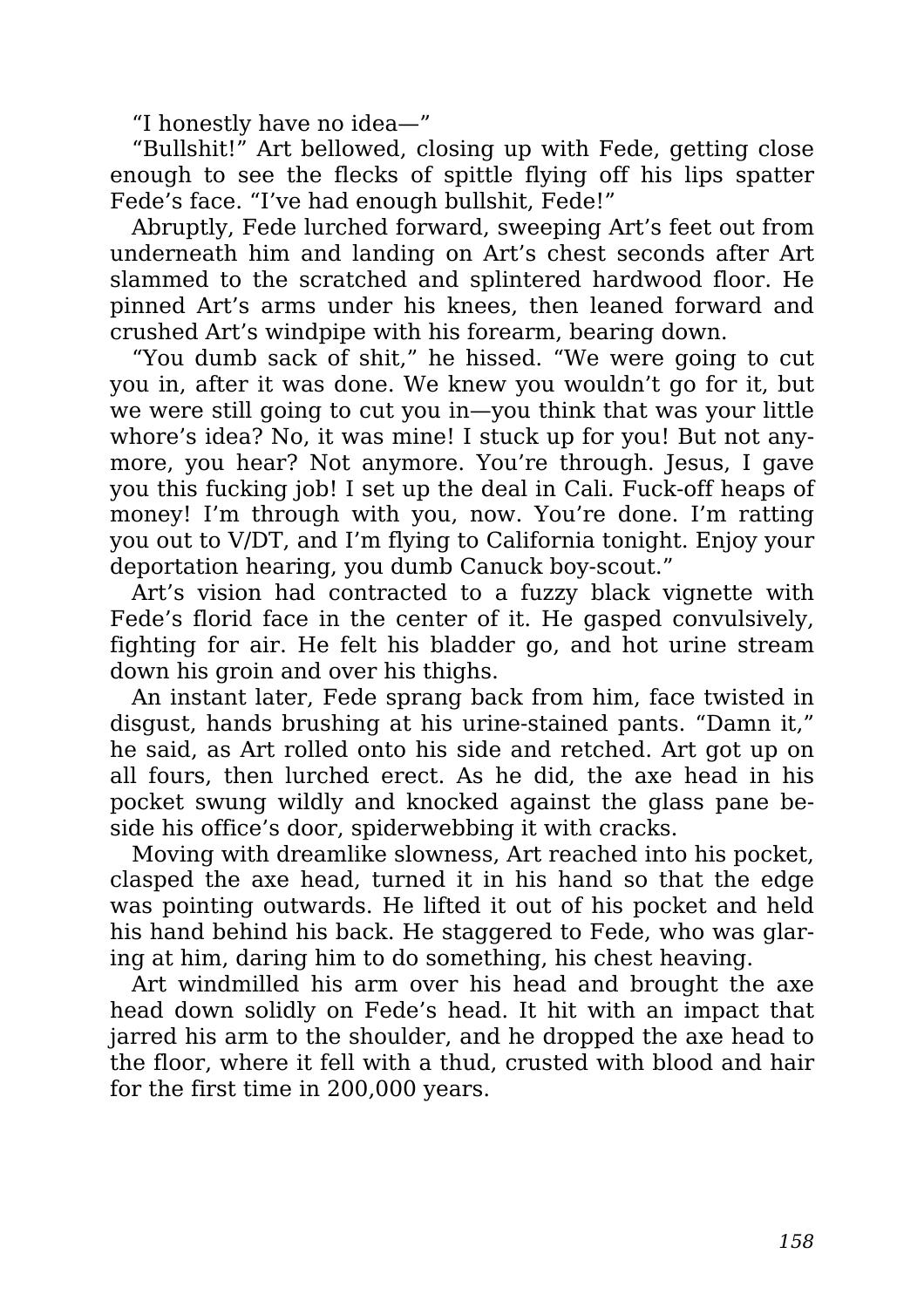Fede crumpled back into the office's wall, slid down it into a sitting position. His eyes were open and staring. Blood streamed over his face.

Art looked at Fede in horrified fascination. He noticed that Fede was breathing shallowly, almost panting, and realized dimly that this meant he wasn't a murderer. He turned and fled the office, nearly bowling Tonaishah over in the corridor.

"Call an ambulance," he said, then shoved her aside and fled O'Malley House and disappeared into the Piccadilly lunchtime crowd.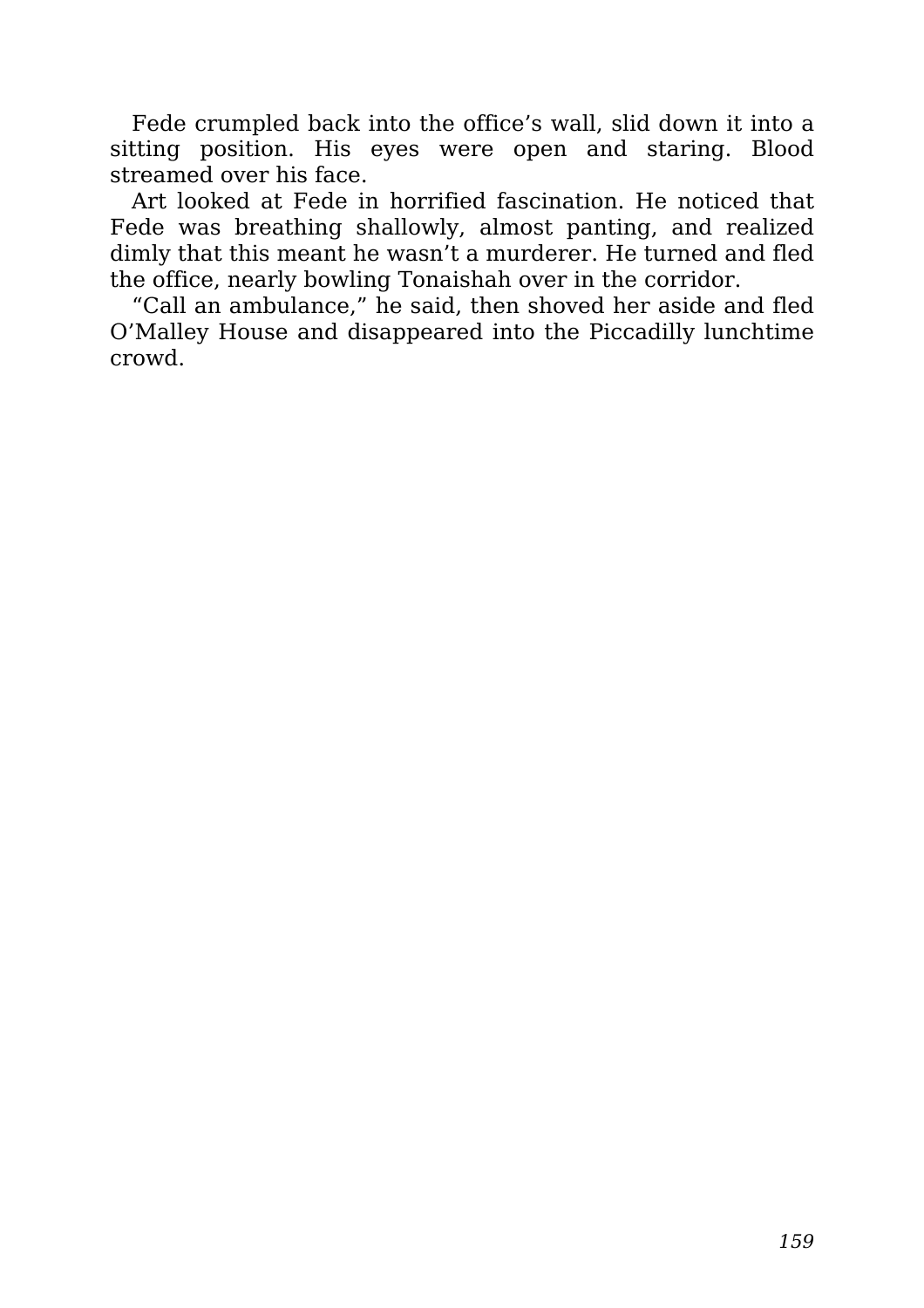# $\sum_{\text{Chapter}}$

#### I am: sprung.

Father Ferlenghetti hasn't been licensed to practice psychiatry in Massachusetts for forty years, but the court gave him standing. The judge actually winked at me when he took the stand, and stopped scritching on her comm as the priest said a lot of fantastically embarrassing things about my general fitness for human consumption.

The sanitarium sent a single junior doc to my hearing, a kid so young I'd mistaken him for a hospital driver when he climbed into the van with me and gunned the engine. But no, he was a doctor who'd apparently been briefed on my case, though not very well. When the judge asked him if he had any opinions on Father Ferlenghetti's testimony, he fumbled with his comm while the Father stared at him through eyebrows thick enough to hide a hamster in, then finally stammered a few verbatim notes from my intake interview, blushed, and sat down.

"Thank you," the judge said, shaking her head as she said it. Gran, seated beside me, put one hand on my knee and one hand on the knee of Doc Szandor's brother-in-law, a hotshot Harvard Law post-doc whom we'd retained as corporate counsel for a new Limited Liability Corporation. We'd signed the articles of incorporation the day before, after Group. It was the last thing Doc Szandor did before resigning his post at the sanitarium to take up the position of Chief Medical Officer at HumanCare, LLC, a corporation with no assets, no employees, and a sheaf of shitkicking ideas for redesigning mental hospitals using off-the-shelf tech and a little bit of UE mojo.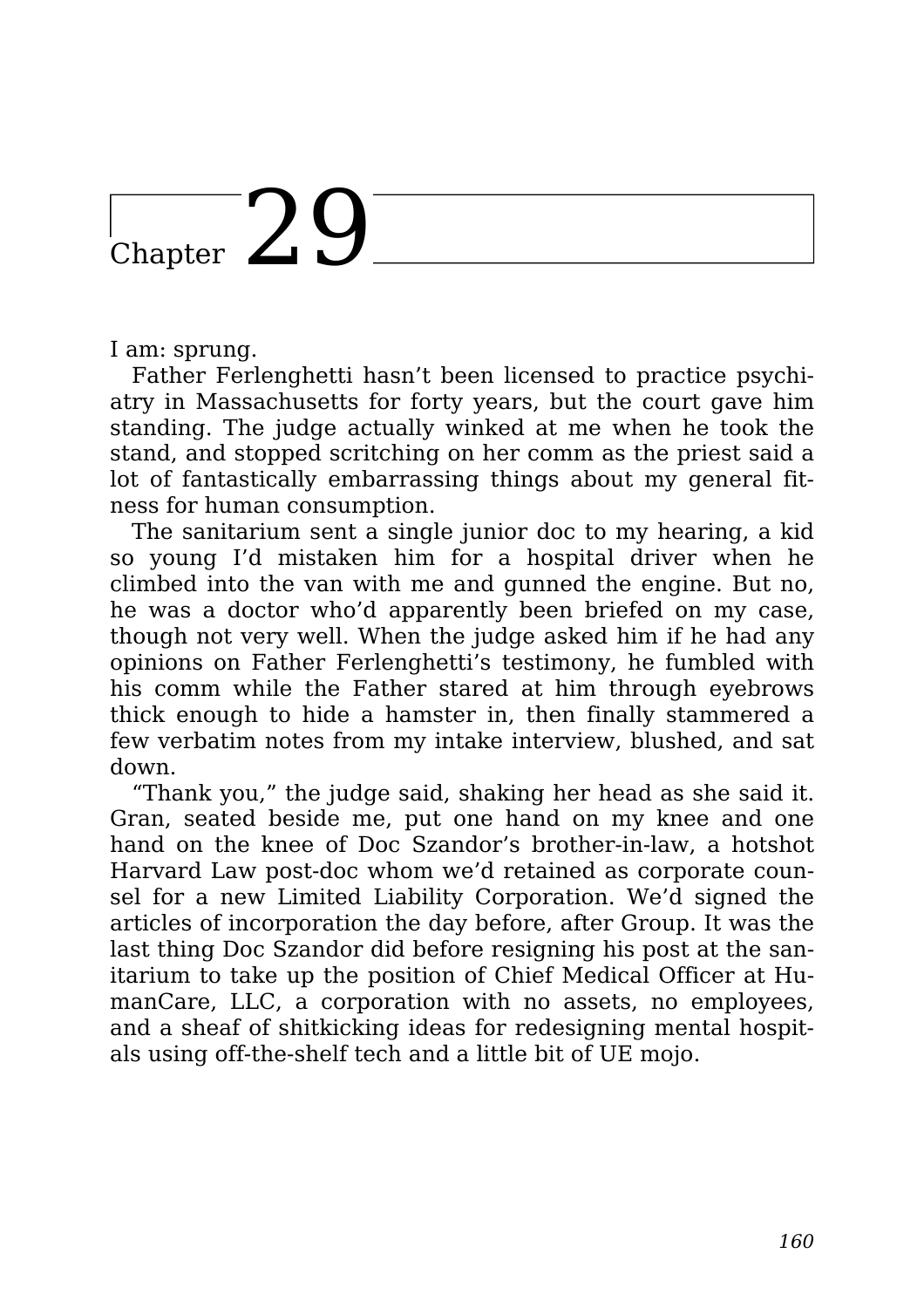# $\frac{1}{\text{Chapter 30}}$

Art was most of the way to the Tube when he ran into Lester. Literally.

Lester must have seen him coming, because he stepped right into Art's path from out of the crowd. Art ploughed into him, bounced off of his dented armor, and would have fallen over had Lester not caught his arm and steadied him.

"Art, isn't it? How you doin', mate?"

Art gaped at him. He was thinner than he'd been when he tried to shake Art and Linda down in the doorway of the Boots, grimier and more desperate. His tone was just as bemused as ever, though. "Jesus Christ, Lester, not now, I'm in a hurry. You'll have to rob me later, all right?"

Lester chuckled wryly. "Still a clever bastard. You look like you're having some hard times, my old son. Maybe that you're not even worth robbing, eh?"

"Right. I'm skint. Sorry. Nice running into you, now I must be going." He tried to pull away, but Lester's fingers dug into his biceps, emphatically, painfully.

"Hear you ran into Tom, led him a merry chase. You know, I spent a whole week in the nick on account of you."

Art jerked his arm again, without effect. "You tried to rob me, Les. You knew the job was dangerous when you took it, all right? Now let me go—I've got a train to catch."

"Holidays? How sweet. Thought you were broke, though?"

A motorized scooter pulled up in the kerb lane beside them. It was piloted by a smart young policewoman with a silly foam helmet and outsized pads on her knees and elbows. She looked like the kid with the safety-obsessed mom who inflicts criminally dorky fashions on her daughter, making her the neighborhood laughingstock.

"Everything all right, gentlemen?"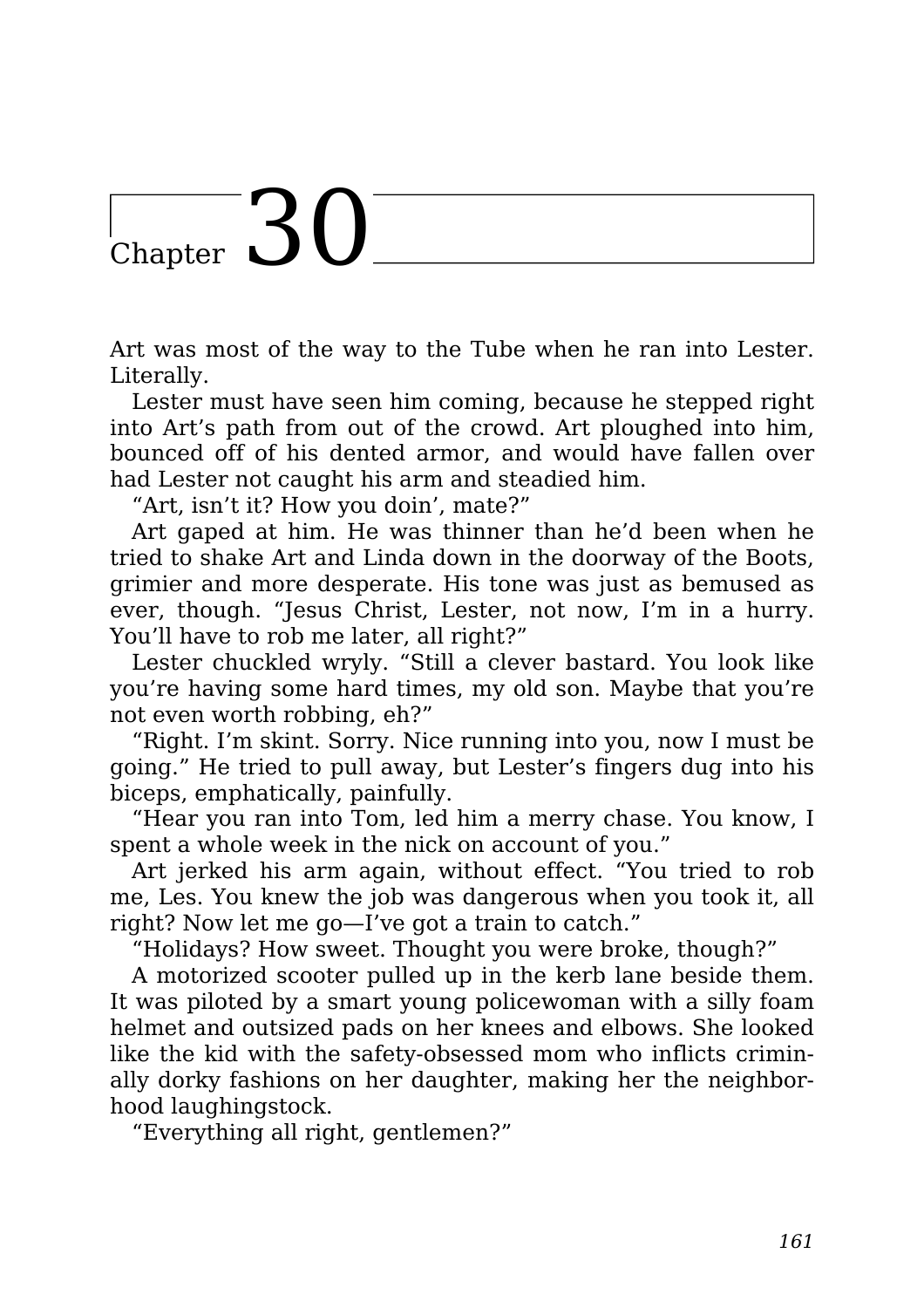Lester's eyes closed, and he sighed a put-upon sigh that was halfway to a groan.

"Oh, yes, officer," Art said. "Peter and I were just making some plans to see our auntie for supper tonight."

Lester opened his eyes, then the corners of his mouth incremented upwards. "Yeah," he said. "'Sright. Cousin Alphonse is here all the way from Canada and Auntie's mad to cook him a proper English meal."

The policewoman sized them up, then shook her head. "Sir, begging your pardon, but I must tell you that we have clubs in London where a gentleman such as yourself can find a young companion, legally. We thoroughly discourage making such arrangements on the High Street. Just a word to the wise, all right?"

Art blushed to his eartips. "Thank you, Officer," he said with a weak smile. "I'll keep that in mind."

The constable gave Lester a hard look, then revved her scooter and pulled into traffic, her arm slicing the air in a sharp turn signal.

"Well," Lester said, once she was on the roundabout, "Alphonse, seems like you've got reason to avoid the law, too."

"Can't we just call it even? I did you a favor with the law, you leave me be?"

"Oh, I don't know. P'raps I should put in a call to our friend PC McGivens. He already thinks you're a dreadful tosser—if you've reason to avoid the law, McGivens'd be bad news indeed. And the police pay very well for the right information. I'm a little financially embarrassed, me, just at this moment."

"All right," Art said. "Fine. How about this: I will pay you 800 Euros, which I will withdraw from an InstaBank once I've got my ticket for the Chunnel train to Calais in hand and am ready to get onto the platform. I've got all of fifteen quid in my pocket right now. Take my wallet and you'll have cabfare home. Accompany me to the train and you'll get a month's rent, which is more than the police'll give you."

"Oh, you're a villain, you are. What is it that the police will want to talk to you about, then? I wouldn't want to be aiding and abetting a real criminal—could mean trouble."

"I beat the piss out of my coworker, Lester. Now, can we go? There's a plane in Paris I'm hoping to catch."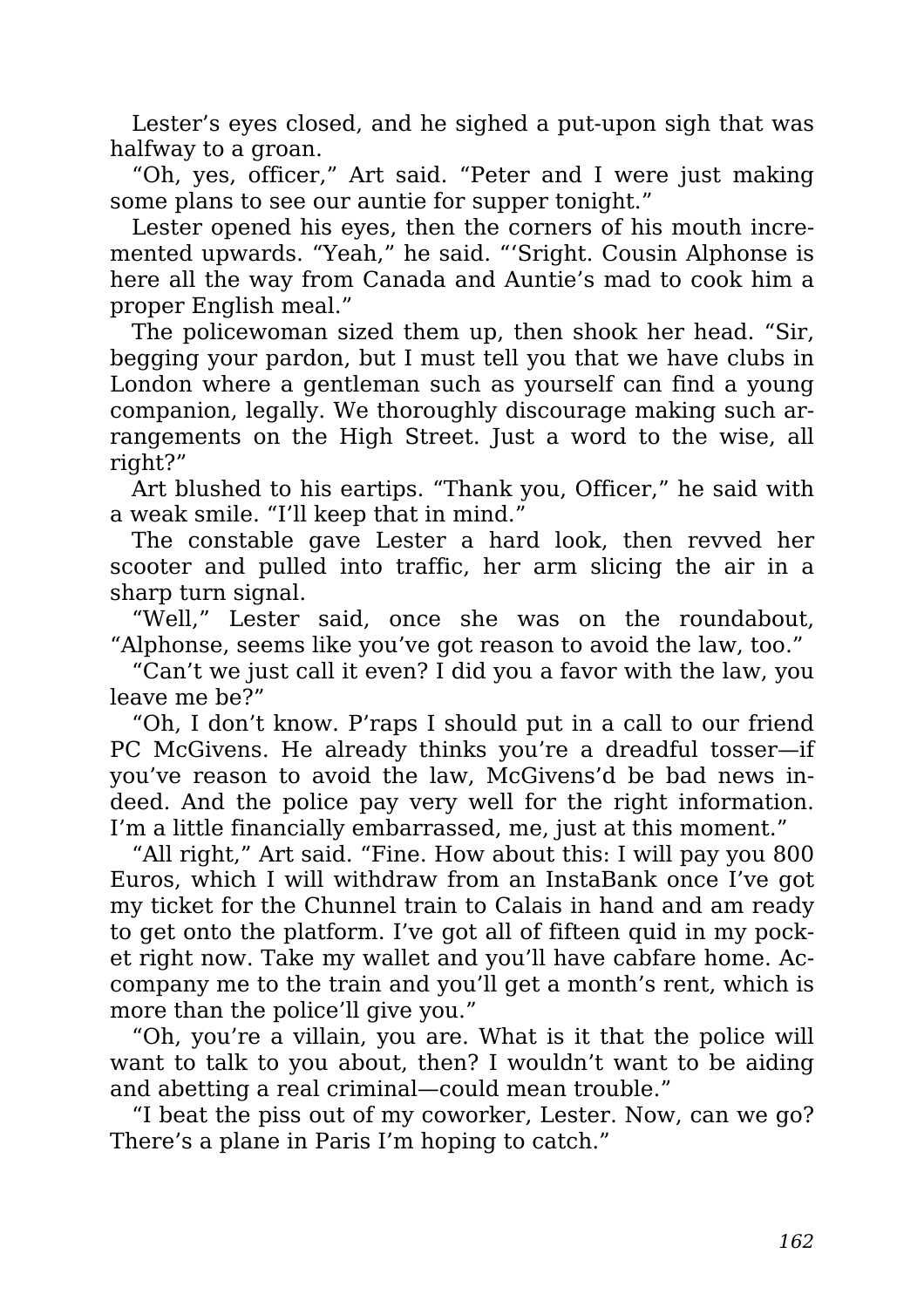### $\frac{1}{2}$ Chapter 31

I have a brand-new translucent Sony Veddic, a series 12. I bought it on credit—not mine, mine's sunk; six months of living on plastic and kiting balance-payments with new cards while getting the patents filed on the eight new gizmos that constitute HumanCare's sole asset has blackened my good name with the credit bureaus.

I bought it with the company credit card. The company credit card. Our local Baby Amex rep dropped it off himself after Doc Szandor faxed over the signed contract from the Bureau of Health. Half a million bucks for a proof-of-concept install at the very same Route 128 nuthatch where I'd been "treated." If that works, we'll be rolling out a dozen more installs over the next year: smart doors, public drug-prescription stats, locator bracelets that let "clients"—I've been learning the nuthouse jargon, and have forcibly removed "patient" from my vocabulary—discover other clients with similar treatment regimens on the ward, bells and whistles galore.

I am cruising the MassPike with HumanCare's first-ever employee, who is, in turn, holding onto HumanCare's first-ever paycheck. Caitlin's husband has been very patient over the past six months as she worked days fixing the ailing machinery at the sanitarium and nights prototyping my designs. He's been likewise patient with my presence on his sagging living-room sofa, where I've had my nightly ten-hour repose faithfully since my release. Caitlin and I have actually seen precious little of each other considering that I've been living under her roof. (Doc Szandor's Cambridge apartment is hardly bigger than my room at the hospital, and between his snoring and the hard floor, I didn't even last a whole night there.) We've communicated mostly by notes commed to her fridge and prototypes left atop my suitcase of day-clothes and sharp-edged toiletries at the foot of my makeshift bed when she staggered in from her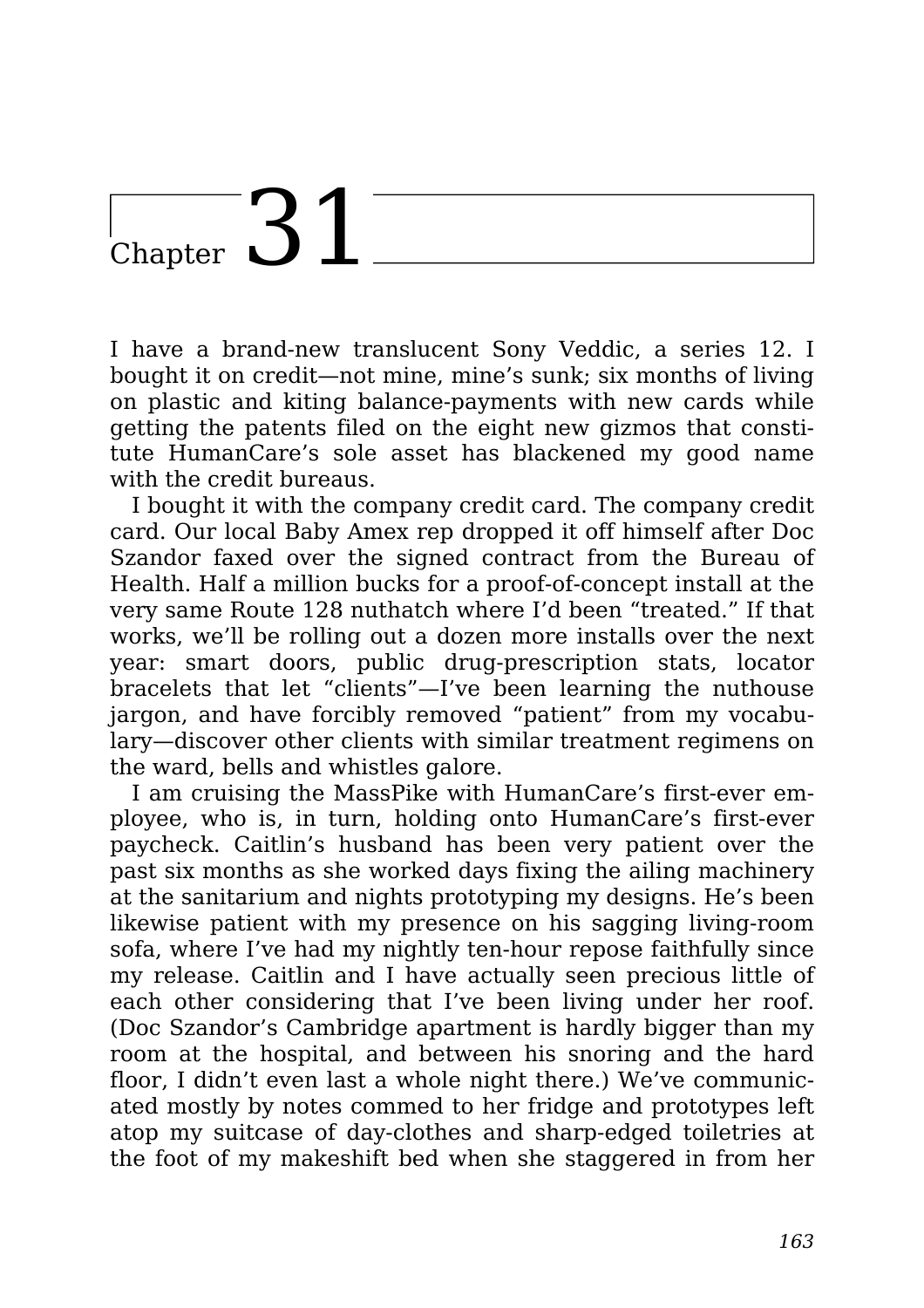workbench while I snored away the nights. Come to think of it, I haven't really seen much of Doc Szandor, either—he's been holed up in his rooms, chatting away on the EST channels.

I am well rested. I am happy. My back is loose and my Chi is flowing. I am driving my few belongings to a lovely two-bedroom—one to sleep in, one to work in—flat overlooking Harvard Square, where the pretty co-eds and their shaggy boyfriends tease one another in the technical argot of a dozen abstruse disciplines. I'm looking forward to picking up a basic physics, law, medicine and business vocabulary just by sitting in my window with my comm, tapping away at new designs.

We drive up to a toll plaza and I crank the vielding, humancentric steering wheel toward the EZPass lane. The dealer installed the transponder and gave me a brochure explaining the Sony Family's approach to maximum driving convenience. But as I approach the toll gate, it stays steadfastly down.

The Veddic's HUD flashes an instruction to pull over to the booth. A bored attendant leans out of the toll booth and squirts his comm at me, and the HUD comes to life with an animated commercial for the new, improved TunePay service, now under direct MassPike management.

The TunePay scandal's been hot news for weeks now. Bribery, corruption, patent disputes—I'd been gratified to discover that my name had been removed from the patent applications, sparing me the nightly hounding Fede and Linda and her fucking ex had been subjected to on my comm as the legal net tightened around them.

I end up laughing so hard that Caitlin gets out of the car and walks around to my side, opens the door, and pulls me bodily to the passenger side. She serenely ignores the blaring of the horns from the aggravated, psychotic Boston drivers stacked up behind us, walks back to the driver's side and takes the wheel.

"Thanks," I tell her, and lay a hand on her pudgy, freckled arm.

"You belong in a loony bin, you know that?" she says, punching me in the thigh harder than is strictly necessary.

"Oh, I know," I say, and dial up some music on the car stereo.